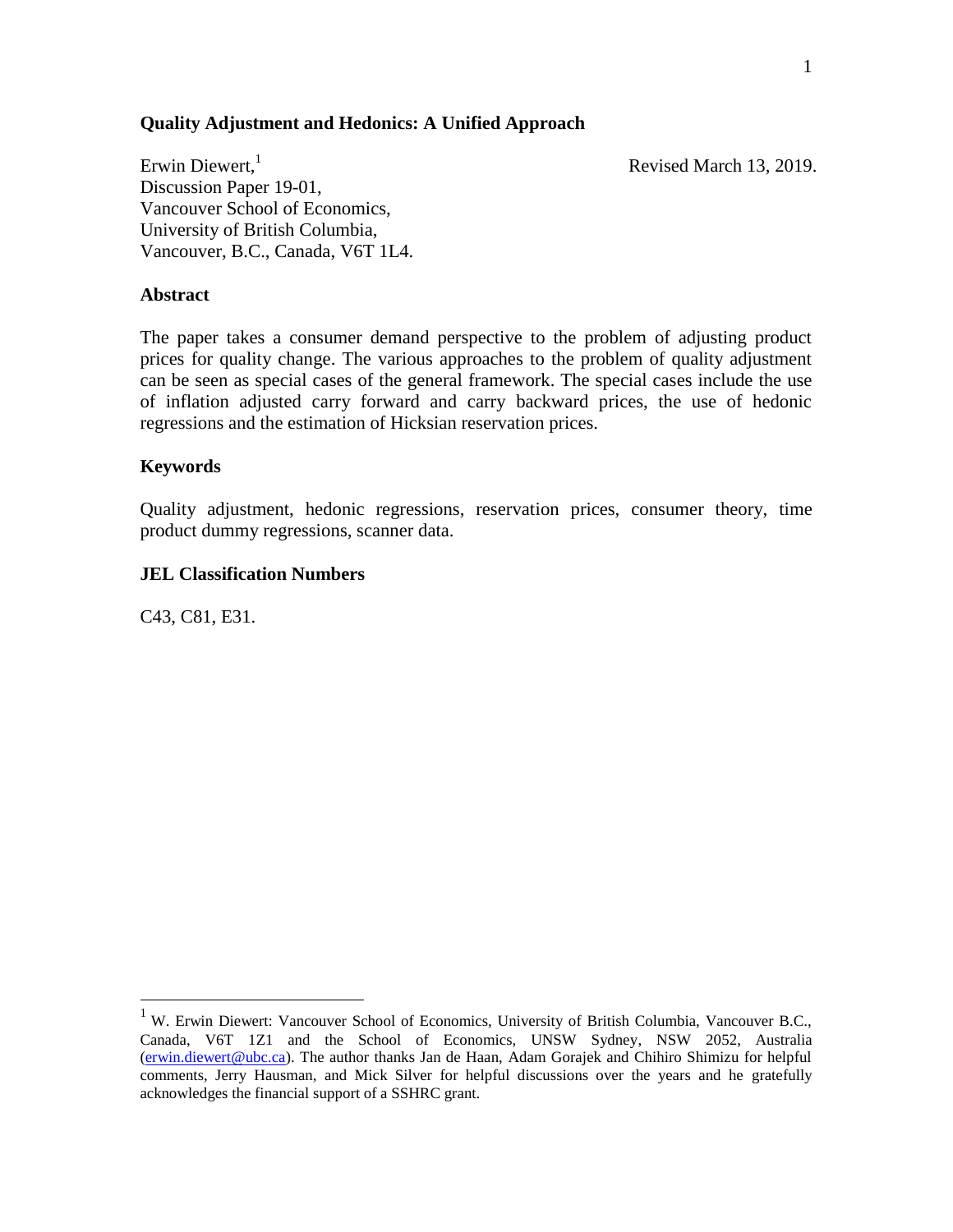# **Table of Contents**

| 1, Introduction                                                              | Page 3  |
|------------------------------------------------------------------------------|---------|
| 2. A Framework for Evaluating Quality Change In the Scanner Data Context     |         |
|                                                                              | Page 8  |
| 3. A Nonstochastic Method for Quality Adjustment: A Simple Model             | Page 11 |
| 4. A Nonstochastic Method for Quality Adjustment: A More Complex Model       |         |
|                                                                              | Page 13 |
| 5. Time Product Dummy Regressions: The Case of No Missing Observations       |         |
|                                                                              | Page 16 |
| 6. Time Product Dummy Regressions: The Case of Missing Observations          | Page 21 |
| 7. Weighted Time Product Dummy Regressions: The Bilateral Case               | Page 24 |
| 8. Weighted Time Product Dummy Regressions: The Bilateral Case with Missing  |         |
| <b>Observations</b>                                                          | Page 29 |
| 9. Weighted Time Product Dummy Regressions: The General Case                 | Page 36 |
| 10. The Time Dummy Hedonic Regression Model with Characteristics Information |         |
|                                                                              | Page 39 |
| 11. Alternative Hedonic Regression Models with Characteristics Information   |         |
|                                                                              | Page 47 |
| 12. Hedonics and the Problem of Taste Change: Hedonic Imputation Indexes     |         |
|                                                                              | Page 54 |
| 13. Estimating Reservation Prices: The Case of CES Preferences               | Page 59 |
| 14. Estimating Reservation Prices: The Case of KBF Preferences               | Page 66 |
| 15. Conclusion                                                               | Page 70 |
| <b>References</b>                                                            | Page 71 |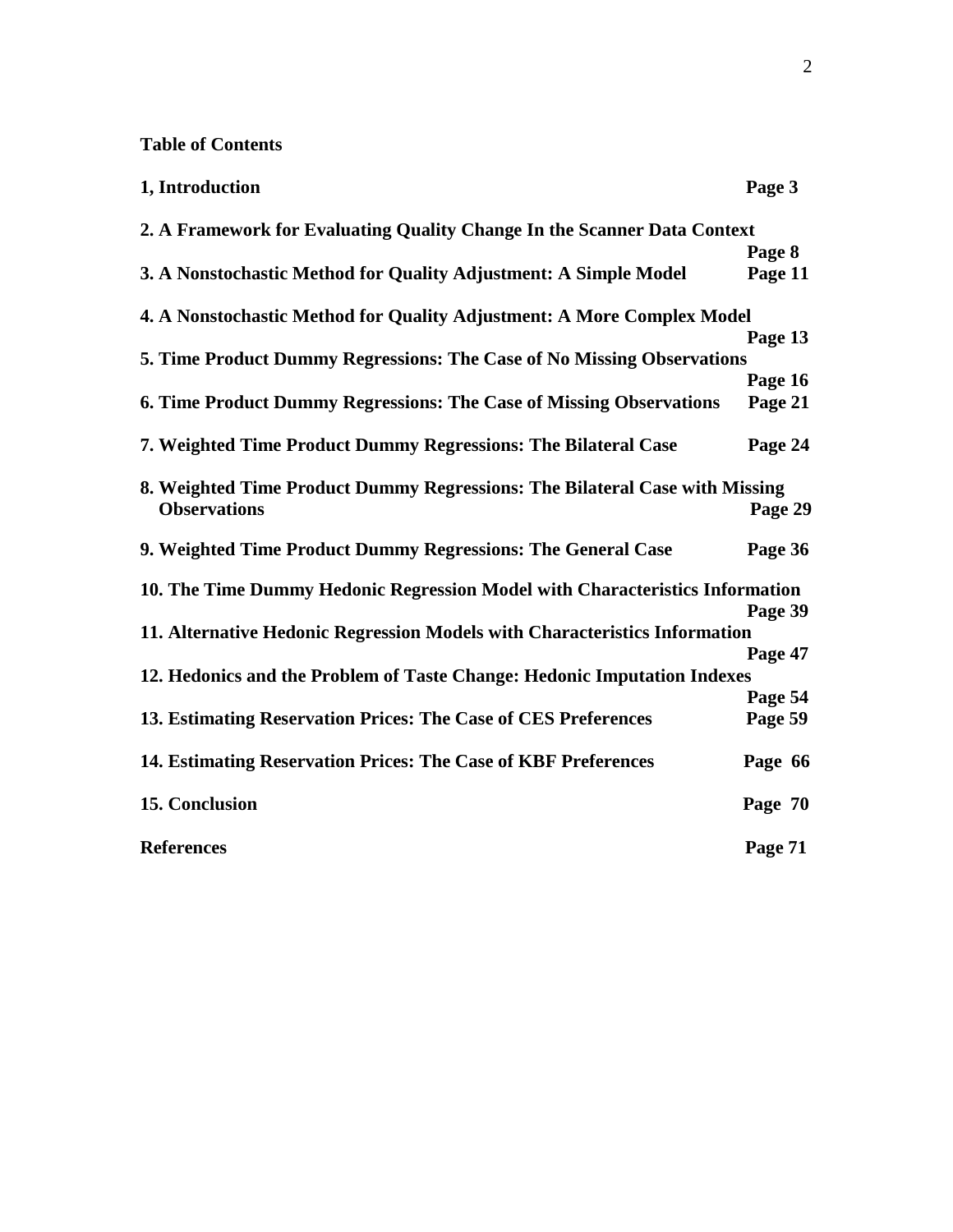#### **1. Introduction**

 $\overline{a}$ 

This paper will attempt to place most methods used by statistical agencies to quality adjust prices into a common economic framework. The economic framework is based on purchasers maximizing a linearly homogeneous utility function subject to a budget constraint on their purchases of a group of related products. This framework is far from a perfect description of reality but it captures an important empirical phenomenon: when the price of a product drops a lot, purchasers of the product buy more of it! Moreover, the theory allows us to provide a welfare interpretation for the quantity indexes which are generated by this approach.

The theory of quality adjustment to be presented in this paper is meant to be applied at the level where subindexes are constructed at the first stage of aggregation; i.e., at what is called the *elementary level of aggregation* by price statisticians. Furthermore, the methods for quality adjustment to be discussed in this paper are largely aimed at the *scanner data context*; i.e., we will assume that the statistical agency has access to detailed price and quantity (or value) information at the product code level, either from retail outlets or from the detailed purchases of a group of similar households.<sup>2</sup> Thus our focus will be on both the construction of consumer price indexes at the elementary level as well as on the companion consumer quantity indexes.

The assumption of linearly homogeneous utility or valuation functions is an important restriction so one may ask why impose it? The reason is that economic models constructed by private and public sector economists generally do not make use of disaggregated information; instead, they use the elementary indexes that are produced by national statistical agencies in their models. However, the price levels that correspond to these elementary indexes are treated as "normal" prices by applied economists; i.e., the elementary prices are not regarded as prices that are conditional on particular levels of the corresponding quantity levels. In order to construct unconditional price levels, we need to assume that the underlying aggregator or utility functions are linearly homogeneous.<sup>3</sup>

Marshall (1887) was one of the first to introduce *the new goods problem*: how exactly should price indexes be adjusted to account for the introduction of new and hopefully improved products? <sup>4</sup> Marshall suggested that chaining period to period indexes would

<sup>&</sup>lt;sup>2</sup> As cash transactions diminish in importance, credit and debit card companies will have detailed price and quantity information on household purchases. Once this information on consumer transactions also includes product bar codes, statistical agencies will eventually be able to access this information and use it to produce high quality consumer price indexes.

<sup>&</sup>lt;sup>3</sup> The underlying index number theory using linearly homogeneous aggregator functions was developed by Shephard (1953), Samuelson and Swamy (1974) and Diewert (1976). This theory will be explained in section 2 below.

<sup>&</sup>lt;sup>4</sup> "This brings us to consider the great problem of how to modify our unit so as to allow for the invention of new commodities. The difficulty is insuperable, if we compare two distant periods without access to the detailed statistics of intermediate times, but it can be got over fairly well by systematic statistics." Alfred Marshall (1887; 373). Lehr (1885; 45-46) also introduced the chain system as a way of mitigating the new goods problem. For more on the early history of the new goods problem, see Diewert (1993; 59-63).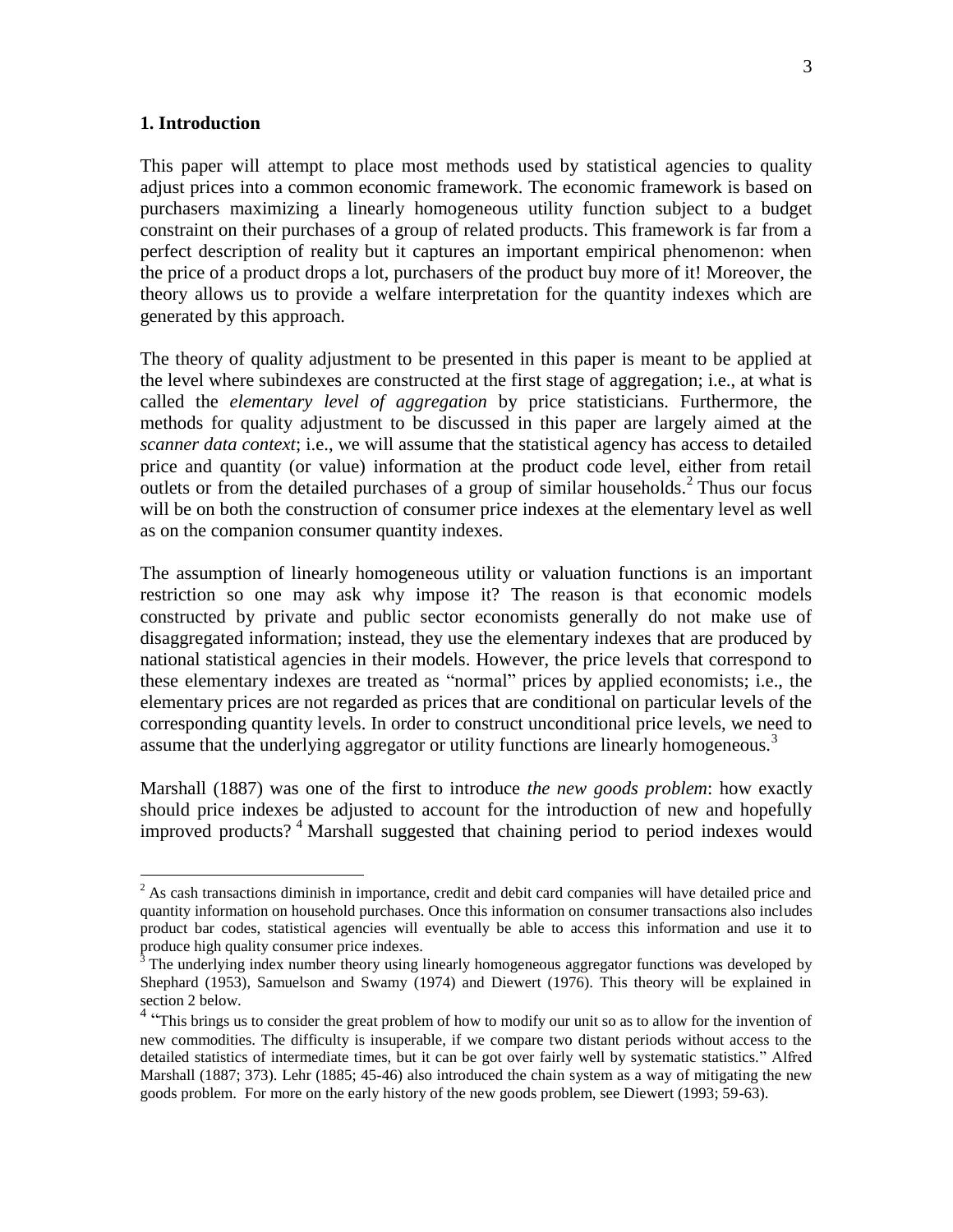provide a partial solution to the problem. Keynes (1909) endorsed Marshall's suggestion as a step in the right direction but noted that chaining alone will not solve the fundamental problem: increased product choice will generally increase the utility of purchasers of products but it is very difficult to measure this increase.<sup>5</sup> This is the essence of the *quality adjustment problem*; how can statistical agencies construct price and quantity indexes over two or more periods when there are new and disappearing products?

Hicks (1940; 114) suggested a general approach to this measurement problem in the context of the economic approach to index number theory. His approach was to apply normal index number theory but estimate (somehow) hypothetical prices that would induce utility maximizing purchasers of a related group of products to demand 0 units of unavailable products.<sup>6</sup> With these *reservation* or *imputed prices* in hand, one can just apply normal index number theory using the augmented price data and the observed quantity data (which impute zero quantities to unavailable products). This is the economic framework we will use in this paper.<sup>7</sup> The practical problem facing statistical agencies is: *how exactly are these reservation prices to be estimated*?

The approach to the estimation of reservation prices that will be taken below is to use consumer demand theory to estimate preferences. Suppose that purchasers maximize a utility function Q(q) subject to the budget constraint  $p \cdot q = \sum_{n=1}^{N} p_n q_n = v > 0$  where the price and quantity of commodity n are  $p_n$  and  $q_n$  for  $n = 1,...,N$ . Define the price and quantity vectors  $p \equiv [p_1,...,p_N]$  and  $q \equiv [q_1,...,q_N]$ . Suppose that p, q and v are observed and q is a solution to the utility maximization problem max  $_q \{Q(q) : p \cdot q = v\}$ . Then given a functional form for Q, the solution to the utility maximization problem will satisfy the usual consumer demand functions,  $q_n = f_n(p,v)$  for  $n = 1,...,N$  where  $f_n(p,v)$  is the nth consumer demand function. Given price and quantity for many periods, the unknown parameters for the utility function that are imbedded in these consumer demand functions can be estimated using econometric methods. Duality theory can be used to

<sup>&</sup>lt;sup>5</sup> "The [chaining] method has another advantage. It enables us to introduce new commodities and to drop others which have fallen out of use. ... For most practical purposes, therefore, this is the method to be recommended. ... Yet we must not exaggerate its merits." John M. Keynes (1909; 80). "We cannot hope to find a ratio of equivalent substitution for gladiators against cinemas, or for the conveniences of being able to buy motor cars against the conveniences of being able to buy slaves." John M. Keynes (1930; 96).

<sup>&</sup>lt;sup>6</sup> "The same kind of device can be used in another difficult case, that in which new sorts of goods are introduced in the interval between the two situations we are comparing. If certain goods are available in the II situation which were not available in the I situation, the  $p_1$ 's corresponding to these goods become indeterminate. The  $p_2$ 's and  $q_2$ 's are given by the data and the  $q_1$ "s are zero. Nevertheless, although the  $p_1$ 's cannot be determined from the data, since the goods are not sold in the I situation, it is apparent from the preceding argument what  $p_1$ 's ought to be introduced in order to make the index-number tests hold. They are those prices which, in the I situation, would *just* make the demands for these commodities (from the whole community) equal to zero." John R. Hicks (1940; 114). von Hofsten (1952; 95-97) extended Hicks' methodology to cover the case of disappearing goods as well.

<sup>&</sup>lt;sup>7</sup> Two major problems with this framework are: (i) it does not take into account the fact that purchasers may stockpile goods on sale and this will affect demand in subsequent periods and (ii) the introduction of a new revolutionary product may change purchaser preferences over existing goods. However, until a better welfare oriented model of purchaser behavior comes along, we are stuck with using the Hicksian approach.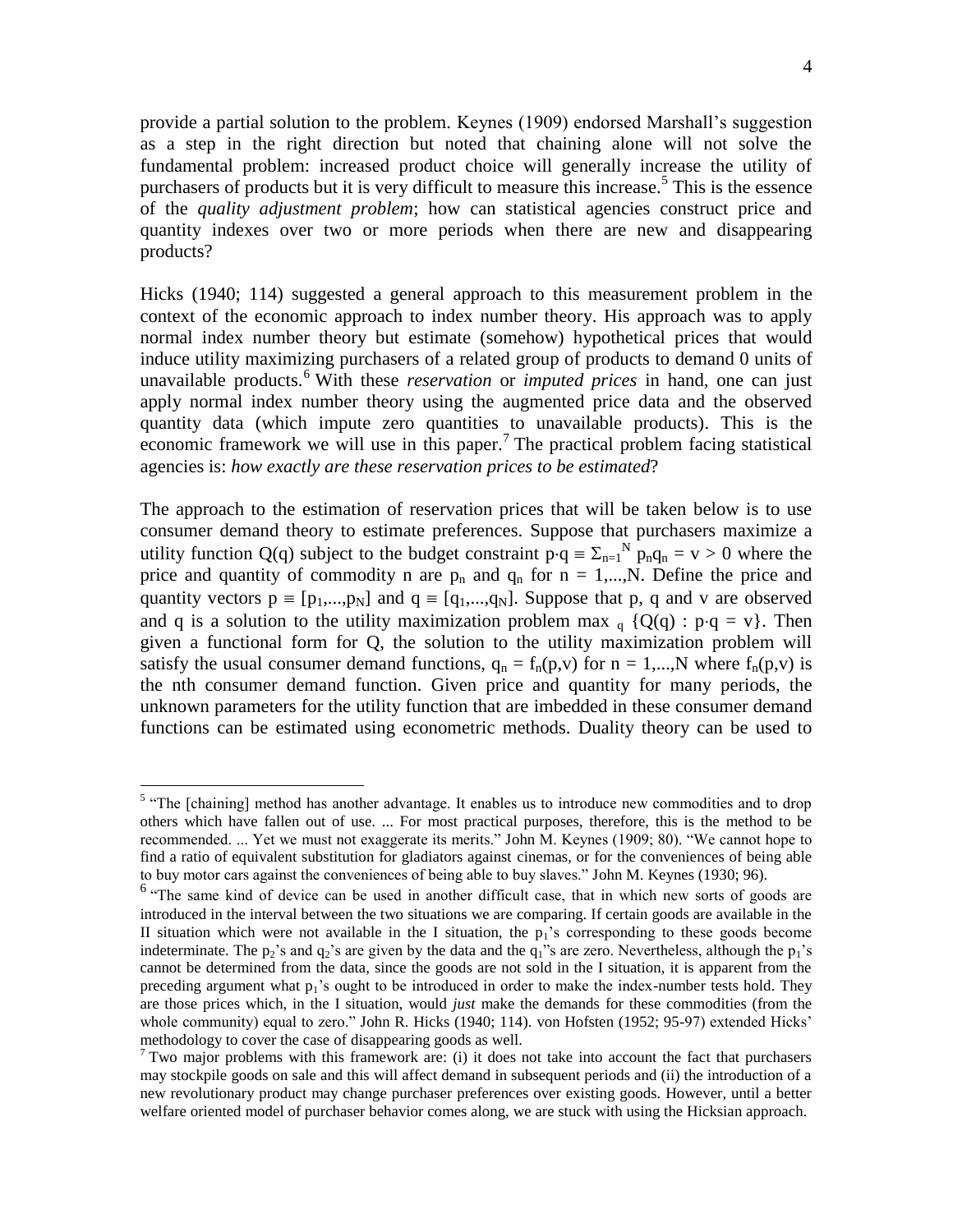simplify the derivation of the consumer demand functions.<sup>8</sup> This is the approach used by Hausman (1981) (1996) (1999) (2003) used to estimate reservation prices. However, the econometrics of this method are complex. To illustrate these problems, suppose in the first period of the sample period, product 1 was not available. The observed demand for product 1 in period 1 is zero. Thus the first estimating equation in the sample would take the form  $0 = f_1(p_1^{1*}, p_2^1, \ldots, p_N^1, v^1) + e_1^{1}$  where  $f_1(p,v)$  is the demand function for commodity 1,  $p_2$ <sup>1</sup>,..., $p_N$ <sup>1</sup> are the observed prices for products 2,3,...,N in period 1, v<sup>1</sup> is the observed period 1 expenditure on the N products,  $e_1^1$  is an error term and  $p_1^1$  is the unknown period 1 reservation price for product 1. It can be seen that  $p_1$ <sup>1\*</sup> is now an extra parameter that must be estimated. Hence the usual approach that conditions on prices (on the right hand sides of the estimating equations) and treats quantities as random variables on the left hand sides of the estimating equations does not apply due to the endogeneity of the reservation price. Moreover, the variable on the left hand side of the above equation is 0 and this is not a random variable. Thus simple econometric techniques cannot be used in this situation.

To deal with the above econometric problem, one can abandon the estimation of traditional consumer demand functions and switch to the estimation of the system of *inverse consumer demand functions*. The nth inverse demand function gives the observed price for product n,  $p_n$ , as a function of the vector of quantities chosen by the purchasers, q and total expenditure on the products v; i.e., we have  $p_n = g_n(q,v)$  for  $n = 1,...,N$  where  $g_n$  is the nth inverse demand function.<sup>9</sup> Again suppose product 1 was not available in period 1. Then the first inverse demand function in period 1 becomes  $p_1^{1*} =$  $g_1(0,q_2^1,...,q_N^1,v^1) + e_1^1$  using the notation in the previous paragraph. Thus we simply drop this equation from the system of inverse demand estimating equations and use the remaining equations to estimate the unknown parameters in the direct utility function Q(q). Once these unknown parameters have been estimated, the period 1 reservation price for product 1 can be defined as  $p_1^{1*} = g_1(0, q_2^1, ..., q_N^1, v^1)$ . This methodology will be described in section 14 in more detail.<sup>10</sup>

It turns out that a special case of this inverse demand function methodology is the case of a *linear utility function*; i.e., set  $Q(q) = \sum_{n=1}^{N} \alpha_n q_n = \alpha \cdot q$  where the  $\alpha_n$  are *quality adjustment factors*. Thus  $\alpha_n$  gives the increase in utility of purchasers due to the acquisition of an extra unit of product n. The case of a linear utility function will be used as an underlying economic model in sections 3 and 5-12. It turns out that the assumption of a linear utility function allows us to give an economic interpretation to most hedonic regression models.

In sections 3 and 4, we apply the linear utility function assumption to some special situations where it is possible to generate missing prices without using any econometrics.

 $8$  See for example Diewert (1974; 120-133).

<sup>&</sup>lt;sup>9</sup> Suppose that the utility function  $Q(q)$  is differentiable and linearly homogeneous and we have an interior solution to the purchaser's utility maximization problem. Then using Wold's (1944; 69-71) identity,  $p_n =$  $[\partial Q(q)/\partial q_n]v/Q(q) \equiv g_n(q,v)$  for  $n = 1,...,N$ . We will derive these equation in more detail in section 2 below.

<sup>&</sup>lt;sup>10</sup> This methodology was first suggested by Diewert (1980; 498-503) and implemented by Diewert and Feenstra (2017).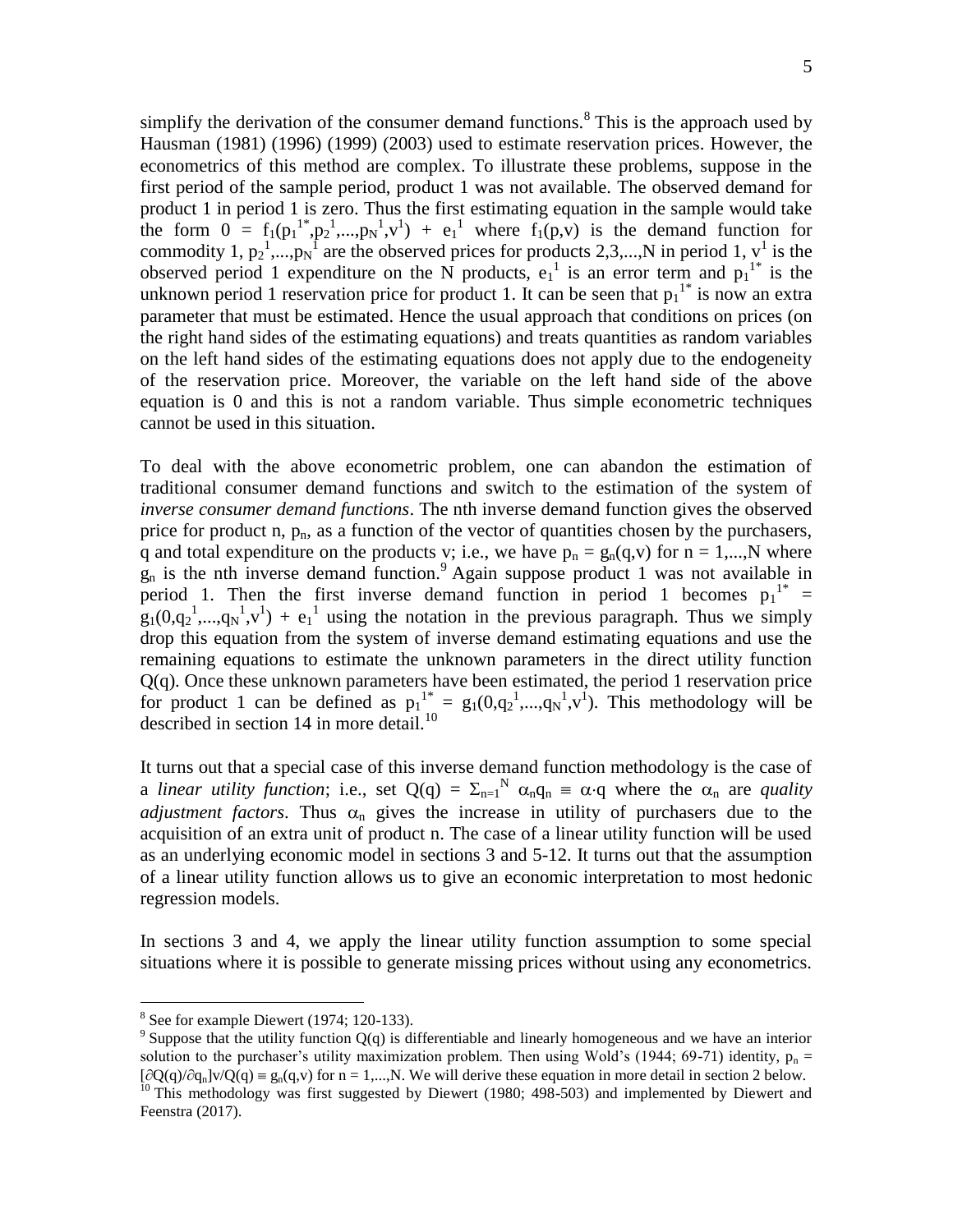These sections introduce inflation adjusted carry forward and carry backward prices which have been used for many years by statistical agencies to replace missing prices.<sup>11</sup>

In section 5, we also assume an underlying linear utility function but we no longer assume that the underlying economic model holds exactly. Thus error terms make their appearance in this section (and in subsequent sections). The resulting model is the *time product dummy hedonic regression model*. This model is an application of Summer's (1973) *country product dummy model* to the time series context. The underlying time product dummy hedonic regression model is  $p_{tn} = \pi_t \alpha_n$  for  $n = 1,...,N$  and  $t = 1,...,T$  where the  $\alpha_n$  are the *quality adjustment factors* that appear in the purchasers' linear utility function and the  $\pi_t$  turn out to be period t *aggregate price levels*.<sup>12</sup> However, in real life applications, these equations will not hold exactly and thus it is necessary to introduce error terms. The above exact equations are replaced by  $p_{tn} = \pi_t \alpha_n + e_{tn}$  for  $n = 1,...,N$  and t = 1,...,T where the  $e_{tn}$  are error terms. Estimators for the  $\pi_t$  and  $\alpha_n$  are found by minimizing the sum of squared errors,  $\Sigma_{t=1}^T \Sigma_{n=1}^N [\epsilon_{tn}]^2 = \Sigma_{t=1}^T \Sigma_{n=1}^N [\epsilon_{tn} - \pi_t \alpha_n]^2$ . However, the resulting estimated price levels,  $\pi_t^*$  for  $t = 1,...,T$ , turn out to have unsatisfactory properties from the viewpoint of the test or axiomatic approach to index number theory. Thus we take logarithms of both sides of the exact equations and add error terms to the resulting equations. New estimates for the  $\pi_t$  are obtained by minimizing the new sum of squared errors,  $\Sigma_{t=1}^T \Sigma_{n=1}^N [\ln p_{tn} - \rho_t - \beta_n]^2$ , where  $\rho_t \equiv \ln \pi_t$ for  $t = 1,...,T$  and  $\beta_n \equiv \alpha_n$  for  $n = 1,...,N$ . The resulting price level estimates  $\pi_t^*$  have much better axiomatic properties; they turn out to be the geometric means of the quality adjusted prices for period t; i.e.,  $\pi_t^* = \prod_{n=1}^N [p_{tn}/\alpha_n^*]^{1/N}$  for  $t = 1,...,T$ .<sup>13</sup>

Note that we started with a model based on the economic approach to index numbers but after recognizing that the economic model was unlikely to hold exactly, we introduced error terms and hence we drifted into the stochastic approach to index numbers. Finally, the test or axiomatic approach to index number theory was applied to decide on how to transform the exact equations into a form that leads to more satisfactory estimated price levels. Thus the overall approach includes elements of all three major approaches to index number theory. $^{14}$ 

<sup>&</sup>lt;sup>11</sup> See von Hofsten (1952), Triplett (2004), de Haan and Krsinich (2012; 31-32) and Diewert, Fox and Schreyer (2017).

<sup>&</sup>lt;sup>12</sup> A *bilateral price index* between period t relative to period r is defined as the ratio of the relevant price levels,  $\pi_{t}/\pi_{r}$ .

 $13$  See equations (36) below.

 $14$  It should also be noted that our stochastic approach is not very sophisticated from an econometric perspective; i.e., we simply use a least squares approach to generate estimated price levels without considering the possibility of bias in our estimates. Thus our stochastic approach is more of a descriptive statistics approach. Our approach to bias and efficiency of estimators is similar to that of de Haan and Krsinich (2018; 770): "Our preference for the index number perspective can have implications for the efficiency of the estimators. It may be that our choice of weights introduces or amplifies heteroskedasticity and leads to estimators that are less efficient than strictly necessary. But a loss of efficiency is not as bad as ending up with indexes that are not grounded in index number theory." For more rigorous econometric approaches, see Rao and Hajargasht (2016) and Gorajek (2018).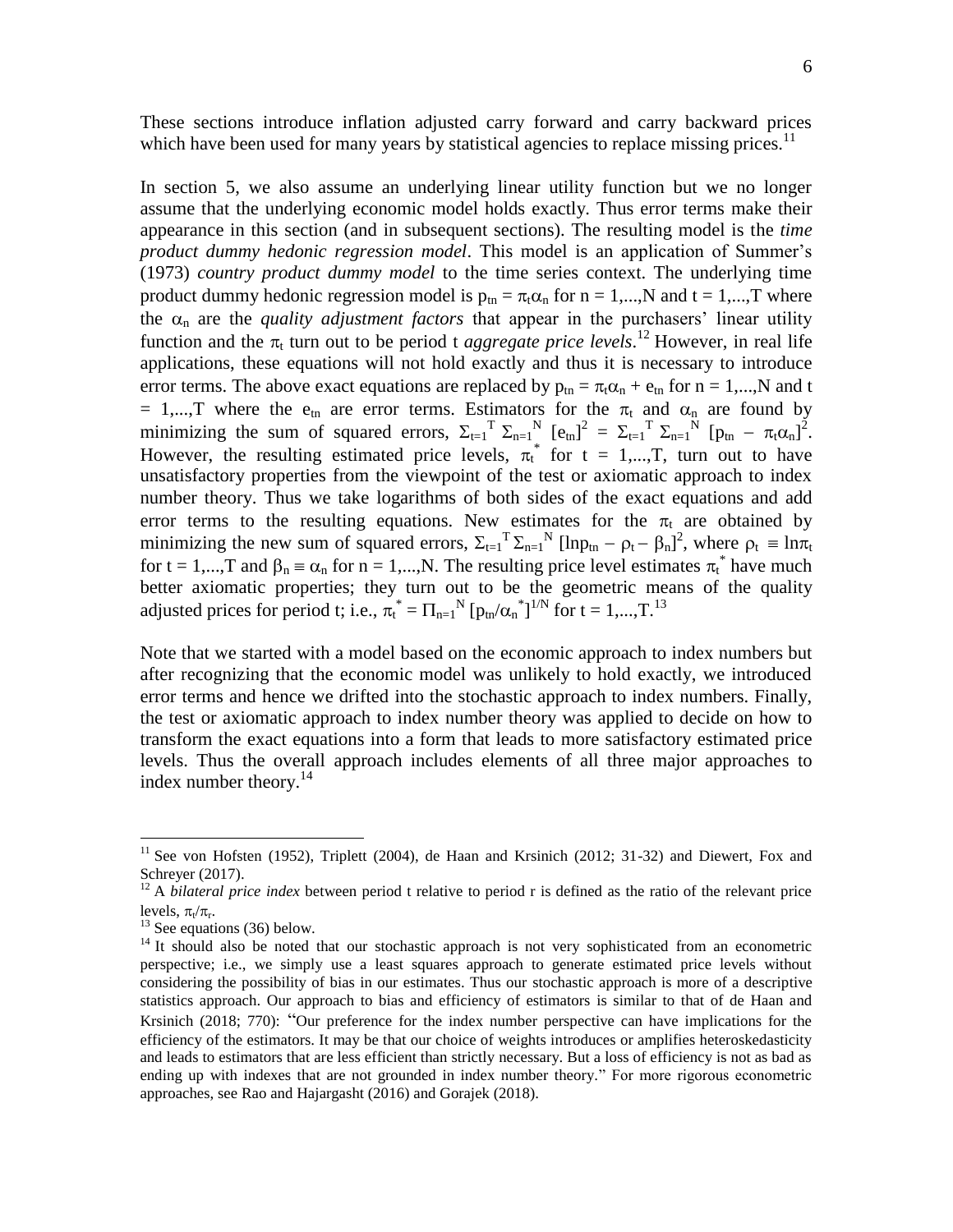Section 6 uses the same model as in section 5 except that the analysis in section 6 allows for missing observations.

The time product dummy regression models studied in sections 5 and 6 suffer from a major defect: if prices are the same in periods r and t, then the bilateral price index,  $\pi_t^{*\prime}\pi_t^{*}$ generated by the models in these sections boils down to the Jevons (1863) (1865) index, which is the unweighted<sup>15</sup> geometric mean of the price ratios  $p_{tn}/p_{rn}$  for the products that are present in the two periods. This index is a very good one if quantity or value information is not available, but it is not satisfactory when such information is available. Thus in subsequent sections, we study hedonic regression models that use weights.

In section 7, we recognize that there are three sets of weights that could be used to recognize the *economic importance* of prices in the weighted least squared minimization problems that are the counterparts to the unweighted least squared minimization problems in sections 5. The three sets of possible weights for  $p_{tn}$  are: (i) the corresponding quantity sold,  $q_{\text{tn}}$ ; (ii) the corresponding value of sales of the product,  $v_{\text{tn}}$ or (iii) the corresponding sales share for product n in period t,  $s_{tn}$ . Thus the general class of weighted least squared minimization problems studied in section 7 that are counterparts to the equally weighted problems in section 5 are of the form  $\Sigma_{t=1}^T \Sigma_{n=1}^N$  $w_{tn}[e_{tn}]^2 = \sum_{t=1}^{T} \sum_{n=1}^{N} w_{tn}[ln p_{tn} - \rho_t - \beta_n]^2$  where  $w_{tn}$  is equal to  $q_{tn}$ ,  $v_{tn}$  or  $s_{tn}$ . In section 7, we restrict attention to the case of only 2 periods so that  $T = 2$ . In this bilateral index number context, we consider a fourth set of weights where  $w_{1n} = w_{2n} = \frac{1}{2}(s_{1n} + s_{2n})$  for n  $= 1,...,N$ . This last choice of weights gives the best result. This section shows how the strategic selection of weights can transform a rather poor price index  $\pi_2^* / \pi_1^*$  into a superlative price index.<sup>16</sup> The results in this section illustrate the importance of weighting.

Section 8 generalizes the section 7 bilateral model to the case where there are missing observations. The results in this section are rather complicated. The bottom line is that the bilateral time product dummy hedonic regression model with missing observations is likely to be dominated by the use of the maximum overlap Fisher (1922) index methodology that is explained in section 4.

Section 9 considers the weighted time product dummy model for T periods with missing observations. The resulting price levels have satisfactory axiomatic properties but this method has an important drawback: a product that is available only in one period out of the T periods has no influence on the estimated aggregate price levels  $\pi_t^*$  for all periods. Thus the introduction of a new product in period T will have no effect on the estimated price level for period T,  $\pi_T^*$ . This goes against the spirit of the Hicksian approach to the treatment of new goods. The hedonic regression models considered in the following two sections do not suffer from this drawback.

Sections 10 and 11 deal with hedonic regression models that make use of information on the characteristics of the N products under consideration. The models in these two

 $15$  When we speak of unweighted means, we mean equally weighted means.

 $16$  See Diewert (1976) for the definition of a superlative price index.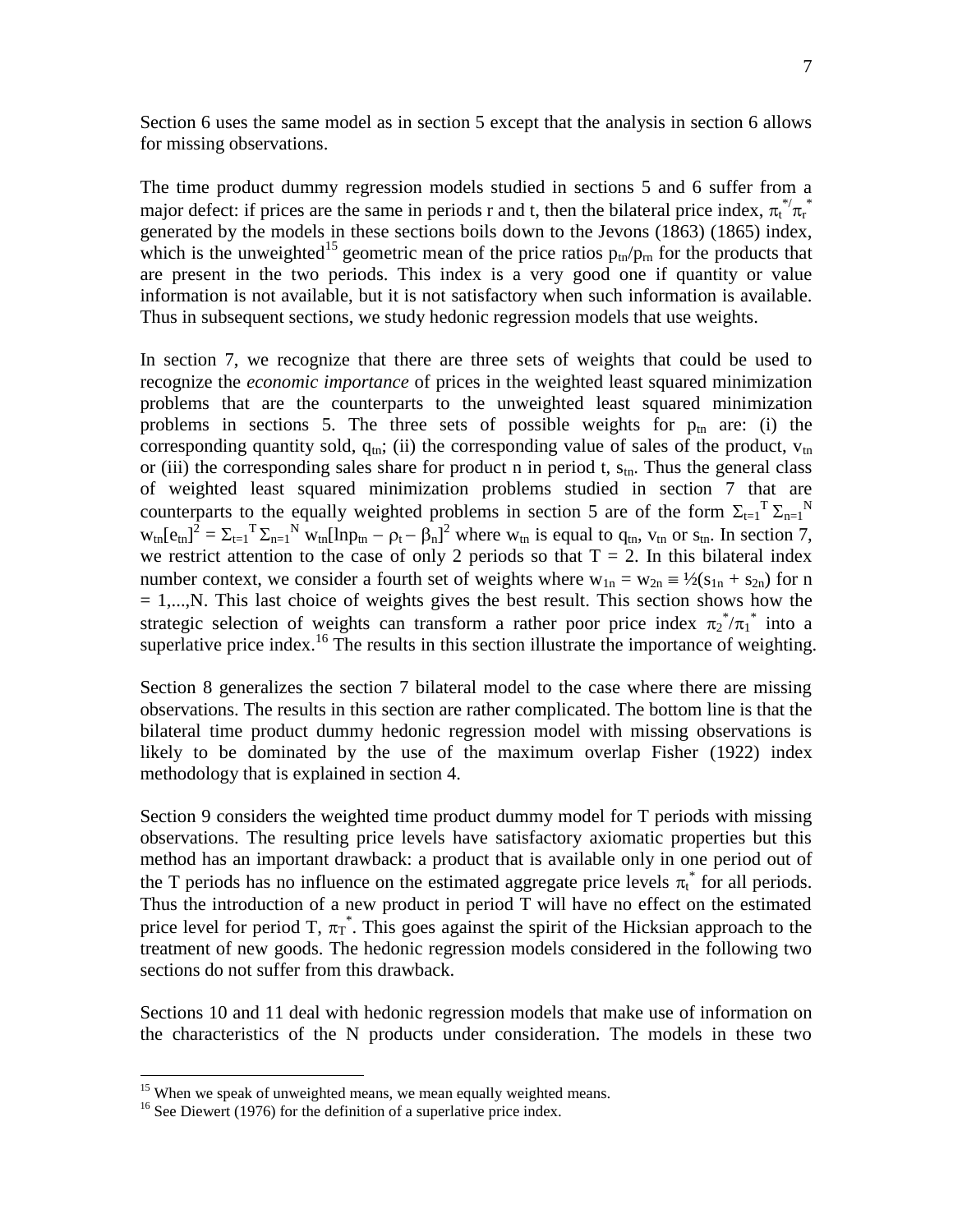sections are more satisfactory than the weighted time product dummy model discussed in section 9 because now isolated prices play a role in the determination of the estimated price levels  $\pi_t^*$  for t = 1,...,T. However the hedonic regression models considered in sections 10 and 11 do require information on product characteristics, information which may be difficult to collect. The important results obtained by de Haan and Krsinich (2018) using this class of hedonic regression models applied to electronic products are discussed in section 11. They compare weighted and unweighted versions of the same hedonic regression models and show that weighting leads to improved results.

The problems raised by taste change in the case where  $T = 2$  are addressed in section 12. The treatment of the problem in this section is due to Diewert, Heravi and Silver (2009) and it uses the tastes of each period to construct a bilateral price index between the two periods. The two indexes are then averaged to form a final index.

Finally, in sections 13 and 14, two alternative methods for constructing reservation prices in situations are discussed. In these models, the underlying utility function is *not* assumed to be a linear function. In section 13, the reservation price model due to Feenstra (1994) is presented. This model assumes that the underlying preferences are CES (Constant Elasticity of Substitution). <sup>17</sup> The model presented in section 14 assumes that the underlying preferences are a certain flexible functional form (that is exact for the Fisher (1922) ideal quantity index) and this model is due to Diewert and Feenstra (2017).

Section 15 offers a few conclusions.

 $\overline{a}$ 

#### **2. A Framework for Evaluating Quality Change In the Scanner Data Context**

In this section, we attempt to provide a framework for the construction of consumer price and quantity indexes in the scanner data context using the economic approach to index number theory. We assume that transactions data for the sales or purchases of N products over T time periods are available.<sup>18</sup> The N products will typically be a group of related products so that the goal is the construction of price and quantity indexes at the first stage of aggregation. The transactions data are aggregated over time within each period. Let  $p<sup>t</sup>$  $\equiv [p_{t1},...,p_{tN}]$  and  $q^t \equiv [q_{t1},...,q_{tN}]$  denote the price and quantity vectors for time periods t = 1,..., T. The period t quantity for product n,  $q_{tn}$ , is equal to total purchases of product n by purchasers or to the sales of product n by the outlet (or group of outlets) for period t, while the period t price for product n,  $p_{tn}$ , is equal to the value of sales (or purchases) of product n in period t,  $v_{tn}$ , divided by the corresponding total quantity sold (or purchased),  $q_{tn}$ . Thus  $p_{tn} \equiv v_{tn}/q_{tn}$  is the *unit value price* for product n in period t for t = 1,...,T and n = 1,...,N. In this section, we assume that all prices, quantities and values are positive; in subsequent sections, this assumption will be relaxed.

 $17$  See Arrow, Chenery, Minhas and Solow (1961) for the first use of this functional form in the economics literature.

 $18$  The data could be price and quantity (or value and quantity) on sales of the N products from a retail outlet (or group of outlets in the same region) or it could be price and quantity data for the purchases of the N products by a group of similar households.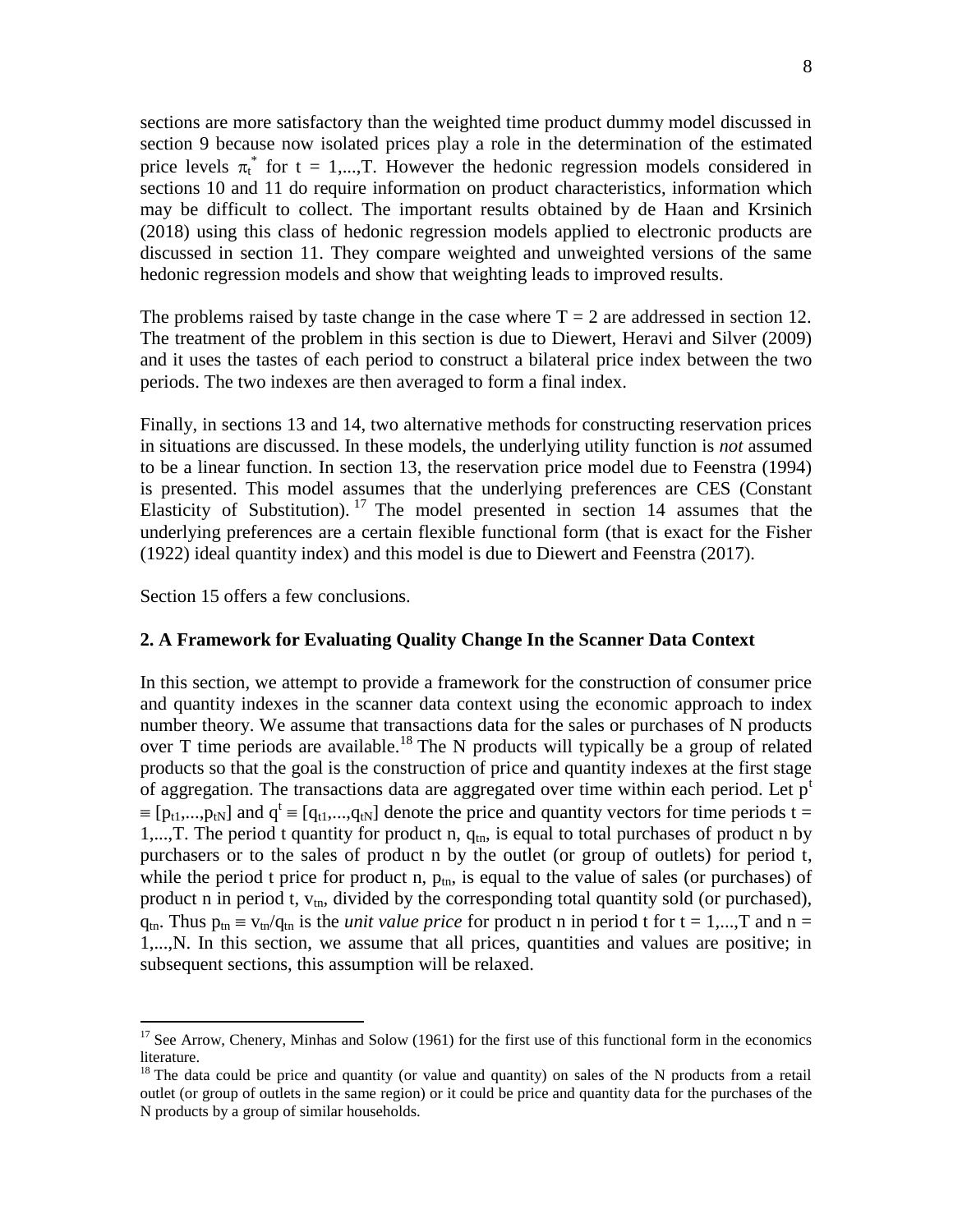Let  $q \equiv [q_1,...,q_N]$  be a generic quantity vector. In order to compare various methods for comparing the value of alternative combinations of the N products, it is necessary that a *valuation function* or *aggregator function*, Q(q), exist. This function allows us to value alternative combinations of products; if  $Q(q^2) > Q(q^1)$ , then purchasers of the products place a higher utility value on the vector of purchases  $q^2$  than they place on the vector of purchases  $q<sup>1</sup>$ . The function  $Q(q)$  can also act as an *aggregate quantity level* for the vector of purchases, q. Thus  $Q(q^t)$  can be interpreted as an aggregate quantity level for the period t vector of purchases, q<sup>t</sup>, and the ratios,  $Q(q^t)/Q(q^1)$ ,  $t = 1,...,T$ , can be interpreted as *fixed base quantity indexes* covering periods 1 to T.

In the following analysis, we assume that  $Q(q)$  has the following properties: (i)  $Q(q) > 0$ if q >>  $0_N$ ;<sup>19</sup> (ii) Q(q) is nondecreasing in its components; (iii) Q( $\lambda$ q) =  $\lambda$ Q(q) for q ≥  $0_N$ and  $\lambda \geq 0$ ; (iv)  $Q(q)$  is a continuous concave function over the nonnegative orthant. Assumption (iii), linear homogeneity of  $Q(q)$ , is a somewhat restrictive assumption. However, this assumption is required to ensure that the aggregate price level, P(p,q), that corresponds to  $Q(q)$  does not depend on the scale of  $q^{20}$  Property (iv) will ensure that the first order necessary conditions for the budget constrained maximization of Q(q) are also sufficient.

Let  $p \equiv [p_1,...,p_N] > 0_N$  and  $q \equiv [q_1,...,q_N] > 0_N$  with  $p \cdot q \equiv \sum_{n=1}^N p_n q_n > 0$ . Then the *aggregate price level*,  $P(p,q)$  that corresponds to the aggregate quantity level  $Q(q)$  is defined as follows:

$$
(1) P(p,q) \equiv p \cdot q / Q(q).
$$

 $\overline{a}$ 

Thus the implicit price level that is generated by the generic price and quantity vectors, p and q, is equal to the value of purchases,  $p \cdot q$ , deflated by the aggregate quantity level,  $Q(q)$ . Note that using these definitions, the product of the aggregate price and quantity levels equals the value of purchases during the period,  $p \cdot q$ .

Once the functional form for the aggregator function Q(q) is known, then the *aggregate*  quantity level for period t,  $Q^t$ , can be calculated in the obvious manner:

(2) 
$$
Q^t = Q(q^t)
$$
;  $t = 1,...,T$ .

Using definition (1), the corresponding period t aggregate price level,  $P^t$ , can be calculated as follows:

$$
(3) Pt \equiv pt \cdot qt/Q(qt); \qquad t = 1,...,T.
$$

<sup>&</sup>lt;sup>19</sup> Notation: q  $\gg 0_N$  means each component of q is positive, q  $\ge 0_N$  means each component of q is nonnegative and  $q > 0_N$  means  $q \ge 0_N$  but  $q \ne 0_N$ ,

<sup>&</sup>lt;sup>20</sup> P(p,q) = p·q/Q(q) where p·q =  $\Sigma_{n=1}^{N}$  p<sub>n</sub>q<sub>n</sub>. Thus using property (iii) of Q(q), we have P(p, $\lambda$ q) =  $p \cdot \lambda q / Q(\lambda q) = P(p,q)$ .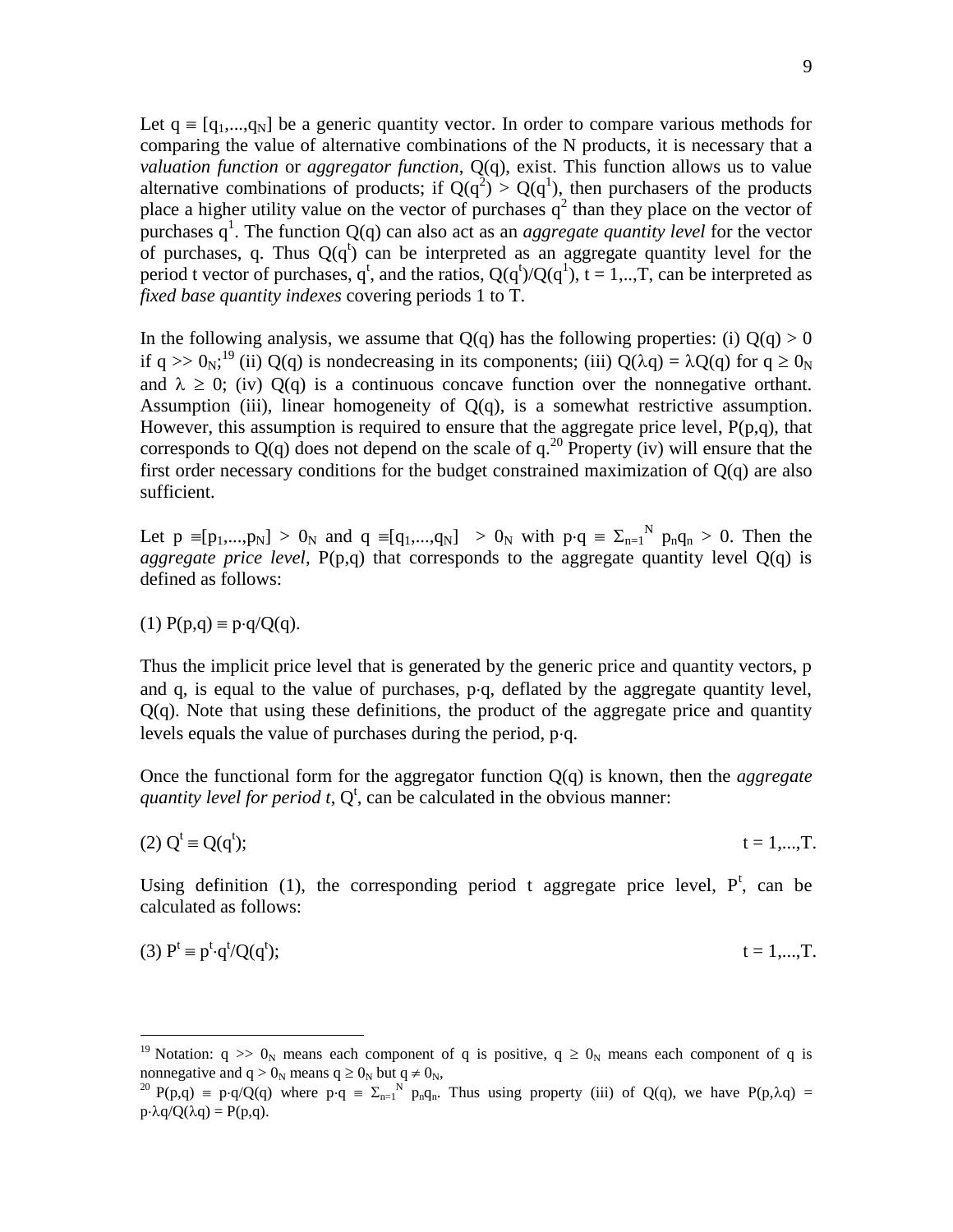Note that if Q(q) turns out to be a *linear aggregator function*, so that  $Q(q^t) = \alpha \cdot q^t = \sum_{n=1}^{N}$  $\alpha_n q_{tn}$ , then the corresponding period t price level P<sup>t</sup> is equal to  $p^t \cdot q^t / \alpha \cdot q^t$ , which is a *quality adjusted unit value price level*.

In order to make further progress, it is necessary to make some additional assumptions. The two additional assumptions are: (v)  $Q(q)$  is once differentiable with respect to the components of q and (vi) the observed strictly positive quantity vector for period t,  $q^t$  >>  $0<sub>N</sub>$ , is a solution to the following period t constrained maximization problem defined by: 21

(4) max<sub>q</sub> {
$$
Q(q)
$$
 :  $p^t \cdot q = v^t$  ;  $q \ge 0_N$ };  $t = 1,...,T$ .

The first order conditions for solving  $(4)$  for period t are the following conditions:<sup>22</sup>

(5) 
$$
\nabla_q Q(q^t) = \lambda_t p^t
$$
;  
\n(6)  $p^t \cdot q^t = v^t$ ;  
\n(7)  $t = 1,...,T$ ;  
\n(8)  $t = 1,...,T$ 

Since  $Q(q)$  is assumed to be linearly homogeneous with respect to q, Euler's Theorem on homogeneous functions implies that the following equations hold:

$$
(7) qt \nabla_q Q(qt) = Q(qt) ; \t\t t = 1,...,T.
$$

Take the inner product of both sides of equations  $(5)$  with  $q<sup>t</sup>$  and use the resulting equations along with equations (7) to solve for the Lagrange multipliers,  $\lambda_t$ .

(8) 
$$
\lambda_t = Q(q^t)/p^t \cdot q^t
$$
  
= 1/ $P^t$   
t = 1,...,T  
using definitions (3).

Thus if we assume utility maximizing behavior on the part of purchasers of the N products using the collective utility function  $Q(q)$  that satisfies the above regularity conditions, then the period t quantity aggregate is  $Q^t = Q(q^t)$  and the companion period t price level defined as  $P^t = p^t \cdot q^t/Q^t$  is equal to  $1/\lambda_t$  where  $\lambda_t$  is the Lagrange multiplier for problem t in the constrained utility maximization problems (4) and where  $q^t$  and  $\lambda_t$  solve equations (5) and (6) for period t. Equations (8) also imply that the product of  $P<sup>t</sup>$  and  $Q<sup>t</sup>$  is exactly equal to observed period t expenditure  $v_t$ ; i.e., we have

(9) 
$$
P^tQ^t = p^t \cdot q^t = v_t
$$
;  $t = 1,...,T$ .

<sup>&</sup>lt;sup>21</sup> The theory that follows dates back to Konüs and Byushgens (1926). This approach blends standard consumer demand theory based on the maximization of a linearly homogeneous utility function with index number theory. It was further developed by Shephard (1953) (in the context of a producer cost minimization framework) and by Samuelson and Swamy (1974) and Diewert (1976) in the consumer context. The price indexes which result from this theory are special cases of the Konüs (1924) true cost of living index. What is new in the present paper is the application of this theory to hedonic regression models.

<sup>&</sup>lt;sup>22</sup> Using the assumption of concavity of Q(q) and the assumption that  $q^t \gg 0_N$ , these conditions are also sufficient to solve (4). Notation:  $\nabla_{\mathbf{q}}\mathbf{Q}(\mathbf{q}) \equiv [\partial \mathbf{Q}(\mathbf{q})/\partial \mathbf{q}_1,..., \partial \mathbf{Q}(\mathbf{q})/\partial \mathbf{q}_N]$ .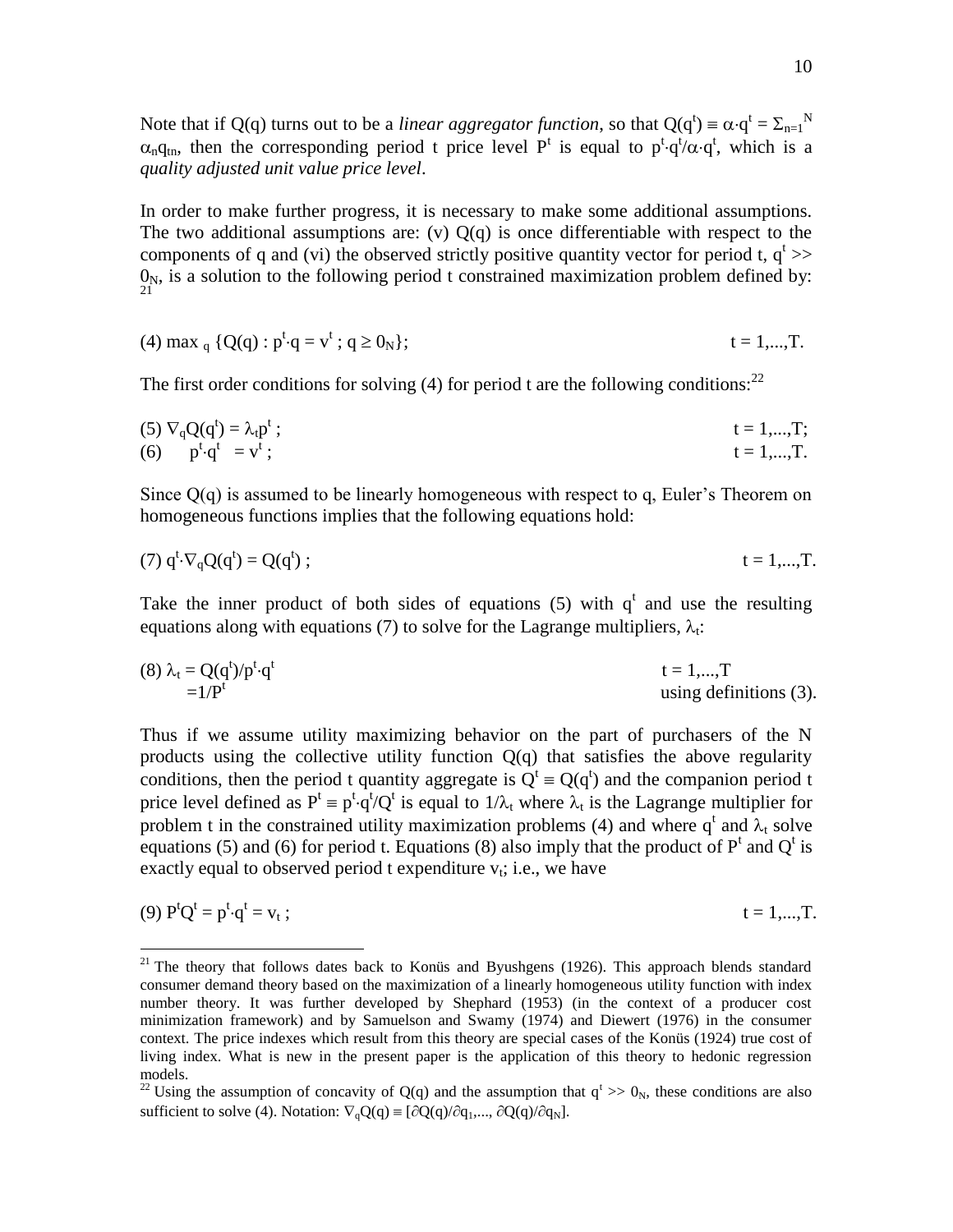Substitute equations (8) into equations (5) and after a bit of rearrangement, the following *fundamental equations* are obtained:<sup>23</sup>

(10) 
$$
p^t = P^t \nabla_q Q(q^t)
$$
;  $t = 1,...,T$ .

In the following section, we will assume that the aggregator function,  $Q(q)$  is a linear function and we will show how this assumption along with equations (9) for the case where  $T = 2$  and  $N = 3$  can lead to a simple well known method for quality adjustment that does not involve any econometric estimation of the parameters of the linear function. In subsequent sections, equations (10) will be utilized in the hedonic regression context and finally, in the final sections of the paper, the assumption that  $O(q)$  is a linear function will be relaxed.

#### **3. A Nonstochastic Method for Quality Adjustment: A Simple Model**

A major problem that arises when statistical agencies use scanner data to construct an elementary index is that some products are sold or purchased in one period but not in a subsequent period. Conversely, new products appear in the present period which were not present in previous periods. How should price and quantity indexes be constructed under these circumstances? Equations (10) in the previous section can be used to provide an answer to this question.

Consider the special case where the number of periods T is equal to 2 and the number of products in scope for the elementary index is N equal to 3. Product 1 is present in both periods, product 2 is present in period 1 but not in period 2 (a disappearing product) and product 3 is not present in period 1 but is present in period 3 (a new product).<sup>24</sup> We assume that purchasers of the three products behave as if they collectively maximized the following linear aggregator function:

 $(11)$  Q(q<sub>1</sub>,q<sub>2</sub>,q<sub>3</sub>)  $\equiv \alpha_1q_1 + \alpha_2q_2 + \alpha_3q_3$ 

 $\overline{a}$ 

where the  $\alpha_n$  are positive constants. Under these assumptions, equations (10) written out in scalar form become the following equations: $^{25}$ 

<sup>&</sup>lt;sup>23</sup> Multiply the right hand side of equation t in (10) by  $1 = Q^t/Q(q^t)$  and use  $P^tQ^t = v_t$  to obtain the following system of equations:  $p^t = v_t \nabla_q Q(q^t) / Q(q^t)$  for  $t = 1,...,T$ . For each t, this system of equations is the consumer's system of *inverse demand functions*, that give the period t prices that rationalize the observed period t demands  $q^t$  as functions of  $q^t$  and period t expenditure  $v_t$ . Konüs and Byushgens (1926) obtained a system of equations that are equivalent to this system of inverse demand functions. Linear homogeneity of the utility function is required to obtain these equations and the equivalent equations defined by (9) and (10).

 $24$  The "new" product may not be a truly new product; it may be the case that product 3 was temporarily not available in period 1. Similarly, product 2 may not permanently disappear in period 2; it may reappear in a subsequent period.

 $25$  This is a special case of the Time Product Dummy regression model which will be studied in more detail in subsequent sections. Thus equations (12), which are the inverse consumer demand functions that result from the maximization of a linear utility function, lead directly to a particular hedonic regression model. It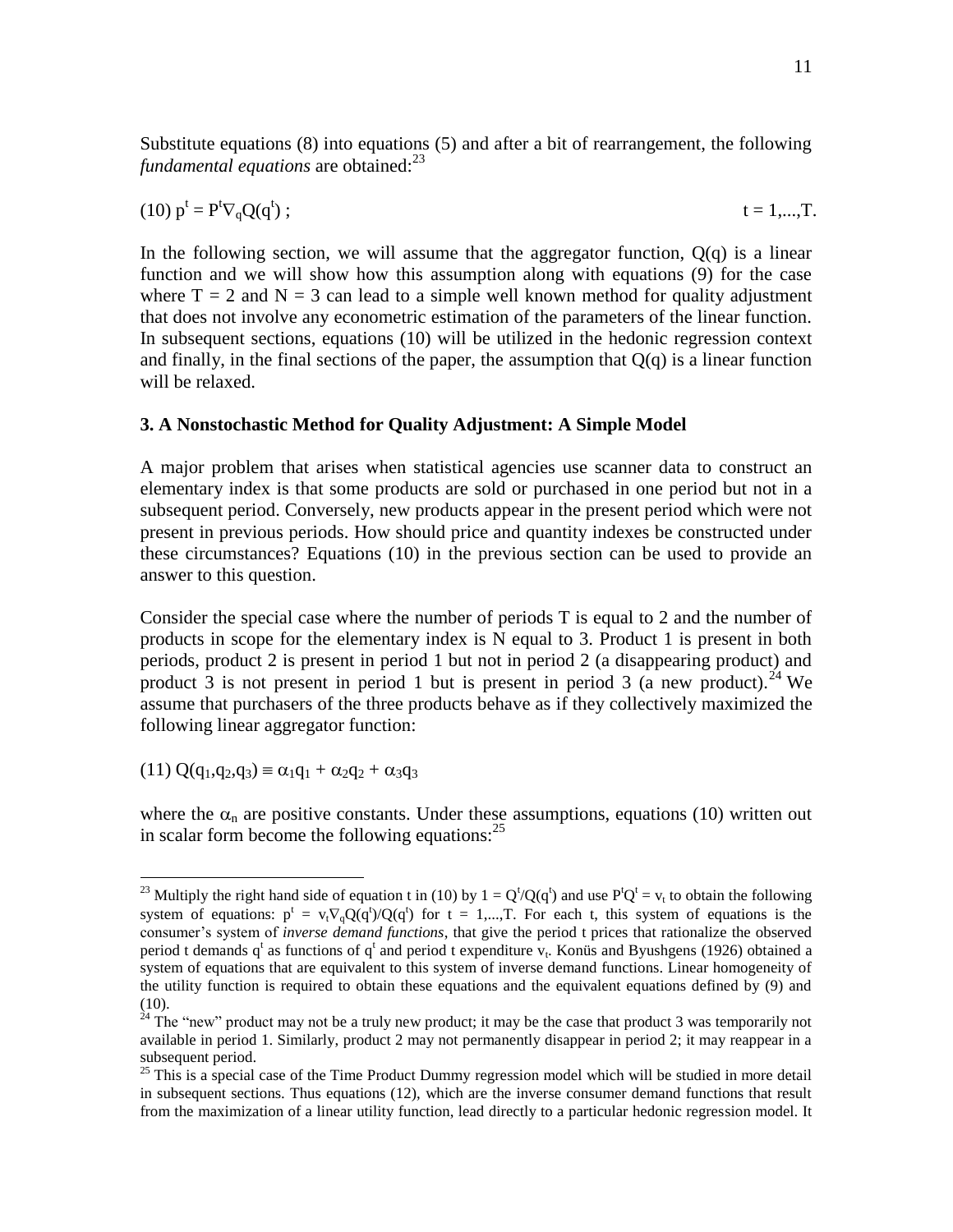(12) 
$$
p_{\text{tn}} = P^t \alpha_n
$$
;  $n = 1,2,3; t = 1,2.$ 

Equations (12) are 6 equations in the 5 parameters  $P<sup>1</sup>$  and  $P<sup>2</sup>$  (which can be interpreted as *aggregate price levels* for periods 1 and 2) and  $\alpha_1$ ,  $\alpha_2$  and  $\alpha_3$ , which can be interpreted as *quality adjustment factors* for the 3 products; i.e., each  $\alpha_n$  measures the relative usefulness of an additional unit of product n to purchasers of the 3 products. However, product 3 is not observed in the marketplace during period 1 and product 2 is not observed in the marketplace in period 2 and so there are only 4 equations in (12) to determine 5 parameters. However, the  $P^t$  and the  $\alpha_n$  cannot all be identified using observable data; i.e., if  $P^1$ ,  $P^2$ ,  $\alpha_1$ ,  $\alpha_2$  and  $\alpha_3$  satisfy equations (12) and  $\lambda$  is any positive number, then  $\lambda P^1$ ,  $\lambda P^2$ ,  $\lambda^{-1}\alpha_1$ ,  $\lambda^{-1}\alpha_2$  and  $\lambda^{-1}\alpha_3$  will also satisfy equations (12). Thus it is necessary to place a normalization (like  $P<sup>1</sup> = 1$  or  $\alpha_1 = 1$ ) on the 5 parameters which appear in equations (12) in order to obtain a unique solution. In the index number context, it is natural to set the price level for period 1 equal to unity and so we impose the following normalization on the 5 unknown parameters which appear in equations (12):

$$
(13) P1 = 1.
$$

 $\overline{a}$ 

The 4 equations in (12) which involve observed prices and the single equation (13) are 5 equations in 5 unknowns. The unique solution to these equations is:

(14) 
$$
P^1 = 1
$$
;  $P^2 = p_{21}/p_{11}$ ;  $\alpha_1 = p_{11}$ ;  $\alpha_2 = p_{12}$ ;  $\alpha_3 = p_{23}/(p_{21}/p_{11}) = p_{23}/P^2$ .

Note that the resulting *price index*,  $P^2/P^1$ , is equal to  $p_{21}/p_{11}$ , the price ratio for the commodity that is present in both periods. Thus the price index for this very simple model turns out to be a *maximum overlap price index*. 26

Once the  $P^t$  and  $\alpha_n$  have been determined, equations (12) for the missing products can be used to define the following *imputed prices*  $p_{\text{tn}}^*$  for commodity 3 in period 1 and product 2 in period 2:

$$
(15) p_{13}^* \equiv P^1 \alpha_3 = p_{23}/(P^2/P^1) ; p_{22}^* \equiv P^2 \alpha_2 = (p_{21}/p_{11})p_{12} = (P^2/P^1)p_{12}.
$$

These imputed prices can be interpreted as Hicksian (1940; 12) *reservation prices*;<sup>27</sup> i.e., they are the lowest possible prices that would deter purchasers from purchasing the products during periods if the unavailable products hypothetically became available.<sup>28</sup>

is this result which allows us to claim that our present approach is a way of reconciling hedonic regression models with classical consumer demand theory.

<sup>&</sup>lt;sup>26</sup> Keynes (1930; 94) was an early author that advocated this method for dealing with new goods by restricting attention to the goods that were present in both periods being compared. He called his suggested method the *highest common factor method*. Marshall (1887; 373) implicitly endorsed this method. Triplett (2004; 18) called it the *overlapping link method*.

 $^{27}$  Hicks (1940 dealt only with the case of new goods; von Hofsten (1952; 95-97) extended his approach to cover the case of disappearing goods as well.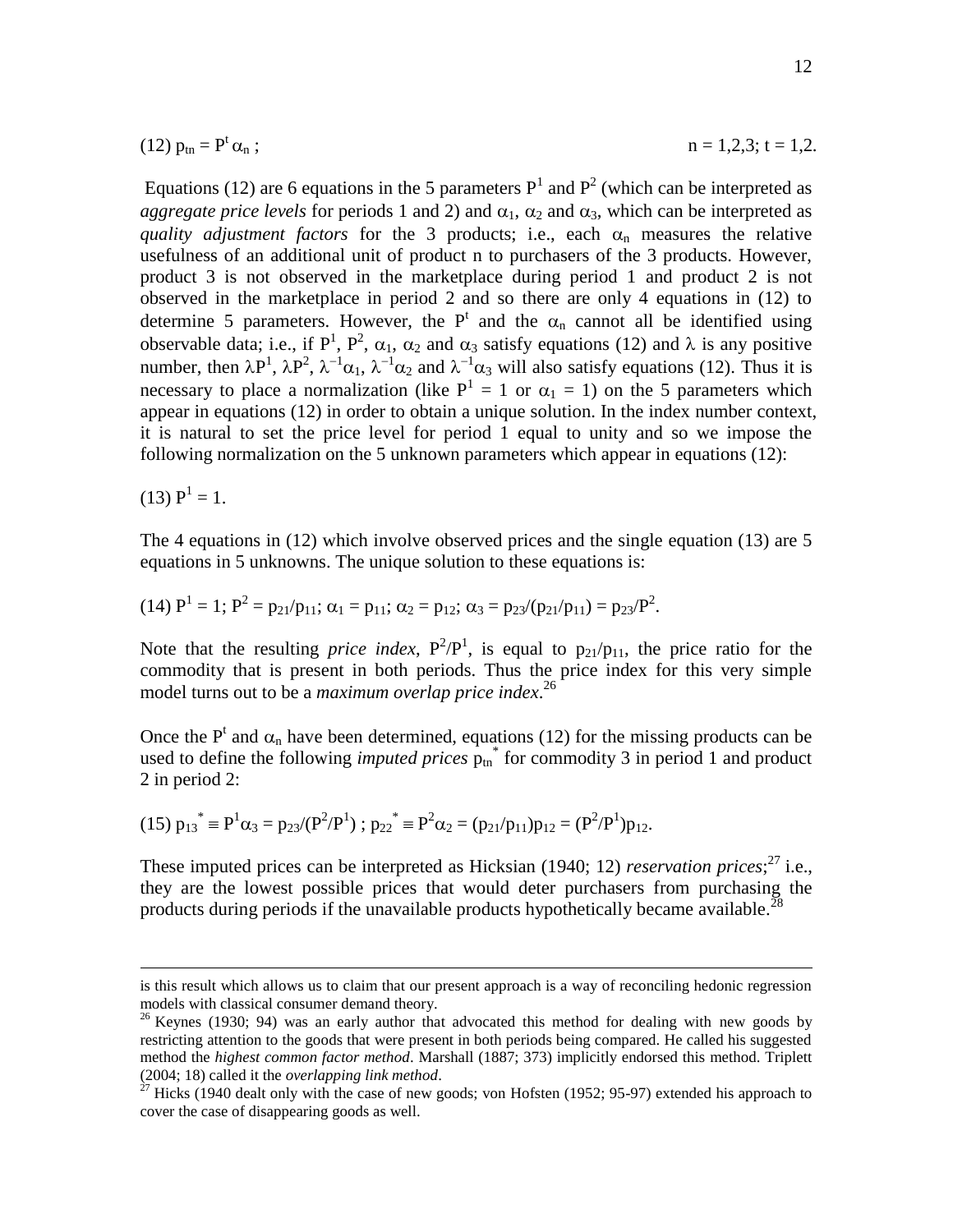Note that  $p_{13}^* = p_{23}/(P^2/P^1)$  is an *inflation adjusted carry backward price*; i.e., the observed price for product 3 in period 2,  $p_{23}$ , is divided by the maximum overlap price index  $P^2/P^1$  in order to obtain a "reasonable" valuation for a unit of product 3 in period 1. Similarly,  $p_{22}^* = (P^2/P^1)p_{12}$  is an *inflation adjusted carry forward price* for product 2 in period 2; i.e., the observed price for product 2 in period 1,  $p_{12}$ , is multiplied by the maximum overlap price index  $P^2/P^1$  in order to obtain a "reasonable" valuation for a unit of product 2 in period  $2.^{29}$ 

Note that the above algebra can be implemented without a knowledge of quantities sold or purchased. Assuming that quantity information is available, we now consider how companion quantity levels,  $Q^1$  and  $Q^2$ , for the price levels,  $P^1$  and  $P^2$ , can be determined. Note that  $q_{13} = 0$  and  $q_{22} = 0$  since consumers cannot purchase products that are not available. Use the imputed prices defined by (15) to obtain complete price vectors for each period; i.e., define the period 1 complete price vector by  $p^1 = [p_{11}, p_{12}, p_{13}]$  and the complete period 2 price vector by  $p^2 = [p_{21}, p_{22}, p_{23}]$ . The corresponding complete quantity vectors are by  $q^1 \equiv [q_{11}, q_{12}, 0]$  and  $q^2 \equiv [q_{21}, 0, q_{23}]$ . The period t aggregate quantity level  $Q^t$  can be calculated directly using only information on  $q^t$  and the vector of quality adjustment factors,  $\alpha = [\alpha_1, \alpha_2, \alpha_3]$ , or indirectly by deflating period t expenditure  $v_t = p^t \cdot q^t$  by the estimated period t price level, P<sup>t</sup>. Thus we have the following two possible methods for constructing the  $Q^t$ :

(16) 
$$
Q^t \equiv \alpha \cdot q^t
$$
; or  $Q^t \equiv p^t \cdot q^t / P^t$ ;  $t = 1, 2$ .

However, using the complete price vectors  $p^t$  with imputed prices filling in for the missing prices, equations (12) hold exactly and thus it is straightforward to show that  $Q<sup>t</sup>$  $= \alpha \cdot q^t = p^t \cdot q^t / P^t$  for  $t = 1,2$ . Thus it does not matter whether we use the direct or indirect method for calculating the quantity levels; both methods give the same answer in this simple model.<sup>30</sup>

A problem with this simple model is that there is only one product that is present in both periods. In the following section, we generalize the present model to allow for multiple overlapping products.

#### **4. A Nonstochastic Method for Quality Adjustment: A More Complex Model**

 $\overline{a}$ 

In order to generalize the very simple model for dealing with new and disappearing products that was presented in the previous section, it is first necessary to develop another application of the fundamental equations (10) in section 2.

 $28$  Strictly speaking, it would be necessary to add a tiny amount to these prices to deter consumers from purchasing these products if they were made available.

 $2^{29}$  The use of carry forward and backward prices to estimate missing prices is widespread in statistical agencies. For additional materials on this method for estimating missing prices, see Triplett (2004), de Haan and Krsinich (2012) and Diewert, Fox and Schreyer (2017).

 $30$  In subsequent sections when we no longer assume that equations (12) hold exactly, then the direct and indirect methods for calculating the  $Q^t$  will in general differ.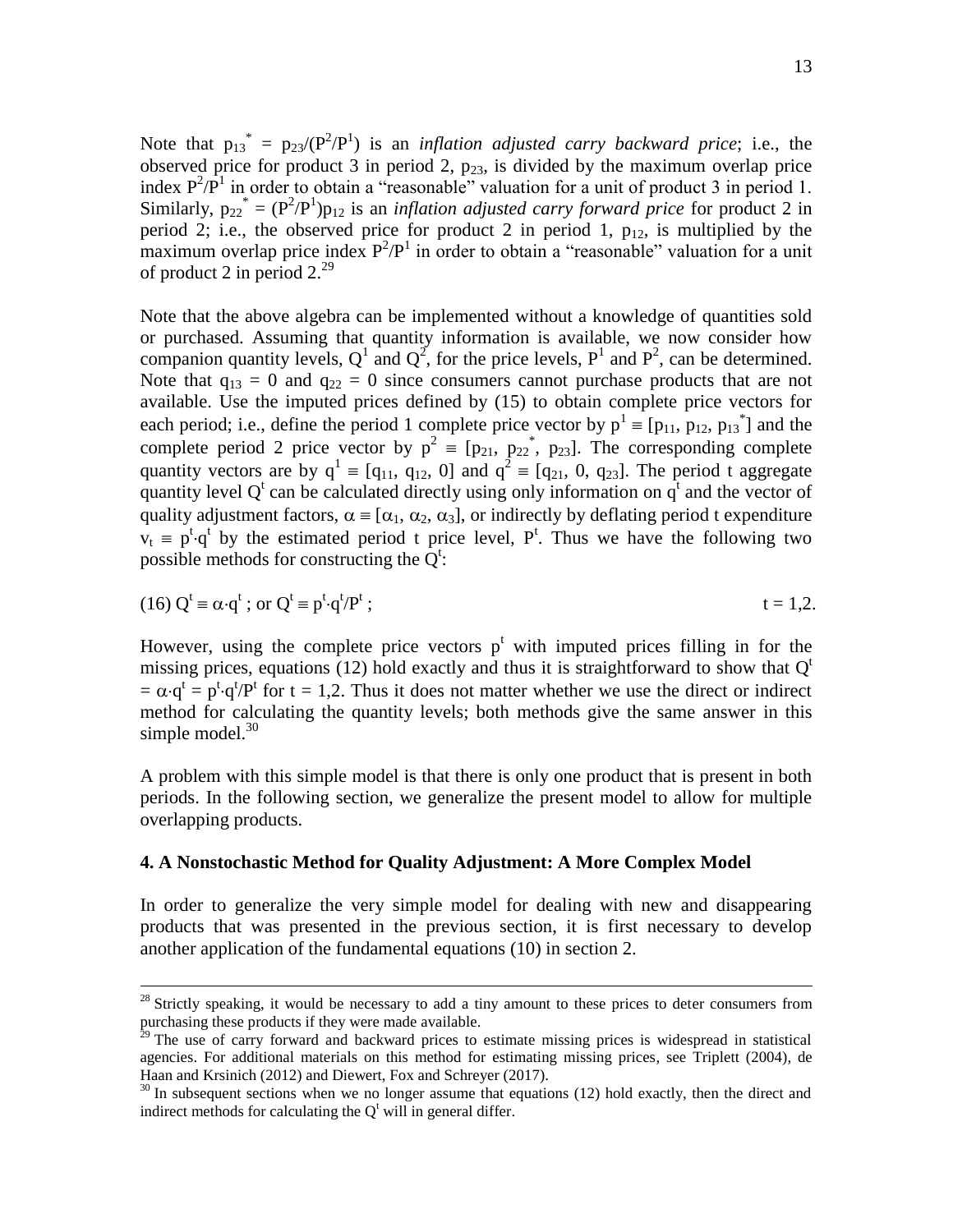Define the aggregator function  $Q(q)$  as follows:

$$
(17) Q_{KBF}(q^*) = [q^* A q^*]^{1/2}
$$

where  $q^*$  is defined as the N dimensional quantity vector  $[q_1^*,...,q_N^*]$  and  $A \equiv [a_{ij}]$  is an N by N symmetric matrix of parameters which satisfies certain regularity conditions.<sup>31</sup> Suppose further that that the observed price and quantity vectors for periods 1 and 2 are the positive price and quantity vectors,  $p^{t^*} \equiv [p_{t1}^*,...,p_{tN}^*]$  and  $q^{t^*} \equiv [q_{t1}^*,...,q_{tN}^*]$  for  $t = 1,2$ . We assume that  $q^{t^*}$  solves max  $_q \{Q(q): p^{t^*} \cdot q = v^{t^*} \cdot q \ge 0_N\}$  for  $t = 1,2$  where  $v^{t^*} \equiv p^{t^*} \cdot q^{t^*}$ is observed expenditure on the N products for periods  $t = 1,2$ . The inverse demand functions (10) that correspond to this particular aggregator function are the following ones:

(18) 
$$
p^{t^*} = P^{t^*} \nabla_q Q_{KBF}(q^{t^*}) = P^t [q^{t^*} \cdot Aq^{t^*}]^{-1/2} Aq^{t^*};
$$
  $t = 1, 2.$ 

Using the framework described in section 2 above, the period t aggregate quantity level for the present model is  $Q^{t*} = [q^{t*} \cdot Aq^{t*}]^{1/2}$  and the corresponding period t price level is  $P^{t*}$  $p^{\dagger}$  of  $q^{\dagger}$  of t = 1,2. The *Fisher* (1922) *ideal quantity index* is a function of the observable price and quantity data and is defined as follows:;

$$
(19) Q_F(p^{1*}, p^{2*}, q^{1*}, q^{2*}) \equiv [p^{1*} \cdot q^{2*} p^{2*} \cdot q^{2*}/p^{1*} \cdot q^{1*} p^{2*} \cdot q^{1*}]^{1/2}.
$$

Use equations (18) to eliminate  $p^{1*}$  and  $p^{2*}$  from the right hand side of (19). We find that

(20) 
$$
(p^{1*} \cdot q^{2*} p^{2*} \cdot q^{2*})/(p^{1*} \cdot q^{1*} p^{2*} \cdot q^{1*}) = q^{2*} \cdot Aq^{2*}/q^{1*} \cdot Aq^{1*}.
$$

Take positive square roots on both sides of (20). Using definitions (17) and (19), the resulting equation is:

(21) 
$$
Q_{KBF}(q^{2*})/Q_{KBF}(q^{1*}) = Q_F(p^{1*}, p^{2*}, q^{1*}, q^{2*}).
$$

 $\overline{a}$ 

Thus  $Q^{2*}/Q^{1*} = Q_{KBF}(q^{2*})/Q_{KBF}(q^{1*})$  is equal to the Fisher ideal quantity index  $Q_F(p^{1*},p^{2*},q^{1*},q^{2*})$ , which can be calculated using observable price and quantity data for the two periods. We know from section 2 that

(22) 
$$
P^{t*}Q^{t*} = p^{t*}q^{t*}
$$
;  $t = 1,2.$ 

Now make the normalization  $P^{1*} = 1$ . Using this normalization and equations (21) and (22), the aggregate price and quantity levels for the two periods can be defined in terms of observable data as follows:

 $31$  A is assumed to have one positive eigenvalue with a corresponding strictly positive eigenvector and N-1 negative or zero eigenvalues. This functional form was introduced into the economics literature by Konüs and Byushgens (1926) who showed its connection to the Fisher (1922) ideal index. This explains why  $Q(q^*)$  is labeled as  $Q_{KBF}(q^*)$ . For further discussion of the regularity conditions on  $Q_{KBF}(q^*)$ , see Diewert (1976) and Diewert and Hill (2010).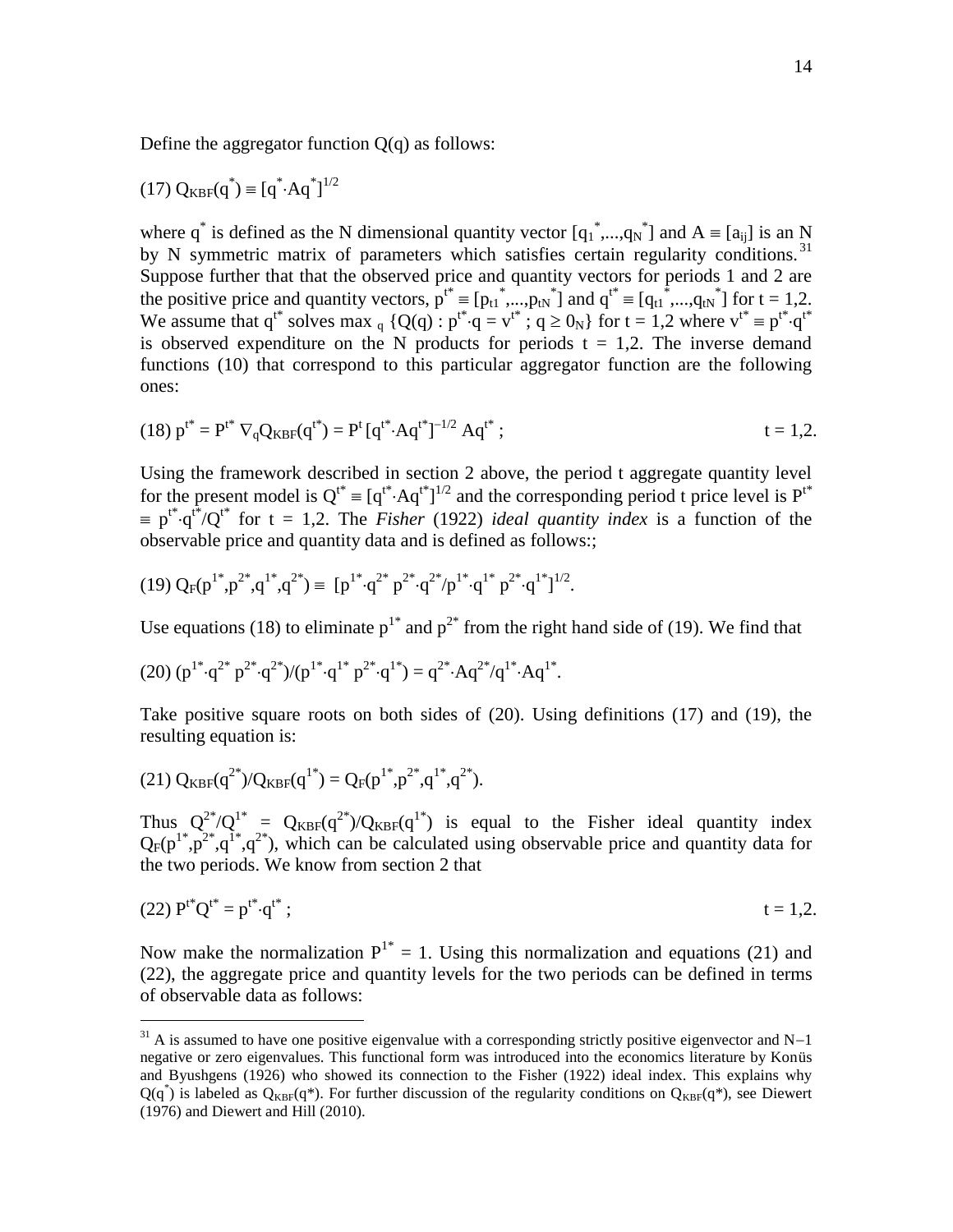(23) 
$$
P^{1*} \equiv 1
$$
;  $Q^{1*} \equiv p^{1*} \cdot q^{1*}$ ;  $Q^{2*} \equiv Q^{1*} Q_F(p^{1*}, p^{2*}, q^{1*}, q^{2*})$ ;  $P^{2*} \equiv p^{1*} \cdot q^{1*}/Q^{2*}$ .

The above results can be combined with the 3 product model that was described in the previous section: relabel the above aggregate data as a composite product 1 so that the new product 1 that corresponds to the first product in section 3 has prices and quantities defined as  $p_{t1} \equiv P^{t*}$  and  $q_{t1} \equiv Q^{t*}$  for  $t = 1,2$ . Products 2 and 3 are a disappearing product and a new product respectively as in section 3 above. The aggregate price levels for the two periods (which use all N+2 products) are  $P<sup>1</sup>$  and  $P<sup>2</sup>$  and the new  $\alpha_n$  parameters are defined by the following counterparts to equations (14) above:

$$
(24) P1 = 1; P2 = P2*/P1* = PF(p1*, p2*, q1*, q2*); \alpha1 = 1; \alpha2 = p12; \alpha3 = p23/(P2*/P1*)
$$

where  $P^{2*}/P^{1*} \equiv [v^{2*}/v^{1*}]/[Q^{2*}/Q^{1*}] \equiv P_F(p^{1*}, p^{2*}, q^{1*}, q^{2*})$  is the Fisher (1922) ideal price index that compares the prices of the N products that are present in both periods,  $p^{1*}$ ,  $p^{2*}$ , for the two periods under consideration. The imputed prices for the missing products,  $p_{13}^*$ and  $p_{22}^*$ , are obtained by using equations (15) for our present model:

 $(25)$   $p_{13}^* \equiv p_{23}/P_F(p^{1*}, p^{2*}, q^{1*}, q^{2*})$ ;  $p_{22}^* \equiv P_F(p^{1*}, p^{2*}, q^{1*}, q^{2*})p_{12}$ .

Comparing  $(24)$  and  $(25)$  with the corresponding equations  $(14)$  and  $(15)$  for the 3 product model, it can be seen that the price ratio for product 1 that was present in both periods,  $p_{21}/p_{11}$ , is replaced by the Fisher index  $P_F(p^{1*}, p^{2*}, q^{1*}, q^{2*})$  which is now defined over the set of products that are present in both periods. The type of inflation adjusted carry backward price  $p_{13}^*$  and the inflation adjusted carry forward price  $p_{22}^*$  defined by (25) are widely used by statistical agencies to estimate missing prices but agencies usually use Laspeyres or Paasche indexes in place of the Fisher price index.<sup>32</sup>

The aggregator function that is consistent with the new model with N continuing products, one disappearing product and one new product is defined as follows:

$$
(26) Q(q_1^*,...,q_N^*,q_2,q_3) \equiv \alpha_1 Q_{KBF}(q^*) + \alpha_2 q_2 + \alpha_3 q_3
$$

 $\overline{a}$ 

where  $Q_{KBF}(q^*)$  is the KBF aggregator function defined by (17) and  $\alpha_1$  is set equal to 1.<sup>33</sup> Note that the model defined by (26) is restrictive from the economic perspective because the additive nature of definition (26) implies that the composite first commodity is perfectly substitutable with the new and disappearing commodities (which are also perfect substitutes for each other after quality adjustment). However, if the products under consideration *are* highly substitutable for each other, the implicit assumption of perfect substitutes for missing products will be acceptable. Moreover, the advantage of

<sup>&</sup>lt;sup>32</sup> Note that the aggregate price index that is generated by this model is  $P_F(p^{1*}, p^{2*}, q^{1*}, q^{2*})$  which does not use the unmatched prices for the two periods.

<sup>&</sup>lt;sup>33</sup> It is not necessary to use the KBF aggregator function in the above model; any aggregator function that has an exact index number associated with it will work. See Diewert (1976) for examples of exact index number formulae.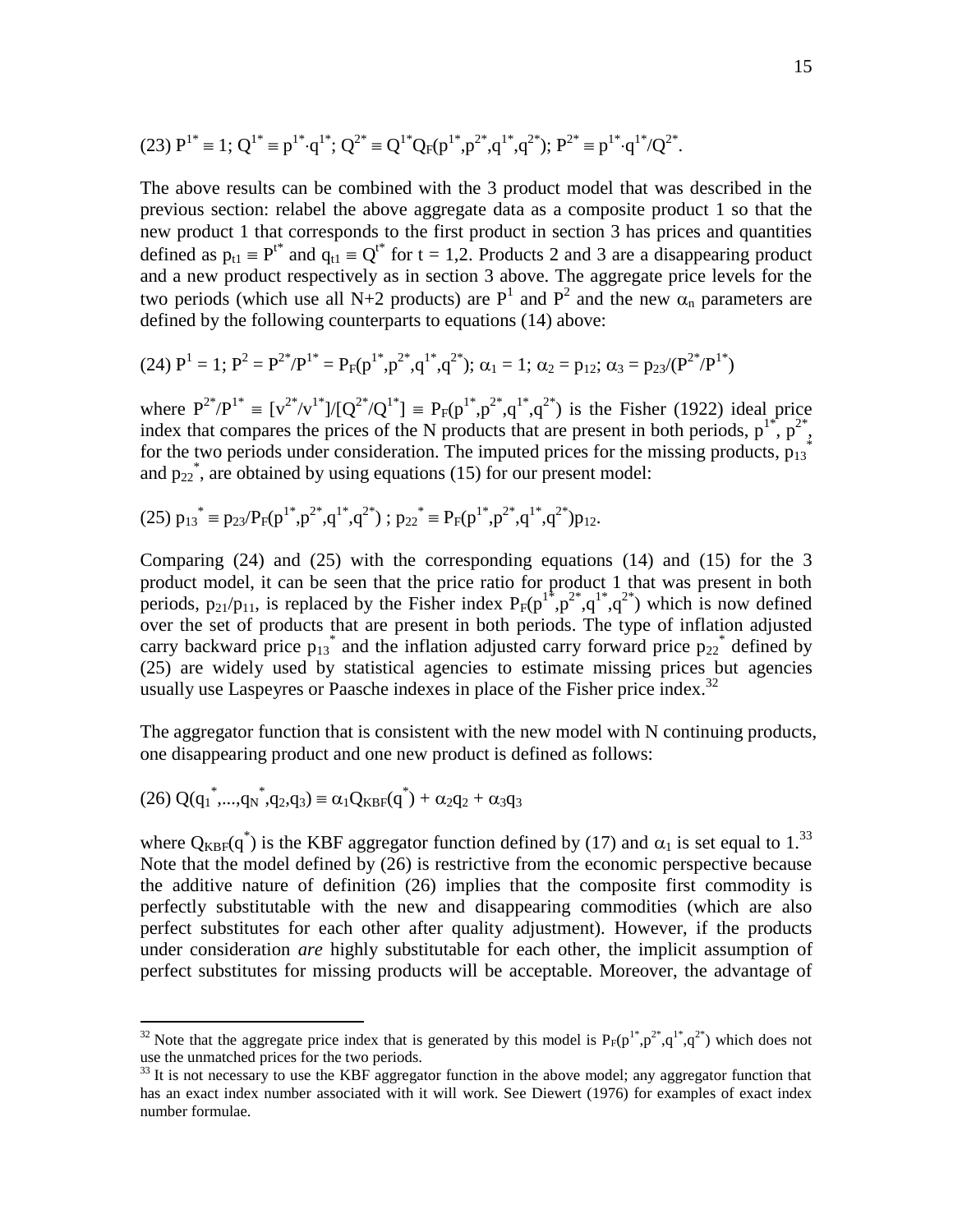this form of quality adjustment is that it is relatively easy to explain to the public and it is fairly straightforward to implement.

The restriction that there is only one new product and one disappearing product is readily relaxed. The overall price index will continue to be  $P_F(p^{1*},p^{2*},q^{1*},q^{2*})$  and counterparts to equations (25) can be used to generate imputed prices for the missing products.

We turn now to applications of the basic framework explained in section 2 where conditions (10) only hold approximately rather than exactly.

#### **5. Time Product Dummy Regressions: The Case of No Missing Observations**

In this section, it is assumed that price and quantity data for N products are available for T periods. Let  $p^t \equiv [p_{t1},...,p_{tN}]$  and  $q^t \equiv [q_{t1},...,q_{tN}]$  denote the price and quantity vectors for time periods  $t = 1,...,T$ . Initially, it is assumed that there are no missing prices or quantities so that all NT prices and quantities are positive. We assume that the quantity aggregator function  $Q(q)$  is the following linear function:

(27) 
$$
Q(q) = Q(q_1, q_2, ..., q_N) \equiv \sum_{n=1}^{N} \alpha_n q_n = \alpha \cdot q
$$

 $\overline{a}$ 

where the  $\alpha_n$  are positive parameters, which can be interpreted as quality adjustment factors. Under the assumption of maximizing behavior on the part of purchasers of the N commodities, assumption (27) applied to equations (10) imply that the following NT equations should hold exactly:

(28) 
$$
p_{\text{tn}} = \pi_{t} \alpha_{\text{n}}
$$
;  $n = 1,...,N$ ;  $t = 1,...,T$ 

where we have redefined the period t price levels  $P<sup>t</sup>$  in equations (10) as the parameters  $\pi_t$ for  $t = 1,...,T$ .

Note that equations (28) form the basis for the *time dummy hedonic regression model* which is due to Court  $(1939)$ .<sup>34</sup> It can be seen that these equations are a special case of the general model of consumer behavior that was explained in section 2 above.

At this point, it is necessary to point out that our consumer theory derivation of equations (28) is not accepted by all economists. Rosen (1974), Triplett (1987) (2004) and Pakes  $(2001)^{35}$  have argued for a more general approach to the derivation of hedonic regression models that is based on supply conditions as well as on demand conditions. The present

<sup>&</sup>lt;sup>34</sup> This was Court's (1939; 109-111) hedonic suggestion number two. He transformed the underlying equations (28) by taking logarithms of both sides of these equations (which will be done below). He chose to transform the prices by the log transformation because the resulting regression model fit his data on automobiles better. Diewert (2003b) also recommended the log transformation on the grounds that multiplicative errors were more plausible than additive errors.

<sup>&</sup>lt;sup>35</sup> "The derivatives of a hedonic price function should not be interpreted as either willingness to pay derivatives or cost derivatives; rather they are formed from a complex equilibrium process." Ariel Pakes (2001; 14).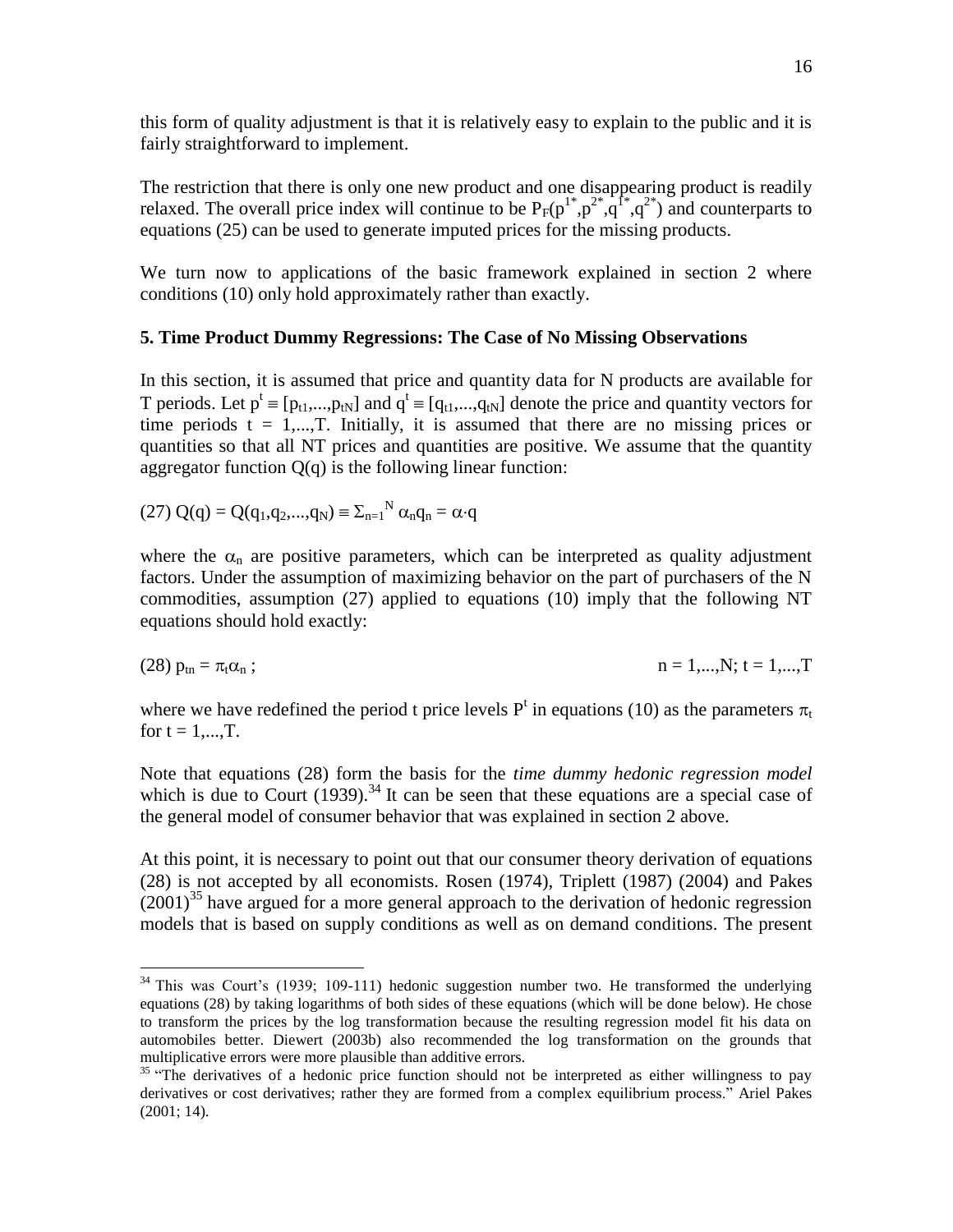approach is obviously based on consumer demands and preferences only. This consumer oriented approach was endorsed by Griliches (1971; 14-15), Muellbauer (1974; 988) and Diewert (2003a) (2003b).<sup>36</sup> Of course, the separability assumptions which justify the present consumer approach are quite restrictive but nevertheless, it is useful to imbed hedonic regression models in a traditional consumer demand setting.

Empirically, equations (28) are unlikely to hold exactly. Thus we assume that the exact model defined by  $(28)$  holds only to some degree of approximation and so error terms,  $e_{tn}$ , are added to the right hand sides of equations (28). The unknown parameters,  $\pi \equiv$  $[\pi_1,...,\pi_T]$  and  $\alpha \equiv [\alpha_1,...,\alpha_N]$ , will be estimated as solutions to the following (nonlinear) least squares minimization problem:

(29) min  $_{\alpha,\pi} \Sigma_{n=1}^N \Sigma_{t=1}^T [p_{tn} - \pi_t \alpha_n]^2$ .

 $\overline{a}$ 

Our approach to the specification of the error terms will not be very precise. Throughout the paper, we will obtain estimators for the aggregate price levels  $\pi_t$  and the quality adjustment parameters  $\alpha_n$  as solutions to least squares minimization problems like those defined by (29) or as solutions to weighted least squares minimization problems that will be considered in subsequent sections. Our focus will not be on the distributional aspects of our estimators; rather, our focus will be on the *axiomatic* or *test properties* of the price levels that are solutions to the various least squares minimization problems.<sup>37</sup> Basically, the approach taken here is a descriptive statistics approach: we consider simple models that aggregate price and quantity information for a given period over a set of specified commodities into scalar measures of aggregate price and quantity that summarize the detailed price and quantity information in a "sensible" way.<sup>38</sup>

The first order necessary (and sufficient) conditions for  $\pi = [\pi_1, ..., \pi_T]$  and  $\alpha = [\alpha_1, ..., \alpha_N]$ to solve the minimization problem defined by (29) are equivalent to the following  $N + T$ equations:

<sup>&</sup>lt;sup>36</sup> Diewert (2003b; 97) justified the consumer demand approach as follows: "After all, the purpose of the hedonic exercise is to find how demanders (and not suppliers) of the product value alternative models in a given period. Thus for the present purpose, it is the preferences of consumers that should be decisive, and not the technology and market power of producers. The situation is similar to ordinary general equilibrium theory where an equilibrium price and quantity for each commodity is determined by the interaction of consumer preferences and producer's technology sets and market power. However, there is a big branch of applied econometrics that ignores this complex interaction and simply uses information on the prices that consumers face, the quantities that they demand and perhaps demographic information in order to estimate systems of consumer demand functions. Then these estimated demand functions are used to form estimates of consumer utility functions and these functions are often used in applied welfare economics. What producers are doing is entirely irrelevant to these exercises in applied econometrics with the exception of the prices that they are offering to sell at. In other words, we do not need information on producer marginal costs and markups in order to estimate consumer preferences: all we need are selling prices." Footnote 25 on page 82 of Diewert (2003b) explains how the present hedonic model can be derived from Diewert's (2003a) consumer based model by strengthening the assumptions in the 2003a paper.

 $37$  For rigorous econometric approaches to the stochastic approach to index number theory, see Rao and Hajargasht (2016) and Gorajek (2018). These papers consider many transformations of the fundamental hedonic equations (28) and many methods for constructing averages of prices.

 $38$  Our approach is broadly similar to Theil's (1967; 136-137) approach to index number theory.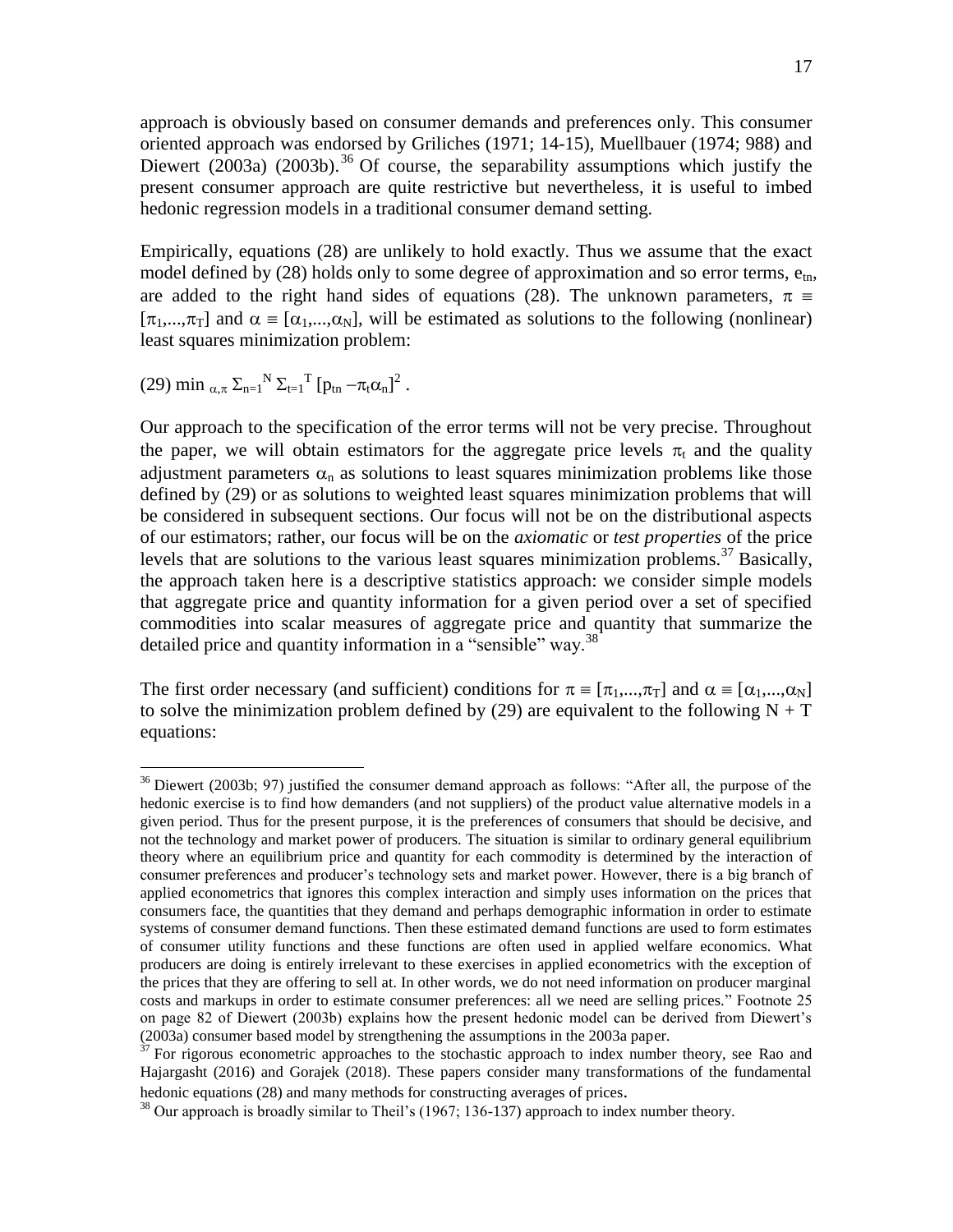(30) 
$$
\alpha_n = \sum_{t=1}^T \pi_t p_{tn} / \sum_{t=1}^T \pi_t^2
$$
  
=  $\sum_{t=1}^T \pi_t^2 (p_{tn} / \pi_t) / \sum_{t=1}^T \pi_t^2$ ;  $n = 1,...,N$ 

(31) 
$$
\pi_t = \sum_{n=1}^{N} \alpha_n p_{tn} / \sum_{n=1}^{N} \alpha_n^2
$$

$$
= \sum_{n=1}^{N} \alpha_n^2 (p_{tn} / \alpha_n) / \sum_{n=1}^{N} \alpha_n^2.
$$

Solutions to the two sets of equations can readily be obtained by iterating between the two sets of equations. Thus set  $\alpha^{(1)} = 1_N$  (a vector of ones of dimension N) in equations (31) and calculate the resulting  $\pi^{(1)} = [\pi_1^{(1)}, ..., \pi_T^{(1)}]$ . Then substitute  $\pi^{(1)}$  into the right hand sides of equations (30) to calculate  $\alpha^{(2)} \equiv [\alpha_1^{(2)},...,\alpha_N^{(2)}]$ . And so on until convergence is achieved.

If  $\pi^* = [\pi_1^*,...,\pi_T^*]$  and  $\alpha^* = [\alpha_1^*,...,\alpha_N^*]$  is a solution to (30) and (31), then  $\lambda \pi^*$  and  $\lambda^{-1} \alpha^*$ is also a solution for any  $\lambda > 0$ . Thus to obtain a unique solution we impose the normalization  $\pi_1^* = 1$ . Then  $1, \pi_2^*, ..., \pi_T^*$  is the sequence of fixed base index numbers that is generated by the least squares minimization problem defined by (29).

If quantity data are available, then using the general methodology that was outlined in section 2, aggregate quantity levels for the t periods can be obtained as  $Q^{t^*} = \alpha^* q^t = \sum_{n=1}^N N^n$  $\alpha_n^* q_{tn}$  for t = 1,..., T. Estimated aggregate price levels can be obtained directly from the solution to (29); i.e., set  $P^{t*} = \pi_t^*$  for  $t = 1,...,T$ . Alternative price levels can be indirectly obtained as  $P^{t**} = p^t \cdot q^t/Q^{t*} = p^t \cdot q^t/\alpha^* \cdot q^t$  for  $t = 1,...,T$ . If the optimized objective function in (29) is 0 (so that all errors  $e_m^* = p_m - \pi_t^* \alpha_n^*$  equal 0 for  $t = 1,...,T$  and  $n = 1,...,N$ ), then  $P^{t*}$  will equal  $P^{t*}$  for all t. However, usually nonzero errors will occur and so a choice between the two sets of estimators must be made.<sup>39</sup>

From (30), it can be seen that  $\alpha_n^*$ , the quality adjustment parameter for product n, is a weighted average of the T inflation adjusted prices for product n, the  $p_{tn}/\pi_t^*$ , where the weight for  $p_{tn}/\pi_t^*$  is  $\pi_t^{*2}/\Sigma_{\tau=1}^T \pi_t^{*2}$ . This means that the weight for  $p_{tn}/\pi_t^*$  will be very high for periods t where general inflation is high, which seems rather arbitrary. From (31), it can be seen that  $\pi_t^*$ , the period t price level (and fixed base price index), is weighted average of the N quality adjusted prices for period t, the  $p_{tn}/\alpha_n^*$ , where the weight for  $p_{tn}/\alpha_n^*$  is  $\alpha_n^{*2}/\Sigma_{i=1}^N \alpha_i^{*2}$ . It is a positive feature of the method that  $\pi_i^*$  is a weighted average of the quality adjusted prices for period t but the quadratic nature of the weights is not an attractive feature.

In addition to having unattractive weighting properties, the estimates generated by solving the least squares minimization problem (29) suffer from a fatal flaw: *the estimates are not invariant to changes in the units of measurement*. In order to remedy this defect, we turn to an alternative error specification.

<sup>&</sup>lt;sup>39</sup> Usually, the direct estimates for the price levels will be used in hedonic regression studies; i.e., the  $P^{t*} =$  $\pi_t^*$  estimates will be used. For statistical agencies, an advantage of the direct estimates is that they can be calculated without the use of quantity information. However, later in this paper, we will note some advantages of the indirect method if quantity information is available.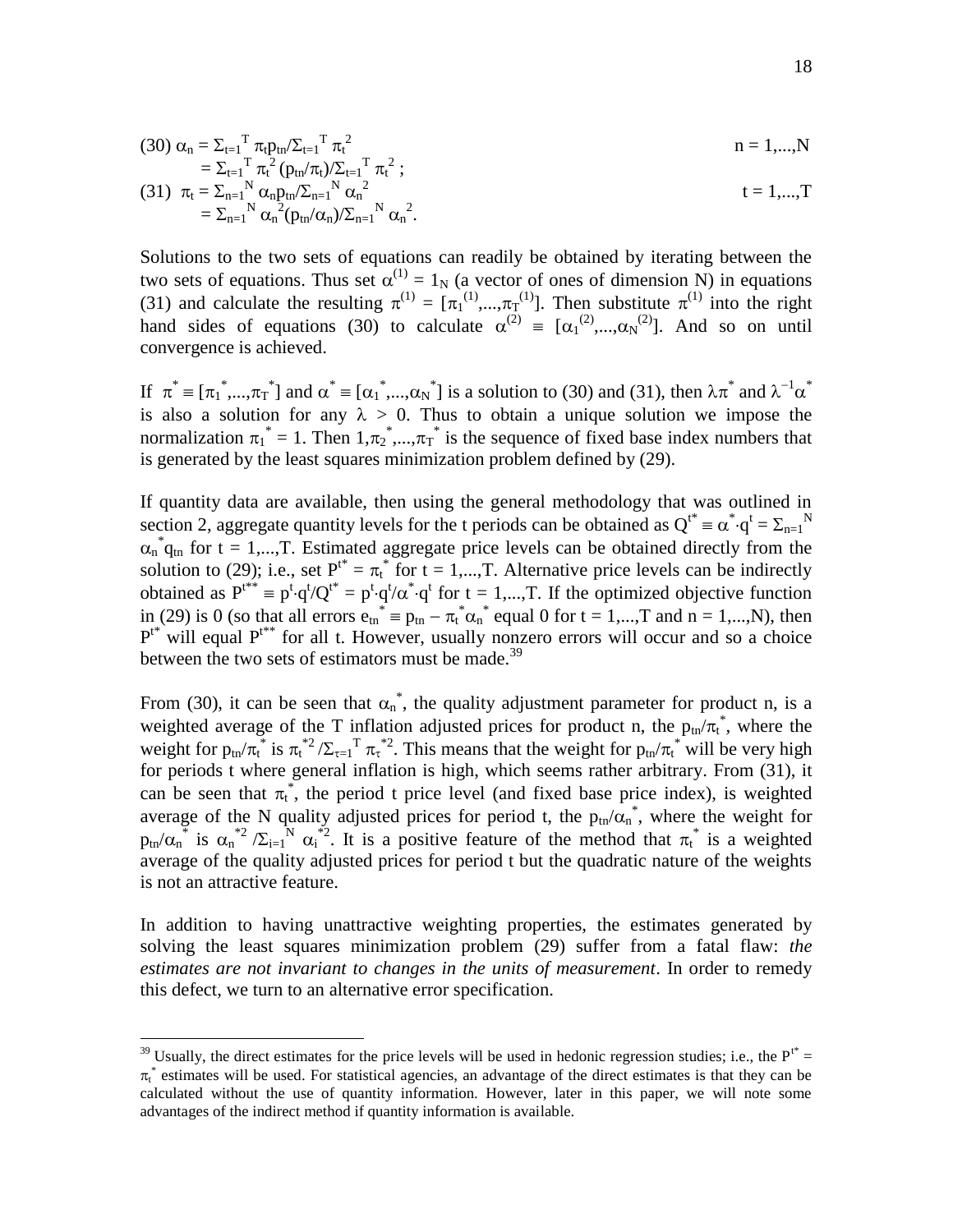Instead of adding approximation errors to the exact equations (28), we could append multiplicative approximation errors. Thus the exact equations become  $p_{tn} = \pi_t \alpha_n e_{tn}$  for n = 1,..., N and  $t = 1, \ldots, T$ . Upon taking logarithms of both sides of these equations, we obtain the following system of estimating equations:

(32) 
$$
lnp_{tn} = ln\pi_t + ln\alpha_n + lne_{tn}
$$
;  
=  $p_t + \beta_n + \epsilon_{tn}$ ;  
 $n = 1,...,N$ ;  $t = 1,...,T$ 

where  $\rho_t = \ln \pi_t$  for  $t = 1,...,T$  and  $\beta_n = \ln \alpha_n$  for  $n = 1,...,N$ . The model defined by (32) is the basic *Time Product Dummy regression model* with no missing observations.<sup>40</sup> Now choose the  $\rho_t$  and  $\beta_n$  to minimize the sum of squared residuals,  $\Sigma_{n=1}^N \Sigma_{t=1}^T \varepsilon_{tn}^2$ . Thus let  $\rho$  $\mathbf{I} = [\rho_1,...,\rho_T]$  and  $\beta = [\beta_1,...,\beta_N]$  be a solution to the following least squares minimization problem:

(33) min 
$$
\rho, \beta
$$
  $\Sigma_{n=1}^N \Sigma_{t=1}^T$  [lnp<sub>tn</sub> -  $\rho_t$  -  $\beta_n$ ]<sup>2</sup>.

 $\overline{a}$ 

The first order necessary conditions for  $\rho_1,...,\rho_T$  and  $\beta_1,...,\beta_N$  to solve (33) are the following  $T + N$  equations:

(34) 
$$
N\rho_t + \Sigma_{n=1}^N \beta_n = \Sigma_{n=1}^N \ln p_{tn}
$$
;  
\n(35)  $\Sigma_{t=1}^T \rho_t + T\beta_n = \Sigma_{t=1}^T \ln p_{tn}$ ;  
\n $n = 1,...,N$ .

Replace the  $\rho_t$  and  $\beta_n$  in equations (34) and (35) by  $\ln \pi_t$  and  $\ln \alpha_n$  respectively for t = 1,...,T and n = 1,...,N. After some rearrangement, the resulting equations become:

(36) 
$$
\pi_t = \Pi_{n=1}^{N} (p_{tn}/\alpha_n)^{1/N}
$$
;  
\n(37)  $\alpha_n = \Pi_{t=1}^{T} (p_{tn}/\pi_t)^{1/T}$ ;  
\n $n = 1,...,N$ .

Thus the period t aggregate price level,  $\pi_t$ , is equal to the geometric average of the N quality adjusted prices for period t,  $p_{tl}/\alpha_1$ , ...,  $p_{tl}/\alpha_N$ , while the quality adjustment factor for product n,  $\alpha_n$ , is equal to the geometric average of the T inflation adjusted prices for product n,  $p_{1n}/\pi_1$ , ...,  $p_{Tn}/\pi_T$ . These estimators look very reasonable (if quantity weights are not available).

Solutions to (36) and (37) can readily be obtained by iterating between the two sets of equations. Thus set  $\alpha^{(1)} = 1_N$  (a vector of ones of dimension N) in equations (36) and calculate the resulting  $\pi^{(1)} = [\pi_1^{(1)}, ..., \pi_T^{(1)}]$ . Then substitute  $\pi^{(1)}$  into the right hand sides of equations (37) to calculate  $\alpha^{(2)} = [\alpha_1^{(2)}, ..., \alpha_N^{(2)}]$ . And so on until convergence is achieved. Alternatively, equations (34) and (35) are linear in the unknown parameters and can be solved (after normalizing one parameter) by a simple matrix inversion. A final method of

<sup>&</sup>lt;sup>40</sup> In the statistics literature, this type of model is known as a fixed effects model. A generalized version of this model (with missing observations) was proposed by Summers (1973) in the international comparison context where it is known as the Country Product Dummy regression model. A weighted version of this model (with missing observations) was proposed by Aizcorbe, Corrado and Doms (2000).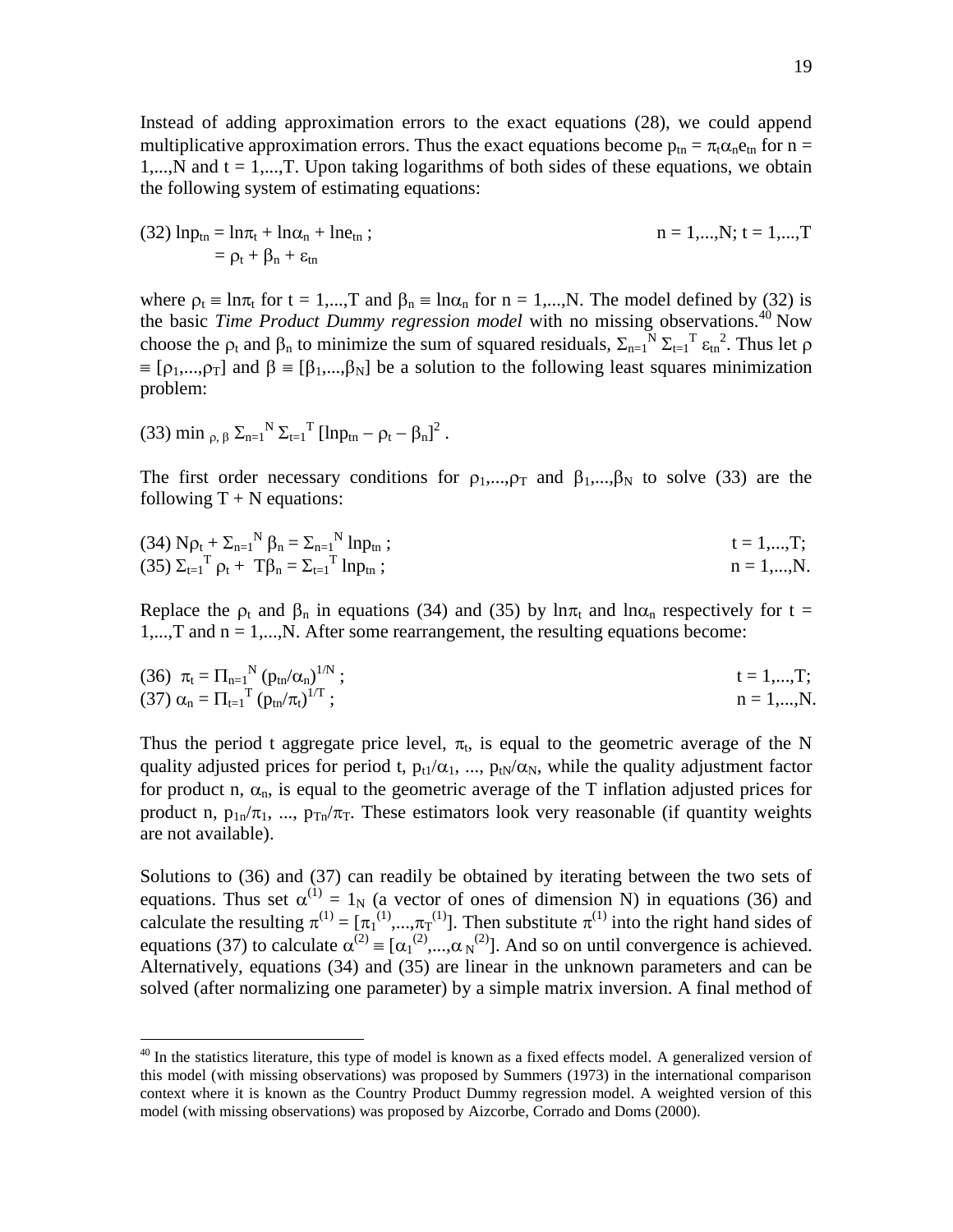obtaining a solution to (34) and (35) is to apply a simple linear regression model to equations  $(32)$ .<sup>41</sup>

If  $\pi^* = [\pi_1^*,...,\pi_T^*]$  and  $\alpha^* = [\alpha_1^*,...,\alpha_N^*]$  is a solution to (36) and (37), then  $\lambda \pi^*$  and  $\lambda^{-1} \alpha^*$ is also a solution for any  $\lambda > 0$ . Thus to obtain a unique solution we impose the normalization  $\pi_1^* = 1$  (which corresponds to  $\rho_1 = 0$ ). Then  $1, \pi_2^*, ..., \pi_T^*$  is the sequence of fixed base index numbers that is generated by the least squares minimization problem defined by (33).

Once we have the unique solution  $1, \pi_2^*, ..., \pi_T^*$  for the T price levels that are generated by the (33), the *price index* between period t relative to period s can be defined as  $\pi_t^* / \pi_s^*$ . Using equations (36) for  $\pi_t^*$  and  $\pi_s^*$ , we have the following expression for these price indexes:

$$
(38) \ \pi_t^* / \pi_s^* = \Pi_{n=1}^N \left( p_{tn} / \alpha_n^* \right)^{1/N} / \Pi_{n=1}^N \left( p_{sn} / \alpha_n^* \right)^{1/N}
$$

$$
= \Pi_{n=1}^N \left( p_{tn} / p_{sn} \right)^{1/N}.
$$

Thus if there are no missing observations, the Time Product Dummy price indexes between any two periods in the window of T period under consideration is equal to the *Jevons index* between the two periods (the simple geometric mean of the price ratios,  $p_{tn}/p_{sn}$ <sup>2</sup>. This is a somewhat disappointing result since an equally weighted average of the price ratios is not necessarily a representative average of the prices; i.e., unimportant products to purchasers (in the sense that they spend very little on these products) are given the same weight in the Jevons measure of inflation between the two periods as is given to high expenditure products.<sup>43</sup>

If there are no missing observations, then it can be seen using equations (37) that the ratio of the quality adjustment factor for product n relative to product m is equal to the following sensible expression:

$$
(39)\,\alpha_n^{\phantom{*}}{/\alpha_m}^*= \Pi_{t=1}^T\, (p_{tn}/\pi_t^{\phantom{*}})^{1/T}\,/\,\Pi_{t=1}^{\phantom{*}}{}^T\, (p_{tm}/\pi_t^{\phantom{*}})^{1/T}\\ = \Pi_{t=1}^{\phantom{*}}{}^T\, (p_{tn}/p_{tm})^{1/T}.
$$

 $\overline{a}$ 

If quantity data are available, then aggregate quantity levels for the t periods can be obtained as  $Q^{t^*} = \alpha^* \cdot q^t = \sum_{n=1}^N \alpha_n^* q_{tn}$  for  $t = 1,...,T$ . Estimated aggregate price levels can be obtained directly from the solution to (33); i.e., set  $P^{t*} = \pi_t^*$  for  $t = 1,...,T$ . Alternative price levels can be obtained indirectly as  $P^{t**} \equiv p^t \cdot q^t / Q^{t*} = p^t \cdot q^t / \alpha^* \cdot q^t$  for  $t = 1,...,T$ .<sup>44</sup> If the optimized objective function in (33) is 0 (so that all errors  $e_{tn}^* = \ln p_{tn} - \rho_t^* - \beta_n^*$  equal 0 for  $t = 1,...,T$  and  $n = 1,...,N$ ), then  $P^{t*}$  will equal  $P^{t*}$  for all t. If the estimated residuals

<sup>&</sup>lt;sup>41</sup> Again we require one normalization on the parameters such as  $\rho_1 = 0$ .

 $42$  This result is a special case of a more general result obtained by Triplett and McDonald (1977; 150).

 $43$  However, if quantity data are not available, the Jevons index has the strongest axiomatic properties compared to its competitors; see the ILO, Eurostat, IMF, OECD, UNECE and the World Bank (2004).

<sup>&</sup>lt;sup>44</sup> The fact that a time dummy hedonic regression model generates two alternative decompositions of the value aggregate into price and quantity aggregates was noted in de Haan and Krsinich (2018).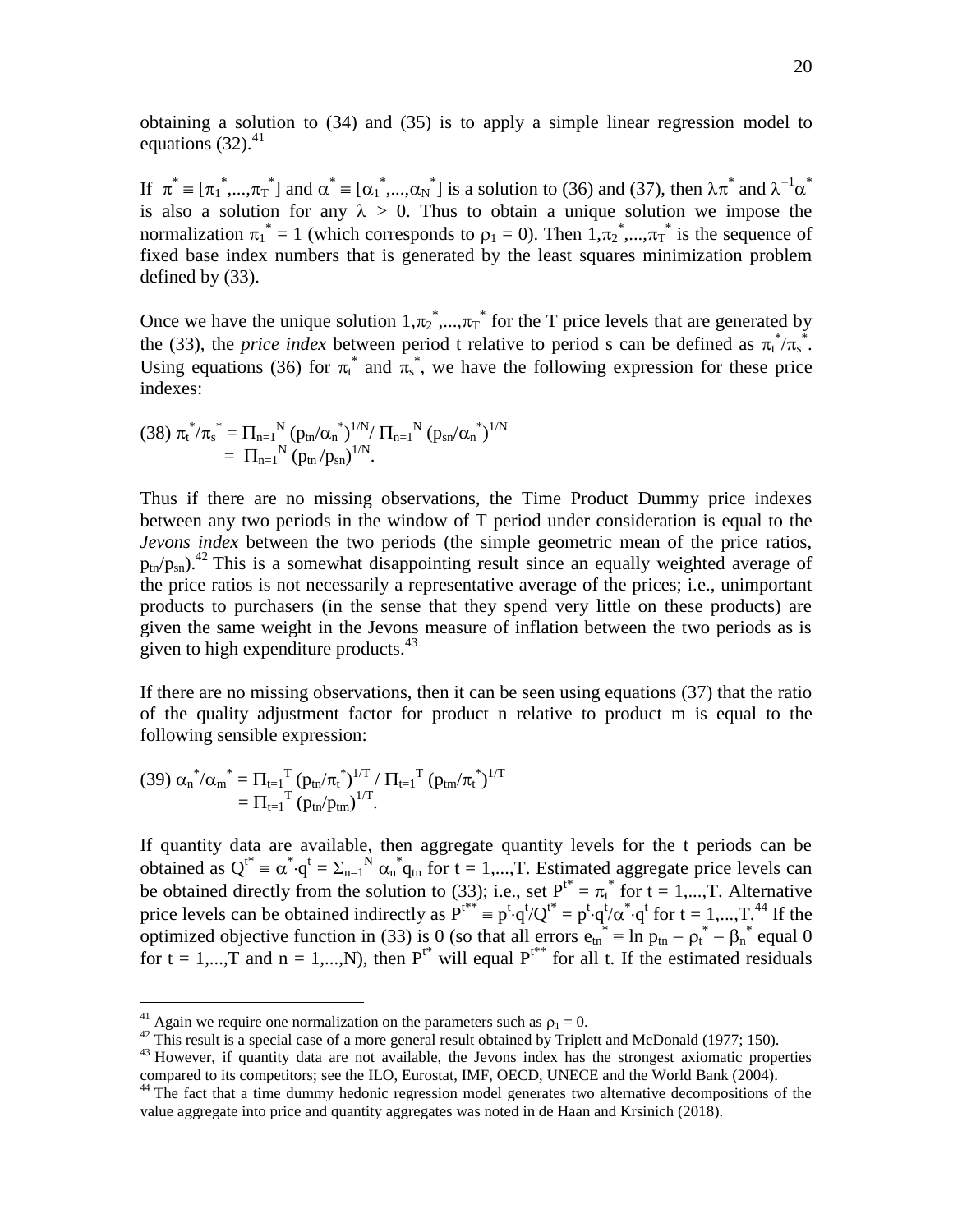are not all equal to 0, then the two estimates for the period t price level  $P<sup>t</sup>$  will differ. The two estimates for  $P<sup>t</sup>$  will generate different estimates for the companion aggregate quantity levels.

Note that the underlying exact model ( $p_{tn} = \pi_t \alpha_n$  for t and n) is the same for both least squares minimization problems, (29) and (33). However, different error specifications and different transformations of both sides of the equations  $p_{tn} = \pi_t \alpha_n$  can lead to very different estimators for the  $\pi_t$  and  $\alpha_n$ . Our strategy in this section and in the following sections will be to choose specifications of the least squares minimization problem that lead to estimators for the price levels  $\pi_t$  that have good axiomatic properties.<sup>45</sup> From this perspective, it is clear that (33) leads to "better" estimates than (29).

In the following section, we allow for missing observations.

# **6. Time Product Dummy Regressions: The Case of Missing Observations**

In this section, the least squares minimization problem defined by (33) is generalized to allow for missing observations. In order to make this generalization, it is first necessary to make some definitions. As in the previous section, there are N products and T time periods but not all products are purchased (or sold) in all time periods. For each period t, define the set of products n that are present in period t as  $S(t) = {n: p_{tn} > 0}$  for t = 1,2,...,T. It is assumed that these sets are not empty; i.e., at least one product is purchased in each period. For each product n, define the set of periods t where product n is present as  $S^{*}(n) = \{t: p_{tn} > 0\}$ . Again, assume that these sets are not empty; i.e., each product is sold in at least one time period. Define the integers  $N(t)$  and  $T(n)$  as follows:

| $(40) N(t) \equiv \Sigma_{n \in S(t)} 1;$     | $t = 1, , T;$  |
|-----------------------------------------------|----------------|
| $(41)$ T(n) $\equiv \Sigma_{t \in S^*(n)}$ 1; | $n = 1, , N$ . |

If all N products are present in period t, then  $N(t) = N$ ; if product n is present in all T periods, then  $T(n) = T$ .

Using the notation that was defined in the previous section, the counterpart to (33) when there are missing products is the following least squares minimization problem:

(42) min 
$$
_{\rho,\beta}
$$
  $\Sigma_{t=1}^T \Sigma_{n \in S(t)}$   $[ln p_{tn} - \rho_t - \beta_n]^2 = min_{\rho,\beta} \Sigma_{n=1}^N \Sigma_{t \in S^*(n)}$   $[ln p_{tn} - \rho_t - \beta_n]^2$ .

 $\overline{a}$ 

Note that there are two equivalent ways of writing the least squares minimization problem.<sup>46</sup> The first order necessary conditions for  $\rho_1, \ldots, \rho_T$  and  $\beta_1, \ldots, \beta_N$  to solve (42) are the following counterparts to (34) and (35):

 $45$  From the perspective of the economic approach to index number theory that was outlined in section 2, problems (29) and (33) have the same economic justification.

<sup>&</sup>lt;sup>46</sup> The first expression is used when (42) is differentiated with respect to  $\rho_t$  and the second expression is used when differentiating (42) with respect to  $\beta_n$ .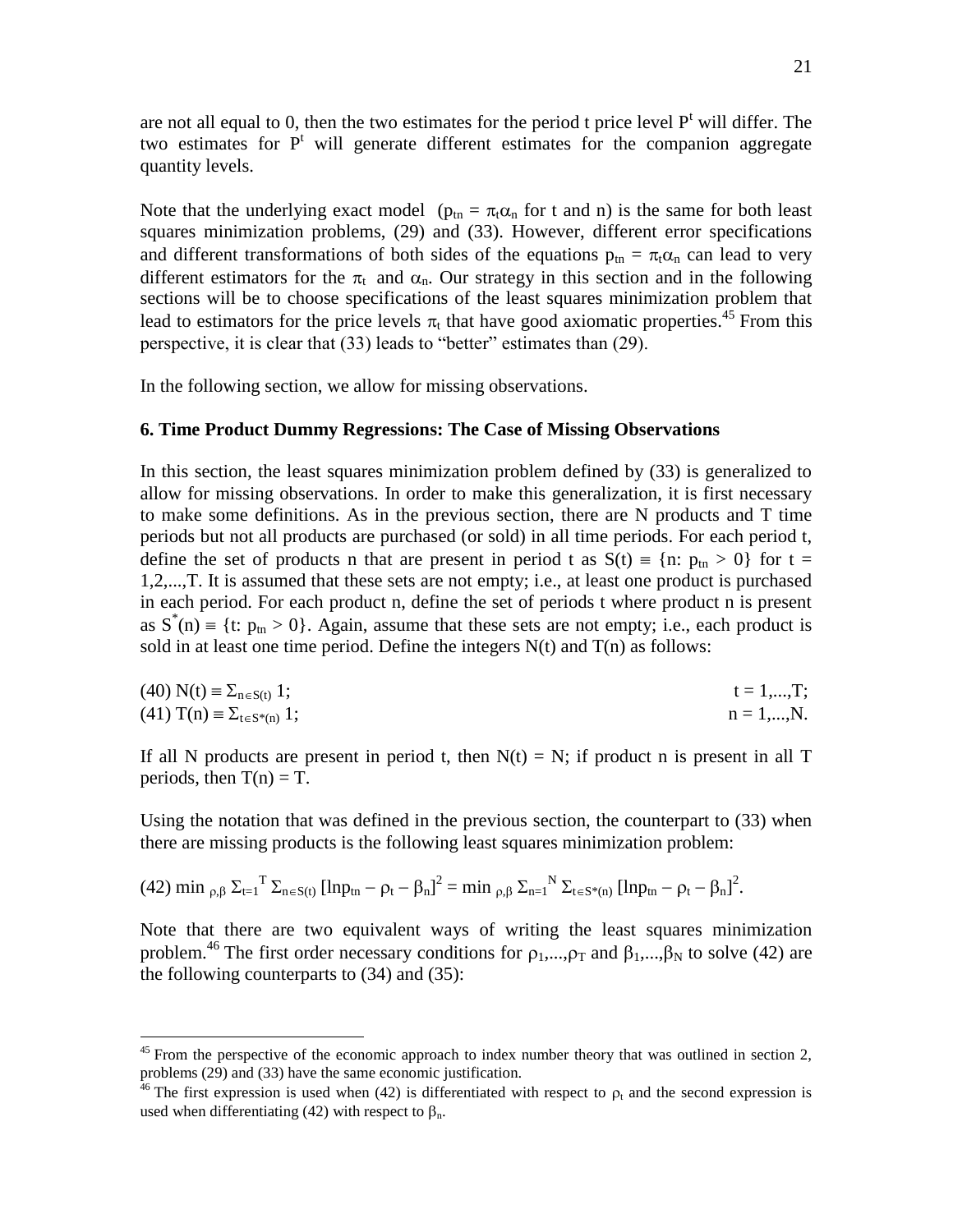(43) 
$$
\Sigma_{n \in S(t)} [\rho_t + \beta_n] = \Sigma_{n \in S(t)} \ln p_{tn};
$$
   
\n(44)  $\Sigma_{t \in S^*(n)} [\rho_t + \beta_n] = \Sigma_{t \in S^*(n)} \ln p_{tn};$    
\n $n = 1,...,N.$ 

As in the previous section, let  $\rho_t = \ln \pi_t$  for  $t = 1,...,T$  and let  $\beta_n = \ln \alpha_n$  for  $n = 1,...,N$ . Substitute these definitions into equations (43) and (44). After some rearrangement and using definitions (40) and (41), equations (43) and (44) become the following ones:

(45) 
$$
\pi_t = \Pi_{n \in S(t)} [p_{tn}/\alpha_n]^{1/N(t)};
$$
  
\n(46)  $\alpha_n = \Pi_{t \in S^*(n)} [p_{tn}/\pi_t]^{1/T(n)};$   
\n $n = 1,...,N.$ 

The same iterative procedure that was explained in the previous section will work to generate a solution to equations (45) and  $(46)$ .<sup>47</sup> As was the case in the previous section, solutions to (45) and (46) are not unique; if  $\pi^*$ ,  $\alpha^*$  is a solution to (45) and (46), then  $\lambda \pi^*$ and  $\lambda^{-1} \alpha^*$  is also a solution for any  $\lambda > 0$ . Thus to obtain a unique solution we impose the normalization  $\pi_1^* = 1$  (which corresponds to  $\rho_1 = 0$ ). Then  $1, \pi_2^*, ..., \pi_T^*$  is the sequence of (normalized) price levels that is generated by the least squares minimization problem defined by (42).<sup>48</sup> In this case,  $\pi_t^* = \prod_{n \in S(t)} [p_{tn}/\alpha_n^*]^{1/N(t)}$  is the equally weighted geometric mean of all of the quality adjusted prices for the products that are available in period t for  $t = 2,3,...,T$  and the quality adjustment factors are normalized so that  $\pi_1^* = \Pi_{n \in S(1)}$  $[p_{1n}/\alpha_n^{\dagger}]^{1/N(1)} = 1$ . From (46), we can deduce that  $\alpha_n^*$  will be larger for products that are relatively expensive and will be smaller for cheaper products.

Once we have the unique solution  $1, \pi_2^*, ..., \pi_T^*$  for the T price levels that are generated by the (42), the *price index* between period t relative to period r can be defined as  $\pi_t^* / \pi_r^*$ . Using equations (45) and (46), we have the following expressions for  $\pi_t^* / \pi_t^*$  and  $\alpha_n^* / \alpha_m^*$ :

$$
(47) \ \pi_t^* / \pi_r^* = \Pi_{n \in S(t)} [p_{tn} / \alpha_n^*]^{1/N(t)} / \Pi_{n \in S(r)} [p_{rn} / \alpha_n^*]^{1/N(r)}; \qquad 1 \leq t, r \leq T; (48) \ \alpha_n^* / \alpha_m^* = \Pi_{t \in S^*(n)} [p_{tn} / \pi_t^*]^{1/T(n)} / \Pi_{t \in S^*(m)} [p_{tm} / \pi_t^*]^{1/T(m)}; \qquad 1 \leq n, m \leq N.
$$

Note that in general, the quality adjustment factors  $\alpha_n^*$  do not cancel out for the indexes  $\pi_t^* / \pi_t^*$  defined by (47) as they did in the previous section. However, these price indexes do have some good axiomatic properties.<sup> $49$ </sup> If the set of available products is the same in

 $47$  Of course, it is not necessary to use the iterative procedure to find a solution to equations (43) and (44). After setting  $\rho_1 = 0$  and dropping the first equation in (43), matrix algebra can be used to find a solution to the remaining equations. Alternatively, after setting  $\rho_1 = 0$ , use the equations  $\ln p_m = \rho_t + \beta_n + \varepsilon_m$  for  $t =$ 1,...,T and  $n \in S(t)$  to set up a linear regression model with time and product dummy variables and use a standard ordinary least squares econometric software package to obtain the solution  $\rho_1^* = 0$ ,  $\rho_2^*$ ,..., $\rho_T^*$ ,  ${\beta_1}^*$ ,..., ${\beta_N}^*$  to (42).

<sup>&</sup>lt;sup>48</sup> We need enough observations on products that are present so that a full rank condition is satisfied for the modified version of equations (43) and (44). If there is a rapid proliferation of new and disappearing products, then it may not be possible to invert the coefficient matrix that is associated with the modified equations (43) and (44). In subsequent models with missing observations, we will assume that a similar full rank condition is satisfied.

<sup>&</sup>lt;sup>49</sup> The index  $\pi_t^* / \pi_r^*$  satisfies the identity test (if prices are the same in periods r and t, then the index is equal to 1) and it is invariant to changes in the units of measurement. It is also homogeneous of degree one in the prices of period t and homogeneous of degree minus one in the prices of period r.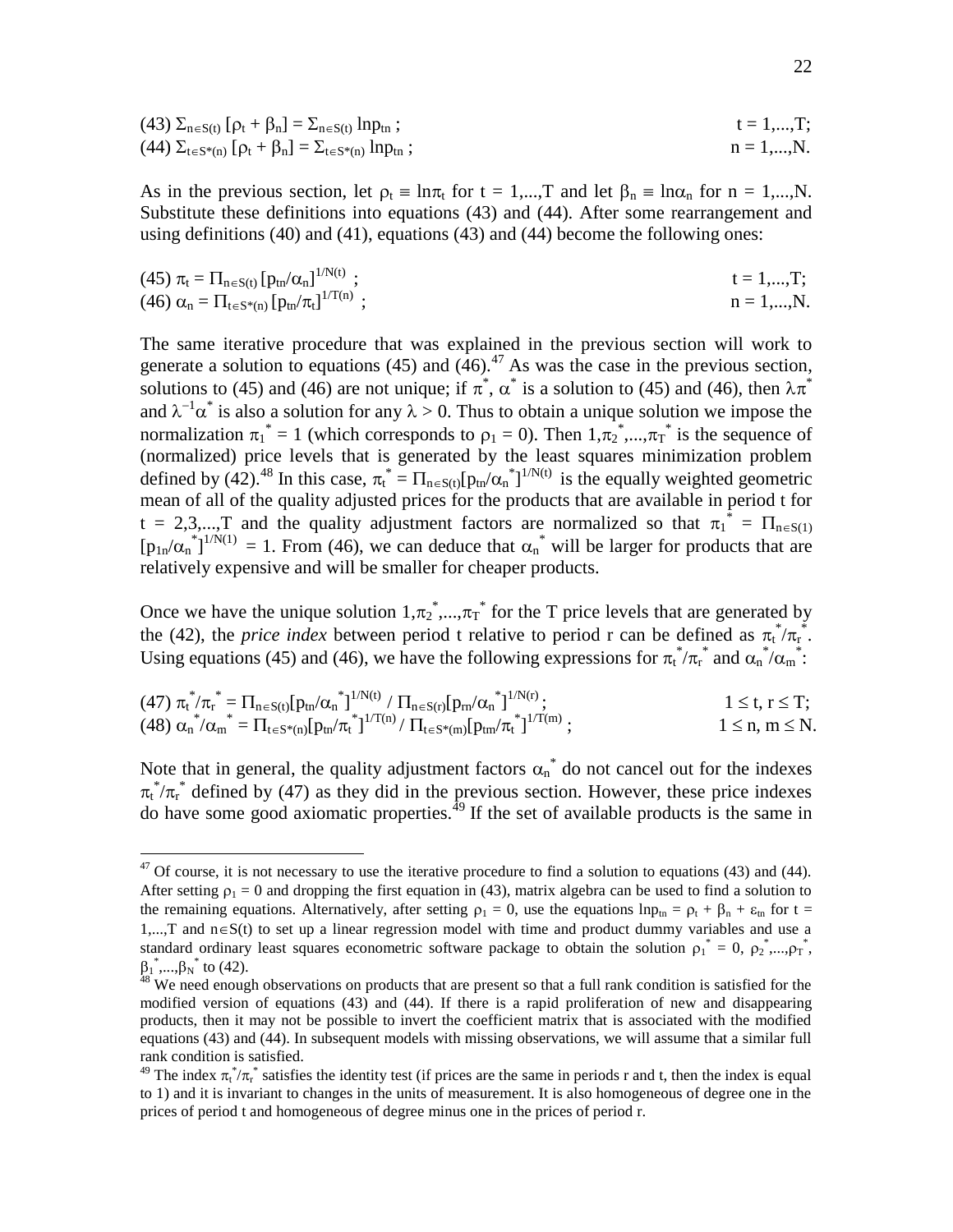periods r and t, then the quality adjustment factors do cancel and the price index for period t relative to period r is  $\pi_t^* / \pi_r^* = \Pi_{n \in S(t)} [p_{tn}/p_{rn}]^{1/N(t)}$ , which is the Jevons index between periods r and t. Again, while this index is a excellent one if quantity information is not available, it is not satisfactory when quantity information is available due to its equal weighting of economically important and unimportant price ratios.<sup>50</sup>

There is another unsatisfactory property of the estimated price levels that are generated by solving the time product dummy hedonic model that is defined by (42): a product that is available only in one period out of the T periods has no influence on the aggregate price levels  $\pi_t^{*,51}$  To see this, consider equations (43) and (44) and suppose that product  $\overrightarrow{n}$  was only available in period  $\overrightarrow{t}$ .<sup>52</sup> Equation  $\overrightarrow{n}$  in N equations in (44) becomes the equation:  $[\rho_{t^*} + \beta_{n^*}] = \ln p_{t^* n^*}$ . Thus once  $\rho_{t^*}$  has been determined,  $\beta_{n^*}$  can be defined as  $\beta_{n^*} = \ln p_{t^*n^*} - \rho_{t^*}$ . Subtract the equation  $[\rho_{t^*} + \beta_{n^*}] = \ln p_{t^*n^*}$  from equation  $t^*$  and the resulting equations in (43) can be written as equations (49) below. Dropping equation  $n^*$ in equations (44) leads to equations (50) below:

(49) 
$$
\Sigma_{n \in S(t), n \neq n^*} [\rho_t + \beta_n] = \Sigma_{n \in S(t), n \neq n^*} lnp_m ;
$$
   
\n $t = 1,...,T;$   
\n(50)  $\Sigma_{t \in S^*(n)} [\rho_t + \beta_n] = \Sigma_{t \in S^*(n)} lnp_m ;$    
\n $n = 1,...,n^* - 1, n^* + 1,...,N.$ 

Equations (49) and (50) are T+N-1 equations which do not involve  $p_{t*n^*}$ . After making the normalization  $\rho_1^* = 0$ , these equations can be solved for  $\rho_2^*$ ,...,  $\rho_1^*, \beta_1^*,$ ,...,  $\beta_{n^*-1}^*,$  $\beta_{n^*+1}^*$ ,...,  $\beta_N^*$ . Now define  $\beta_{n^*}^* = \ln p_{t^*n^*} - \rho_{t^*}$  and we have the (normalized) solution for (42). Since the  $\rho_t^*$  do not involve  $p_{t^*n^*}$ , the resulting  $\pi_t^* = \exp[\rho_t^*]$  for  $t = 1,...,T$  also do not depend on the isolated price  $p_{t*n*}$ . This proof can be repeated for any number of isolated prices. This property of the time product dummy model is unfortunate because it means that when a new product enters the marketplace in period T, it has no influence on the price levels  $1, \pi_2$ <sup>\*</sup>,..., $\pi_T$ <sup>\*</sup> that are generated by solving the least squares minimization problem defined by (42).

If quantity data are available, then aggregate quantity levels for the t periods can be obtained as  $Q^{t^*} = \sum_{n \in S(t)} \alpha_n^* q_{tn}$  for  $t = 1,...,T^{53}$  Estimated aggregate price levels can be obtained directly from the solution to (42); i.e., set  $P^{t*} = \pi_t^*$  for  $t = 1,...,T$ . Alternative price levels can be obtained indirectly as  $P^{t**} = \sum_{n \in S(t)} p_n q_{tn}/Q^{t*} = \sum_{n \in S(t)} p_n q_{tn}/\sum_{n \in S(t)} \alpha_n^* q_{tn}$ for t = 1,..., T.<sup>54</sup> If the optimized objective function in (42) is 0, so that all errors  $\varepsilon_{\text{tn}}^* \equiv \ln$ 

<sup>53</sup> Note that each  $\alpha_n^* > 0$  since  $\alpha_n^* \equiv \exp[\beta_n^*]$  for  $n = 1,...,N$ .

<sup>&</sup>lt;sup>50</sup> However, if the estimated squared residuals are small in magnitude for periods  $\tau$  and t, then the index  $\pi_t^* / \pi_t^*$  defined by (47) will be satisfactory since in this case  $p^{\tau} \approx \pi_t^* \alpha^*$  and  $p^t \approx \pi_t^* \alpha^*$  so that prices are approximately proportional for these two periods and  $\pi_t^*/\pi_t^*$  defined by (47) will be approximately correct. Any missing prices for any period t and product n are defined as  $p_m^* = \pi_t^* \alpha_n^*$ .

<sup>&</sup>lt;sup>51</sup> This property of the Time Product Dummy model was first noticed by Diewert (2004) (in the context of the Country Product Dummy model).

<sup>&</sup>lt;sup>52</sup> We assume that products other than product n<sup>\*</sup> are available in period t<sup>\*</sup>.

<sup>&</sup>lt;sup>54</sup> Note that  $P^{t^{**}} = \sum_{n \in S(t)} p_{tn} q_{tn} / \sum_{n \in S(t)} \alpha_n^* q_{tn}$  is a period t *quality adjusted unit value price level*. The corresponding quantity level is  $Q^{t^{**}} = \sum_{n \in S(t)} p_m q_m P^{t^{**}} = \sum_{n \in S(t)} \alpha_n^* q_n$  which is the level generated by a *linear aggregator function*. Quality adjusted unit value price levels and indexes were introduced by Dalén (2001) and further studied by de Haan (2004b) (2010), von Auer (2014) (for the case of no missing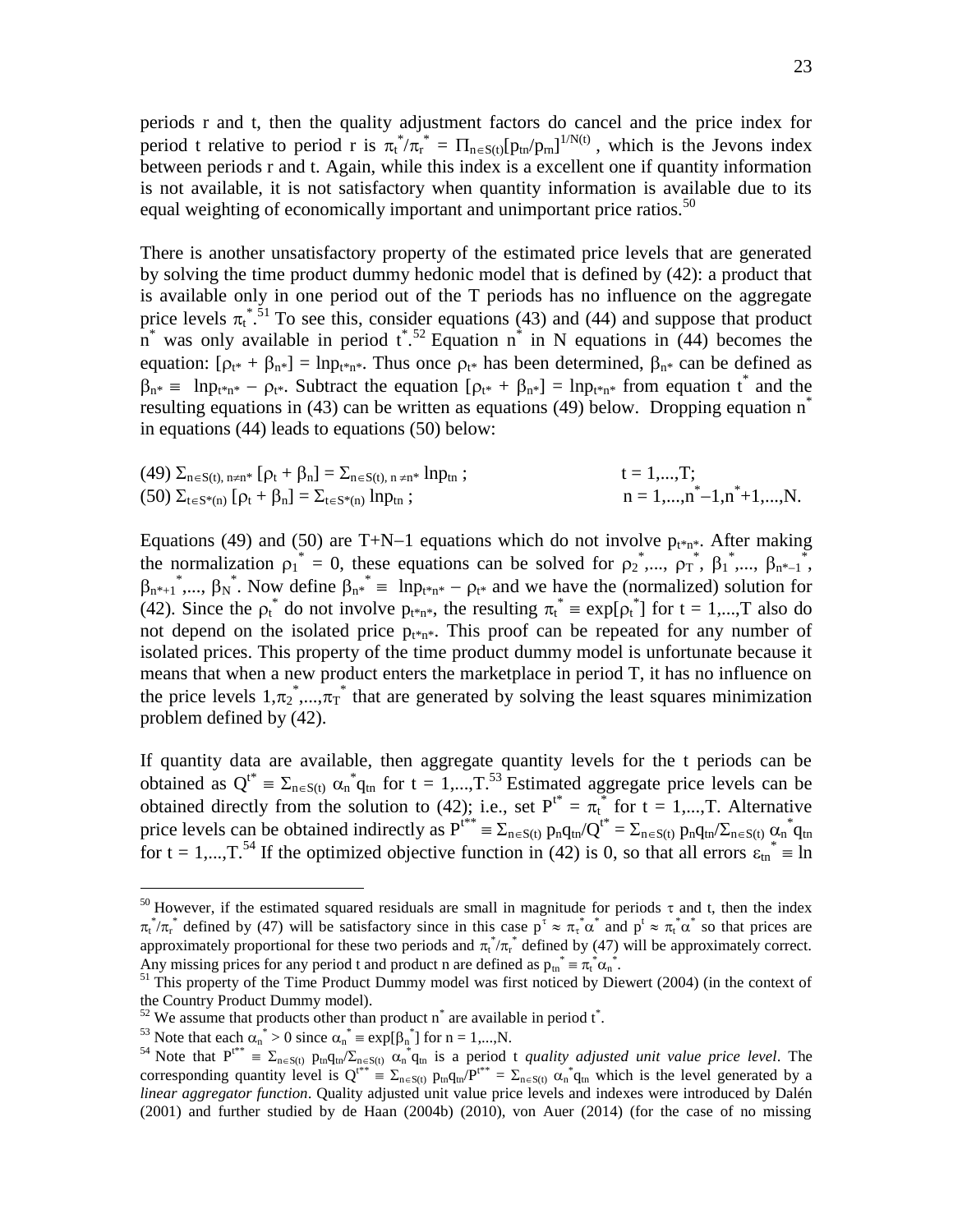$p_{tn} - p_t^* - \beta_n^*$  equal 0 for t = 1,...,T and  $n \in S(t)$ , then  $P^{t^*}$  will equal  $P^{t^{**}}$  for all t. If the estimated residuals are not all equal to 0, then the two estimates for the period t price level  $P<sup>t</sup>$  will differ. The two estimates for  $P<sup>t</sup>$  will generate different estimates for the companion aggregate quantity levels.

#### **7. Weighted Time Product Dummy Regressions: The Bilateral Case**

 $\overline{a}$ 

A major problem with the indexes discussed in the previous 2 sections is the fact that they do not weight the individual product prices by their economic importance. The first serious index number economist to stress the importance of weighting was Walsh  $(1901)$ <sup>55</sup> Keynes was quick to follow up on the importance of weighting<sup>56</sup> and Fisher emphatically endorsed weighting.<sup>57</sup> Griliches also endorsed weighting in the hedonic regression context.<sup>58</sup>

observations) and de Haan and Krsinich (2018). By looking at (42), it can be seen that if prices are identical in periods t and r so that  $p^t = p^r$ , then  $P^{t*} = P^{r*}$ ; i.e., an identity test for the direct hedonic price levels will be satisfied. However, the corresponding  $Q^{t*}$  will not satisfy the identity test for quantity levels; i.e., if quantities  $q_{tn}$  and  $q_{rn}$  are equal in periods t and r for all n, it is not the case that  $Q^{t^*} = \sum_{n=1}^{N} p_{tn} q_{tn}/\pi_t^*$  will equal  $Q^{r^*} = \sum_{n=1}^{N} p_m q_m / \pi_r^*$  for  $r \neq t$ . On the other hand, it can be seen that  $Q^{t^{**}} = \sum_{n \in S(t)} \alpha_n^* q_n = \sum_{n \in S(t)} \alpha_n^* q_m$  $= Q^{t*}$  if  $q_{tn} = q_m$  for all n. Thus the choice between using  $P^{t*}$  or  $P^{t**}$  could be made on the basis of choosing which identity test is more important to satisfy. The analysis here follows that of de Haan and Krsinich (2018; 763-764)

 $55$  See Walsh (1901). This book laid the groundwork for the test or axiomatic approach to index number theory which was further developed by Fisher (1922). In his second book on index number theory, Walsh made the case for weighting by economic importance as follows: "It might seem at first sight as if simply every price quotation were a single item, and since every commodity (any kind of commodity) has one price-quotation attached to it, it would seem as if price-variations of every kind of commodity were the single item in question. This is the way the question struck the first inquirers into price-variations, wherefore they used simple averaging with even weighting. But a price-quotation is the quotation of the price of a generic name for many articles; and one such generic name covers a few articles, and another covers many. … A single price-quotation, therefore, may be the quotation of the price of a hundred, a thousand, or a million dollar's worths, of the articles that make up the commodity named. Its weight in the averaging, therefore, ought to be according to these money-unit's worth." Correa Moylan Walsh (1921a; 82-83).

<sup>&</sup>lt;sup>56</sup> "It is also clear that the so-called unweighted index numbers, usually employed by practical statisticians, are the worst of all and are liable to large errors which could have been easily avoided." J.M. Keynes (1909; 79). This paper won the Cambridge University Adam Smith Prize for that year. Keynes (1930; 76- 77) again stressed the importance of weighting in a later paper which drew heavily on his 1909 paper.

<sup>&</sup>lt;sup>57</sup> "It has already been observed that the purpose of any index number is to strike a .fair average of the price movements or movements of other groups of magnitudes. At first a simple average seemed fair, just because it treated all terms alike. And, in the absence of any knowledge of the relative importance of the various commodities included in the average, the simple average is fair. But it was early recognized that there are enormous differences in importance. Everyone knows that pork is more important than coffee and wheat than quinine. Thus the quest for fairness led to the introduction of weighting." Irving Fisher (1922; 43).

<sup>&</sup>lt;sup>58</sup> "But even here, we should use a weighted regression approach, since we are interested in an estimate of a weighted average of the pure price change, rather than just an unweighted average over all possible models, no matter how peculiar or rare." Zvi Griliches (1971; 8).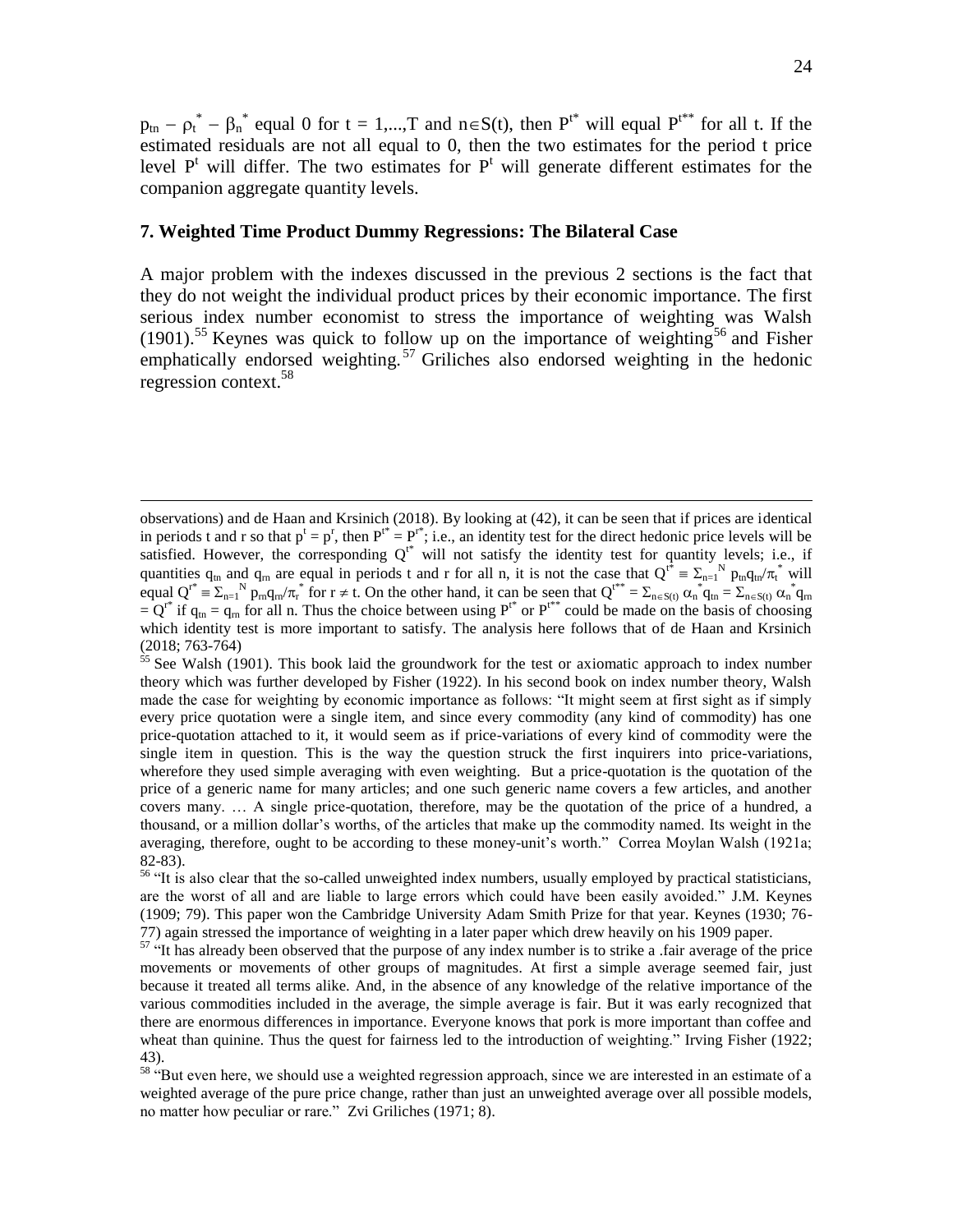In this section, we will discuss some alternative methods for weighting by economic importance in the context of a bilateral time product dummy regression model.<sup>59</sup> In this section, we will assume that there are no missing observations.

Recall the least squares minimization problem defined by (33) in section 5 above. The squared residuals,  $[\ln p_{\text{tn}} - p_{\text{t}} - \beta_{\text{n}}]^2$ , appear in this problem without any weighting. Thus products which have a high volume of sales in any period are given the same weight in the least squares minimization problem as products which have very few sales. In order to take economic importance into account, for the case of 2 time periods, replace (33) by the following *weighted least squares minimization problem*:

$$
(51) \ \text{min}\ _{\rho ,\ \beta}\ \Sigma _{n=1}{}^{N}\ q_{1n}[\text{ln}p_{1n}\ -\beta _{n}]^{2}\ +\Sigma _{n=1}{}^{N}\ q_{2n}[\text{ln}p_{2n}-\rho _{2}-\beta _{n}]^{2}
$$

where we have set  $\rho_1 = 0$ . The squared error for product n in period t is repeated  $q_{\text{tn}}$  times to reflect the sales of the product in period t. Thus the new problem (51) takes into account the popularity of each product. $60$ 

The first order necessary conditions for the minimization problem defined by (51) are the following  $N + 1$  equations:

(52) 
$$
(q_{1n}+q_{2n})\beta_n = q_{1n}lnp_{1n} + q_{2n}(lnp_{2n} - \rho_2)
$$
;  
\n(53)  $(\Sigma_{n=1}^N q_{2n})\rho_2 = (\Sigma_{n=1}^N q_{2n})(lnp_{2n} - \beta_n)$ .

The solution to (52) and (53) is the following one:<sup>61</sup>

(54) 
$$
\rho_2^* = \sum_{n=1}^N q_{1n} q_{2n} (q_{1n} + q_{2n})^{-1} \ln(p_{2n}/p_{1n}) / \sum_{i=1}^N q_{1i} q_{2i} (q_{1i} + q_{2i})^{-1};
$$
  
(55)  $\beta_n^* = q_{1n} (q_{1n} + q_{2n})^{-1} \ln(p_{1n}) + q_{2n} (q_{1n} + q_{2n})^{-1} \ln(p_{2n}/\pi_2^*) ;$   $n = 1,...,N$ 

where  $\pi_2^* = \exp[\rho_2^*]$ . Note that the weight for the term  $\ln(p_{2n}/p_{1n})$  in (54) can be written as follows:

$$
(56) q_{n}^{*} \equiv \sum_{n=1}^{N} q_{1n} q_{2n} (q_{1n} + q_{2n})^{-1} / \sum_{i=1}^{N} q_{1i} q_{2i} (q_{1i} + q_{2i})^{-1} ;
$$
  
= h(q\_{1n}, q\_{2n}) / \sum\_{i=1}^{N} h(q\_{1i}, q\_{2i}) \qquad n = 1,...,N

where  $h(a,b) = 2ab/(a+b) = [1/2 a^{-1} + 1/2 b^{-1}]^{-1}$  is the *harmonic mean* of a and b.<sup>62</sup>

 $59$  The approach taken in this section is based on Rao (1995) (2004) (2005) and Diewert (2003b), (2005a) (2005b). Diewert (2005a) considered all four forms of weighting that will be discussed in this section while Rao (1995) (2005) discussed mainly the third form of weighting.

<sup>&</sup>lt;sup>60</sup> One can think of repeating the term  $[\ln p_{1n} - \beta_n]^2$  for each unit of product n sold in period 1. The result is the term  $q_{1n}[\ln p_{1n} - \beta_n]^2$ . A similar justification based on repeating the price according to its sales can also be made. This repetition methodology makes the stochastic specification of the error terms somewhat complicated. However, as indicated in the introduction, we leave these difficult distributional problems to other more capable econometricians.

 $61$  See Diewert (2005a).

 $62$  h(a,b) is well defined by ab/(a+b) if a and b are nonnegative and at least one of these numbers is positive. In order to write h(a,b) as  $[\frac{1}{2} a^{-1} + \frac{1}{2} b^{-1}]^{-1}$ , we require a > 0 and b > 0.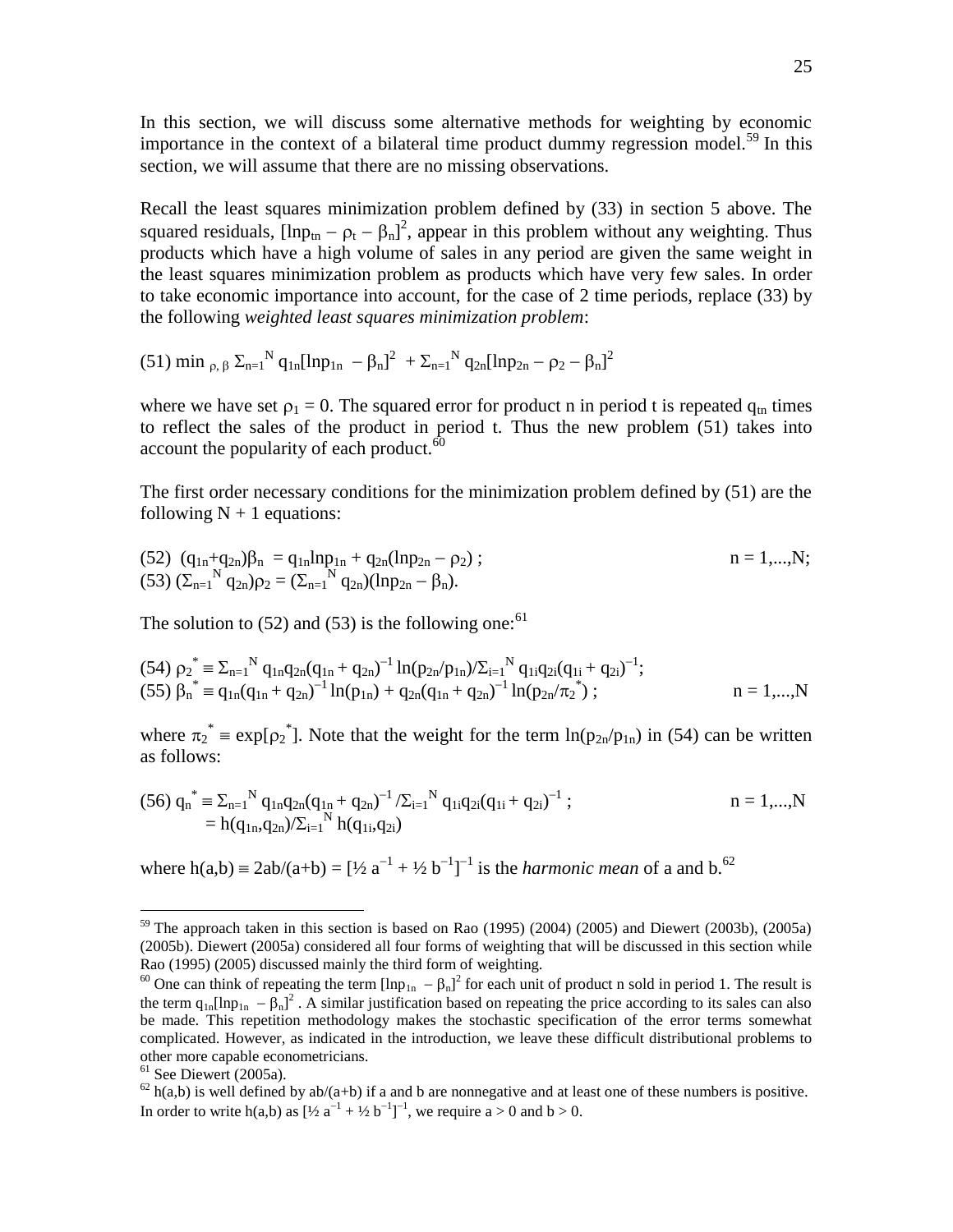Note that the  $q_n^*$  sum to 1 and thus  $p_2^*$  is a weighted average of the logarithmic price ratios  $\ln(p_{2n}/p_{1n})$ . Using  $\pi_2^* = \exp[\rho_2^*]$  and  $\pi_1^* = \exp[\rho_1^*] = \exp[0] = 1$ , the bilateral price index that is generated by the solution to (51) is

(57) 
$$
\pi_2^* / \pi_1^* = \exp[\rho_2^*] = \exp[\Sigma_{n=1}^N q_n^* \ln(p_{2n}/p_{1n})].
$$

Thus  $\pi_2^* / \pi_1^*$  is a weighted geometric mean of the price ratios  $p_{2n}/p_{1n}$  with weights  $q_n^*$ defined by (56). Although this seems to be a reasonable bilateral index number formula, it must be rejected for practical use on the grounds that *the index is not invariant to changes in the units of measurement*.

Since values are invariant to changes in the units of measurement, the lack of invariance problem could be solved if we replace the quantity weights in (51) with expenditure or sales weights.<sup>63</sup> This leads to the following weighted least squares minimization problem where the weights  $v_{tn}$  are defined as  $p_{tn}q_{tn}$  for  $t = 1,2$  and  $n = 1,...,N$ :

(58) min  $_{\rho, \beta} \Sigma_{n=1}^{N} v_{1n} [\ln p_{1n} - \beta_{n}]^{2} + \Sigma_{n=1}^{N} v_{2n} [\ln p_{2n} - \rho_{2} - \beta_{n}]^{2}$ .

It can be seen that problem (58) has exactly the same mathematical form as problem (51) except that  $v_{\text{tn}}$  has replaced  $q_{\text{tn}}$  and so the solutions (54) and (55) will be valid in the present context if  $v_{\text{tn}}$  replaces  $q_{\text{tn}}$  in these formulae. Thus the solution to (58) is:

(59) 
$$
\rho_2^* = \sum_{n=1}^N v_{1n} v_{2n} (v_{1n} + v_{2n})^{-1} \ln(p_{2n}/p_{1n}) / \sum_{i=1}^N v_{1i} v_{2i} (v_{1i} + v_{2i})^{-1};
$$
  
\n(60)  $\beta_n^* = v_{1n} (v_{1n} + v_{2n})^{-1} \ln(p_{1n}) + v_{2n} (v_{1n} + v_{2n})^{-1} \ln(p_{2n}/\pi_2^*)$ ;  $n = 1,...,N$ 

where  $\pi_2^* = \exp[\rho_2^*]$ .

 $\overline{a}$ 

The resulting price index,  $\pi_2^* / \pi_1^* = \pi_2^* = \exp[\rho_2^*]$  is indeed invariant to changes in the units of measurement. However, if we regard  $\pi_2^*$  as a function of the price and quantity vectors for the two periods, say  $P(p^1, p^2, q^1, q^2)$ , then another problem emerges for the price index defined by the solution to (58):  $P(p^1, p^2, q^1, q^2)$  is not homogeneous of degree 0 in the components of  $q^1$  or in the components of  $q^2$ . These properties are important because it is desirable that the companion implicit quantity index defined as  $Q(p^1, p^2, q^1, q^2)$  $[p^2 \cdot q^2/p^1 \cdot q^1] / P(p^1, p^2, q^1, q^2)$  be homogeneous of degree 1 in the components of  $q^2$  and homogeneous of degree minus 1 in the components of  $q^{1.64}$  We also want P( $p^{1.62}$ , $q^{1.64}$ ) to

<sup>&</sup>lt;sup>63</sup> "But on what principle shall we weight the terms? Arthur Young's guess and other guesses at weighting represent, consciously or un consciously, the idea that relative money values of the various commodities should determine their weights. A value is, of course, the product of a price per unit, multiplied by the number of units taken. Such values afford the only common measure for comparing the streams of commodities produced, exchanged, or consumed, and afford almost the only basis of weighting which has ever been seriously proposed." Irving Fisher (1922; 45).

<sup>&</sup>lt;sup>64</sup> Thus we want Q to have the following properties:  $Q(p^1, p^2, q^1, \lambda q^2) = \lambda Q(p^1, p^2, q^1, q^2)$  and  $Q(p^1, p^2, \lambda q^1, q^2) =$  $\lambda^{-1}Q(p^1, p^2, q^1, q^2)$  for all  $\lambda > 0$ . For a list of desirable properties or tests for bilateral price indexes of the form  $P(p^1, p^2, q^1, q^2)$ , see Diewert (1992) or the ILO, Eurostat, IMF, OECD, UNECE and the World Bank (2004).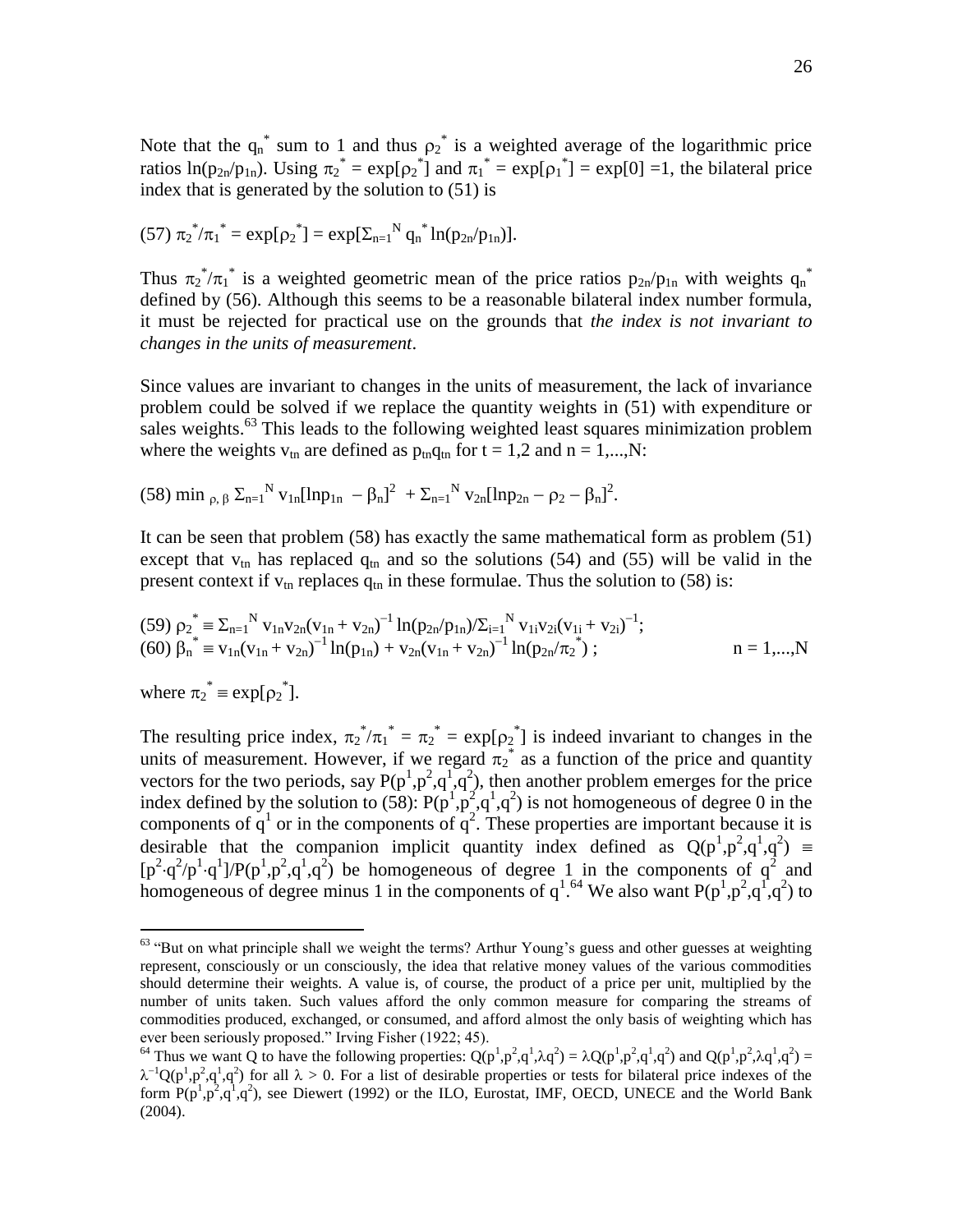be homogeneous of degree 1 in the components of  $p^2$  and homogeneous of degree minus 1 in the components of  $p<sup>1</sup>$  and these properties are also not satisfied. Thus we conclude that the solution to the weighted least squares problem defined by (58) does not generate a satisfactory price index formula.

The above deficiencies can be remedied if the *expenditure amounts*  $v_{\text{tn}}$  in (58) are replaced by *expenditure shares*,  $s_{tn}$ , where  $v_t = \sum_{n=1}^{N} v_{tn}$  for  $t = 1,2$  and  $s_{tn} = v_{tn}/v_t$  for  $t =$ 1,2 and  $n = 1,...,N$ . This replacement leads to the following weighted least squares minimization problem:<sup>65</sup>

(61) min  $_{\rho,\beta} \Sigma_{n=1}^{N} s_{1n} [\ln p_{1n} - \beta_{n}]^{2} + \Sigma_{n=1}^{N} s_{2n} [\ln p_{2n} - \rho_{2} - \beta_{n}]^{2}$ .

Again, it can be seen that problem (61) has exactly the same mathematical form as problem (51) except that  $s_{tn}$  has replaced  $q_{tn}$  and so the solutions (54) and (55) will be valid in the present context if  $s_{tn}$  replaces  $q_{tn}$  in these formulae. Thus the solution to (61) is:

(62) 
$$
\rho_2^* = \sum_{n=1}^N s_{1n} s_{2n} (s_{1n} + s_{2n})^{-1} \ln(p_{2n}/p_{1n}) / \sum_{i=1}^N s_{1i} s_{2i} (s_{1i} + s_{2i})^{-1};
$$
  
(63)  $\beta_n^* = s_{1n} (s_{1n} + s_{2n})^{-1} \ln(p_{1n}) + s_{2n} (s_{1n} + s_{2n})^{-1} \ln(p_{2n}/\pi_2^*)$ ;  $n = 1,...,N$ 

where  $\pi_2^*$  =  $\exp[\rho_2^*]$ . Define the *normalized harmonic mean share weights* as  $s_n^*$  =  $h(s_{1n}, s_{2n})/\Sigma_{i=1}^{N}$  h(s<sub>1i</sub>,s<sub>2i</sub>) for n = 1,...,N. Then the weighted time product dummy bilateral price index,  $P_{\text{WTPD}}(p^1, p^2, q^1, q^2) \equiv \pi_2^* / \pi_1^* = \pi_2^*$ , has the following logarithm:

(64) ln P<sub>WTPD</sub>(
$$
p^1, p^2, q^1, q^2
$$
) =  $\Sigma_{n=1}^N s_n^* ln(p_{2n}/p_{1n})$ .

Thus  $P_{\text{WTPD}}(p^1, p^2, q^1, q^2)$  is equal to a share weighted geometric mean of the price ratios,  $p_{2n}/p_{1n}$ <sup>66</sup> This index is a satisfactory one from the viewpoint of the test approach to index number theory. It can be shown that  $P_{\text{WTPD}}(p^1, p^2, q^1, q^2)$  satisfies the following tests: (i) the identity test; i.e.,  $P_{\text{WTPD}}(p^1, p^2, q^1, q^2) = 1$  if  $p^1 = p^2$ ; (ii) the time reversal test; i.e.,  $P_{\text{WTPD}}(p^2, p^1, q^2, q^1) = 1/P_{\text{WTPD}}(p^1, p^2, q^1, q^2);$ <sup>67</sup> (iii) homogeneity of degree 1 in period 2 prices; i.e.,  $P_{\text{WTPD}}(p^1, \lambda p^2, q^1, q^2) = \lambda P_{\text{WTPD}}(p^1, p^2, q^1, q^2)$ ; (iv) homogeneity of degree -1 in period 1 prices; i.e.,  $P_{\text{WTPD}}(\lambda p^1, p^2, q^1, q^2) = \lambda^{-1} P_{\text{WTPD}}(p^1, p^2, q^1, q^2)$ ; (v) homogeneity of degree 0 in period 1 quantities; i.e.,  $P_{\text{WTPD}}(p^1, p^2, \lambda q^{\overline{1}}, q^{\overline{2}}) = \lambda P_{\text{WTPD}}(p^1, p^2, q^{\overline{1}}, q^2)$ ; (vi) homogeneity of degree 0 in period 2 quantities; i.e.,  $P_{WTPD}(p^1, p^2, q^1, \lambda q^2) =$ 

<sup>&</sup>lt;sup>65</sup> Note that the minimization problem defined by (61) is equivalent to the problem of minimizing  $\Sigma_{n=1}^N e_{1n}^2$  $+ \sum_{n=1}^{N} e_{2n}^2$  with respect to  $\rho_2$ ,  $\beta_1$ , ...,  $\beta_N$  where the error terms  $e_{tn}$  are defined by the equations  $s_{1n}^{1/2}$ ln $p_{1n} =$  $s_{1n}^{1/2}\beta_n + e_{1n}$  for  $n = 1,...,N$  and  $s_{2n}^{1/2}$ lnp<sub>2n</sub> =  $s_{2n}^{1/2}\beta_2 + s_{2n}^{1/2}\beta_n + e_{2n}$  for  $n = 1,...,N$ . Thus the solution to (61) can be found by running a linear regression using the above two sets of estimating equations. The numerical equivalence of the least squares estimates obtained by repeating multiple observations or by using the square root of the weight transformation was noticed long ago as the following quotation indicates: "It is evident that an observation of weight w enters into the equations exactly as if it were w separate observations each of weight unity. The best practical method of accounting for the weight is, however, to prepare the equations of condition by multiplying each equation throughout by the square root of its weight." E. T. Whittaker and G. Robinson (1940; 224).

<sup>66</sup> See Diewert (2002) (2005a).

 $67$  See Diewert (2003b) (2005b).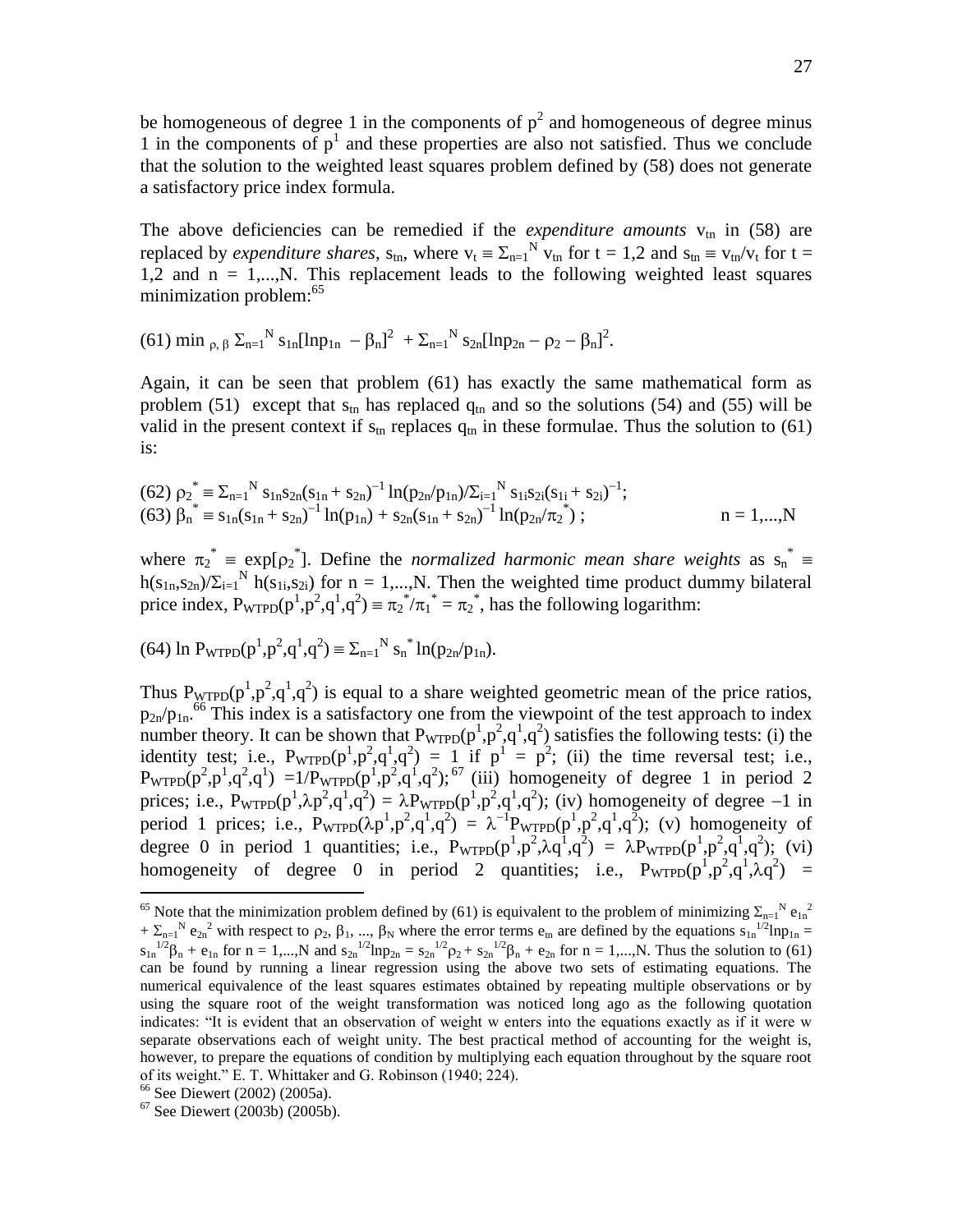$P_{\text{WTPD}}(p^1, p^2, q^1, q^2)$ ; (vii) invariance to changes in the units of measurement; (viii) min  $_{n}p_{2n}/p_{1n}$  :  $n = 1,...,N$   $\leq$   $P_{WTPD}(p^{1}, p^{2}, q^{1}, q^{2})$   $\leq$  max  $_{n}p_{2n}/p_{1n}$  :  $n = 1,...,N$ }; and (ix) invariance to the ordering of the products. Moreover, Diewert (2005b; 564) showed that  $P_{\text{WTPD}}(p^1, p^2, q^1, q^2)$  approximated the superlative Törnqvist-Theil index to the second order around an equal price and quantity point where  $p^1 = p^2$  and  $q^1 = q^{2.68}$  Thus if changes in prices and quantities going from one period to the next are not too large and there are no missing products, P<sub>WTPD</sub> should be close to the superlative Fisher (1922) and Törnqvist-Theil indexes.<sup>69</sup>

Recall the results from section 5 above for the unweighted time product dummy model. From equation (38), it can be seen that the unweighted bilateral time product dummy regression model generated the Jevons index as the solution to the unweighted least squares minimization problem that is a counterpart to the weighted problem defined by (61) above. Thus appropriate weighting of the squared errors has changed the solution index dramatically: the index defined by (64) weights products by their economic importance and has good test properties whereas the Jevons index can generate very problematic results due to its lack of weighting according to economic importance. Note that both models have the same underlying structure; i.e., they assume that  $p_{tn}$  is approximately equal to  $\pi_t \alpha_n$  for  $t = 1,2$  and  $n = 1,...,N$ . *Thus weighting by economic importance has converted a least squares minimization problem that generates a rather poor price index into a problem that generates a rather good index*.

There is one more weighting scheme that generates an even better index in the bilateral context where we are running a time product dummy hedonic regression using the price and quantity data for only two periods. Consider the following weighted least squares minimization problem:

$$
(65) \min_{\rho, \beta} \left\{ \Sigma_{n=1}^{N} (\frac{1}{2})(s_{1n}+s_{2n})[\ln p_{1n} - \beta_n]^2 + \Sigma_{n=1}^{N} (\frac{1}{2})(s_{1n}+s_{2n})[\ln p_{2n} - \rho_2 - \beta_n]^2 \right\}.
$$

As usual, it can be seen that problem (65) has exactly the same mathematical form as problem (51) except that  $(\frac{1}{2})(s_{1n}+s_{2n})$  has replaced  $q_{tn}$  and so the solutions (54) and (55) will be valid in the present context if  $(\frac{1}{2})(s_{1n}+s_{2n})$  replaces  $q_{tn}$  in these formulae. Thus the solution to (65) simplifies to the following solution:

(66) 
$$
\rho_2^* \equiv \sum_{n=1}^N (\frac{1}{2})(s_{1n} + s_{2n})\ln(p_{2n}/p_{1n});
$$
  
(67)  $\beta_n^* \equiv (\frac{1}{2})\ln(p_{1n}) + (\frac{1}{2})\ln(p_{2n}/\pi_2^*)$ ;  $n = 1,...,N$ 

where  $\pi_2^* = \exp[\rho_2^*]$  and  $\pi_1^* = \exp[\rho_1^*] = \exp[0] = 1$  since we have set  $\rho_1^* = 0$ . Thus the bilateral index number formula which emerges from the solution to (65) is  $\pi_2^* / \pi_1^* =$ 

 $^{68}$  Diewert (2005a; 564) noted this result. Thus  $P_{\text{WTPD}}$  is a pseudo-superlative index. For the definition of a superlative index, see Diewert (1976). A pseudo-superlative index approximates a superlative index to the second order around any point where  $p^1 = p^2$  and  $q^1 = q^2$ ; see Diewert (1978).

 $^{69}$  However, with large changes in price and quantities going from period 1 to 2,  $P_{\text{WTPD}}$  will tend to lie below its superlative counterparts; see Diewert (2018; 53) and the example in Diewert and Fox (2017; 24).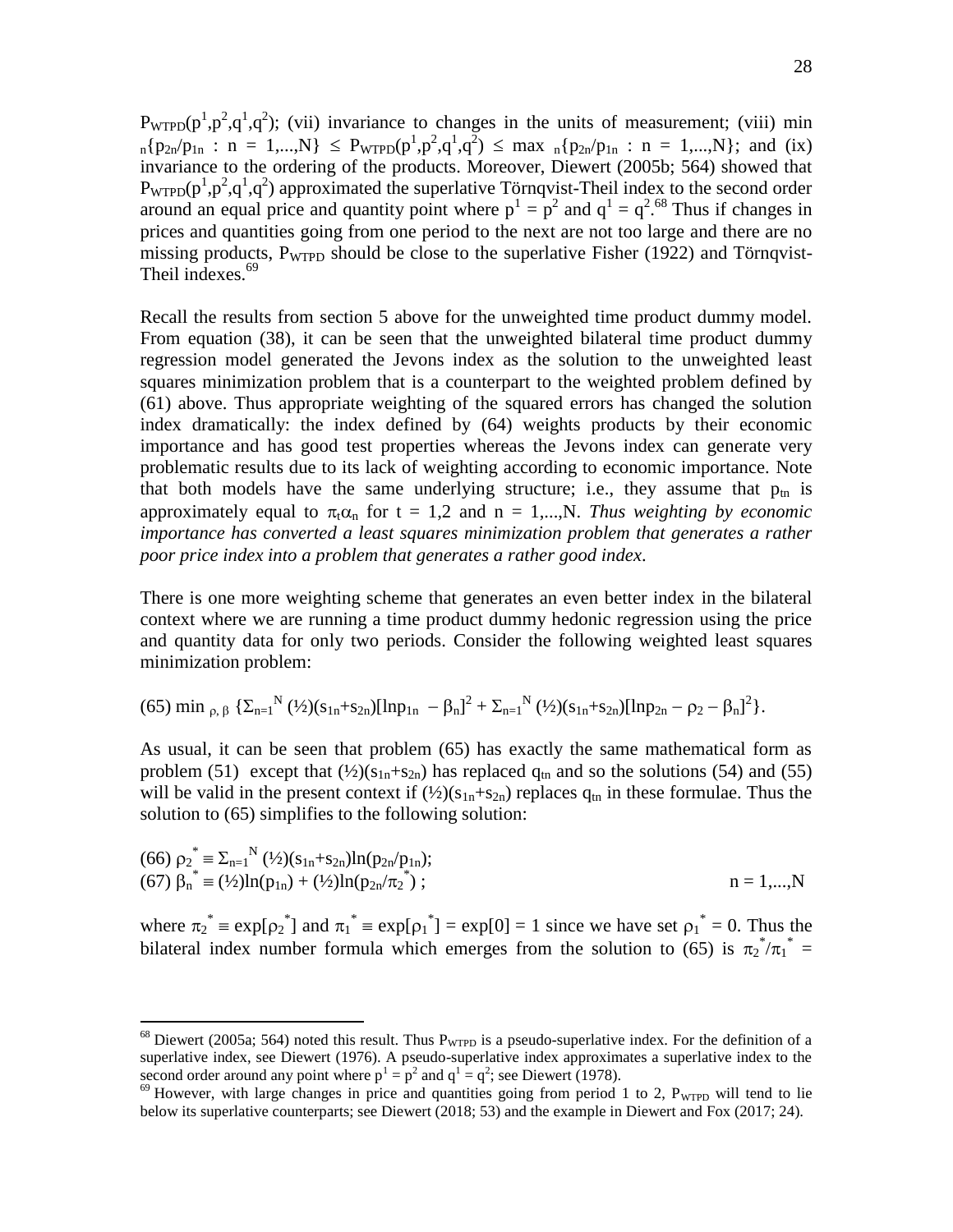$exp[\sum_{n=1}^{N} (1/2)(s_{1n} + s_{2n})ln(p_{2n}/p_{1n})] = P_T(p^1, p^2, q^1, q^2)$ , which is the Törnqvist (1936)<sup>70</sup> Theil (1967; 137-138) bilateral index number formula.<sup>71</sup> Thus the use of the weights in (65) has generated an even better bilateral index number formula than the formula which resulted from the use of the weights in  $(61)$ . <sup>72</sup> This result reinforces the case for using appropriately weighted versions of the basic time product dummy hedonic regression model.<sup>73</sup> However, if the implied residuals in the minimization problem (65) are small (or equivalently, if the fit in the linear regression model that can be associated with (65) is high so that predicted values for log prices are close to actual log prices), then *weighting will not matter very much* and the unweighted version of (65) will give results that are similar to (65). This comment applies to all of the weighted hedonic regression models that are considered in this paper.

The aggregate quantity levels for the t periods can be obtained as  $Q^{t^*} = \alpha^* q^t = \sum_{n=1}^N N^n$  $\alpha_n^* q_{tn}$  for t = 1,2 where the  $\alpha_n^*$  are defined as the exponentials of the  $\beta_n^*$  defined by (67). Estimated aggregate price levels can be obtained directly from the solution to (65); i.e., set  $P^{t*} = \pi_t^*$  for t = 1,2.<sup>75</sup> Alternative price levels can be obtained indirectly as  $P^{t**}$  $p^t \cdot q^t/Q^{t*} = p^t \cdot q^t/\alpha^* \cdot q^t$  for t = 1,2. If the optimized objective function in (65) is 0, so that all errors equal 0, then  $P^{t*}$  will equal  $P^{t*}$  for  $t = 1,2$ . If the estimated residuals are not all equal to 0, then the two estimates for the period t price level  $P<sup>t</sup>$  will differ and the alternative estimates for  $P<sup>t</sup>$  will generate different estimates for the companion aggregate quantity levels.

It should be noted that we have not made any bias corrections due to the fact that our model estimates the logarithm of  $\pi_t$  instead of  $\pi_t$  itself. This is due to our perspective that simply tries to fit an exact model by transforming it in a way that leads to solutions  $\pi_t^*$  to a least squares minimization problem where the  $\pi_t^*$  have good axiomatic properties. <sup>76</sup>

 $70$  See Törnqvist and Törnqvist (1937) for the actual formula. Diewert (1976) showed that this index number formula was superlative.

<sup>&</sup>lt;sup>71</sup> An alternative to Theil's (1967; 137-138) derivation of  $P_T(p^1, p^2, q^1, q^2)$  can be obtained by solving the following least squares minimization problem: min  $\sum_{n=1}^{N} (1/2)(s_{1n}+s_{2n})[\ln(p_{2n}/p_{1n}) - \rho]^2$  where  $\rho \equiv$  $ln P_T(p^1, p^2, q^1, q^2)$ . The  $\beta_n$  do not appear in this minimization problem.

<sup>&</sup>lt;sup>72</sup> Diewert (1992; 223) lists the commonly used tests that  $P_T(p^1, p^2, q^1, q^2)$  satisfies.

 $^{73}$  Note that the bilateral regression model defined by the minimization problem (61) is readily generalized to the case of T periods whereas the bilateral regression model defined by the minimization problem (65) cannot be generalized to the case of T periods. These facts were noted by de Haan and Krsinich (2012).

 $74$  If the residuals are small for (65), then prices will vary almost proportionally over time and all reasonable index number formulae will register price levels that are close to the estimated  $\pi_t^*$ ; i.e., we will have  $p^t \approx$  $\pi_t^* \mathbf{p}^1$  for  $t = 2, 3, ..., T$  with  $\pi_1^* = 1$ .

<sup>&</sup>lt;sup>75</sup> In this case, alternative period t quantity levels are defined as  $Q^{1**} \equiv p^1 \cdot q^1$  and  $Q^{2**} \equiv p^2 \cdot q^2 / \pi_2^* =$  $[v_2/v_1]/P_T(p^1, p^2, q^1, q^2)$ . If the squared errors in (65) are all 0, then the alternative quantity estimates are equal to each other and the model  $lnp_{tn} = \rho_t + \beta_n$  holds exactly for each tn and prices are proportional across the two periods; i.e., we have  $p^t = \pi_t^* \alpha^*$  for  $t = 1,2$  where  $\alpha^* = [\alpha_1^*,...,\alpha_N^*]$ . In the case where the squared errors are nonzero, the  $\pi_t^*$ , $Q_t^{**}$  aggregates are preferred since  $P_T(p^1,p^2,q^1,q^2)$  is a superlative index and thus has a strong economic justification.

<sup>76</sup> We note that de Haan and Krsinich (2018; 769-770) make the following comments on possible biases that result from the use of a weighted least squares model to generate price indexes: "Finally, we will elaborate on a few econometric issues. The estimated quality adjusted prices ... are biased as taking exponentials is a non-linear transformation. The time dummy index is similarly biased. It is questionable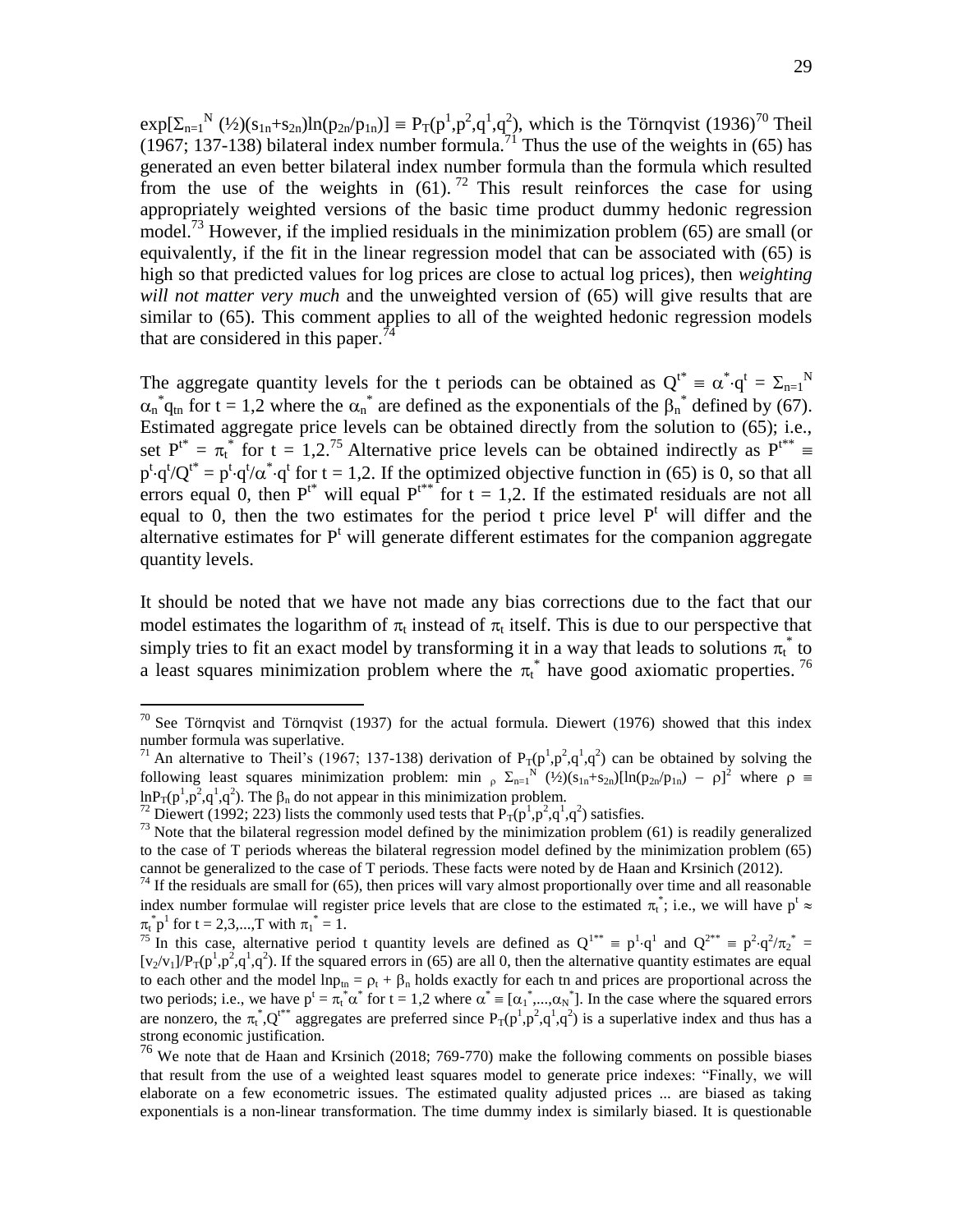There is more work to be done in working out the distributional properties of the above estimators for the price levels.

# **8. Weighted Time Product Dummy Regressions: The Bilateral Case with Missing Observations**

In this section, we will generalize the last two models in the previous section to cover the case where there are missing observations.<sup>77</sup> Thus we assume that there are products that are missing in period 2 that were present in period 1 and some new products that appear in period 2. As in section 6 above, S(t) denotes the set of products n that are present in period t for t = 1,2. It is assumed that  $S(1) \cap S(2)$  is not the empty set; i.e., there are one or more products that are present in both periods. The new weighted least squares minimization problem that generalizes (61) is the following minimization problem:<sup>78</sup>

(68) min <sub>p,  $\beta \Sigma_{n \in S(1)} s_{1n} [\ln p_{1n} - \beta_n]^2 + \Sigma_{n \in S(2)} s_{2n} [\ln p_{2n} - p_2 - \beta_n]^2$ .</sub>

The first order conditions for  $\rho_2^*$ ,  $\beta_1^*$ ,...,  $\beta_N^*$  to solve (68) are equivalent to the following equations:

(69) 
$$
\Sigma_{n \in S(2)}
$$
  $s_{2n}[\text{ln}p_{2n} - \rho_2^* - \beta_n^*] = 0$ ;  
\n(70)  $(s_{1n} + s_{2n})\beta_n^* = s_{1n}\text{ln}p_{1n} + s_{2n}[\text{ln}p_{1n} - \rho_2^*]$ ;  
\n(71)  $\beta_n^* = \text{ln}p_{1n}$ ;  
\n(72)  $\beta_n^* = \text{ln}p_{2n} - \rho_2^*$ ;  
\n(73)  $n \in S(1), n \notin S(2)$ ;  
\n $n \in S(2), n \notin S(1)$ .

Define the intersection set of products  $S^*$  as follows:

(73) 
$$
S^* = S(1) \cap S(2)
$$
.

 $\overline{a}$ 

Substituting equations (72) into equation (69) leads to the following equation:

 $(74)$   $\Sigma_{n \in S^*}$   $S_{2n}[\ln p_{2n} - {\rho_2}^* - {\beta_n}^*] = 0.$ 

Consider the following least squares minimization problem that is defined over the set of products that are present in both periods:

(75) min 
$$
\rho, \beta, n \in S^* \sum_{n \in S^*} s_{1n} [\ln p_{1n} - \beta_n]^2 + \sum_{n \in S^*} s_{2n} [\ln p_{2n} - \rho_2 - \beta_n]^2
$$
.

whether bias adjustments would be appropriate, though, at least from an index number point of view. For instance, recall the two-period case with only matched items, where Diewert's (2004) choice of regression weights ensures that the time dummy index is equal to the superlative Törnqvist price index. Correcting for the "bias" would mean that this useful property does no longer hold, and so there is a tension between econometrics and index number theory."

 $77$  The results in this section are closely related to the results derived by de Haan (2004a), Silver and Heravi (2005) and de Haan and Krsinich (2014) (2018). However, our method of derivation is somewhat different.

<sup>&</sup>lt;sup>78</sup> This form of weighting was suggested by Rao (1995) (2004) (2005), Diewert (2002) (2004) (2005a) and de Haan (2004a).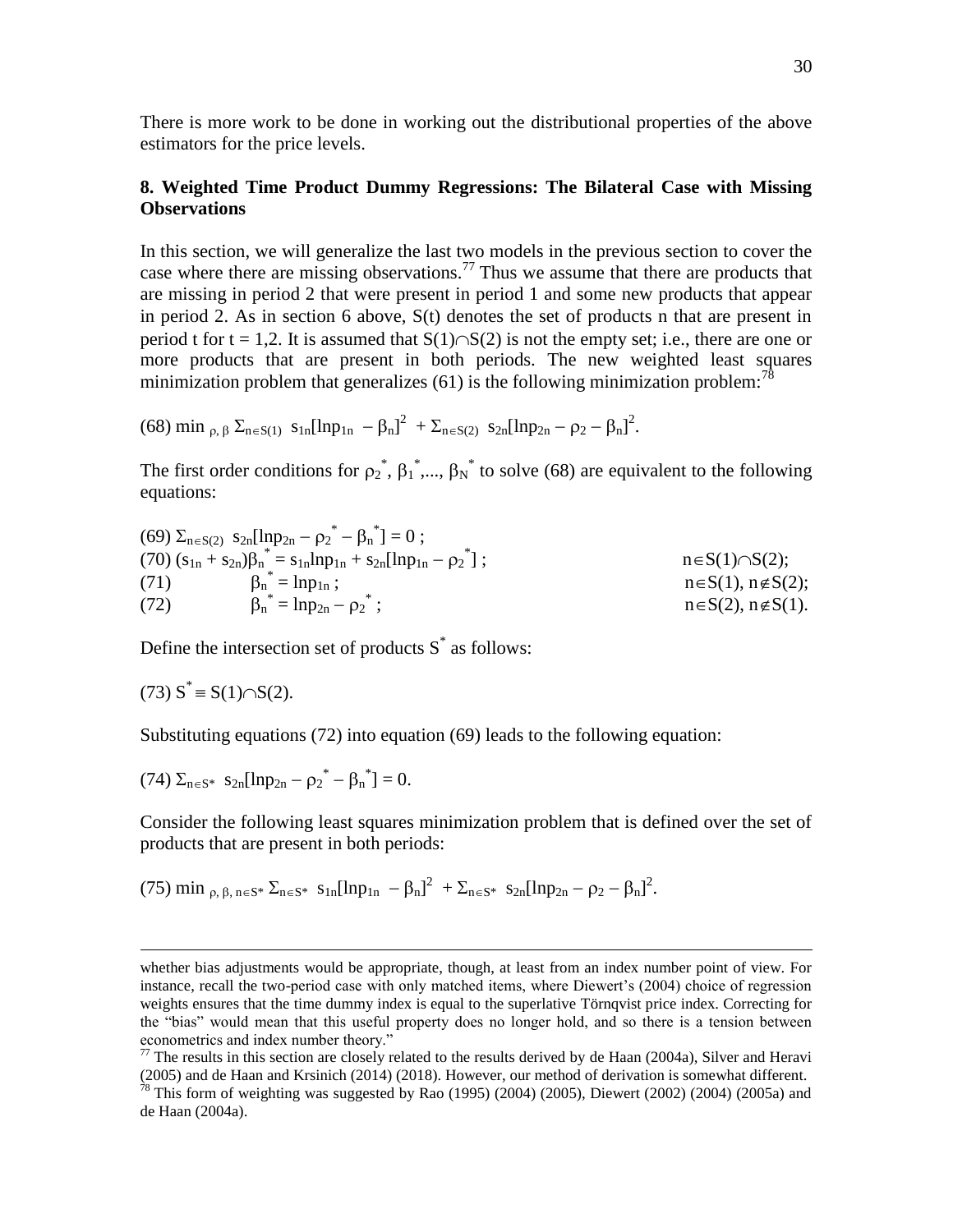The first order conditions for this problem are (74) and (70). Once we find the solution to this problem, define  $\beta_n^*$  for the products that are not present in both periods by equations (71) and (72). This augmented solution will solve problem (68). The solution to (75) can be found by adapting the solution to (61) to the current situation. Recall equations (62) and (63) from the previous section. Replacing the entire set of product indices  $n = 1,...,N$ by the intersection set S<sup>\*</sup> defined by (73) leads to the following solution to (75):

(76) 
$$
\rho_2^* \equiv \left[ \sum_{n \in S^*} s_{1n} s_{2n} (s_{1n} + s_{2n})^{-1} \ln(p_{2n}/p_{1n}) \right] / \left[ \sum_{i \in S^*} s_{1i} s_{2i} (s_{1i} + s_{2i})^{-1} \right];
$$
  
(77)  $\beta_n^* \equiv s_{1n} (s_{1n} + s_{2n})^{-1} \ln(p_{1n}) + s_{2n} (s_{1n} + s_{2n})^{-1} \ln(p_{2n}/\pi_2^*)$ ;  $n \in S^*$ 

where  $\pi_2^* = \exp[\rho_2^*]$ . Define the *normalized harmonic mean share weights* for the always present products as follows as  $s_n^* = h(s_{1n}, s_{2n})/\sum_{i \in S^*} h(s_{1i}, s_{2i})$  for  $n \in S^*$ .

Denote the period t price and quantity vectors that include only matched products by  $p^{t*}$ and  $q^{t*}$  respectively for  $t = 1,2$ . Then the *weighted time product dummy bilateral price index with missing observations*,  $P_{\text{WTPD}}(p^{1*}, p^{2*}, q^{1*}, q^{2*}) \equiv \pi_2^* / \pi_1^* = \pi_2^*$ , has the following logarithm:

(78)  $\ln P_{\text{WTPD}}(p^{1*}, p^{2*}, q^{1*}, q^{2*}) \equiv \sum_{n \in S^*} s_n^{*} \ln(p_{2n}/p_{1n}).$ 

Note that  $P_{\text{WTPD}} = \pi_2^* / \pi_1^*$  depends only on the price and share information for the products *that are present in both periods*. Thus the bilateral price index that is generated by solving (68) is similar to the nonstochastic maximum overlap price index that was defined in section 4. The main difference is that the maximum overlap Fisher price index  $P_F$  that was used in section 4 is superlative whereas the present index,  $P_{WTPD}$ , is only pseudo-superlative. Thus  $P_{\text{WTPD}}(p^{1*}, p^{2*}, q^{1*}, q^{2*})$  approximates  $P_{F}(p^{1*}, p^{2*}, q^{1*}, q^{2*})$  to the second order around any point where  $p^{1*} = p^{2*}$  and  $q^{1*} = q^{2*}$ . However, if the products under consideration are subject to frequent price discounts, the fluctuations in prices and quantities can be huge and second order approximations may not be very accurate. Under these circumstances, it seems likely that the section 4 option is the better choice for statistical agencies; it is simpler to explain to the public and the axiomatic properties of the Fisher index are likely to be better than the axiomatic properties of P<sub>WTPD</sub>.

To complete the solution to (68), use equations (71) and (72) to define the  $\beta_n^*$  for the new and missing products in period 2. Thus P<sub>WTPD</sub> uses only the matched prices to define the price index that results from solving the weighted least squares minimization problem with missing observations that is defined by  $(68)$ .

As usual, the hedonic regression model that is generated by solving (68) can be used to impute reservation prices for missing observations. Thus define  $\alpha_n^* = \exp[\beta_n^*]$  for n = 1,..., N. Then the missing prices  $p_{tn}^*$  can be defined as follows:

| (79) $p_{2n}^* = \pi_2^* \alpha_n^* = \pi_2^* p_{1n}$ | $n \in S(1)$ , $n \notin S(2)$ ; |
|-------------------------------------------------------|----------------------------------|
| (80) $p_{1n}^* = \pi_1^* \alpha_n^* = p_{2n}/\pi_2^*$ | $n \in S(2)$ , $n \notin S(1)$ . |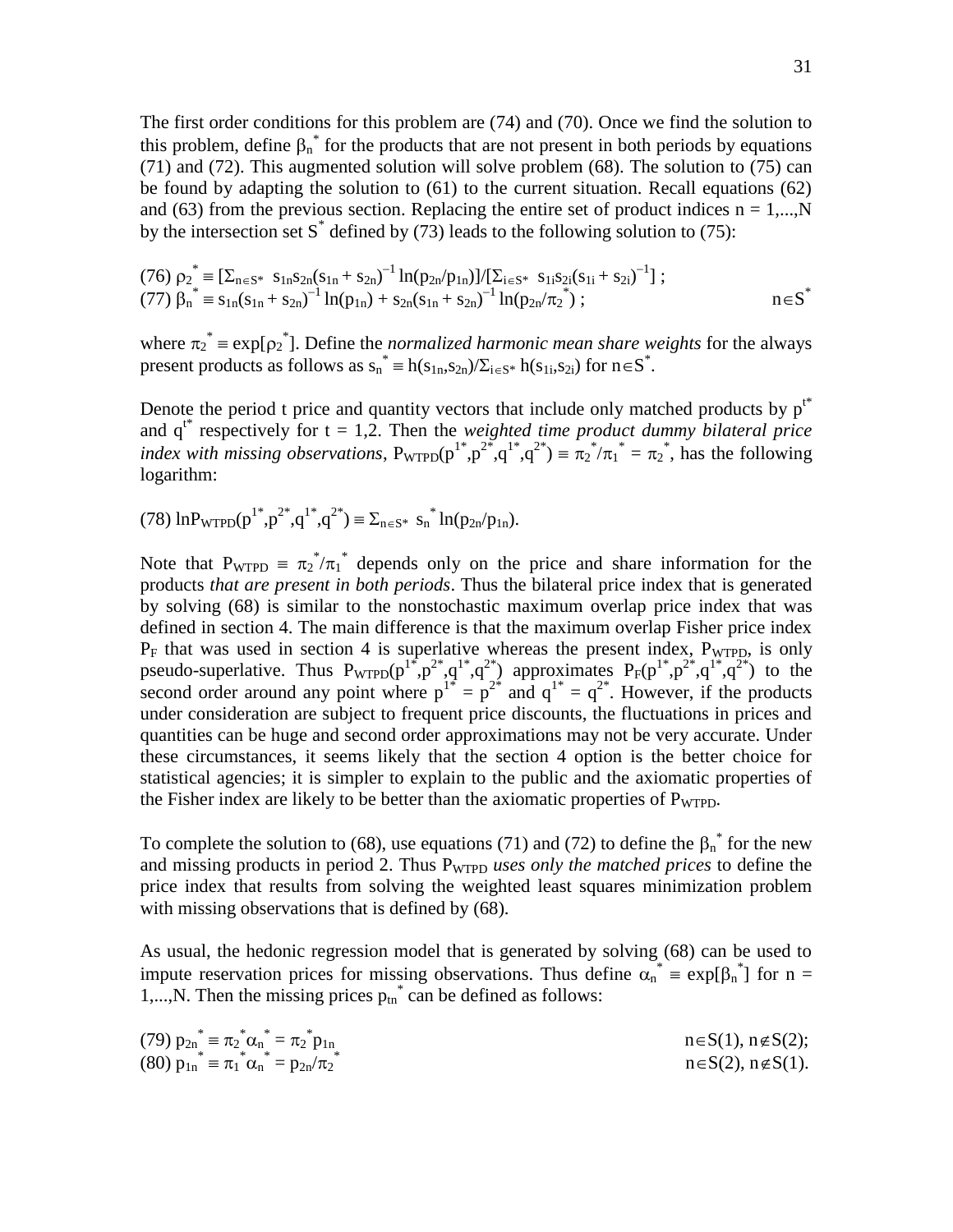Thus the missing prices for period 2,  $p_{2n}^*$ , are the corresponding *inflation adjusted carry forward prices* from period 1,  $p_{1n}$  times  $\pi_2^*$  and the missing prices for period 1,  $p_{1n}^*$ , are the corresponding *inflation adjusted carry backward prices* from period  $2$ ,  $p_{2n}$  deflated by  $\pi_2$ <sup>\*</sup>, where  $\pi_2$ <sup>\*</sup> is the weighted time product dummy price index  $P_{\text{WTPDM}}(p^{1*},p^{2*},q^{1*},q^{2*})$ defined by (78). Note the similarity of equations (79) and (80) to the nonstochastic imputed prices defined by equations (25) in section 4.

Estimated aggregate price levels can be obtained directly from the solution to (75); i.e., set  $P^{1*} = 1$  and  $P^{2*} = \pi_2^*$ . The corresponding quantity levels are defined as  $Q^{1*} = p^1 \cdot q^1$  and  $Q^{2*} = p^2 \cdot q^2 / \pi_2^*$ .<sup>79</sup> Alternative price and quantity levels can be obtained as  $Q^{t**} = \alpha^* \cdot q^t$  and  $P^{t^{**}} \equiv p^t \cdot q^t / Q^{t^{**}}$  for t = 1,2. If the optimized objective function in (75) is 0, so that all errors equal 0, then  $P^{t*}$  will equal  $P^{t*}$  for all t. If the estimated residuals are not all equal to 0, then the two estimates for the period t price level  $P<sup>t</sup>$  will differ and, as usual, the alternative estimates for  $P<sup>t</sup>$  will generate different estimates for the companion aggregate quantity levels.

The above analysis is not quite the end of the story. The expenditure shares  $s_{1n}$  and  $s_{2n}$ which appear in (75) are not the expenditure shares that characterize the always present products; they are the original expenditure shares defined over all N products. It is of interest to compare  $P_{\text{WTPD}}(p^{1*}, p^{2*}, q^{1*}, q^{2*})$  defined by (78) with the weighted time product dummy index,  $P_{\text{WTPDM}}(p^{1*},p^{2*},q^{1*},q^{2*})$ , that is defined over the common set of products,  $S^*$ <sup>80</sup> i.e., P<sub>WTPDM</sub> is the weighted time product dummy regression model that is defined over the set of *matched products* for the two periods under consideration.

Define  $v_t^* = \sum_{n \in S^*} v_{tn}$  as the total expenditure on always present products for  $t = 1,2$  and define the corresponding *restricted expenditure shares* as:

(81) 
$$
s_{\text{tn}}^* = v_{\text{tn}} / v_t^*
$$
;  $t = 1, 2; n \in S^*$ .

The matched model version of (75) is the following weighted least squares minimization problem:

$$
(82) \min_{\rho, \beta, n \in S^*} \Sigma_{n \in S^*} s_{1n}^* [\ln p_{1n} - \beta_n]^2 + \Sigma_{n \in S^*} s_{2n}^* [\ln p_{2n} - \rho_2 - \beta_n]^2.
$$

The  $\rho_2$  solution to (82) is the following one:

 $\overline{a}$ 

$$
(83) \ \rho_2^{**} \equiv \left[ \sum_{n \in S^*} s_{1n}^* s_{2n}^* (s_{1n}^* + s_{2n}^*)^{-1} \ln(p_{2n}/p_{1n}) \right] / \left[ \sum_{i \in S^*} s_{1i}^* s_{2i}^* (s_{1i}^* + s_{2i}^*)^{-1} \right] \\ = \left[ \sum_{n \in S^*} h(s_{1n}^*, s_{2n}^*) \ln(p_{2n}/p_{1n}) \right] / \left[ \sum_{i \in S^*} h(s_{1i}^*, s_{2i}^*) \right]
$$

where  $h(s_{1n}^*, s_{2n}^*)$  is the harmonic mean of the restricted shares  $s_{1n}^*$  and  $s_{2n}^*$ . Thus  $P_{\text{WTPDM}}(p^{1*}, p^{2*}, q^{1*}, q^{2*}) \equiv \exp[\rho_2^{**}]$  where  $\rho_2^{**}$  is defined by (83).

 $79$  Use the imputed prices defined by (79) and (80) for the missing prices and set the missing quantity levels equal to 0. The resulting N dimensional vectors are denoted by  $p^t$  and  $q^t$  for  $t = 1,2$  in the definitions which follow.

<sup>&</sup>lt;sup>80</sup> Recall that S<sup>\*</sup> is defined by (73) and  $p^{t*}$  and  $q^{t*}$  are the period t price and quantity vectors that include only products that are present in both periods.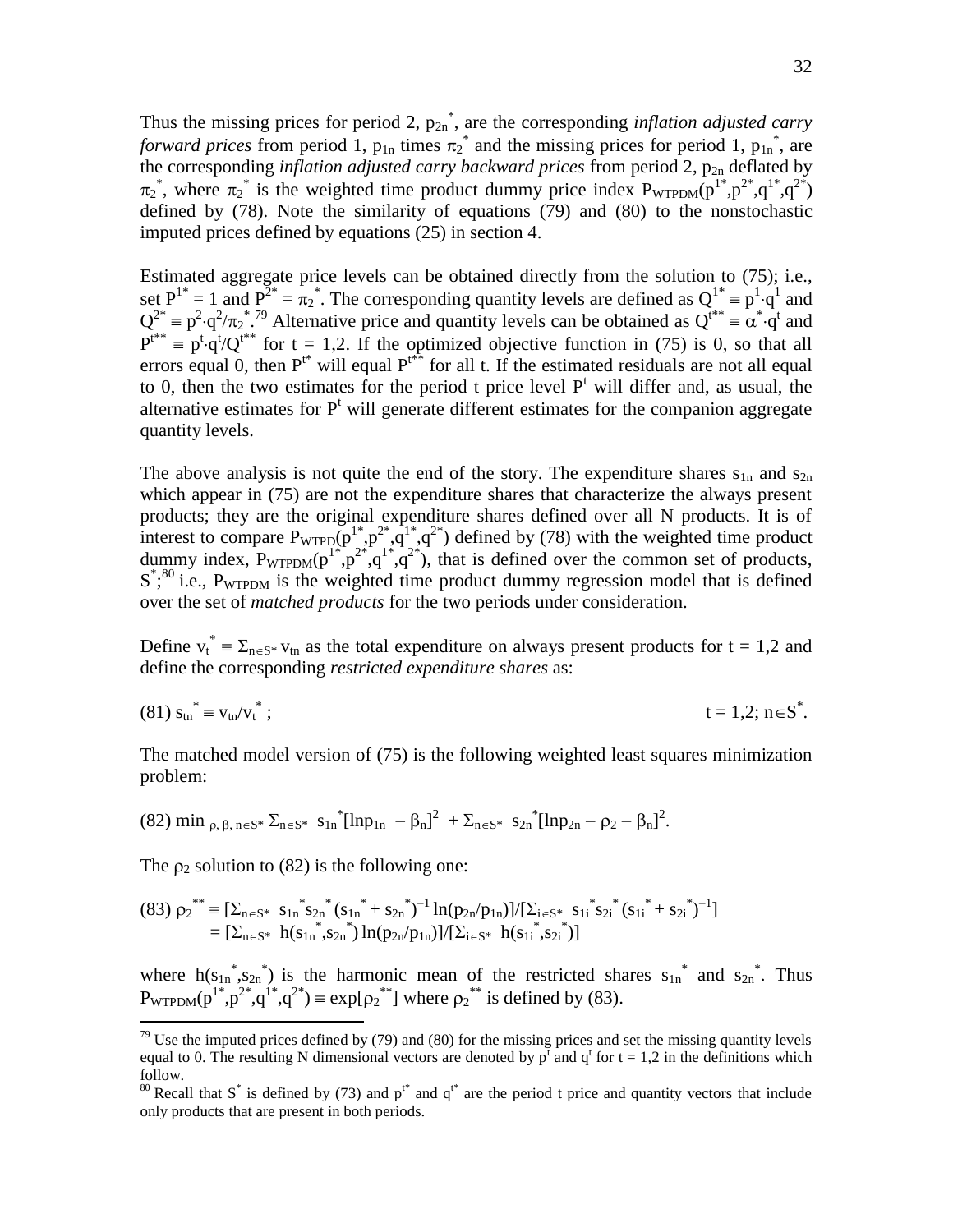The relationship between the *true shares*, the  $s_{tn}$ , and the *restricted shares*, the  $s_{tn}^*$ , for the always present products is given by the following equations:

(84) 
$$
s_{tn} \equiv v_{tn}/v_t = [v_{tn}/v_t^*][v_t^*/v_t] = s_{tn}^*f_t
$$
;  $t = 1,2; n \in S^*$ 

where the *fraction* of expenditures on always available commodities compared to expenditures on all commodities during period t is  $f_t = v_t^*/v_t$  for  $t = 1,2$ . Using equations (84) and (76), it can be seen that the logarithm of  $P_{\text{WTPD}}(p^{1*},p^{2*},q^{1*},q^{2*})$  defined by (78) is equal to the following expression:

$$
(85) \rho_2^* = [\Sigma_{n \in S^*} \ h(s_{1n}, s_{2n}) \ln(p_{2n}/p_{1n})]/[\Sigma_{i \in S^*} \ h(s_{1i}, s_{2i})] = [\Sigma_{n \in S^*} \ h(f_1 s_{1n}, f_2 s_{2n}) \ln(p_{2n}/p_{1n})]/[\Sigma_{i \in S^*} \ h(f_1 s_{1i}, f_2 s_{2i})].
$$

Now compare (83) and (85). If either: (i)  $p_{2n} = \lambda p_{1n}$  for all  $n \in S^*$  so that we have price proportionality for the always present products or (ii)  $f_1 = f_2$  so that the ratio of expenditures on always present products to total expenditure in each period is constant across the two periods, then  $\rho_2^{**} = \rho_2^*$ . However, if these conditions are not satisfied and there is considerable variation in prices and quantities across periods, then  $p_2^{**}$  could differ substantially from  $\rho_2^*$ . Since neither index is superlative, it is difficult to recommend one of these indexes over the other as the "optimal" carry forward and backward inflation rate which could be used to construct the inflation adjusted carry forward and backward estimates for the missing prices.

We conclude this section by considering the weighting scheme suggested by de Haan (2004a). The following weighted least squares minimization problem is his generalization of (65) to the case of missing observations: $81$ 

$$
(86) \min_{\rho, \beta} \sum_{n \in S^*} (\frac{1}{2})(s_{1n} + s_{2n})[\ln p_{1n} - \beta_n]^2 + \sum_{n \in S(1), n \notin S(2)} (\frac{1}{2})s_{1n}[\ln p_{1n} - \beta_n]^2 + \sum_{n \in S^*} (\frac{1}{2})(s_{1n} + s_{2n})[\ln p_{2n} - \rho_2 - \beta_n]^2 + \sum_{n \in S(2), n \notin S(1)} (\frac{1}{2})s_{2n}[\ln p_{2n} - \rho_2 - \beta_n]^2.
$$

The first order conditions that a solution to (86) satisfies simplify to the following conditions:

$$
(87) \Sigma_{n\in S^*} (s_{1n}+s_{2n})\rho_2^* + \Sigma_{n\in S(2), n\not\in S(1)} s_{2n}\rho_2^* \n= \Sigma_{n\in S^*} (s_{1n}+s_{2n})[\ln p_{2n}-\beta_n^*] + \Sigma_{n\in S(2), n\not\in S(1)} s_{2n}[\ln p_{2n}-\beta_n^*];
$$
\n
$$
(88) 2\beta_n^* = \ln p_{1n} + \ln p_{2n} - \rho_2^* ;
$$
\n
$$
(89) \beta_n^* = \ln p_{1n} ;
$$
\n
$$
n\in S(1), n\not\in S(2);
$$
\n
$$
n\in S(1), n\not\in S(2), n\not\in S(1).
$$

Substitute equations (88) and (90) into equation (87). The resulting equation simplifies to the following equation:

 $81$  Recall that the weighting scheme used in (65) generated the "best" index number formula in the previous section where there were no missing observations.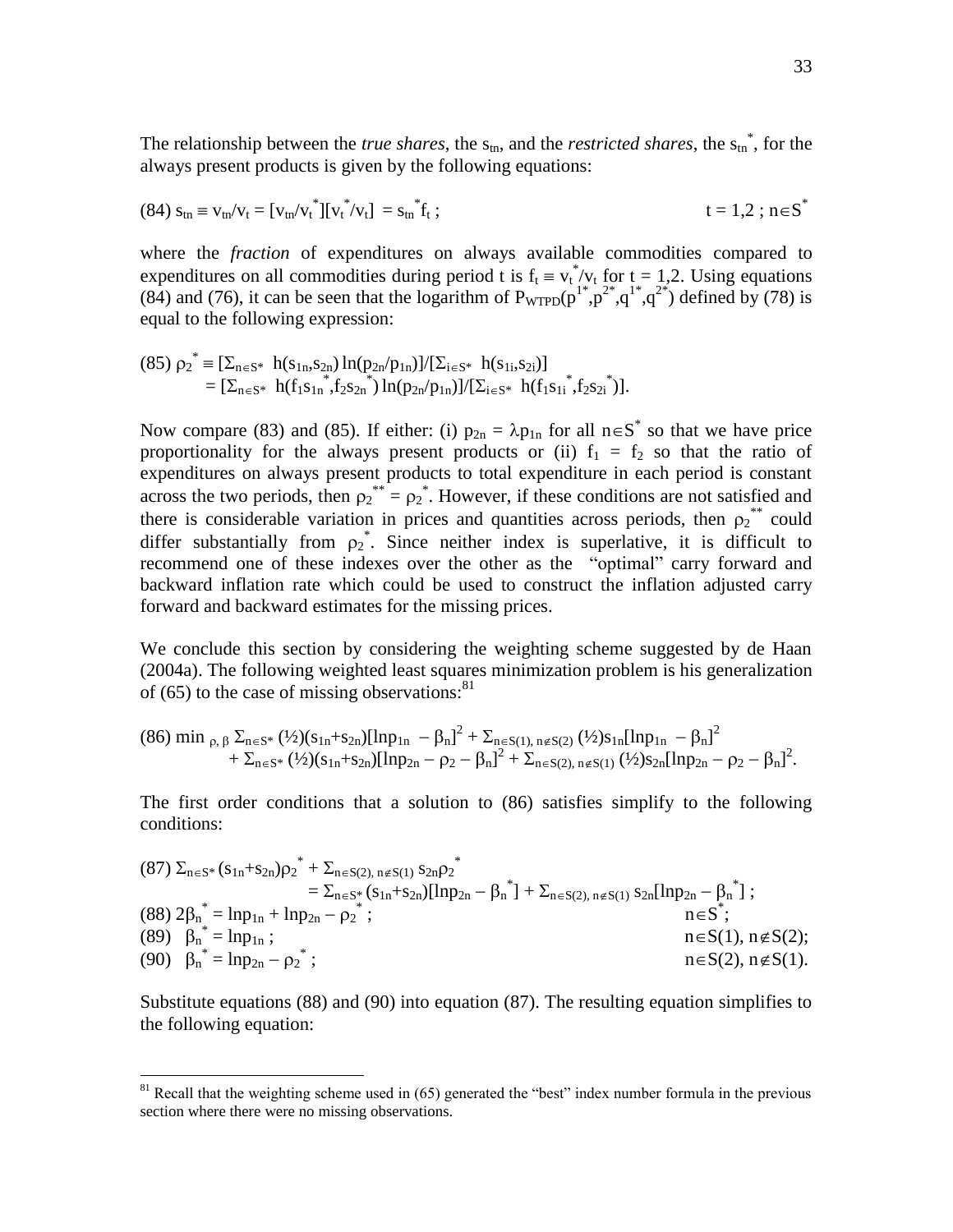$$
\begin{array}{l} \left(91\right)\,{\rho_2}^*\, = \Sigma_{n\in S^*}\, \frac{1}{2}(s_{1n}+s_{2n})ln(p_{2n}/p_{1n})/\Sigma_{i\in S^*}\, \frac{1}{2}(s_{1i}+s_{2i})\\ \phantom{\sum_{k=1}^{3}}\, = \Sigma_{n\in S^*}\, \frac{1}{2}(f_1s_{1n}^*\, + f_2s_{2n}^*)ln(p_{2n}/p_{1n})/\Sigma_{i\in S^*}\, \frac{1}{2}(f_1s_{1i}^*\, + f_2s_{2i}^*)\\ \end{array}
$$

where the second equation follows using equations (84). Recall that the  $s_{tn}$  are the true expenditure shares and the  $s_{tn}^*$  are restricted expenditure shares that sum to one when only always present products are in scope. Once  $\rho_2^*$  has been determined, the  $\beta_n^*$  are determined using equations (88)-(90). As usual, define  $\pi_1^* \equiv 1$  and  $\pi_2^* \equiv \exp[\rho_2^*]$  where  $p_2^*$  is defined by (91). Then the *Haan weighted time product dummy bilateral price index* with missing observations,  $P_{\text{WTPDH}}(p^{1*}, p^{2*}, q^{1*}, q^{2*}) = \pi_2^* / \pi_1^* = \pi_2^*$ , has the following logarithm:

$$
(92) \ln P_{\text{WTPDH}}(p^{1^*}, p^{2^*}, q^{1^*}, q^{2^*}) \equiv \Sigma_{n \in S^*} s_n^{*} \ln(p_{2n}/p_{1n})
$$

where the shares  $s_n^*$  are defined as follows:

$$
(93) s_n^* = \frac{1}{2}(f_1 s_{1n}^* + f_2 s_{2n}^*) / \sum_{i \in S^*} \frac{1}{2}(f_1 s_{1i}^* + f_2 s_{2i}^*) ; \qquad n \in S^*.
$$

If either: (i)  $p_{2n} = \lambda p_{1n}$  for all  $n \in S^*$  so that we have price proportionality for the always present products or (ii)  $f_1 = f_2$  so that the ratio of expenditures on always present products to total expenditure in each period is constant across the two periods, then  $P_{\text{WTPDH}}(p^{1*}, p^{2*}, q^{1*}, q^{2*}) = P_T(p^{1*}, p^{2*}, q^{1*}, q^{2*})$ , the Törnqvist Theil index defined over the always present products.<sup>82</sup> Note that P<sub>WTPDH</sub> uses only the matched prices to define the price index that results from solving the weighted least squares minimization problem with missing observations that is defined by  $(86)$ .

As usual, the bilateral index  $P_{\text{WTPDH}}(p^{1*}, p^{2*}, q^{1*}, q^{2*}) \equiv \exp[\rho_2^*] \equiv \pi_2^*$  where  $\rho_2^*$  is defined by (91) can be used to impute reservation prices for missing observations. Thus define  $\alpha_n^*$  = exp[ $\beta_n^*$ ] for n = 1,...,N. Then the missing prices  $p_{tn}^*$  can be defined as follows:

(94) 
$$
p_{2n}^* = \pi_2^* \alpha_n^* = \pi_2^* p_{1n}
$$
  
\n(95)  $p_{1n}^* = \pi_1^* \alpha_n^* = p_{2n}/\pi_2^*$   
\n $n \in S(1), n \notin S(2);$   
\n $n \in S(2), n \notin S(1).$ 

Thus the missing prices for period 2, the  $p_{2n}$ <sup>\*</sup> defined by (94), are the corresponding *inflation adjusted carry forward prices* from period 1,  $p_{1n}$  times  $\pi_2^*$  and the missing prices for period 1, p<sub>1n</sub> defined by (95), are the corresponding *inflation adjusted carry* backward prices from period 2,  $p_{2n}$  deflated by  $\pi_2^*$ , where  $\pi_2^*$  is the de Haan weighted time product dummy price index  $P_{\text{WTPDH}}(p^{1*},p^{2*},q^{1*},q^{2*})$  defined by (92). Again, note the similarity of equations (94) and (95) to the nonstochastic imputed prices defined by equations (25) in section 4.

Comparing  $P_{\text{WTPD}}(p^{1*}, p^{2*}, q^{1*}, q^{2*})$  defined by (78) and  $P_{\text{WTPDH}}(p^{1*}, p^{2*}, q^{1*}, q^{2*})$  defined by (92), the latter index is preferred due to the fact that it collapses to the superlative Törnqvist Theil index  $P_T(p^{1*}, p^{2*}, q^{1*}, q^{2*})$  if either there are no missing observations or if  $f_1$  $= f_2$ . If  $f_1 = f_2$ ,  $P_{\text{WTPD}}(p^{1*}, p^{2*}, q^{1*}, q^{2*})$  does not collapse to  $P_T(p^{1*}, p^{2*}, q^{1*}, q^{2*})$ .

 $82$  This result was first derived by de Haan and Krsinich (2014; 347).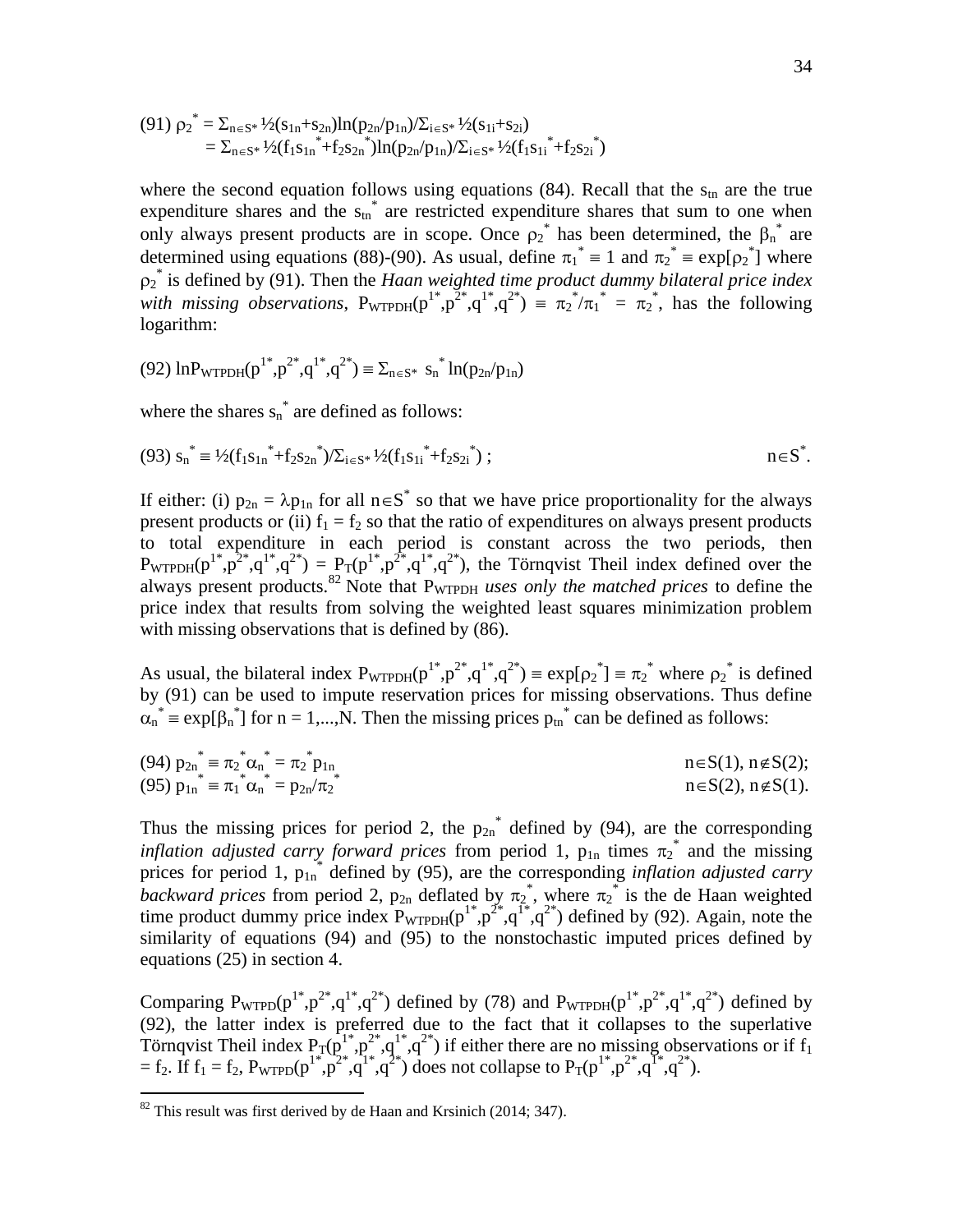Finally, de Haan and Krsinich (2014; 345) derived an interesting property of the Haan index defined by (92): define the missing shares and quantities as follows:

(96)  $s_{2n} \equiv 0$  and  $q_{2n} \equiv 0$ ; n $\in S(1)$ , n $\notin S(2)$ ; (97)  $s_{1n} \equiv 0$  and  $q_{2n} \equiv 0$ ; n $\in S(2)$ , n $\notin S(1)$ .

Define the missing prices by (94) and (95). Denote the now complete price and quantity vectors for period t as  $p^t$  and  $q^t$  for  $t = 1,2$ . Calculate the Törnqvist Theil index over the complete data as  $P_T(p^1, p^2, q^1, q^2)$ . It turns out that  $P_T(p^1, p^2, q^1, q^2) = P_{WTPDH}(p^{1*}, p^{2*}, q^{1*}, q^{2*})$ where the logarithm of the latter index is defined by (91).

To prove this result, note that for  $n \in S(2)$ ,  $n \notin S(1)$ , we have  $s_{1n} = 0$  using (97). Thus we can add  $\Sigma_{n \in S(2), n \notin S(1)} s_{1n} \rho_2^*$  to the left hand side of (87) and add  $\Sigma_{n \in S(2), n \notin S(1)} s_{1n} [\ln p_{2n} - \beta_n^*]$ to the right hand side of (87). The resulting equation is:

$$
\begin{array}{llll} & (98) \ \Sigma_{n\in S^*}(s_{1n}+s_{2n}){\rho_2}^* + \Sigma_{n\in S(2),\ n\not\in S(1)} \ (s_{1n}+s_{2n}){\rho_2}^* \\ & = \Sigma_{n\in S^*}(s_{1n}+s_{2n})[\ln p_{2n}-\beta_n^*] + \Sigma_{n\in S(2),\ n\not\in S(1)} \ (s_{1n}+s_{2n})[\ln p_{2n}-\beta_n^*] \ . \end{array}
$$

Upon taking logarithms of both sides of equations (94), it can be seen that we can add  $\sum_{n\in S(1),n\notin S(2)} (s_{1n}+s_{2n})\rho_2^*$  to the left hand side of (87) and add  $\sum_{n\in S(2),n\notin S(1)} (s_{1n}+s_{2n})[1np_{2n}^* \beta_n^{\dagger}$ ] to the right hand side of (98). The resulting equation is:

$$
(99)\ \Sigma_{n=1}^N (s_{1n} + s_{2n}) \rho_2^* = \Sigma_{n=1}^N (s_{1n} + s_{2n}) [\ln p_{2n} - \beta_n^*]
$$

where  $p_{2n}^*$  is denoted as  $p_{2n}$  for  $n \in S(1)$  and  $n \notin S(2)$  in (99). Our next task is to eliminate the sum  $\Sigma_{n=1}^N$  (s<sub>1n</sub>+s<sub>2n</sub>) $\beta_n^*$  from the right hand side of (99). Using equations (88), it is straightforward to derive the following equation:

$$
(100) \Sigma_{n \in S^*} (s_{1n} + s_{2n}) \beta_n^* = 1/2 \Sigma_{n \in S^*} (s_{1n} + s_{2n}) [\ln p_{1n} + \ln p_{2n} - \rho_2^*].
$$

Upon taking logarithms of both sides of equations (94), we obtain the equations  $\beta_n^* =$  $\text{lnp}_{2n}^* - \rho_2^*$  for  $n \in S(1)$ ,  $n \notin S(2)$ . Using these equations and equations (89), it can be seen that we obtain the equations  $2\beta_n^* = [\ln p_{1n} + \ln p_{2n}^* - \rho_2^*]$  for  $n \in S(1)$ ,  $n \notin S(2)$  and these equations imply the following equation:

$$
(101) \Sigma_{n \in S(1), n \notin S(2)} (s_{1n} + s_{2n}) \beta_n^* = 1/2 \Sigma_{n \in S(1), n \notin S(2)} (s_{1n} + s_{2n}) [\ln p_{1n} + \ln p_{2n}^* - \rho_2^*].
$$

Upon taking logarithms of both sides of equations (95), we obtain the equations  $\beta_n^* =$  $\text{lnp}_{1n}^*$  for  $n \in S(2)$ ,  $n \notin S(1)$ . Using these equations and equations (90), it can be seen that we obtain the equations  $2\beta_n^* = [\ln p_{1n}^* + \ln p_{2n} - p_2^*]$  for  $n \in S(2)$ ,  $n \notin S(1)$  and these equations imply the following equation:

$$
(102)\ \Sigma_{n \in S(2), n \notin S(1)}(s_{1n}+s_{2n}){\beta_n}^* = \frac{1}{2}\Sigma_{n \in S(2), n \notin S(1)}(s_{1n}+s_{2n})[lnp_{1n}^* + lnp_{2n} - \rho_2^*].
$$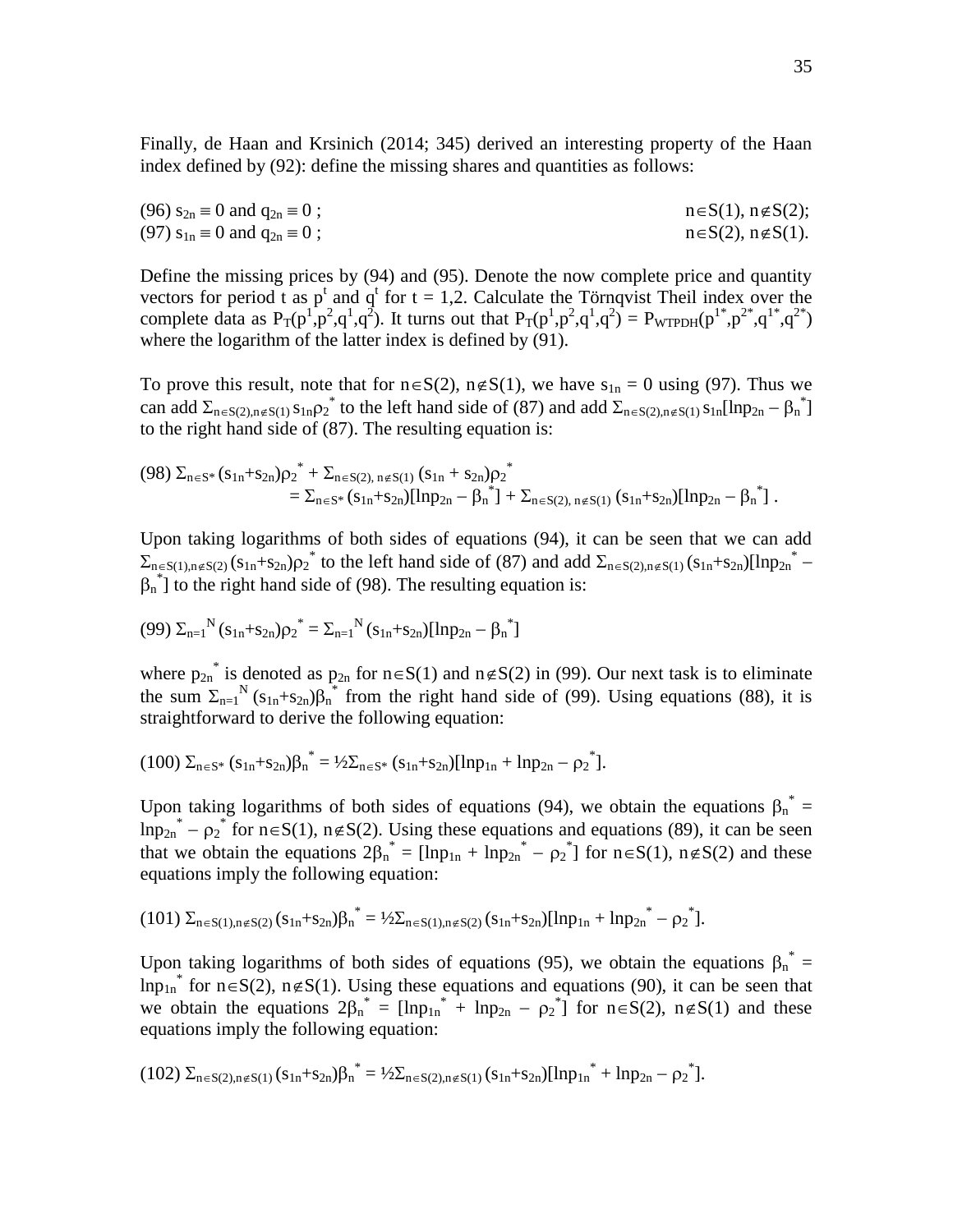Equations (100)-(102) imply that the following equation holds:

$$
(103) \Sigma_{n=1}^N (s_{1n} + s_{2n}) \beta_n^* = 1/2 \Sigma_{n=1}^N (s_{1n} + s_{2n}) [\ln p_{1n} + \ln p_{2n} - \rho_2^*]
$$

where we have denoted the implicit prices  $p_{tn}^*$  in (103) by  $p_{tn}$  where necessary. Finally substitute (103) into (99) and using  $\Sigma_{n=1}^{N}$  s<sub>tn</sub> = 1 for t = 1,2, we obtain the following expression for  $\rho_2^*$ :

$$
(104) \rho_2^* = \frac{1}{2} \sum_{n=1}^N (s_{1n} + s_{2n}) ln(p_{2n}/p_{1n}).
$$

Thus the  $\rho_2^*$  defined by (91) is also equal to the  $\rho_2^*$  defined by (104) and thus the Haan index  $P_{WTPDH}(p^{1*},p^{2*},q^{1*},q^{2*})$  defined by (92) over the set of products that are available in both periods is also equal to the Törnqvist Theil index over the complete data,  $P_T(p^1, p^2, q^1, q^2)$ , where the missing prices are defined by (94) and (95).

Our conclusion at this point is that the Haan system of weighting when there are missing observations and only two periods is the preferred method of weighting.<sup>83</sup>

In the following section, we define weighted time dummy regression models for the general case of T periods.

#### **9. Weighted Time Product Dummy Regressions: The General Case**

We first consider the case of no missing observations. The generalization of the two period weighted least squares minimization problem that was defined by (61) in section 7 to the case of  $T > 2$  periods is (105) below:<sup>84</sup>

(105) min 
$$
\rho, \beta
$$
  $\Sigma_{n=1}^N \Sigma_{t=1}^T s_{tn} [lnp_{tn} - \rho_t - \beta_n]^2$ .

 $\overline{a}$ 

The first order necessary conditions for  $\rho^* = [\rho_1^*,...,\rho_T^*]$  and  $\beta^* = [\beta_1^*,...,\beta_N^*]$  to solve (105) are the following T equations (106) and N equations (107):

(106) 
$$
\rho_t^* = \sum_{n=1}^N s_{tn} [\ln p_{tn}^* - \beta_n^*];
$$
   
\n(107)  $\beta_n^* = \sum_{t=1}^T s_{tn} [\ln p_{tn}^* - \rho_t^*]/(\sum_{t=1}^T s_{tn});$    
\n $n = 1,...,N.$ 

As usual, the solution to (106) and (107) is not unique: if  $\rho^* = [\rho_1^*,...,\rho_T^*]$  and  $\beta^* =$  $[\beta_1^*,...,\beta_N^*]$  solve (106) and (107), then so do  $[\rho_1^*+\lambda,...,\rho_T^*+\lambda]$  and  $[\beta_1^*-\lambda,...,\beta_N^*-\lambda]$  for all  $\lambda$ . Thus we can set  $p_1^* = 0$  in equations (107) and drop the first equation in (106) and use linear algebra to find a unique solution for the resulting equations. <sup>85</sup> Once the

<sup>&</sup>lt;sup>83</sup> However, the fact that the Haan index depends only on the matched prices and quantities means and that the missing prices are inflation adjusted carry forward and backward prices means that the Haan index is simply a substitute for other possible indexes defined over the set of matched products; i.e., it is not clear that the Haan index has better properties than the index used in section 4 to generate inflation adjusted carry forward and backward prices.

 $84$  Rao (1995) (2004) (2005; 574) was the first to consider this model using expenditure share weights. However, Balk (1980; 70) suggested this class of models much earlier using somewhat different weights.

<sup>&</sup>lt;sup>85</sup> Alternatively, one can set up the linear regression model defined by  $(s_m)^{1/2}$ ln $p_m = (s_m)^{1/2}p_t + (s_m)^{1/2}\beta_n + e_m$ for  $t = 1,...,T$  and  $n = 1,...,N$  where we set  $\rho_1 = 0$  to avoid exact multicollinearity. Iterating between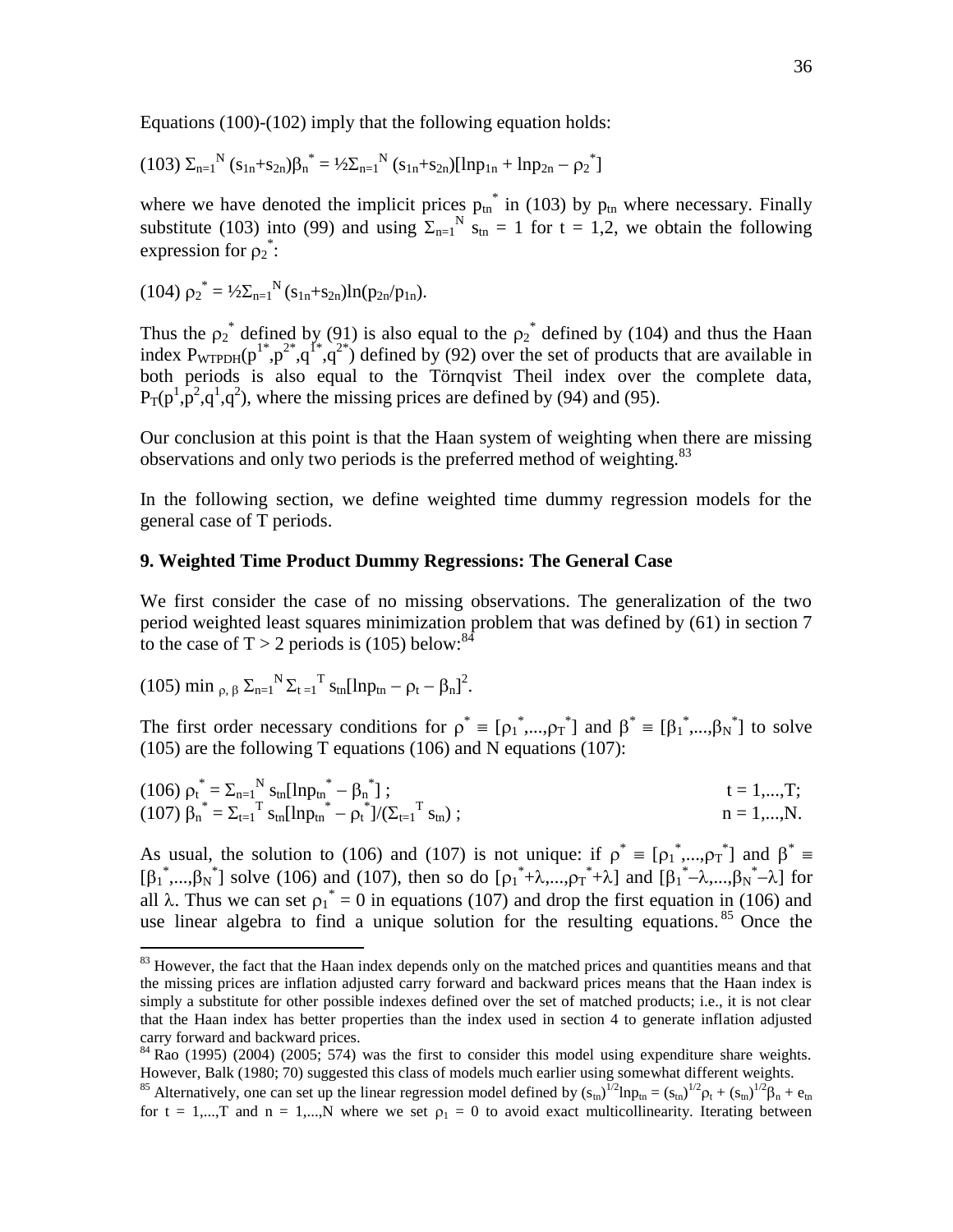solution is found, define the estimated *price levels*  $\pi_t^*$  and *quality adjustment factors*  $\alpha_n^*$ as follows:

(108) 
$$
\pi_t^* = \exp[\rho_t^*]
$$
; t = 1,...,T;  $\alpha_n^* = \exp[\beta_n^*]$ ; n = 1,...,N.

Note that the resulting *price index* between periods t and  $\tau$  is equal to the following expression:

$$
(109) \; {\pi_t}^*/{\pi_t}^* = \prod_{n=1}^N \exp[s_{tn} ln(p_{tn}/\alpha_n^*)] / \prod_{n=1}^N \exp[s_{tn} ln(p_{tn}/\alpha_n^*)] \; ; \qquad \qquad 1 \leq t, \, \tau \leq T.
$$

If  $s_{tn} = s_{tn}$  for  $n = 1,...,N$ , then  $\pi_t^* / \pi_r^*$  will equal a weighted geometric mean of the price ratios  $p_{tn}/p_{tn}$  where the weight for  $p_{tn}/p_{tn}$  is the common expenditure share  $s_{tn} = s_{tn}$ . Thus  $\pi_t^* / \pi_t^*$  will not depend on the  $\alpha_n^*$  in this case.

The price levels  $\pi_t^*$  defined by (108) are functions of the T price vectors,  $p^1,...,p^T$  and the t quantity vectors  $q^1$ ,..., $q^T$ . These price level functions have some good axiomatic properties: (i) the  $\pi_t^*$  are invariant to changes in the units of measurement; (ii)  $\pi_t^*$ regarded as a function of the period t price vector  $p<sup>t</sup>$  is linearly homogeneous in the components of p<sup>t</sup>; i.e.,  $\pi_t^*(\lambda p^t) = \lambda \pi_t^*(p^t)$  for all  $p^t >> 0_N$  and  $\lambda > 0$ ; (iii)  $\pi_t^*$  regarded as a function of the period t quantity vector  $q^t$  is homogeneous of degree 0 in the components of q<sup>t</sup>; i.e.,  $\pi_t^*(\lambda q^t) = \pi_t^*(q^t)$  for all  $q^t >> 0_N$  and  $\lambda > 0;^{86}$  (iv) the  $\pi_t^*$  satisfy a version of Walsh's (1901; 389) (1921b; 540) *multiperiod identity test*; i.e., if  $p^t = p^{\tau}$  and  $q^t = q^{\tau}$ , then  $\pi_{\mathfrak{t}}^* = \pi_{\tau}^*$ .<sup>87</sup>

Once the estimates for the  $\pi_t$  and  $\alpha_n$  have been computed, we have the usual two methods for constructing period by period price and quantity levels,  $P^t$  and  $Q^t$  for  $t = 1,...,T$ . The  $\pi_t^*$  estimates can be used to form the aggregates using equations (110) or the  $\alpha_n^*$ estimates can be used to form the aggregates using equations  $(111)$ :<sup>88</sup>

(110) 
$$
P^{t^*} = \pi_t^*
$$
;  $Q^{t^*} = p^t \cdot q^t / \pi_t^*$ ;  
\n(111)  $Q^{t^{**}} = \alpha^* \cdot q^t$ ;  $P^{t^{**}} = p^t \cdot q^t / \alpha^* \cdot q^t$ ;  
\n $t = 1,...,T$ ;  
\n $t = 1,...,T$ .

Define the error terms  $e_{tn} = \ln p_{tn} - \ln \pi_t^* - \ln \alpha_n^*$  for  $t = 1,...,T$  and  $n = 1,...,N$ . If all  $e_{tn} = 0$ , then  $P^{t*}$  will equal  $P^{t**}$  and  $Q^{t*}$  will equal  $Q^{t**}$  for  $t = 1,...,T$ . However, if the error terms

equations (106) and (107) will also generate a solution to these equations and the solution can be normalized so that  $\rho_1 = 0$ .

<sup>&</sup>lt;sup>86</sup> By looking at the minimization problem defined by (105), it is also straightforward to show that  $\pi_t^*(\lambda q^{\tau})$  $=\pi_t^*(q^{\tau})$  for all  $q^{\tau}>>0_N$  and  $\lambda>0$  for  $\tau=1,....,T$ .

<sup>&</sup>lt;sup>87</sup> We would like the  $\pi_t^*$  to satisfy the usual (strong) identity test which is: if  $p^t = p^{\tau}$ , then  $\pi_t^* = \pi_t^*$ . However, if the share weights for the two periods are different, then this test no longer holds. However, if we define the period t price and quantity levels using definitions (111), it can be seen that the resulting  $Q^{t^{**}}$ will satisfy the usual (strong) identity test for quantities. This is a good reason for choosing (111) over (110).

<sup>&</sup>lt;sup>88</sup> Note that the price level  $P^{t**}$  defined in (111) is a quality adjusted unit value index of the type studied by de Haan (2004b).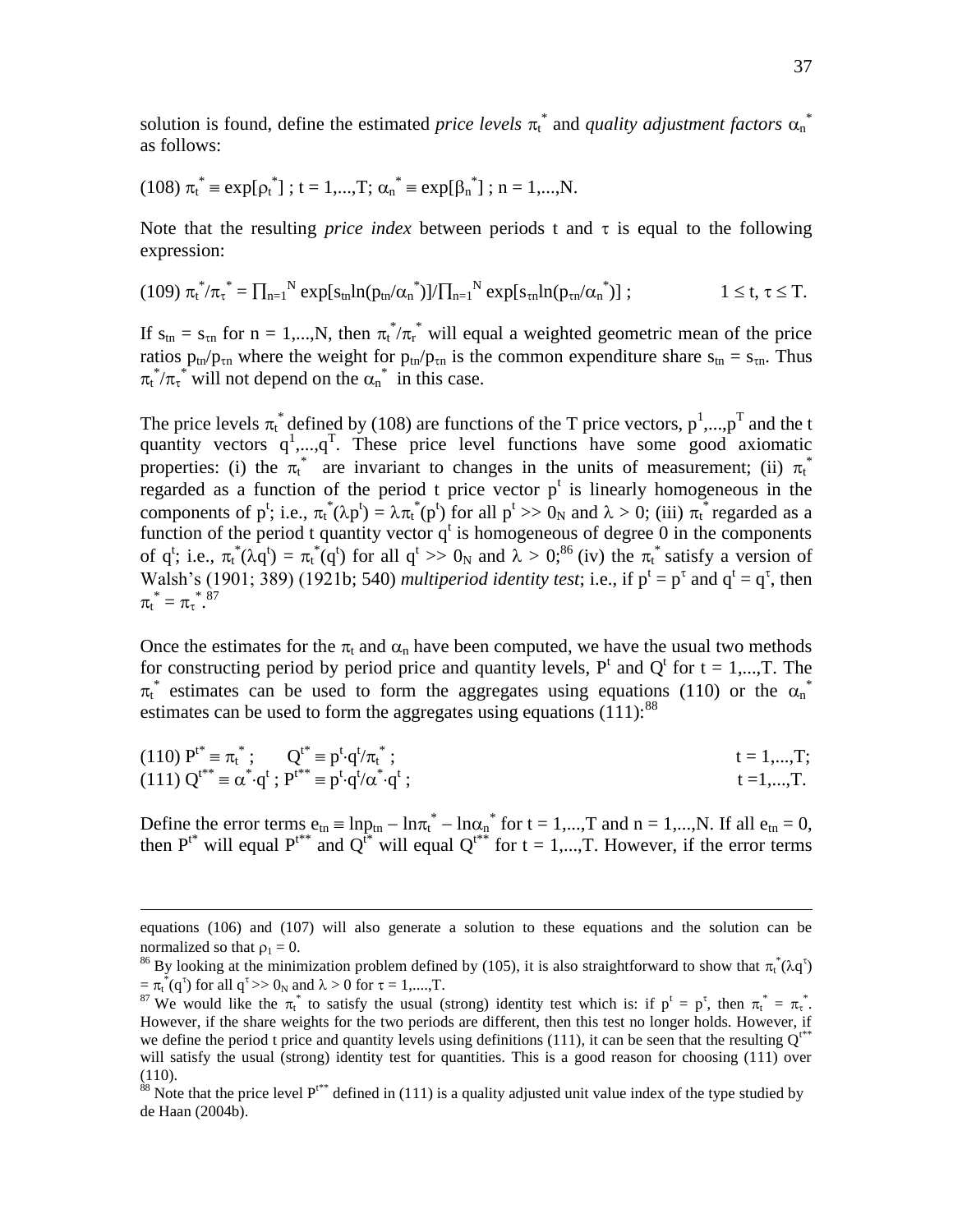are not all equal to zero, then the statistical agency will have to decide on pragmatic grounds which option to choose.

It is straightforward to generalize the weighted least squares minimization problem (105) to the case where there are missing prices and quantities. As in section 6 we assume that there are N products and T time periods but not all products are purchased (or sold) in all time periods. For each period t, define the set of products n that are present in period t as  $S(t) = {n: p_{tn} > 0}$  for  $t = 1, 2, ..., T$ . It is assumed that these sets are not empty; i.e., at least one product is purchased in each period. For each product n, define the set of periods t where product n is present as  $S^{*}(n) = \{t: p_{tn} > 0\}$ . Again, assume that these sets are not empty; i.e., each product is sold in at least one time period. The generalization of (105) to the case of missing products is the following weighted least squares minimization problem:

$$
(112) \ \text{min} \ _{\rho, \beta} \ \Sigma_{t=1}{}^T \ \Sigma_{n \in S(t)} \ s_{tn} [\text{ln}p_{tn} - \rho_t - \beta_n]^2 = \text{min} \ _{\rho, \beta} \ \Sigma_{n=1}{}^N \ \Sigma_{t \in S^*(n)} \ s_{tn} [\text{ln}p_{tn} - \rho_t - \beta_n]^2.
$$

Note that there are two equivalent ways of writing the least squares minimization problem. The first order necessary conditions for  $\rho_1, \ldots, \rho_T$  and  $\beta_1, \ldots, \beta_N$  to solve (112) are the following counterparts to (106) and (107):

(113) 
$$
\Sigma_{n \in S(t)} s_{tn} [\rho_t^* + \beta_n^*] = \Sigma_{n \in S(t)} s_{tn} l n p_{tn};
$$
   
\n(114)  $\Sigma_{t \in S^*(n)} s_{tn} [\rho_t^* + \beta_n^*] = \Sigma_{t \in S^*(n)} s_{tn} l n p_{tn};$    
\n $n = 1,...,N.$ 

As usual, the solution to (113) and (114) is not unique: if  $\rho^* = [\rho_1^*,...,\rho_T^*]$  and  $\beta^* =$  $[\beta_1^*,...,\beta_N^*]$  solve (113) and (114), then so do  $[\rho_1^*+\lambda,...,\rho_T^*+\lambda]$  and  $[\beta_1^*-\lambda,...,\beta_N^*-\lambda]$  for all  $\lambda$ . Thus we can set  $p_1^* = 0$  in equations (114) and drop the first equation in (113) and use linear algebra to find a unique solution for the resulting equations.

Define the estimated *price levels*  $\pi_t^*$  and *quality adjustment factors*  $\alpha_n^*$  by definitions (108). Substitute these definitions into equations (113) and (114). After some rearrangement, equations (113) and (114) become the following ones:

(115) 
$$
\pi_t^* = \exp[\sum_{n \in S(t)} s_{tn} \ln(p_{tn}/\alpha_n^*)]
$$
;  
\n(116)  $\alpha_n^* = \exp[\sum_{t \in S^*(n)} s_{tn} \ln(p_{tn}/\pi_t^*) / \sum_{t \in S^*(n)} s_{tn}]$ ;  
\n $n = 1,...,N$ .

Once the estimates for the  $\pi_t$  and  $\alpha_n$  have been computed, we have the usual two methods for constructing period by period price and quantity levels,  $P^t$  and  $Q^t$  for  $t = 1,...,T$ ; see  $(110)$  and  $(111)$  above.<sup>89</sup>

<sup>&</sup>lt;sup>89</sup> The counterparts to definitions (110) are now:  $P^{t^*} = \pi_t^* = \Pi_{n \in S(t)} \exp[s_{tn} ln(p_{tn} / \alpha_n^*)]$ , a share weighted geometric mean of the quality adjusted prices present in period t, and  $Q^{t*} = \sum_{n \in S(t)} p_m q_{tn} P^{t*}$  for  $t = 1,...,T$ . The counterparts to equations (111) are now:  $Q^{t^{**}} = \sum_{n \in S(t)} \alpha_n^* q_n$  and  $P^{t^{**}} = \sum_{n \in S(t)} p_m q_m / Q^{t^{**}}$  $\Sigma_{n\in S(t)}p_{tn}q_{tn}/\Sigma_{n\in S(t)} \alpha_n^*q_{tn} = \Sigma_{n\in S(t)}p_{tn}q_{tn}/\Sigma_{n\in S(t)} \alpha_n^*(p_{tn})^{-1}p_{tn}q_{tn} = [\Sigma_{n\in S(t)} s_{tn}(p_{tn}/\alpha_n^*)^{-1}]^{-1}$ , a share weighted harmonic mean of the quality adjusted prices present in period t. Thus using Schlömilch's inequality (see Hardy, Littlewood and Polyá (1934; 26)), we see that  $P^{t**} \le P^{t*}$ . Similarly,  $P^{1**} \le P^{1*}$ . This algebra is due to de Haan (2004b) (2010) and de Haan and Krsinich (2018; 763). If the variance of prices increases over time, it is likely that  $P^{t^*}/P^{1^*}$  will be less that  $P^{t^*}/P^{1^*}$  and vice versa if the variance of prices decreases; see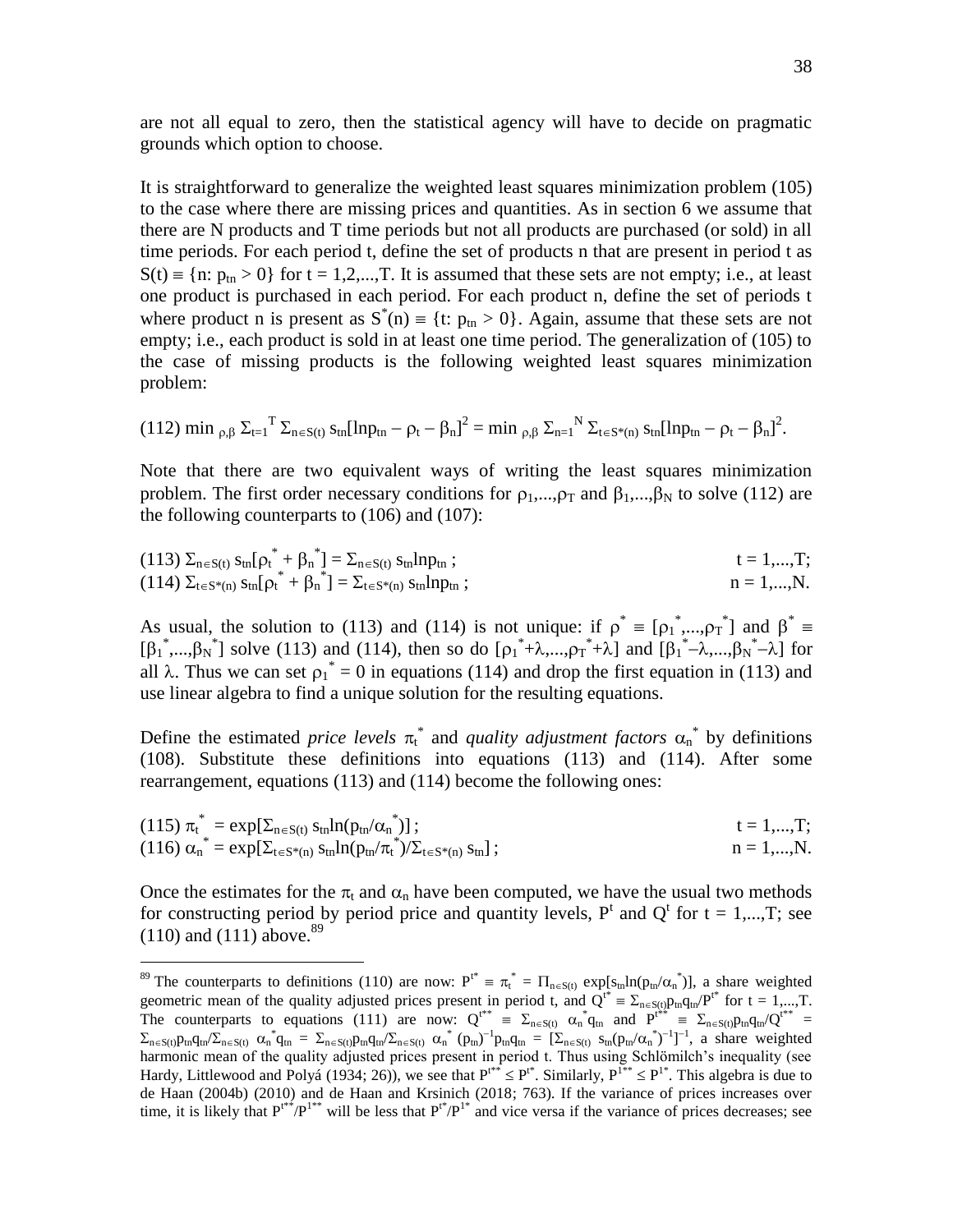The new price levels  $\pi_t^*$  defined by (115) are functions of the T price vectors,  $p^1,...,p^T$  and the t quantity vectors  $q^1$ ,..., $q^T$ . If there are missing products, these vectors will reflect this and will not be of full dimension N. The new price level functions have the same axiomatic properties (i)-(iv) which were noted earlier in this section.<sup>90</sup> The present price level functions do take the economic importance of the products into account and thus are a clear improvement over their unweighted counterparts which were discussed in section 6. If the estimated errors  $e_{tn}^* = lnp_{tn} - \rho_t^* - \beta_n^*$  that implicitly appear in the weighted least squares minimization problem (112) turn out to be small, then the underlying exact model,  $p_{tn} = \pi_t \alpha_n$  for t = 1,...,T, n  $\in S(t)$ , provides a good approximation to reality and thus this weighted time product dummy hedonic regression model can be used with some confidence. If the fit of the model is not good, then it may be necessary to look at other models such as those to be considered in subsequent sections.

However, the present price level functions have the same unsatisfactory property that their unweighted counterparts had in section 6: a product that is available only in one period out of the T periods has no influence on the aggregate price levels  $\pi_t^{*,91}$  This means that the price of a new product that appears in period T has no influence on the price levels and the price indexes generated by this model, where the price indexes are ratios of the price levels. The hedonic regression models in the next section that make use of information on the characteristics of the products do not have this unsatisfactory property of the time dummy hedonic regression models studied in sections 6-9.

### **10. The Time Dummy Hedonic Regression Model with Characteristics Information**

In this section, it is again assumed that there are N products that are available over a window of T periods. As in the previous sections, we again assume that the quantity aggregator function for the N products is the linear function,  $Q(q) = \alpha \cdot q = \sum_{n=1}^{N} \alpha_n q_n$ where  $q_n$  is the quantity of product n purchased or sold in the period under consideration and  $\alpha_n$  is the quality adjustment factor for product n. What is new is the assumption that the quality adjustment factors are functions of a vector of K *characteristics* of the products. Thus it is assumed that product n has the vector of characteristics  $z^n$  $[z_{n1}, z_{n2},...,z_{nK}]$  for  $n = 1,...,N$ . We assume that this information on the characteristics of

de Haan and Krsinich (2018; 771) and Diewert (2018;10) on this last point. Note that the work of de Haan and Krsinich provides us with a concrete formula for the difference between  $P^{t*}$  and  $P^{t**}$ . The model used by de Haan and Krsinich is a more general hedonic regression model which includes the time dummy model used in the present section as a special case. Thus their algebra noted in this footnote can be applied to all of the subsequent hedonic regression models in the following two sections that use time dummies, share weights and log prices.

<sup>&</sup>lt;sup>90</sup> However, we would like the  $P^{t*}$  to satisfy a strong identity test as noted above; i.e., we would like  $P^{t*}$  to equal  $P^{r*}$  if the prices in periods t and r are identical. The  $P^{t*} \equiv \pi_t^*$  where the  $\pi_t^*$  are defined by (115) do not satisfy this strong identity test for price levels. However, the Q<sup>t\*\*</sup> defined as  $\Sigma_{n\in S(t)} \alpha_n^* q_{tn}$  do satisfy the strong identity test for quantities and this suggests that the  $P^{t**}$ ,  $Q^{t**}$  decomposition of period t sales may be a better choice than the  $P^{t^*}$ ,  $Q^{t^*}$  decomposition.

 $91$  See Diewert (2004) for a proof or modify the proof in section 6 above.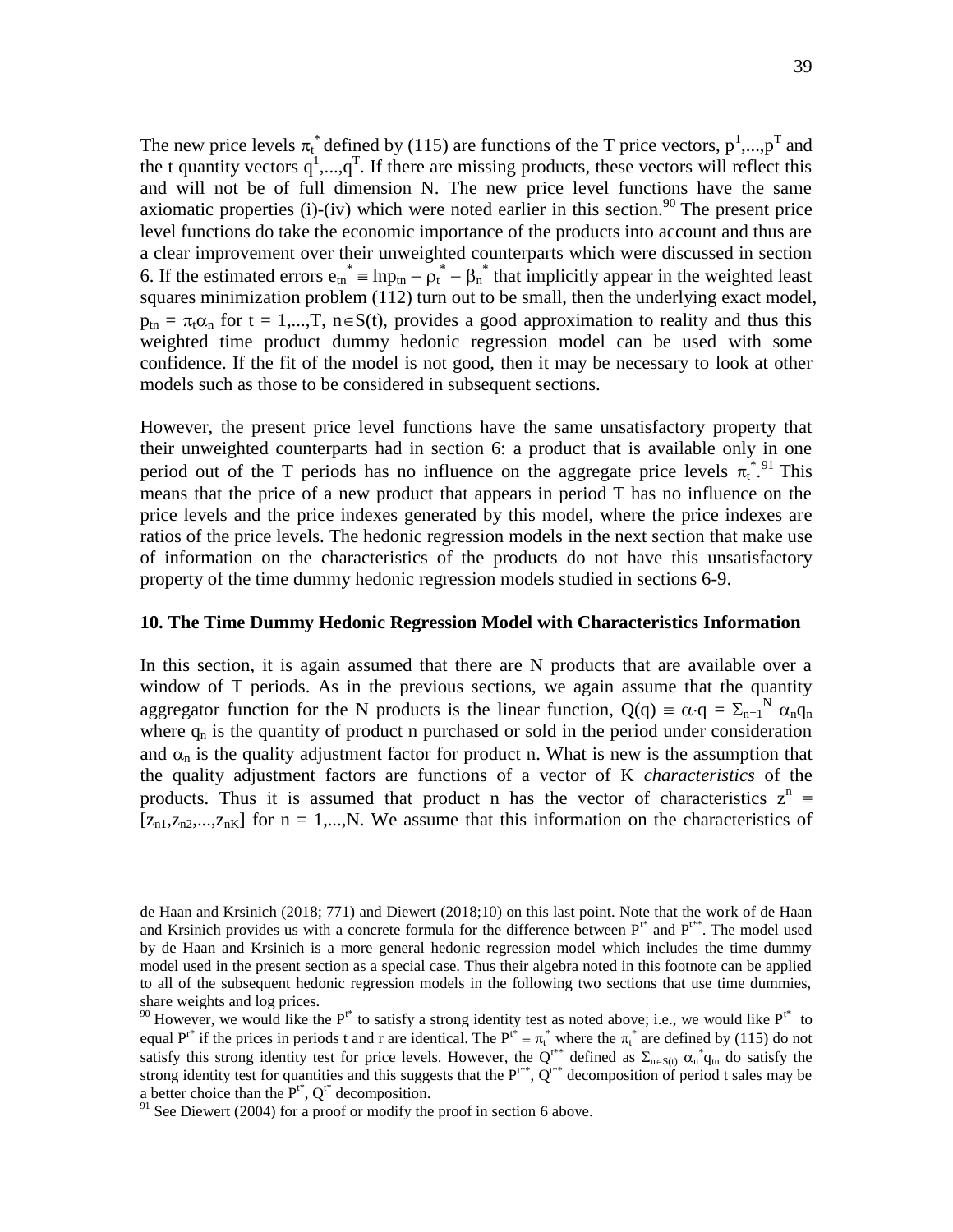each product has been collected.<sup>92</sup> The new assumption in this section is that the quality adjustment factors  $\alpha_n$  are functions of the vector of characteristics  $z^n$  for each product and the same function, f(z) can be used for each quality adjustment factor; i.e., we have the following assumptions:

(117) 
$$
\alpha_n \equiv f(z^n) = f(z_{n1}, z_{n2}, \dots, z_{nK})
$$
;   
  $n = 1, \dots, N$ .

Thus each product has its own unique mix of characteristics but the same function f can be used to determine the relative utility to purchasers of the products. Define the period t quantity vector as  $q^t = [q_{t1},...,q_{tN}]$  for  $t = 1,...,T$ . If product n is missing in period t, then define  $q_{tn} \equiv 0$ . Using the above assumptions, the aggregate quantity level Q<sup>t</sup> for period t is defined as:

(118) 
$$
Q^t \equiv \alpha \cdot q^t = \sum_{n=1}^{N} f(z^n) q_{tn}
$$
;  $t = 1,...,T$ .

Using our assumption of (exact) utility maximizing behavior with the linear utility function defined by (118), equations (10) become the following equations:

(119) 
$$
p_{\text{tn}} = \pi_t f(z^n)
$$
;  $t = 1,...,T; n \in S(t)$ .

The assumption of approximate utility maximizing behavior is more realistic so error terms need to be appended to equations (119). We also need to choose a functional form for the *quality adjustment* (or *hedonic*) *function* f(z). Consider the following functional form for the hedonic valuation function:

(120) 
$$
f(z) = f(z_1,...,z_K) \equiv e^{\gamma_0} \prod_{k=1}^K z_k^{\gamma_k}
$$
.

 $\overline{a}$ 

Define the logarithms of the *quality adjustment factors*  $\alpha_n$  as follows:

(121) 
$$
\beta_n \equiv \ln \alpha_n = \ln f(z^n) = \gamma_0 + \sum_{k=1}^K \gamma_k \ln z_{nk}
$$
;   
  $n = 1,...,N$ 

where we have used assumptions (117) and (120). Now take logarithms of both sides of equations (119) and add error terms  $e_{tn}$  to the resulting equations. Using equations (121), we obtain the following system of estimating equations:  $93$ 

(122) 
$$
ln p_{tn} = \rho_t + \gamma_0 + \sum_{k=1}^{K} \gamma_k ln z_{nk} + e_{tn}
$$
;  $t = 1,...,T; n \in S(t)$ 

 $92$  Basically, we want to collect information on the most important price determining characteristics of each product; see Triplett (2004) and Aizcorbe (2014) for many examples of this type of hedonic regression and references to the applied literature on this topic.

<sup>&</sup>lt;sup>93</sup> If both sides of equation tn in equations (122) are differentiated with respect to lnz<sub>nk</sub>, we find that  $\partial \text{ln} p_{\text{in}}/\partial \text{ln} z_{\text{nk}} = \gamma_k$  for  $n \in S(t)$ . Thus  $\gamma_k$  is the percentage change in the price of a product with respect to a one percent increase in the amount of characteristic k in a product. In general, this (constant) elasticity will be positive; i.e., a small increase in the amount of characteristic k that is present in a generic product will increase the price of the product.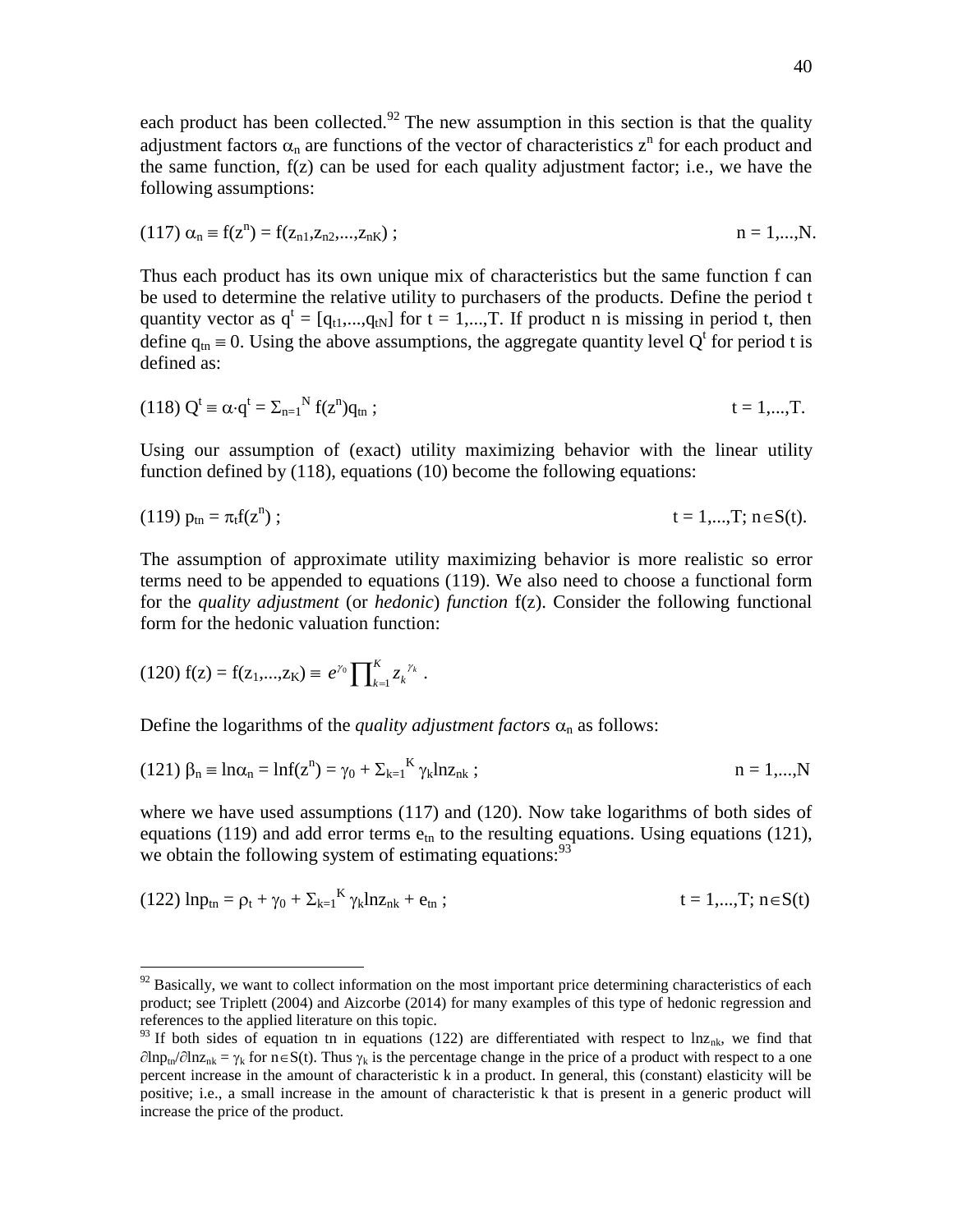where as usual, we have defined  $\rho_t \equiv \ln \pi_t$  for  $t = 1,...,T$ .

Equations (122) are the equations which characterize the classic log linear time dummy hedonic regression model.<sup>94</sup> Note that our derivation of this model rests on the assumption of approximate utility maximizing behavior on the part of purchasers of the N products. Note also that our underlying economic model assumes that the N products are perfect substitutes once they have been quality adjusted where the quality adjustment factors are defined by  $(117)$ .<sup>95</sup>

Estimates for  $\rho = [\rho_1,...,\rho_T]$  and  $\gamma = [\gamma_0,\gamma_1,...,\gamma_K]$  can be obtained by minimizing the sum of the squared errors  $e_{tn}$  which appear in equations (122). This leads to the following least squares minimization problem:

(123) min 
$$
\rho
$$
,  $\gamma \Sigma_{t=1}^T \Sigma_{n \in S(t)}$  [lnp<sub>tn</sub> -  $\rho_t - \gamma_0 - \Sigma_{k=1}^K \gamma_k \ln z_{nk}]^2$ .

 $\overline{a}$ 

A solution  $\rho$ ,  $\gamma$  to the minimization problem (123) will satisfy the following first order conditions:

(124) 
$$
\Sigma_{n \in S(t)}
$$
 [lnp<sub>tn</sub> - p<sub>t</sub> -  $\gamma_0$  -  $\Sigma_{k=1}^K \gamma_k ln z_{nk}$ ] = 0 ;  
\n(125)  $\Sigma_{t=1}^T \Sigma_{n \in S(t)}$  [lnp<sub>tn</sub> - p<sub>t</sub> -  $\gamma_0$  -  $\Sigma_{k=1}^K \gamma_k ln z_{nk}$ ] = 0 ;  
\n(126)  $\Sigma_{t=1}^T \Sigma_{n \in S(t)}$  [lnp<sub>tn</sub> - p<sub>t</sub> -  $\gamma_0$  -  $\Sigma_{k=1}^K \gamma_k ln z_{nk}$ ]lnz<sub>nk</sub> = 0 ;  
\n $k = 1,...,K$ .

Equations (124)-(126) are T+1+K equations in the T+1+K unknown parameters in the vectors  $\rho$  and  $\gamma$ . However, solutions to these equations are not unique; if  $\rho_t$  for  $t = 1,...,T$ and  $\gamma_k$  for  $k = 0,1,...,K$  is a solution to (124)-(126), then  $\rho_t + \lambda$  for  $t = 1,...,T$ ,  $\gamma_0 - \lambda$  and  $\gamma_k$ for  $k = 1,...,K$  is also a solution for any number  $\lambda$ . Thus a normalization on these parameters is required for a unique solution to  $(124)-(126)$ .<sup>96</sup> Choose the normalization  $p_1^* = 0$  which is equivalent to  $\pi_1^* = 1$ . Thus set  $p_1^* = 0$  in equations (124)-(126), drop the first equation in equations (124) and solve the remaining T+K equations for  $\rho_2^*$ ,...,  $\rho_T^*$ and  $\gamma_0^*$ ,  $\gamma_1^*$ ,...,  $\gamma_K^*$ .<sup>97</sup> Once these parameters have been determined, the estimated  $\beta_n^*$  $ln \alpha_n^*$  can be defined as follows using definitions (121):

(127) 
$$
\beta_n^* = \ln \alpha_n^* = \ln f(z^n) = \gamma_0^* + \sum_{k=1}^K \gamma_k^* \ln z_{nk}
$$
;   
  $n = 1,...,N.$ 

 $94$  This model was first introduced by Court (1939) as his hedonic suggestion number 2. It was popularized by Griliches (1971; 7). See Triplett (2004) and Aizcorbe (2014) for hundreds of references to the literature on the use of this model.

<sup>&</sup>lt;sup>95</sup> Thus smaller in magnitude errors  $e_{tn}$  in the hedonic regression imply that the underlying economic model provides a closer approximation to actual behavior; i.e., a higher  $R^2$  for the linear regression model defined by (122) means that the underlying economic model provides a closer approximation to behavior.

 $96$  As usual, we also need the modified equations (124)-(126) to satisfy a full rank condition so that the matrix of coefficients associated with these equations can be inverted. Thus in particular, K, the number of characteristics, cannot be to big relative to N, the number of products.

<sup>97</sup> Alternatively, set  $\rho_1 = 0$  in equations (122) and run a simple linear regression to obtain estimates for the remaining parameters.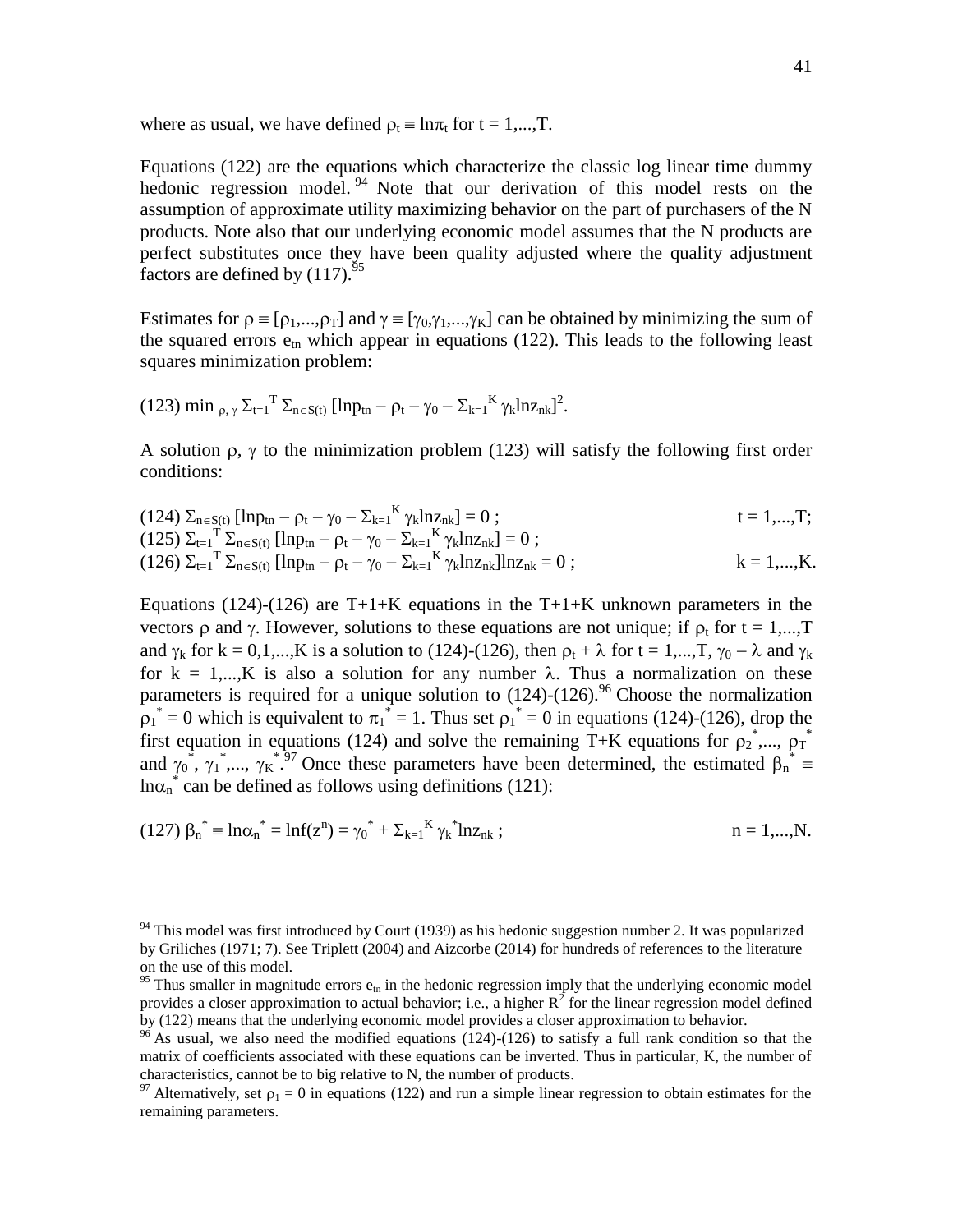Using equations (124) evaluated at  $\rho^*$  and  $\gamma^*$  and definitions (127), we see that  $\ln \pi_t^* = \rho_t^*$ is equal to the following expression:

(128) 
$$
\ln \pi_t^* = [1/N(t)] \sum_{n \in S(t)} \ln(p_{tn}/\alpha_n^*)
$$
;  $t = 1,...,T$ 

where  $\alpha_n^* = \exp[\beta_n^*]$  for  $n = 1,...,N$  and where N(t) is equal to the number of products that are available in period t. Thus the estimated period t price level,  $\pi_t^*$ , is an *equally* weighted geometric average of the quality adjusted prices  $p_{\text{tn}}/\alpha_{\text{n}}^*$  for the products that are present in period t.<sup>98</sup> Once the  $\pi_t^*$  have been calculated, the *price index* between periods t and  $\tau$  is defined as  $\pi_t^*/\pi_t^*$  for  $1 \le t$ ,  $\tau \le T$ . If quantity data are available, then we have the usual two methods for constructing period by period price and quantity levels,  $P<sup>t</sup>$  and  $Q<sup>t</sup>$ for  $t = 1,...,T$ ; see (110) and (111) above.

It is useful to compare the present time dummy hedonic regression that uses characteristics information with the time dummy product regression in section 6 where the only characteristic of each product was the product itself. It seems that this earlier model is more general than the present model; i.e., define  $\beta_n^*$  by definitions (127) for n = 1,..., N. Substitute these  $\beta_n^*$  into the objective function for the minimization problem defined by (42) in section 6. Thus these  $\beta_n^*$  are feasible  $\beta_n$  that could be inserted into (42) but they may not be optimal; i.e., in general, we can expect the time dummy product least squares minimization problem defined by (42) to deliver a *lower* sum of squared residuals than the solution to (123) delivers. Thus we might ask at this point why consider the least squares problem (123) when in general, the least squares problem (42) will deliver a better outcome in terms of fitting the data? The problem with (42) is that there may be *no solution* to the least squares minimization problem if product turnover is rapid; i.e., if there are very few matched models in the window of observations, then the regression associated with (42) may not have enough degrees of freedom to provide a solution to the first order condition equations that are associated with this model. An extreme case where there is no solution to (42) is the case where every product is a new one which appears in only one period.  $99$  Thus the use of hedonic regressions with characteristics information is particularly useful in situations where there is rapid product turnover and there are very few matched models.

The price levels  $\pi_t^*$  defined by (128) are not entirely satisfactory for the following reason: suppose periods  $\tau$  and t have exactly the same set of products that are available for those two periods. Then the price index between those two periods is equal to the following expression:

 $98$  An equivalent result was derived in Triplett and McDonald (1977; 150).

<sup>&</sup>lt;sup>99</sup> Housing is an example of such a unique product. Every dwelling unit is uniquely determined by its location and over time, the structure associated with the housing unit depreciates in value with age (or it may appreciate in value due to renovations and improvements). Thus hedonic regressions with housing characteristics information must be used in order to obtain useful price indexes for housing. For applications of hedonic regressions to property prices, see Eurostat (2013), Diewert, Haan and Hendricks (2015), Hill (2013), Diewert and Shimizu (2016) (2017), Diewert, Huang and Burnett-Issacs (2017) and Silver (2018).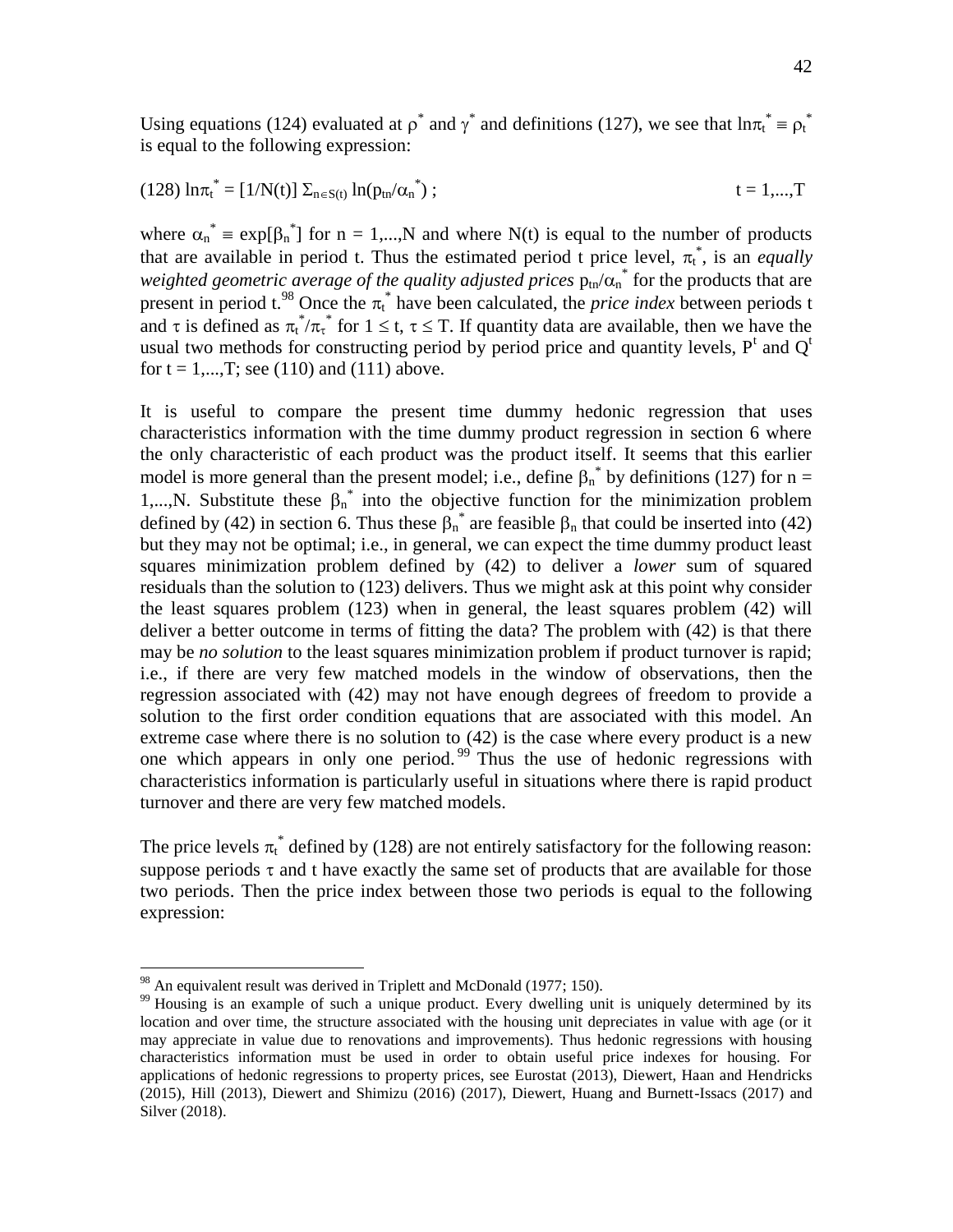(129)  $\pi_t^* / \pi_\tau^* = \prod_{n \in S(t)} (p_{tn}/p_{tn})^{1/N(t)}.$ 

 $\overline{a}$ 

Thus the price index between the two periods is equal to a simple (equally weighted) geometric average of the price ratios  $p_{tn}/p_{tn}$  for the products that are present in both periods; i.e., the economic importance of the products is not taken into account.<sup>100</sup>

In previous sections, we noted that weighting prices by their economic importance was generally recommended (but not necessary if the fit of the corresponding hedonic regression was good). The same conclusion applies in the present context. Thus if quantity information is available (in addition to price and product characteristic information), then it is preferable to generate  $\rho$  and  $\gamma$  estimates by solving the following *weighted least squares minimization problem*: 101

(130) min 
$$
\rho
$$
,  $\gamma \Sigma_{t=1}^T \Sigma_{n \in S(t)} s_{tn} [lnp_{tn} - \rho_t - \gamma_0 - \Sigma_{k=1}^K \gamma_k lnz_{nk}]^2$ 

where the expenditure or sales shares  $s_{tn}$  are defined as  $s_{tn} \equiv p_{tn}q_{tn}/\Sigma_{i \in S(t)} p_{ti}q_{ti}$  for  $t =$ 1,...,T and  $n \in S(t)$ . A solution  $\rho$ ,  $\gamma$  to the minimization problem (130) will satisfy the following first order conditions:

(131) 
$$
\Sigma_{n \in S(t)} s_{tn}[\ln p_{tn} - \rho_t - \gamma_0 - \Sigma_{k=1}^K \gamma_k \ln z_{nk}] = 0;
$$
   
\n(132)  $\Sigma_{t=1}^T \Sigma_{n \in S(t)} s_{tn}[\ln p_{tn} - \rho_t - \gamma_0 - \Sigma_{k=1}^K \gamma_k \ln z_{nk}] = 0;$    
\n(133)  $\Sigma_{t=1}^T \Sigma_{n \in S(t)} s_{tn}[\ln p_{tn} - \rho_t - \gamma_0 - \Sigma_{k=1}^K \gamma_k \ln z_{nk}] \ln z_{nk} = 0;$    
\n $k = 1,...,K.$ 

Equations (131)-(133) are T+1+K equations in the T+1+K unknown parameters in the vectors  $\rho$  and  $\gamma$ . However, solutions to these equations are not unique; if  $\rho_t$  for  $t = 1,...,T$ and  $\gamma_k$  for  $k = 0,1,...,K$  is a solution to (131)-(133), then  $\rho_t + \lambda$  for  $t = 1,...,T$ ,  $\gamma_0 - \lambda$  and  $\gamma_k$ for  $k = 1,...,K$  is also a solution for any number  $\lambda$ . Thus a normalization on these parameters is required for a unique solution to  $(131)-(133)$ .<sup>102</sup> Choose the normalization  $p_1^* = 0$  which is equivalent to  $\pi_1^* = 1$ . Thus set  $p_1^* = 0$  in equations (131)-(133), drop the first equation in equations (131) and solve the remaining T+K equations for  $\rho_2^*$ ,...,  $\rho_T^*$ and  $\gamma_0^*$ ,  $\gamma_1^*$ ,...,  $\gamma_K^*$ . Once these parameters have been determined, the estimated  $\beta_n^*$  $ln \alpha_n^*$  can be defined as  $\beta_n^* = \gamma_0^* + \sum_{k=1}^K \gamma_k^* ln z_{nk}$  for  $n = 1,...,N$ . Once the  $\beta_n^*$  have been defined, the corresponding quality adjustment factors are defined as  $\alpha_n^* = \exp[\beta_n^*] > 0$ for  $n = 1,...,N$ .

<sup>&</sup>lt;sup>100</sup> As in section 6, we note that if the estimated squared residuals for this model are small, then the estimated  $\pi_t^*$  defined by (128) will be satisfactory since in this case,  $p^t \approx \pi_t^* \alpha^*$  so that prices vary (approximately) proportionally over time and thus  $\prod_{n=1}^{N} (p_{tn}/\alpha_n^*)^{1/N} \approx \pi_t^*$  for  $t = 1,...,T$ . Any missing price for period t and product n is defined as  $p_{tn} = \pi_t^* \alpha_n^*$  in the products  $\prod_{n=1}^N (p_{tn}/\alpha_n^*)^{1/N}$ . The idea of using the  $R^2$  or the fit of a hedonic regression model to judge its adequacy can be traced back to Silver (2010; S220) (2011; 561). He implicitly suggested that hedonic regressions should only be used when the products under consideration are highly substitutable and hence when the  $R^2$  for the relevant hedonic regression is high.

<sup>&</sup>lt;sup>101</sup> Diewert (2003b) (2005b) considered this model for the bilateral case where T = 2. Silver and Heravi (2005) considered the general model.

 $102$  As usual, we need a full rank condition to be satisfied so that the matrix of coefficients in the system of linear equations involving  $\rho$  and  $\gamma$  can be inverted.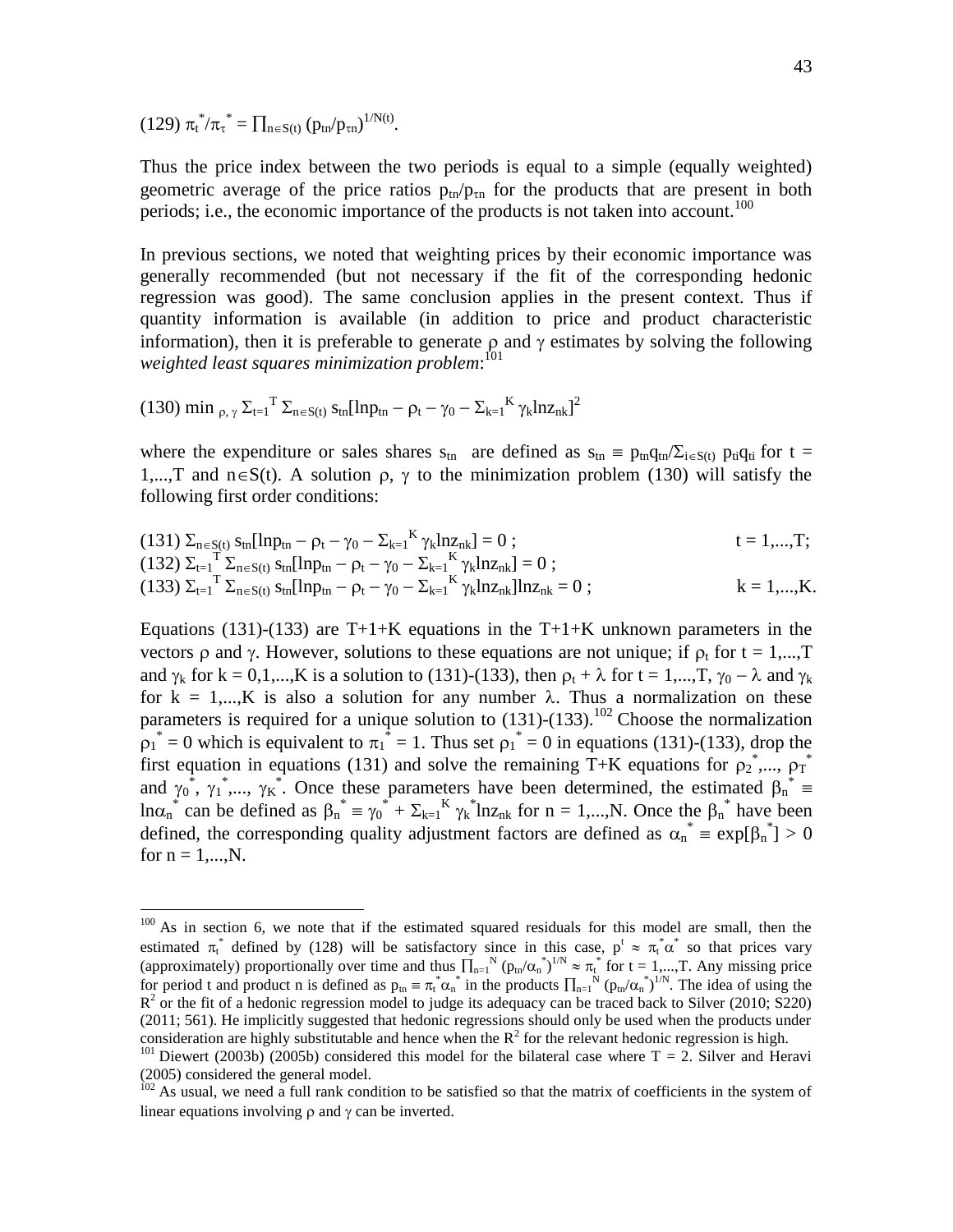Using equations (131) evaluated at  $\rho^*$  and  $\gamma^*$ , we see that  $\pi_t^* = \exp[\rho_t^*]$  is equal to the following expression:  $103$ 

(134) 
$$
\pi_t^* = \exp[\Sigma_{n \in S(t)} s_{tn} ln(p_{tn} / \alpha_n^*)]
$$
 ;  $t = 1,...,T$ 

with  $\pi_1^* = 1$ . Thus the period t estimated price level,  $\pi_t^*$ , is an expenditure share weighted geometric mean of the quality adjusted period t prices,  $p_{tn}/\alpha_n^*$ , for the products n that are present in period t. Once the  $\pi_t^*$  have been calculated, the *price index* between periods t and  $\tau$  is defined as  $\pi_t^*/\pi_t^*$  for  $1 \le t$ ,  $\tau \le T$ . If quantity data are available, then we have the usual two methods for constructing period by period price and quantity levels,  $P<sup>t</sup>$  and  $Q<sup>t</sup>$ for  $t = 1,...,T$ ; see (110) and (111) above.

The new price indexes are a clear improvement over their unweighted counterparts defined earlier by equations (129). In the present situation, using equations (134), we see that  $\pi_t^* / \pi_t^*$  is a share weighted geometric mean of the quality adjusted period t prices,  $p_{tn}/\alpha_n^*$ , for the products n that are present in period t with weights  $s_{tn}$  in the numerator divided by the share weighted geometric mean of the quality adjusted period  $\tau$  prices,  $p_{\text{tn}}/\alpha_n^*$ , for the products n that are present in period  $\tau$  with weights  $s_{\tau n}$  in the denominator. Thus economic importance counts in the present model whereas it did not in the corresponding unweighted model.

Using the solution functions for the price levels  $\pi_t^*$  given by (134) plus the definition of the weighted least squares minimization problem given by (130), it can be shown that  $\pi_t^* / \pi_{\tau}^*$  regarded as a function of  $p^1,...,p^T$  and  $q^1,...,q^T$  satisfies the following tests: (i) the weak identity test; i.e.,  $\pi_t^* / \pi_{\tau}^* = 1$  if  $p^{\tau} = p^t$  *and*  $q^{\tau} = q^t$  (ii) time reversal; i.e.,  $\pi_t^* / \pi_{\tau}^* =$  $1/[\pi_\tau^* / \pi_t^*]$ ;<sup>104</sup> (iii) homogeneity of degree 1 in period t prices; i.e., if we regard  $\pi_t^* / \pi_\tau^*$  as a function of the vector of period t prices, p<sup>t</sup>, by looking at (130), it can be seen that  $\pi_t^*(\lambda p^t)$  $= \lambda \pi_t^*(p^t)$  and  $\pi_t^*(\lambda p^t) = \pi_t^*(p^t)$  for all  $\lambda > 0$  which establishes the desired property; (iii) homogeneity of degree  $-1$  in period  $\tau$  prices; i.e.,  $\pi_t^*(\lambda p^{\tau}) = \pi_t^*(p^{\tau})$  and  $\pi_t^*(\lambda p^{\tau}) = \lambda \pi_t^*(p^{\tau})$ for all  $\lambda > 0$  which establishes the desired property; (iv) homogeneity of degree 0 in period t quantities; i.e.,  $\pi_t^* / \pi_\tau^*$  does not change if  $q^t$  is replaced by  $\lambda q^t$  for all  $\lambda > 0$ ; (v) homogeneity of degree 0 in period  $\tau$  quantities; i.e., .,  $\pi_t^* / \pi_t^*$  does not change if  $q^{\tau}$  is replaced by  $\lambda q^{\tau}$  for all  $\lambda > 0$ ; (vi) invariance to changes in the units of measurement for both products and characteristics and (vii) invariance to the ordering of the products.

Recall that the weighted time product dummy price levels defined in the previous section had the undesirable property that a product that is available only in one period out of the T periods had no influence on the aggregate price levels  $\pi_t^*$ . This meant that the price of a new product that appears in period T had no influence on the resulting price levels. The weighted time dummy hedonic regressions defined in this section no longer have this undesirable property.

 $103$  These equations are equivalent to equations (8) in de Haan and Krsinich (2018; 760).

 $104$  See Diewert (2005b; 773) for similar proofs.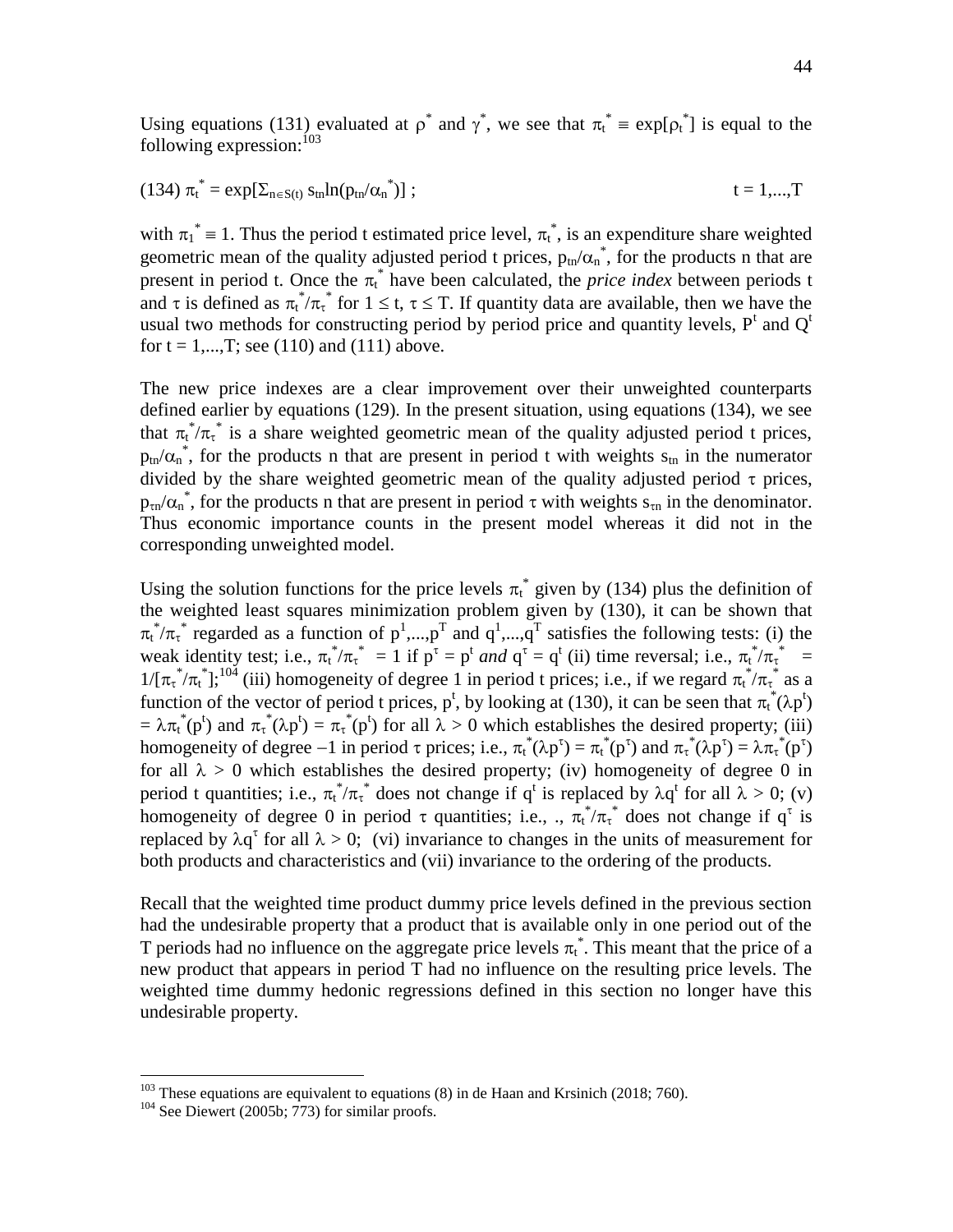Recall that the estimated quality adjustment factors for the N products in the model are the  $\alpha_n^*$  for n = 1,...,N. The logarithms of these estimated quality adjustment factors are the  $\beta_n^*$  defined by definitions (127). Once the  $\rho^* = [\rho_1^*, \rho_2^*, ..., \rho_T^*]$  and  $\gamma^* = [\gamma_0^*, \gamma_1^*, ..., \gamma_K^*]$ solution to (130) has been determined (with  $\rho_1^* = 1$ ), we can use equations (122) to determine the estimated residuals  $e_{tn}^*$  for the model defined by (130). Thus we have the following equations:

(135) 
$$
e_{tn}^* = \ln p_{tn} - \rho_t^* - \gamma_0^* - \sum_{k=1}^K \gamma_k^* \ln z_{nk}
$$
;  
\t\t\t\t $= \ln p_{tn} - \rho_t^* - \beta_n^*$   
\t\t\t\t $= 1,...,T; n \in S(t)$   
\t\t\t $= 1,...,T; n \in S(t)$   
\t\t\t $= 1,...,T; n \in S(t)$   
\t\t\t $= 1,...,T; n \in S(t)$   
\t\t\t $= 1,...,T; n \in S(t)$   
\t\t\t $= 1,...,T; n \in S(t)$   
\t\t\t $= 1,...,T; n \in S(t)$   
\t\t\t $= 1,...,T; n \in S(t)$   
\t\t\t $= 1,...,T; n \in S(t)$   
\t\t\t $= 1,...,T; n \in S(t)$ 

Using definitions (135), it can be seen that the  $\beta_n^*$  satisfy the following equations:

(136) 
$$
\beta_n^* = \ln(p_{tn}/\pi_t^*) - e_{tn}^*
$$
;  $n = 1,...,N; t \in S^*(n)$ .

For each n, consider the following share weighted average of the  $\beta_n^*$  that appear in equations (136):

(137) 
$$
\Sigma_{t \in S^*(n)} s_{tn} \beta_n^* = \Sigma_{t \in S^*(n)} s_{tn} [\ln(p_{tn}/\pi_t^*) - e_{tn}^*];
$$
   
  $n = 1,...,N$    
  $\approx \Sigma_{t \in S^*(n)} s_{tn} \ln(p_{tn}/\pi_t^*)$ 

since the minimization problem defined by (130) will make the squared errors  $(e_{tn}^*)^2$ small within the constraints of the hedonic model. Thus we have the following approximation for the  $\beta_n$ <sup>\*</sup>:<sup>105</sup>

(138) 
$$
\beta_n^* \approx [\Sigma_{t \in S^*(n)} s_{tn} ln(p_{tn}/\pi_t^*)] / \Sigma_{t \in S^*(n)} s_{tn};
$$
   
  $n = 1,...,N.$ 

Thus the logarithm of the product n quality adjustment factor,  $\beta_n^*$ , is approximately equal to a share weighted average of the logarithms of the inflation adjusted prices  $p_{tn}/\pi_t^*$  for product n over the periods t when this product was sold (or purchased) on the marketplace. Note that the averages on the right hand sides of the approximate equalities (138) are taken over the entire sample period.

Equations (136) and the equations  $\beta_n^* = \ln \alpha_n^*$  for  $n = 1,...,N$  can be used to establish the following equations:

(139) 
$$
p_{\text{tn}} = \alpha_{\text{n}}^* \pi_t^* \exp[e_{\text{tn}}^*];
$$
  $t = 1,...,T.$ 

Suppose that the underlying hedonic model holds exactly so that each error term  $e_{tn}^*$  is equal to 0. Suppose further that all of the products are *perfect substitutes* so that the following equations hold:

(140)  $\alpha_1 = \alpha_2 = ... = \alpha_N$ .

 $105$  These equations provide approximate counterparts to equations (114) which were exact for the weighted time product dummy model discussed in section 9 above.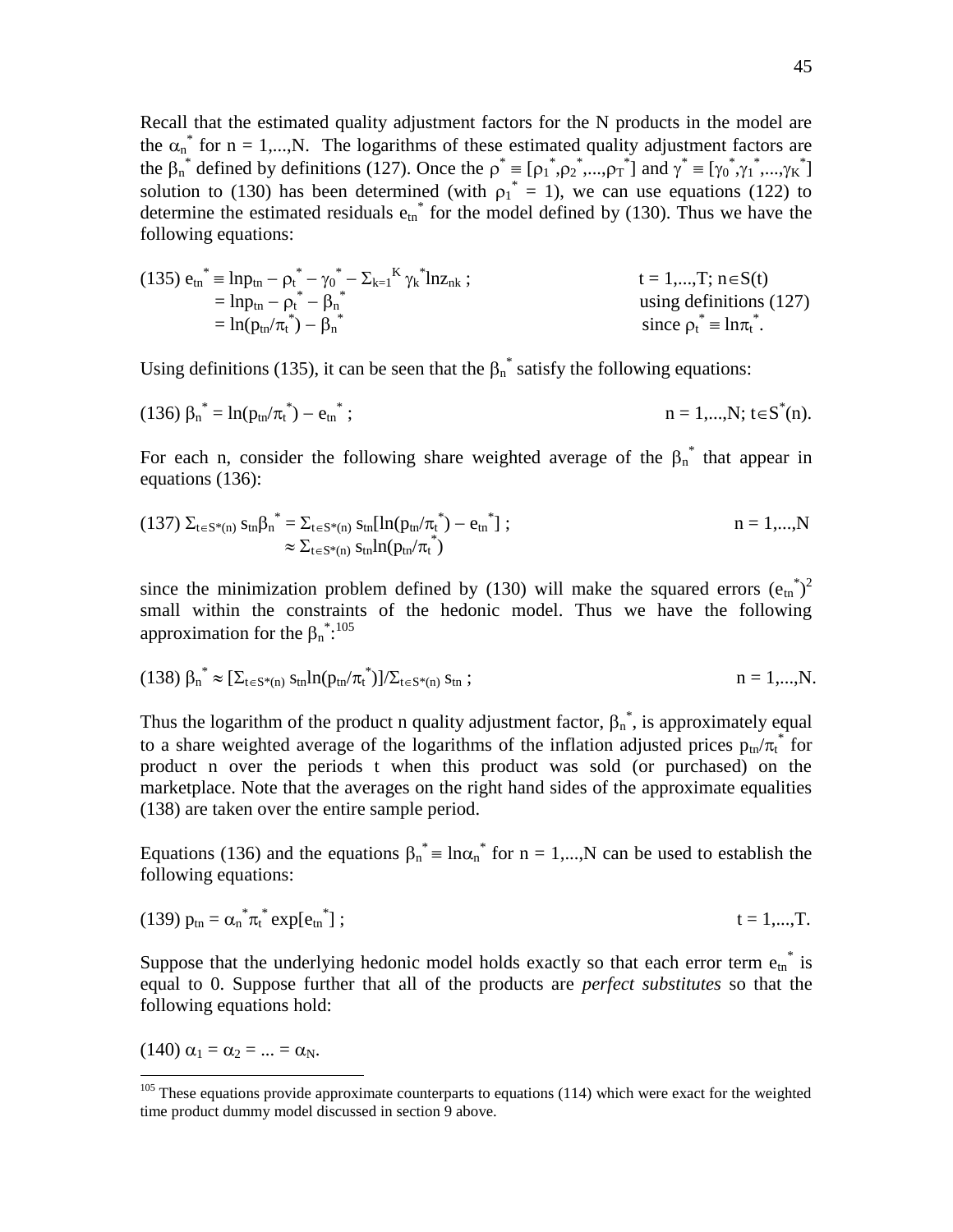Then the estimated  $\alpha_n^*$  will equal  $\alpha_1^*$  for  $n = 1,...,N$  as well. Since the  $e_n^* = 0$ ,  $\exp[e_{tn}^*] =$ 1 for  $t = 1,...,T$ ;  $n \in S(t)$ . Substitute these relationships into equations (139). Now multiple both sides of equation tn in equations (139) by  $q_{tn}$  for  $t = 1,...,T$ ;  $n \in S(t)$ . We obtain the following system of equations after a certain amount of summation within each period:

(141) 
$$
\Sigma_{n \in S(t)}
$$
  $p_{tn}q_{tn} = \alpha_1^* \pi_t^* \Sigma_{n \in S(t)}$   $q_{tn}$ ;  $t = 1,...,T$ .

Now take ratios of equations (141) for  $t = 1$  and a general t. After a bit of rearrangement, we obtain the following expression for the price index between periods 1 and t:

$$
(142) \ {\pi_t^*}'/{\pi_1}^* = \{ \Sigma_{n \in S(t)} \ p_{tn} q_{tn} / \Sigma_{n \in S(t)} \ q_{tn} \} / \{ \Sigma_{n \in S(1)} \ p_{1n} q_{1n} / \Sigma_{n \in S(1)} \ q_{1n} \}; \qquad \qquad t = 1,...,T.
$$

The right hand side of (142) for period t can be recognized as the *unit value price index* between periods 1 and t.

The above algebra helps to resolve an index number discontinuity problem recognized by de Haan and Krsinich (2018; 760). These authors noted that the weighted geometric mean representation for  $\pi_t^* = \exp[\Sigma_{n \in S(t)} s_{tn} ln(p_{tn} / \alpha_n^*)]$  (recall equations (134)) did not seem to collapse down to a unit value index if all of the estimated  $\alpha_n^*$  were equal which is disconcerting because if the products are perfect substitutes (without quality adjustment), then the appropriate index should collapse down to a unit value index (because each additional unit of any product gives the purchaser the same utility). However, if the products are perfect substitutes and markets are functioning properly, the price of every product in the group under consideration should be the same in each period. Under these conditions, the estimated  $\alpha_n^*$  will all be equal and equations (139) will become  $p_{tn} =$  $\alpha_1^* \pi_t^*$  and equations (142) will hold. Thus under these conditions, there is no discontinuity problem.

Once the estimated coefficients  $\pi^* = [\pi_1^*,...,\pi_T^*]$  and  $\alpha^* = [\alpha_1^*,...,\alpha_N^*]$  have been determined, these estimates can be used to determine *imputed prices* for the missing observations; i.e., if product n in period t is missing, define  $p_{tn} = \pi_t^* \alpha_n^*$ . The corresponding missing quantities and shares are defined as  $q_m \equiv 0$  and  $s_m \equiv 0$ . Using these imputed prices and quantities, we can form complete price, quantity and share vectors for all N products for each period t. Denote these vectors as  $p^t$ ,  $q^t$  and  $s^t$  for  $t = 1,...,T$ . Using the fact that the share for a missing product is equal to zero, we can rewrite equations (134) as follows:

(143) 
$$
\pi_t^* = \Pi_{n=1}^N (p_m / \alpha_n^*)^{s_n}
$$
;  $t = 1,...,T$ .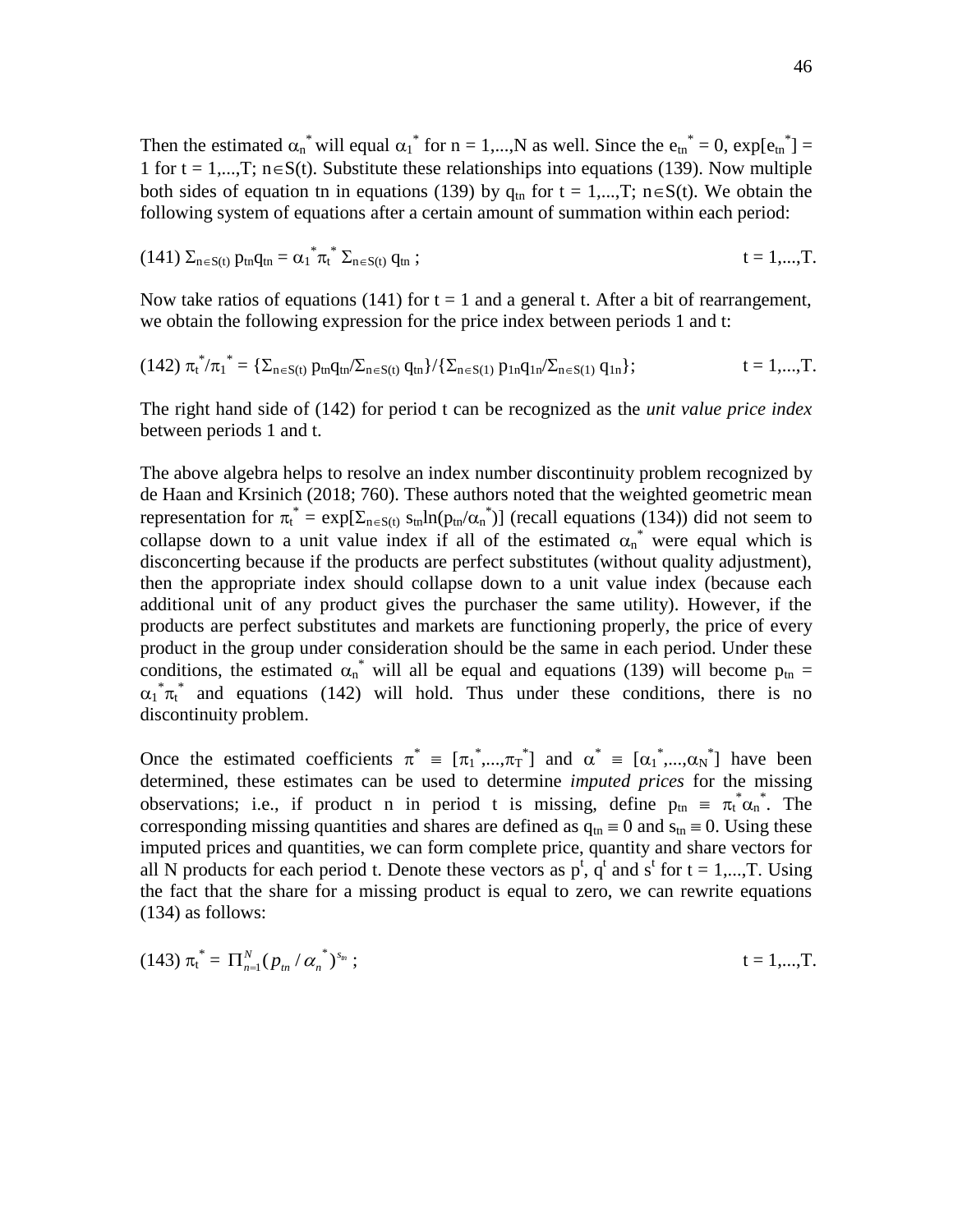Define the sequence of *hedonic price indexes*,  $P_H^t$ , as  $P_H^t \equiv \pi_t^* / \pi_1^*$  for  $t = 1,...,T$ .<sup>106</sup> Using equations (143) and  $\beta_n^* = \ln \alpha_n^*$  for  $n = 1,...,N$ , we have the following expressions for the logarithms of the hedonic price indexes:

$$
(144) \ln P_H^t = \Sigma_{n=1}^N s_{tn} (\ln p_{tn} - \beta_n^*) - \Sigma_{n=1}^N s_{1n} (\ln p_{1n} - \beta_n^*) ; \qquad t = 1,...,T.
$$

It is now possible to compare the sequence of price indexes to the corresponding Törnqvist fixed base indexes that make use of the imputed prices generated by the present model for the missing products. The logarithm of the *fixed base Törnqvist price index* between periods 1 and  $\tilde{t}$ ,  $P_T^t$ , is defined as follows:

(145) 
$$
\ln P_T^t = \sum_{n=1}^N \frac{1}{2} (s_{tn} + s_{1n})(\ln p_{tn} - \ln p_{1n})
$$
  
=  $\sum_{n=1}^N \frac{1}{2} (s_{tn} + s_{1n})(\ln p_{tn} - \beta_n^* - (\ln p_{1n} - \beta_n^*)$ .

Taking the difference between (144) and (145), we can derive the following expressions for t =  $1, 2, ..., T:$ <sup>107</sup>

$$
(146)\ \ln P_H^{\ t} - \ln P_T^{\ t} = \Sigma_{n=1}^N \sqrt[12]{(s_{tn} - s_{1n})(\ln p_{tn} - \beta_n^*)} + \Sigma_{n=1}^N \sqrt[12]{(s_{tn} - s_{1n})(\ln p_{1n} - \beta_n^*)}.
$$

Since  $\Sigma_{n=1}^{N}$  (s<sub>tn</sub> - s<sub>1n</sub>) = 0 for each t, the two sets of terms on the right hand side of equation t in (146) can be interpreted as normalizations of the covariances between  $s<sup>t</sup> - s<sup>1</sup>$ and  $lnp^{t} - \beta^{*}$  for the first set of terms and between  $s^{t} - s^{1}$  and  $lnp^{1} - \beta^{*}$  for the second set of terms. If the products are highly substitutable with each other, then a low  $p_{tn}$  will usually imply that lnp<sub>tn</sub> is less than the average log price  $\beta_n^*$  and it is also likely that s<sub>tn</sub> is greater than  $s_{1n}$  so that  $(s_{tn} - s_{1n})(ln p_{tn} - \beta_n^*)$  is likely to be negative. Hence the covariance between  $s^t - s^1$  and  $\text{lnp}^t - \beta^*$  will tend to be negative. On the other hand, if  $p_{1n}$ is unusually low, then lnp<sub>tn</sub> will be less than the average log price  $\beta_n^*$  and it is likely that  $s_{1n}$  is greater than  $s_{tn}$  so that  $(s_{tn} - s_{1n})(lnp_{1n} - \beta_n^*)$  is likely to be positive. Hence the covariance between  $s^t - s^1$  and  $\text{lnp}^1 - \beta^*$  will tend to be positive. Thus the first set of terms on the right hand side of (146) will tend to be negative while the second set will tend to be positive. If there are no divergent trends in log prices and sales shares, then it is likely that these two terms will largely offset each other and under these conditions,  $P_H^t$  is likely to approximate  $P_T^t$  reasonably well. However, with divergent trends and highly substitutable products, it is likely that the first set of negative terms will be larger in magnitude than the second set of terms and thus  $P_{WTPD}^t$  is likely to be below  $P_T^t$  under these conditions. On the other hand, if there are missing products in period 1, then the second set of covariance terms can become very large and positive and outweigh the first set of generally negative terms.  $^{108}$  The bottom line is that  $P_H^t$  and  $P_T^t$  can diverge

<sup>&</sup>lt;sup>106</sup> Recall that we set  $\rho_1^* = 0$  when solving equations (131)-(133) and hence  $\pi_1^* = 1$ . This fact and the first equation in (131) implies that  $\pi_1^* = 1 = \exp[\sum_{n \in S(1)} s_{1n} \ln(p_{1n}/\alpha_n^*)] = \exp[\sum_{n=1}^N s_{1n} \ln(p_{1n}/\alpha_n^*)]$  and thus  $P_H^t =$  $\pi_t^* / \pi_1^* = \pi^{t^*}$  for t = 1,..., T. However, when we compare  $P_H^t$  to the corresponding fixed base Törnqvist index  $P_T^t$ , it proves to be more convenient to define  $P_H^t$  as  $\pi_t^* / \pi_1^*$  for  $t = 1,...,T$ . Note that the  $P_H^t$  do not depend on the missing prices.

 $107$  The analysis here follows that of Diewert (2018; 52-53).

 $108$  See Diewert (2018; 39) for just such an example.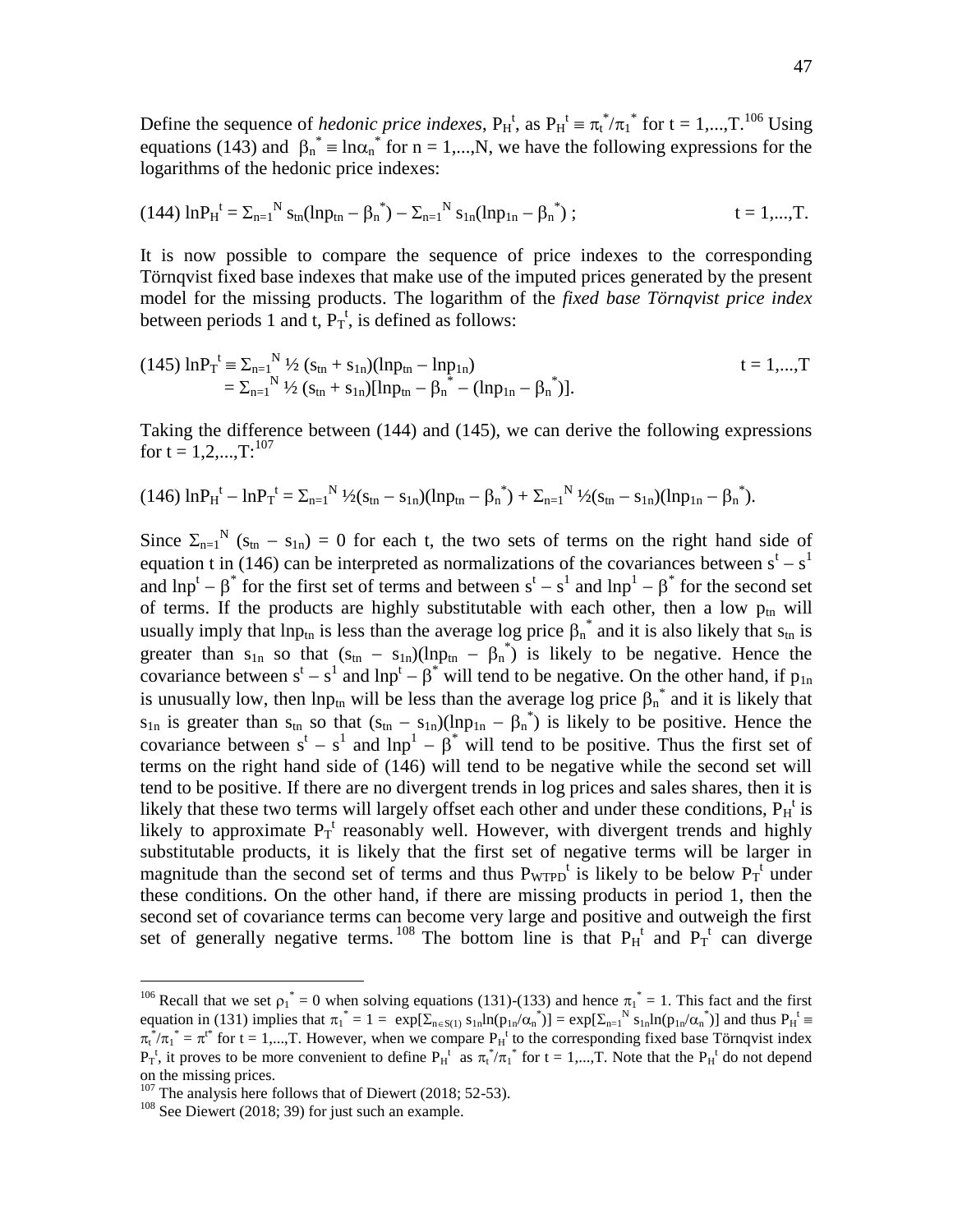substantially. In such a case, it may be preferable to use the hedonic regression to simply fill in the missing prices and use a superlative index to generate price indexes rather than use the price levels  $\pi_t^*$  generated by the hedonic time dummy regression as the price indexes. $10<sup>9</sup>$ 

The hedonic valuation function  $f(z)$  defined by  $(120)$  has a useful property: one can impose constant returns to scale in the characteristics( the property  $f(\lambda z) = \lambda f(z)$  for all  $\lambda$  $> 0$ ) if the  $\gamma_k$  satisfy the restriction  $\Sigma_{k=1}^K \gamma_k = 1$ . However, if we want to apply equations (121) as estimating equations for the unknown parameters in f(z), we need *positive amounts of all characteristics in all models* so that  $ln z_{nk}$  is well defined; i.e., we need  $z_{nk}$  $> 0$  for all n = 1,...,N and k = 1,...,K. The first alternative hedonic regression model to be considered in the following section relaxes this positivity restriction.

#### **11. Alternative Hedonic Regression Models with Characteristics Information**

As noted in the previous section, the hedonic valuation function f(z) defined by (120) requires that positive amounts of all characteristics be present in all N models. It would be useful to have a hedonic regression model that could in principle deal with the introduction of new characteristics over the sample period. This can be done if we replace the f(z) defined by (120) by the following functional form for  $f(z)$ :

$$
(147)\,\ln\!f(z_1,z_2,...,z_K)\equiv \gamma_0+\Sigma_{k=1}^K\,\gamma_k z_k.
$$

Using this new hedonic valuation function and making the same assumptions (117)-(119) as were made in the previous section along with the new assumption (147), we obtain the following system of estimating equations which are counterparts to equations (122):

(148) 
$$
ln p_{tn} = p_t + \gamma_0 + \sum_{k=1}^{K} \gamma_k z_{nk} + e_{tn}
$$
;  $t = 1,...,T; n \in S(t)$ 

where as usual,  $\rho_t = \ln \pi_t$  for  $t = 1,...,T$ . We again find estimators for the unknown parameters in equations (148) by minimizing the following sum of weighted squared  $r_{\text{residuals}} e_{\text{tn}}$ :<sup>110</sup>

(149) min 
$$
\rho
$$
,  $\gamma \Sigma_{t=1}^T \Sigma_{n \in S(t)} s_{tn} [ln p_{tn} - p_t - \gamma_0 - \Sigma_{k=1}^K \gamma_k z_{nk}]^2$ .

A solution  $\rho$ ,  $\gamma$  to the minimization problem (149) will satisfy the first order conditions (131)-(133) in the previous section, except that  $z_{nk}$  replaces  $ln z_{nk}$  for all n and k. The rest of the analysis of the hedonic regression model defined by (149) follows along the same lines as the share weighted model in the previous section. Equations (127) and (135) are replaced by the following equations:

(150) 
$$
\beta_n^* = \ln \alpha_n^* = \ln f(z^n) = \gamma_0^* + \sum_{k=1}^K \gamma_k^* z_{nk}
$$
;   
  $n = 1,...,N;$ 

<sup>&</sup>lt;sup>109</sup> However, if the fit in the hedonic regression is good, then prices are close to being proportional over time and the price levels generated by the hedonic regression will generate satisfactory results.

<sup>&</sup>lt;sup>110</sup> This is precisely the model studied by de Haan and Krsinich (2018). The results we derive below are identical to their results.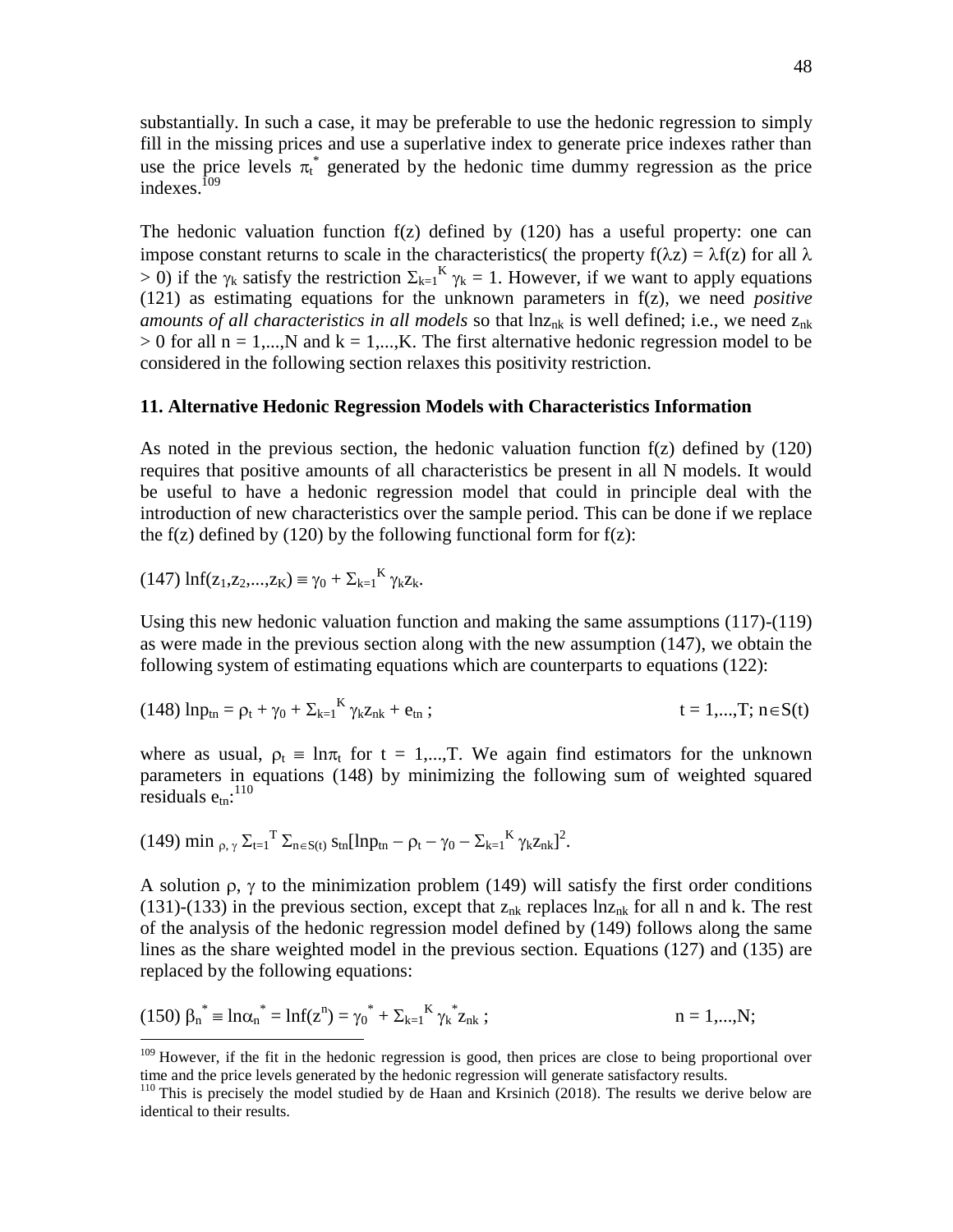(151) 
$$
e_{tn}^* = lnp_{tn} - \rho_t^* - \gamma_0^* - \sum_{k=1}^K \gamma_k^* z_{nk}
$$
;  $t = 1,...,T; n \in S(t)$ .

The remaining equations (134)-(143) in section 10 apply to the model defined by (149). Once the  $\pi_t^*$  have been calculated, the *price index* between periods t and  $\tau$  is defined as  $\pi_t^*/\pi_{\tau}^*$  for  $1 \leq t, \tau \leq T$ .

As usual, we have two alternative methods for constructing period by period price and quantity levels,  $P^t$  and  $Q^t$  for  $t = 1,...,T$ . The counterparts to definitions (110) are now:  $P^{t*}$  $\equiv \pi_t^* = \prod_{n \in S(t)} exp[s_{tn} ln(p_{tn}/\alpha_n^*)]$ , a share weighted geometric mean of the quality adjusted prices present in period t where the  $\alpha_n^*$  are defined by (150), and  $Q^{t^*} = \sum_{n \in S(t)} p_{tn} q_{tn} P^{t^*}$  for  $t = 1,...,T$ . The counterparts to equations (111) are now:  $Q^{t^{**}} \equiv \sum_{n \in S(t)} \alpha_n^* q_{tn}^*$  and  $P^{t^{**}} \equiv$  $\Sigma_{\rm n\in S(t)}p_{\rm tn}q_{\rm tn}/Q^{\rm t^{**}}=\Sigma_{\rm n\in S(t)}p_{\rm tn}q_{\rm tn}/\Sigma_{\rm n\in S(t)}\alpha_{\rm n}^*q_{\rm tn}=\Sigma_{\rm n\in S(t)}p_{\rm tn}q_{\rm tn}/\Sigma_{\rm n\in S(t)}\alpha_{\rm n}^*(p_{\rm tn})^{-1}p_{\rm tn}q_{\rm tn}=[\Sigma_{\rm n\in S(t)}p_{\rm tn}/\Sigma_{\rm n\in S(t)}q_{\rm nc}]$  $s_{tn}(p_{tn}/\alpha_n^{\ast})^{-1}]^{-1}$ , a share weighted harmonic mean of the quality adjusted prices present in period t. As noted earlier, these results are due to de Haan and Krsinich (2018).

The hedonic regressions model defined by (149) (and its equally weighted version) were implemented by de Haan and Krsinich (2018) using monthly New Zealand data over 3 years (so that  $T = 36$ ) for the following 7 classes of electronic products: desktop computers, laptop computers, portable media players, DVD players, digital cameras, camcorders and televisions. For each product class, they had data on approximately 40 characteristics. The data were aggregated across outlets and basically covered the New Zealand market. New products entered each of the 7 markets at monthly rates that ranged from 24% to 29% and old products disappeared at rates that ranged from 23% to 29%. Thus there was a tremendous amount of product churn in each of the 7 categories. Once the weighted and unweighted regressions defined by (149) were run for each category, the alternative price levels,  $P^{t*}$  and  $P^{t**}$ , were computed for each of the 7 categories and compared.<sup>111</sup> They found that  $P^{t*}$  was very close to  $P^{t**}$  for each category when the weighted regressions were used. This suggests that it may not matter that much which method for computing the  $P<sup>t</sup>$  is used, since the direct hedonic regression price level estimates  $\pi_t^*$  were always very close to the indirect estimates based on deflating period t values by  $\Sigma_{n\in S(t)} \alpha_n^* q_{tn}$ . This is a very encouraging result. However, it was a different story for the unweighted hedonic regressions: they were much more volatile than their weighted counterparts and the direct and indirect price levels that they generated were frequently noticeably different. Moreover the unweighted regressions generated a sequence of price levels that had substantially different trends than the corresponding trends for the weighed regressions. Our conclusion is that the results obtained by de Haan

<sup>&</sup>lt;sup>111</sup> The average unadjusted  $R^2$  for the 7 weighted models was 0.981. The corresponding  $R^2$  for the equally weighted models was 0.885. This suggests that the popular products were close substitutes with each other while the unpopular models were not as close substitutes. The fact that the R squares for the 7 classes of products were so high means that the underlying assumption of a linear aggregator function (after quality adjustment) is adequate to describe the data and thus it is not necessary to explore the alternative models for estimating reservation prices that will be explained in subsequent sections. Of course, the drawback to the hedonic regression models with characteristics is that it is necessary to collect information on characteristics whereas the reservation price models which follow do not require information on characteristics.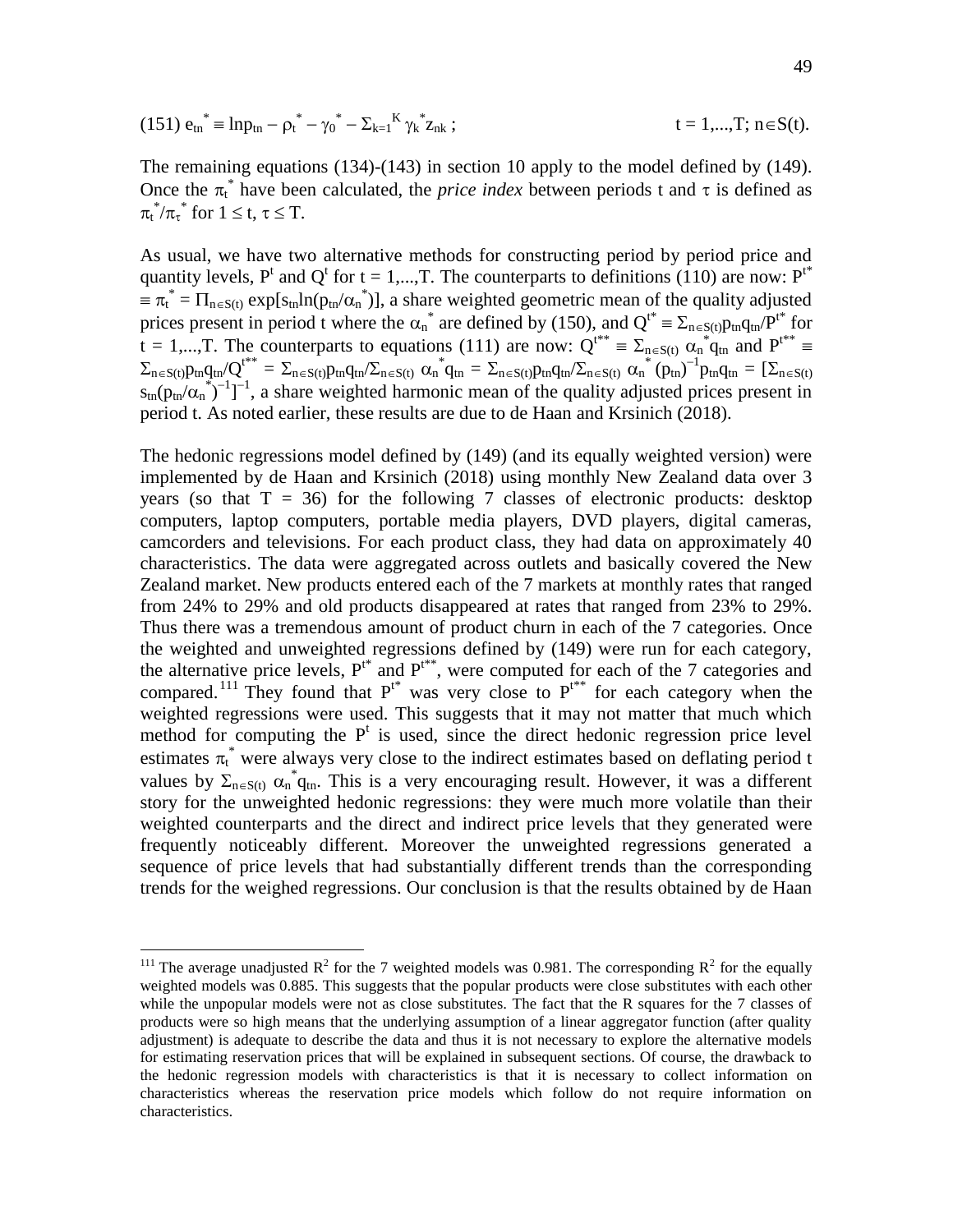and Krsinich support the use of weighted hedonic regressions over their unweighted counterparts.

The above results were for regressions that covered the entire sample period. Statistical agencies that produce consumer price indexes need to produce monthly indexes that do not revise the data for the previous months. In order to deal with these constraints, Ivancic, Diewert and Fox (2009) suggested the use of a rolling window time dummy regression approach with a window length of 13 months (so that strongly seasonal commodities could play a role in the resulting indexes). De Haan and Krsinich (2018; 773) implemented this rolling window approach for their seven product categories with a window length of 13 consecutive months for each weighted hedonic regression. The month to month change in the estimated price levels (using the  $P<sup>tr</sup>$  option) in the last regression was used to update the results of the previous regression. Thus in the end, they could compare this rolling window approach to the generation of a price level series for each of the 7 categories with the corresponding one big weighed regression approach. For three of the seven categories, they found that the rolling window series ended up well below the corresponding single regression series and for one category, the rolling window series ended up well above the corresponding single regression series. This is evidence of chain drift in these four rolling window series. For these four series, it may be best to lengthen the window length for the rolling window hedonic regressions. This will usually cure the chain drift problem.<sup>112</sup> Statistical agencies should study this paper very carefully.

For our next hedonic model, we introduce a *discrete characteristic category*; i.e., each product n has an x characteristic where there are M separate states for this characteristic. For example, the product may come in 3 distinct package sizes: small, medium and large. In this case,  $M = 3$ . In addition, there are K price determining continuous characteristics and each product n has varying amounts of these characteristics. As usual, denote the vector of continuous characteristics for product n by  $z^n = [z_{n1},...,z_{nK}]$  for  $n = 1,...,N$ . If product n belongs to discrete category m, define the M dimensional vector  $x^n$  for this product as  $x^n = [x_{n1},...,x_{nM}] = e^m$  where  $e^m$  is a unit vector with a 1 in component m and zeros elsewhere. We assume that there is at least one product that belongs to each of the M discrete categories. We assume the existence of a hedonic valuation function,  $f(z^n, x^n)$ , that gives us the relative values for the N products where the logarithm of  $f(z^n, x^n)$  is defined as follows:

(152) 
$$
\ln f(z^n, x^n) \equiv \gamma_0 + \sum_{k=1}^{K} \gamma_k z_{nk} + \sum_{m=1}^{M} \delta_m x_{nm}
$$
;   
  $n = 1,...,N.$ 

<sup>&</sup>lt;sup>112</sup> Suppose we estimate (149) where the window length is T. The solution for  $\pi_t^*$  is given by (134) which is  $\pi_t^* = \exp[\Sigma_{n \in S(t)} s_{tn} \ln(p_{tn}/\alpha_n^*)]$  for  $t = 1,...,T$ . If the prices and shares for periods t and r coincide, then obviously,  $\pi_t^* = \pi_r^*$  and Walsh's multiperiod identity test is satisfied and there can be no chain drift within the initial window of observations. Now add a new observation T+1 and drop the old observation 1. Compute new  $\pi_t^{**} = \exp[\sum_{n \in S(t)} s_{tn} ln(p_{tn}/\alpha_n^{**})]$  for  $t = 2,3,...,T+1$  where the new estimated parameters are  $\pi_t^{**}$  for t = 2,3,...,T+1 and  $\alpha_n^{**}$  for n = 1,...,N. Now suppose the prices and shares of periods T+1 and t (where  $2 \le t \le T$ ) are the same. Then  $\pi_{T+1}^{**} = \pi_t^{**} = \exp[\sum_{n \in S(t)} s_{tn} \ln(p_{tn}/\alpha_n^{**})] \approx \exp[\sum_{n \in S(t)} s_{tn} \ln(p_{tn}/\alpha_n^{*})] \equiv$  $\pi_t^*$  where the approximation becomes closer the larger is T for a fixed N since for large T,  $\alpha_n^{**}$  will be close to  $\alpha_n^*$  if product churn is not too great. Recall equations (139) which also apply in the present context.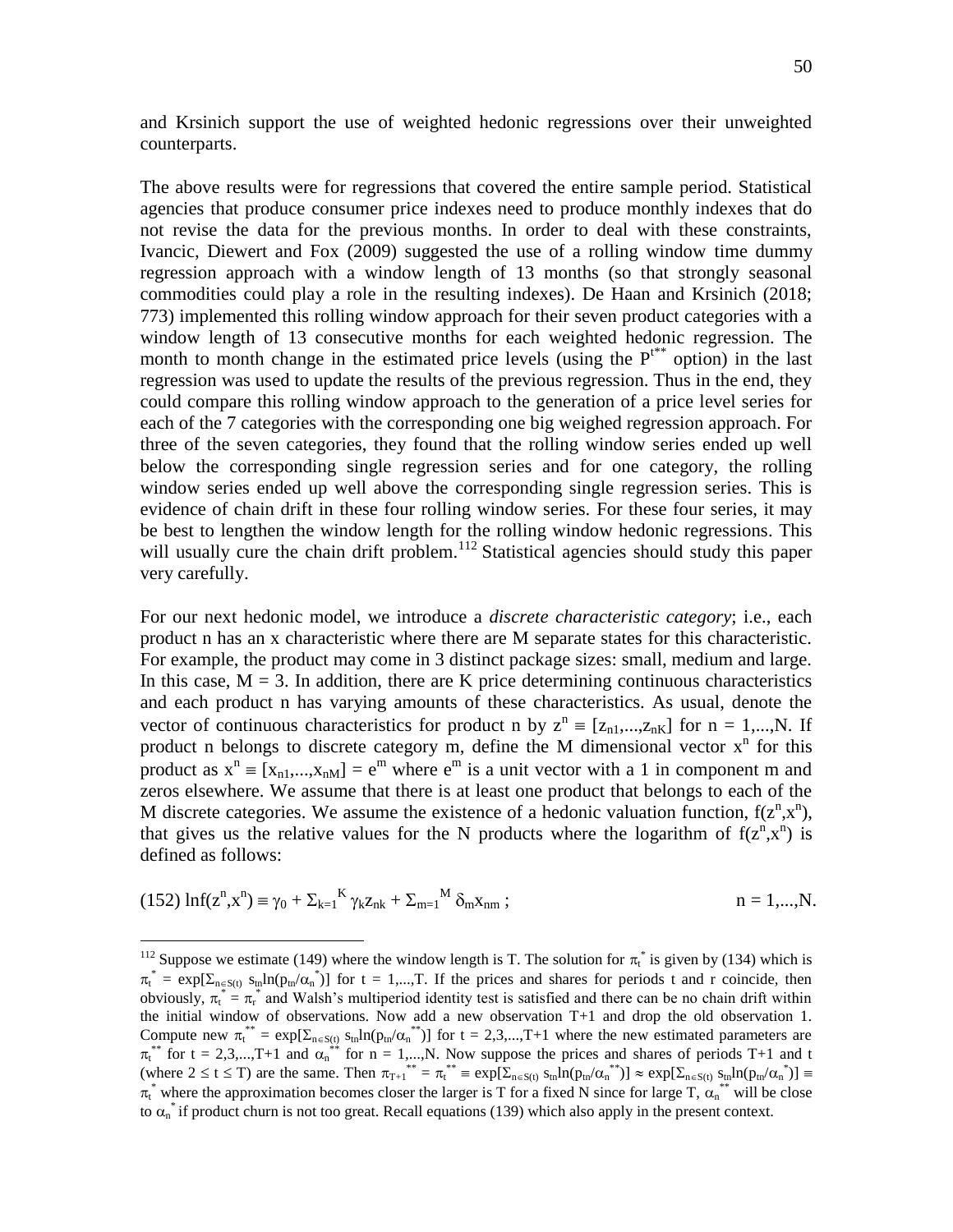As usual, the exact hedonic model for the prices is  $p_{tn} = \pi_t f(z^n, x^n)$  for  $t = 1,...,T$  and  $n\in S(t)$ . Upon taking logarithms of both sides of these price equations, using  $\rho_t = \ln \pi_t$  for t  $= 1,...,T$  and using definitions (152), we obtain the following hedonic regression model:

(153) 
$$
\ln p_{\text{tn}} = \rho_t + \gamma_0 + \sum_{k=1}^{K} \gamma_k z_{nk} + \sum_{m=1}^{M} \delta_m x_{nm} + e_{\text{tn}}
$$
;  $t = 1,...,T; n \in S(t)$ .

Rather than minimizing the sum of squared residuals, we find estimates for the unknown parameters in equations (153) by minimizing the following *weighted* sum of squared residuals:

$$
(154) \min\nolimits_{\rho, \, \gamma, \, \delta} \Sigma_{t=1}^{\phantom{1}}^{\phantom{1}}\Sigma_{n\in S(t)}\, s_{tn}[\ln p_{tn}-\rho_t-\gamma_0-\Sigma_{k=1}^{\phantom{1}}^{\phantom{1}} K\, \gamma_k z_{nk}-\Sigma_{m=1}^{\phantom{1}}^{\phantom{1}} M\, \delta_m x_{nm}]^2
$$

where  $\rho = [\rho_1,...,\rho_T], \gamma = [\gamma_0,\gamma_1,...,\gamma_K]$  and  $\delta = [\delta_1,...,\delta_M].$  A solution  $\rho, \gamma, \delta$  to the minimization problem (154) will satisfy the following first order conditions:

$$
\begin{array}{lll} & (155)\ \Sigma_{n\in S(t)}\ s_{tn}[\ln p_{tn} - \rho_t - \gamma_0 - \Sigma_{k=1}^K\gamma_k z_{nk} - \Sigma_{m=1}^M\delta_m x_{nm}] = 0\ ; & t = 1,...,T;\\ & & (156)\ \Sigma_{t=1}^T\ \Sigma_{n\in S(t)}\ s_{tn}[\ln p_{tn} - \rho_t - \gamma_0 - \Sigma_{k=1}^K\gamma_k z_{nk} - \Sigma_{m=1}^M\delta_m x_{nm}] = 0\ ; & (157)\ \Sigma_{t=1}^T\ \Sigma_{n\in S(t)}\ s_{tn}[\ln p_{tn} - \rho_t - \gamma_0 - \Sigma_{k=1}^K\gamma_k z_{nk} - \Sigma_{m=1}^M\delta_m x_{nm}]z_{nk} = 0\ ; & k = 1,...,K;\\ & & (158)\ \Sigma_{t=1}^T\ \Sigma_{n\in S(t)}\ s_{tn}[\ln p_{tn} - \rho_t - \gamma_0 - \Sigma_{k=1}^K\gamma_k z_{nk} - \Sigma_{m=1}^M\delta_m x_{nm}]x_{nm} = 0\ ; & m = 1,...,M.\end{array}
$$

Equations (155)-(158) are  $T+1+K+M$  equations in the  $T+1+K+M$  unknown parameters in the vectors  $\rho$ ,  $\gamma$  and  $\delta$ . However, solutions to these equations are not unique: the variables associated with the  $\rho_t$ ,  $\gamma_0$  and the  $\delta_m$  parameters are collinear. In order to obtain a unique solution to equations  $(155)-(158)$ , it is necessary to impose two normalizations on these parameters. Choose the normalizations  $\rho_1^* = 0$  (which is equivalent to  $\pi_1^* = 1$ ) and  $\delta_1^* = 0$ . Thus set  $\rho_1^* = 0$  and  $\delta_1^* = 0$  in equations (155)-(158), drop the first equation in equations (155), drop the first equation in (158) and solve the remaining  $T+K+M-1$  equations for  $\rho_2$ ,  $\rho_1$ ,  $\rho_1$ ,  $\gamma_0$ ,  $\gamma_1$ ,  $\gamma_2$ ,  $\gamma_3$ ,  $\gamma_5$ ,  $\delta_2$ ,  $\delta_3$ ,  $\delta_4$ ,  $\delta_5$ ,  $\delta_6$ ,  $\delta_7$ ,  $\delta_8$ ,  $\delta_8$ ,  $\delta_9$ ,  $\delta_9$ ,  $\delta_9$ ,  $\delta_9$ ,  $\delta_9$  arameters have been determined, define the estimated *logarithms of the N quality adjustment factors* as:

(159) 
$$
\beta_n^* = \gamma_0^* + \sum_{k=1}^K \gamma_k^* z_{nk} + \sum_{m=1}^M \delta_m x_{nm}
$$
;   
  $n = 1,...,N.$ 

Once the  $\beta_n^*$  have been defined, the corresponding *quality adjustment factors* are defined as  $\alpha_n^* \equiv \exp[\beta_n^*] > 0$  for  $n = 1,...,N$ . Evaluate equations (155)-(158) at the solution  $\rho^*, \gamma^*,$  $\delta^*$  where  $\rho_1^* = 0$  and  $\delta_1^* = 0$ .<sup>114</sup> Using definitions (159), equations (155) evaluated at the above solution become the following equations:

$$
(160) \rho_t^* = \sum_{n \in S(t)} s_{tn} [\ln p_{tn} - \beta_n^*]; \qquad t = 1,...,T.
$$

<sup>&</sup>lt;sup>113</sup> The number of observations in the window of observations must be equal to or greater than  $T+K+M-1$ . More generally, the rank of the coefficient matrix that is associated with the  $T+K+M-1$  remaining equations in the system of equations defined by (155)-(158) is assumed to be full so that the coefficient matrix has an inverse.

<sup>&</sup>lt;sup>114</sup> All T+K+M+1 of the equations (155)-(158) will be satisfied at this solution.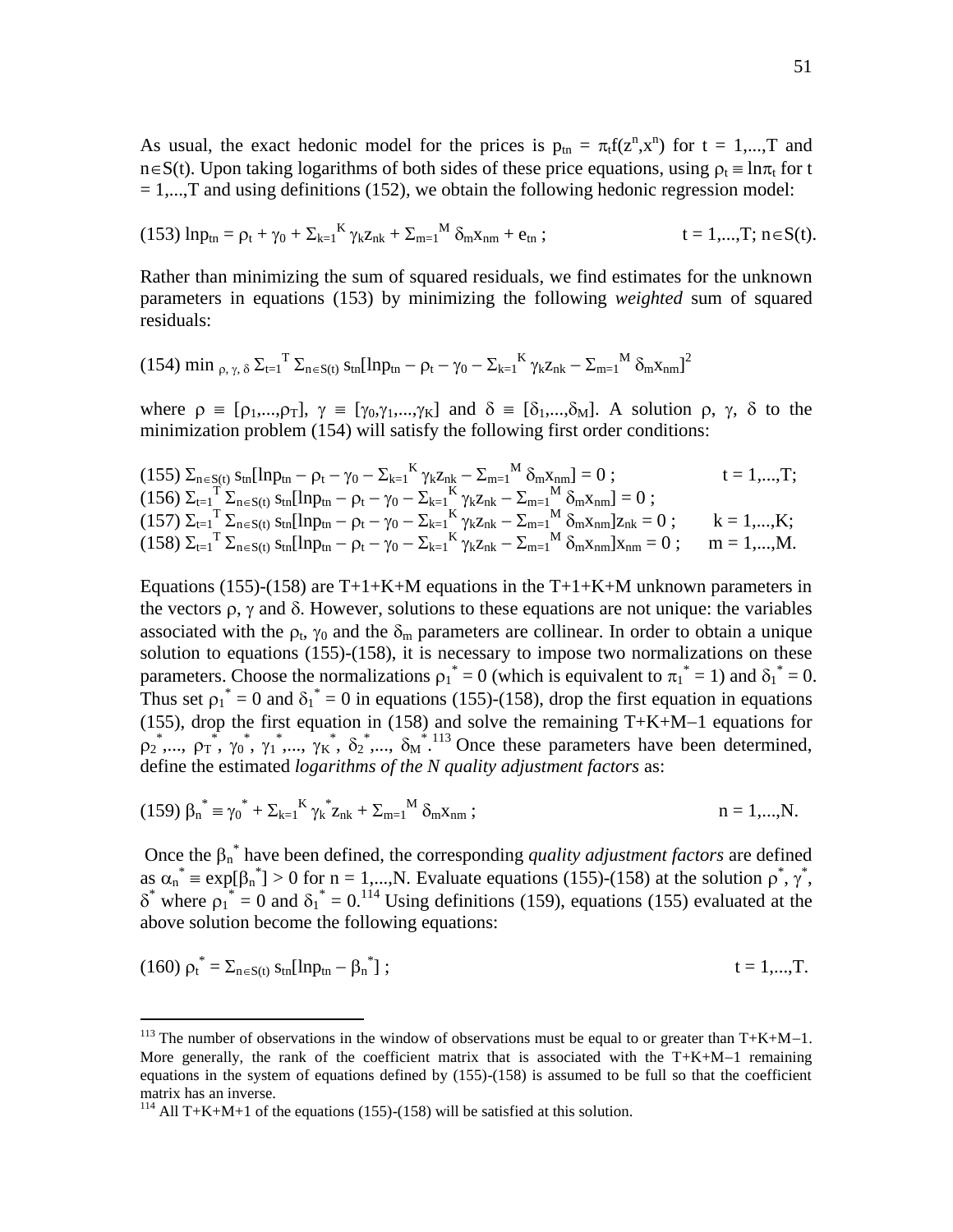Thus the period t estimated price level  $\pi_t^* = \exp[\rho_t^*]$  is a period t share weighted geometric average of the period t quality adjusted prices,  $p_{tn}/\alpha_n^*$ , for  $n \in S(t)$ .

With some new definitions, it is possible to provide fairly transparent interpretations for the discrete variable parameters, the  $\delta_m^*$ . Define the set of observations t,n that are in product group m as  $S^{**}(m)$  for  $m = 1,...,M$ . For each model n, define the *partial log adjustment factor*  $\mu_n^*$  as follows:

(161) 
$$
\mu_n^* = \gamma_0^* + \Sigma_{k=1}^K \gamma_k^* ln z_{nk}
$$
;   
  $n = 1,...,N.$ 

Using these new definitions, it can be seen that equations (158), evaluated at the normalized solution to the weighted least squares minimization problem (154), can be rewritten as follows:

$$
(162) \delta_m^* = \Sigma_{t,n \in S^{**}(m)} s_{tn} [\ln p_{tn} - {\rho_t}^* - {\mu_n}^*] / \Sigma_{t,n \in S^{**}(m)} s_{tn} ; \qquad m = 1,...,M.
$$

Define  $\theta_n^* = \exp[\mu_n^*]$  for n = 1,..., N. Then  $\exp[\delta_m^*]$  is equal to a share weighted geometric average of the partially quality adjusted prices  $p_{tn}/\pi_t^* \theta_n^*$  for all t,n that belong to the set  $S^*(m)$ ; i.e., for all observations over all periods on products that are in group m for the discrete characteristic. Thus the characterizations of the  $\delta_m^*$  given by equations (162) are intuitively plausible.

Equations (134)-(143) in section 10 can be adapted to the model defined by (154). Once the  $\pi_t^*$  have been calculated, the *price index* between periods t and  $\tau$  is defined as  $\pi_t^* / \pi_t^*$ for  $1 \le t$ ,  $\tau \le T$ . As usual, we have two alternative methods for constructing period by period price and quantity levels,  $P^t$  and  $Q^t$  for  $t = 1,...,T$ ; see (110) and (111) above for the two methods.

As was the case for the model at the end of section 10, the present model could be used to generate missing prices using  $p_{tn} = \pi_t^* \alpha_n^*$  to estimate the missing prices and then other index number formulae could be used to construct the period by period price and quantity levels using complete price and quantity vectors for all periods in the window of T periods.

In many cases, the continuous characteristics which describe a product or model range from very low values to very high values. In such cases, it is unlikely that a single parameter  $\gamma_k$  could provide an adequate approximation to the value of the extra amount of the characteristic over the entire range of feasible characteristic values. To deal with this difficulty, piecewise linear spline functions can be introduced into the hedonic model. Thus let y be the amount of a continuous characteristic that takes on a wide range of values. We again assume that there are N models or products and T time periods and we can observe the amounts  $z_1$ ,..., $z_k$  and y that each product has.

In order to obtain more flexibility with respect to the y characteristic, the observed products are grouped into say 3 groups with respect to the amounts of y that they possess; low, medium and high amounts of y. In order to define this grouping, pick  $y^*$  and  $y^*$  such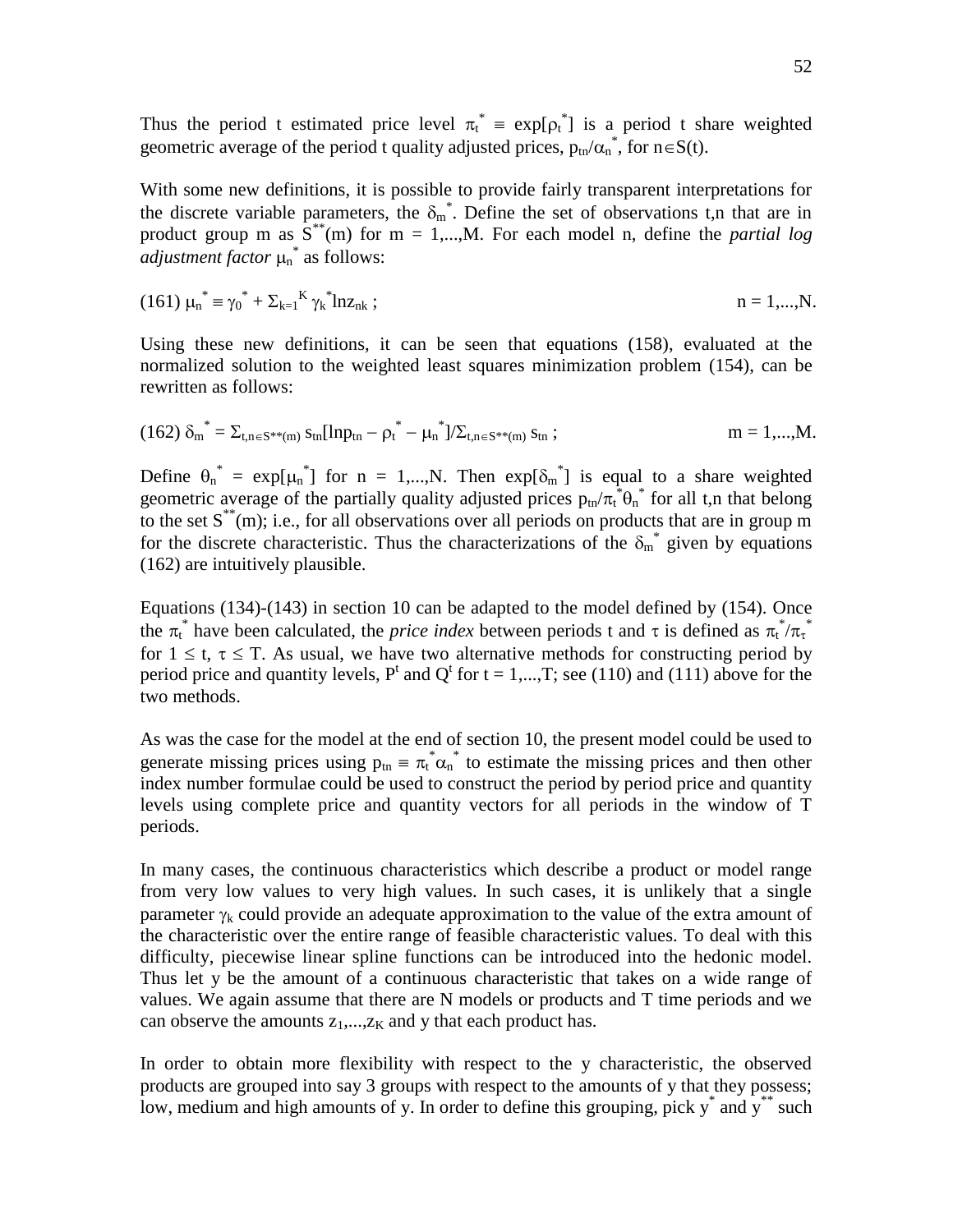that approximately 1/3 of the observations have  $y \le y^*$ , 1/3 have  $y^* < y \le y^{**}$  and 1/3 have  $y^*$  < y. Define the following *dummy variable functions*, D<sub>i</sub>(y) for i = 1,2,3, which depend on y:

(163)  $D_1(y) \equiv 1$  if  $y \le y^*$  and is 0 elsewhere; (164)  $D_2(y) \equiv 1$  if  $y^* < y \le y^{**}$  and is 0 elsewhere; (165)  $D_3(y) \equiv 1$  if  $y^{**} < y$  and is 0 elsewhere.

The above functions can be used to define the logarithm of the function  $g(y)$ :

$$
(166) \ln(g(y) \equiv D_1(y)\phi_1 y + D_2(y)[\phi_1 y^* + \phi_2(y - y^*)] + D_3(y)[\phi_1 y^* + \phi_2(y^{**} - y^*) + \phi_3(y - y^{**})].
$$

Note that the logarithm of g(y) is a piecewise linear function of y.<sup>115</sup> If  $\phi_1 = \phi_2 = \phi_3$ , then  $\ln g(y) = \phi_1 y$ ; i.e., under these conditions,  $\ln g(y)$  becomes a linear function of y.

We assume the existence of a *hedonic valuation function*,  $f(z^n, y^n)$ , that gives us the relative utility for the N products where product n has characteristics defined by the vector  $z^n \equiv [z_{n1},...,z_{nK}]$  and the scalar  $y^n$  and the logarithm of  $f(z^n,y)$  is defined as follows:

(167) 
$$
\ln f(z^n, y^n) \equiv \gamma_0 + \sum_{k=1}^{K} \gamma_k z_{nk} + \ln g(y^n)
$$
;   
  $n = 1,...,N.$ 

As usual, the exact hedonic model for the prices is  $p_{tn} = \pi_t f(z^n, y^n)$  for  $t = 1,...,T$  and  $n\in S(t)$ . Upon taking logarithms of both sides of these price equations, using  $\rho_t = \ln \pi_t$  for t  $= 1,...,T$  and using definitions (166) and (167), we obtain the following hedonic regression model:

$$
(168) \ln p_{tn} = \rho_t + \gamma_0 + \sum_{k=1}^{K} \gamma_k z_{nk} + \ln g(y^n) + e_{tn}; \qquad t = 1,...,T; n \in S(t)
$$

where  $\text{Ing}(y^n)$  is defined by evaluating (166) at  $y = y^n$ . It can be seen that the unknown parameters,  $\rho = [\rho_1,...,\rho_T], \gamma = [\gamma_0,\gamma_1,...,\gamma_K]$  and  $\phi = [\phi_1,\phi_2,\phi_3]$  appear on the right hand sides of equations (168) in a linear fashion so the unknown parameters can be estimated using linear regression techniques.

Rather than minimizing the sum of squared residuals, we can find estimates for the unknown parameters in equations (168) by minimizing the following *weighted* sum of squared residuals:

(169) min 
$$
\rho
$$
,  $\gamma$ ,  $\phi$   $\Sigma_{t=1}^T \Sigma_{n \in S(t)}$   $s_{tn}[lnp_{tn} - \rho_t - \gamma_0 - \Sigma_{k=1}^K \gamma_k z_{nk} - lng(y^n)]^2$ .

 $\overline{a}$ 

We leave the further analysis of this model to the reader after noting that in order to obtain a unique solution to (169), we require a normalization on the  $\rho_t$  and  $\gamma_0$  such as  $\rho_1^*$  $= 0.$ 

<sup>115</sup> This function is known as a *linear spline function* in the literature on nonparametric approximations. The points  $y^*$  and  $y^{**}$  are called break points or knots. With a sufficient number of break points, any continuous function can be arbitrarily well approximated by a linear spline function.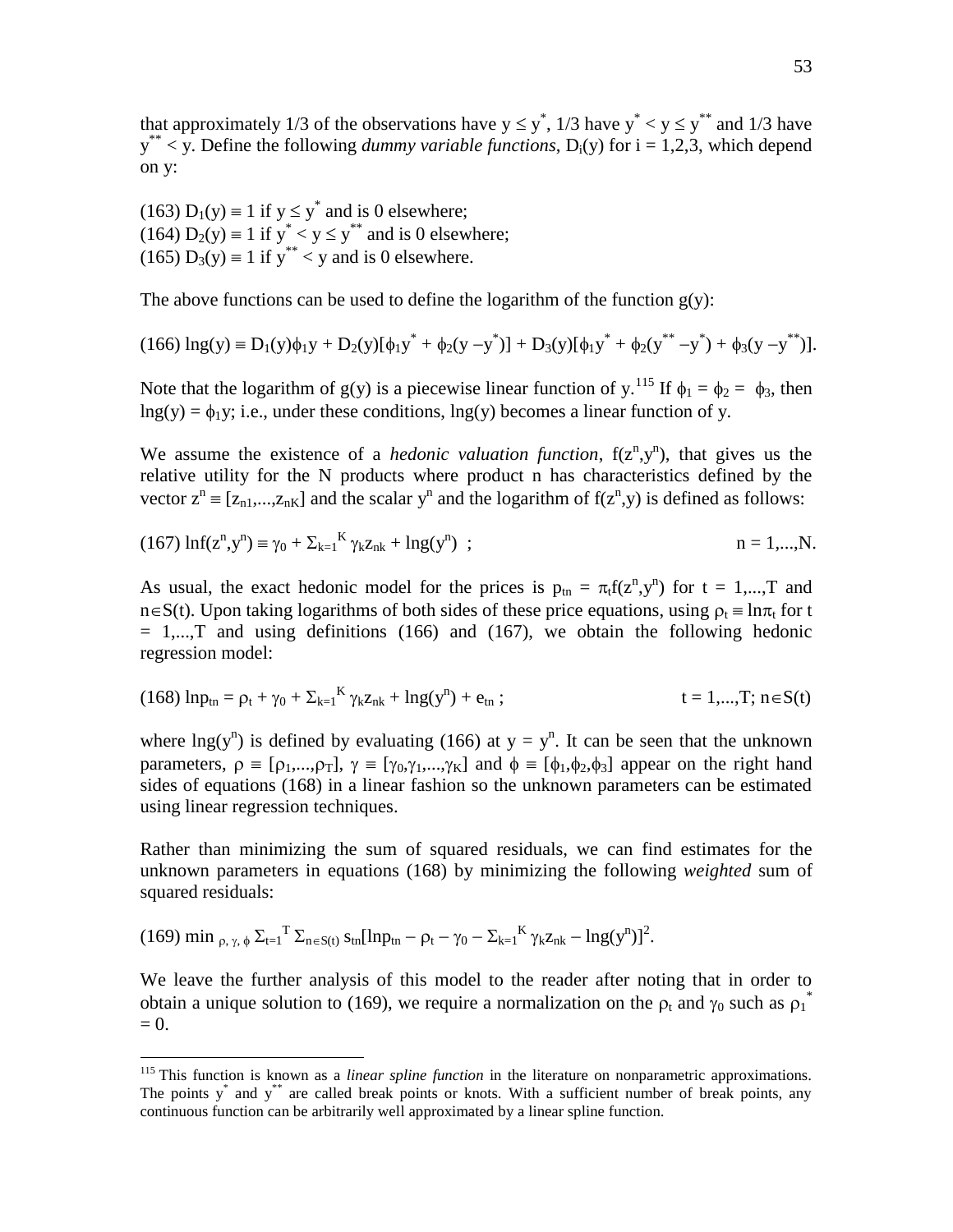It is not necessary to restrict ourselves to hedonic regression models where the hedonic valuation function  $f(z)$  is such that  $\ln f(z)$  is linear in the unknown parameters. One can choose functions  $f(z)$  such that  $\ln f(z)$  is a nonlinear function of the unknown parameters and use nonlinear estimation techniques to estimate the parameters. However, when estimating nonlinear regression models that are fairly complex, it is not wise to attempt to estimate the final model right away. It is best if there are very simple models that can be nested in the final model so that one starts by estimating the simplest model and gradually, more bells and whistles are added until one arrives at the final model. The final parameter values for a simpler model should be used as starting parameter values in the next stage model if possible. $^{116}$ 

All of the models for quality adjustment that we have considered thus far, constant tastes have been assumed; i.e., the functional form for the aggregator function  $Q(q)$  and for the hedonic valuation functions  $f(z^n, y^n, x^n)$  have remained constant over the sample period. In the following section, this assumption will be relaxed.

## **12. Hedonics and the Problem of Taste Change: Hedonic Imputation Indexes**

A problem with hedonic regression models that are applied over many periods is that consumer tastes may change over time. In this section, we will outline three possible methods for dealing with the problem of taste change.

The first method that could be used to deal with taste change is to restrict the time dummy hedonic regression models to the case of two adjacent periods. Each pair of periods allows for a different set of tastes. <sup>117</sup> As each adjacent period time dummy regression model is run for say periods  $t-1$  and t, the estimated price level ratio, say  $\pi_t^*/\pi_{t-1}^*$ , is used as an update factor for the price level of period t-1. Each bilateral regression will generate a set of quality adjustment factors which can be used to fill in missing prices. Over time, these quality adjustment factors will change. It can be seen that this model of taste change is slightly inconsistent over time but it does allow for taste change.

The second method for dealing with taste change is similar to the first method except instead of holding tastes constant for 2 consecutive periods, we hold tastes constant for T consecutive periods. When the data for a subsequent period becomes available, the data for the first period is dropped and the data for the new period is added to form a new window of T observations and a new time dummy hedonic regression is run. This method assumes that tastes change more slowly than the first method. This *rolling window time dummy hedonic regression model* <sup>118</sup> has a new problem which did not arise with the

<sup>&</sup>lt;sup>116</sup> For examples of nonlinear hedonic models that make use of this nesting technique, see Diewert, Haan and Hendricks (2015), Diewert and Shimizu (2016) (2017) and Diewert, Huang and Burnett-Issacs (2017).

 $117$  This method is due to Court (1939) and popularized by Griliches (1971). It is called the adjacent period time dummy hedonic regression model.

<sup>&</sup>lt;sup>118</sup> This rolling window time dummy hedonic model is due to Ivancic, Diewert and Fox (2009) and Shimizu, Nishimura and Watanabe (2010).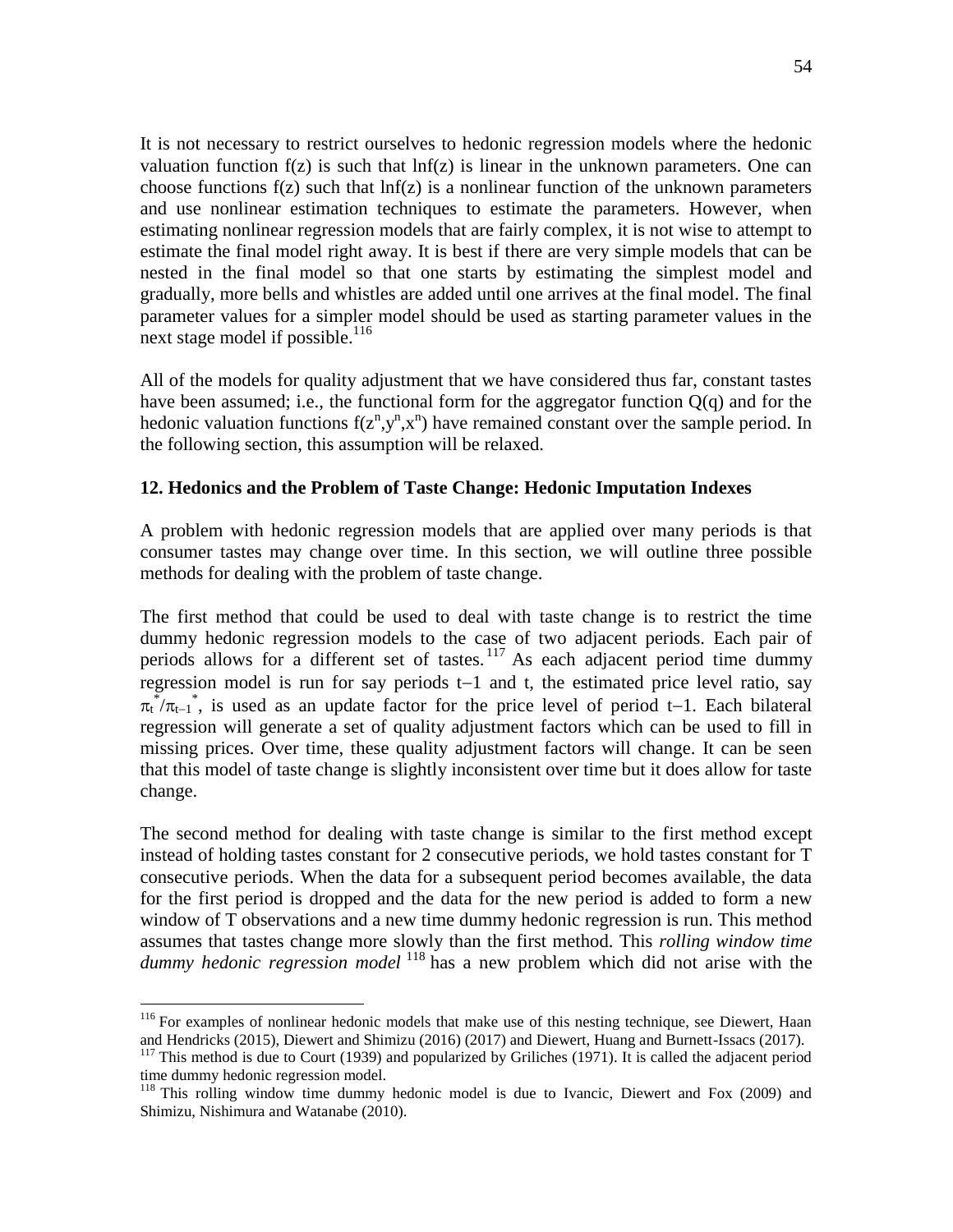adjacent period model: how should the results of the new regression be linked to the results of the previous regression? Thus suppose the first window of observations generates the sequence of price levels,  $\pi_1^1$ ,  $\pi_2^1$ ,...,  $\pi_T^1$  and these levels are labelled as official indexes for the first T periods. Suppose the time dummy hedonic regression for the second window generates the sequence of price levels  $\pi_2^2$ ,  $\pi_3^2$ ,...,  $\pi_{T+1}^2$ . How exactly should the official index for period  $T+1$  be constructed? Ivancic, Diewert and Fox (2009) (2011) suggested using period T as the linking observation. Krsinich (2016; 383) called this the *movement splice* method for linking the two windows. Krsinich (2016; 383) also suggested that a better choice of the linking observation in the context of her multilateral model was t = 2 and she called this the *window splice* method. De Haan (2015; 26) suggested that the link period t should be chosen to be in the middle of the first window time span; i.e., choose  $t = T/2$  if T is an even integer or  $t = (T+1)/2$  if T is an odd integer. The Australian Bureau of Statistics (2016; 12) called this the *half splice* method for linking the results of the two windows. Ivancic, Diewert and Fox (2011; 33) and Diewert and Fox (2017; 18) argued that each choice of a linking period t running from  $t = 2$  to  $t =$ T is an equally valid choice of a period to link the two sets of price levels. Thus they suggested the *mean splice*, defined as the geometric mean of all of the possible estimates for  $\pi_{T+1}$  using each of the T-1 possible link periods. The first 3 methods of linking one window to the next window are easy to explain to the public but the mean splice seems to be the least "risky" and follows standard statistical practice; i.e., if one has many estimators for the same thing that are equally plausible, then taking a average of these estimators is recommended. It can be seen that this model of taste change is again slightly inconsistent; the models are internally consistent within each window of observations but when we move from one window to another, this internal consistency is lost.

The third method for dealing with taste change is to simply estimate a separate hedonic regression for each time period. This method is called the *hedonic imputation method*. In order to explain this method and its connection to the adjacent period time dummy model, it is necessary to develop the algebra for both methods for the case of two time periods.

We first develop the algebra for the adjacent period time dummy hedonic regression model. Recall the model defined in the previous section by equations (147)-(148). Consider the special case of this model with only two periods so that  $T = 2$ . We reparameterize the weighted least squares minimization problem defined by (149) for the case  $T = 2$  and consider the following equivalent problem:

(170) min 
$$
\chi
$$
,  $\gamma \Sigma_{t=1}^2 \Sigma_{n \in S(t)} s_{tn} [ln p_{tn} - \chi_t - \Sigma_{k=1}^K \gamma_k z_{nk}]^2$ 

 $\overline{a}$ 

where  $\chi = [\chi_1, \chi_2]$  and  $\gamma = [\gamma_1, ..., \gamma_K]$ . Comparing (149) for T = 2 with (170), it can be seen that  $\chi_1 = \rho_1 + \gamma_0 = \gamma_0$  (since we set  $\rho_1 = 0$ ) and  $\chi_2 = \rho_2 + \gamma_0$ . Thus the two problems are completely equivalent once we impose the normalization  $\rho_1 = 0$  on (149) for the case where  $T = 2$ . The first order conditions which determine a unique solution to  $(170)^{119}$  are the following  $2 + K$  equations:

 $119$  As usual, the coefficient matrix for the unknown parameters in equations (171) and (172) must be of full rank (which is  $K + 2$ ), in order to obtain a unique solution. This means that the number of observations must be equal to or greater than  $K + 2$ .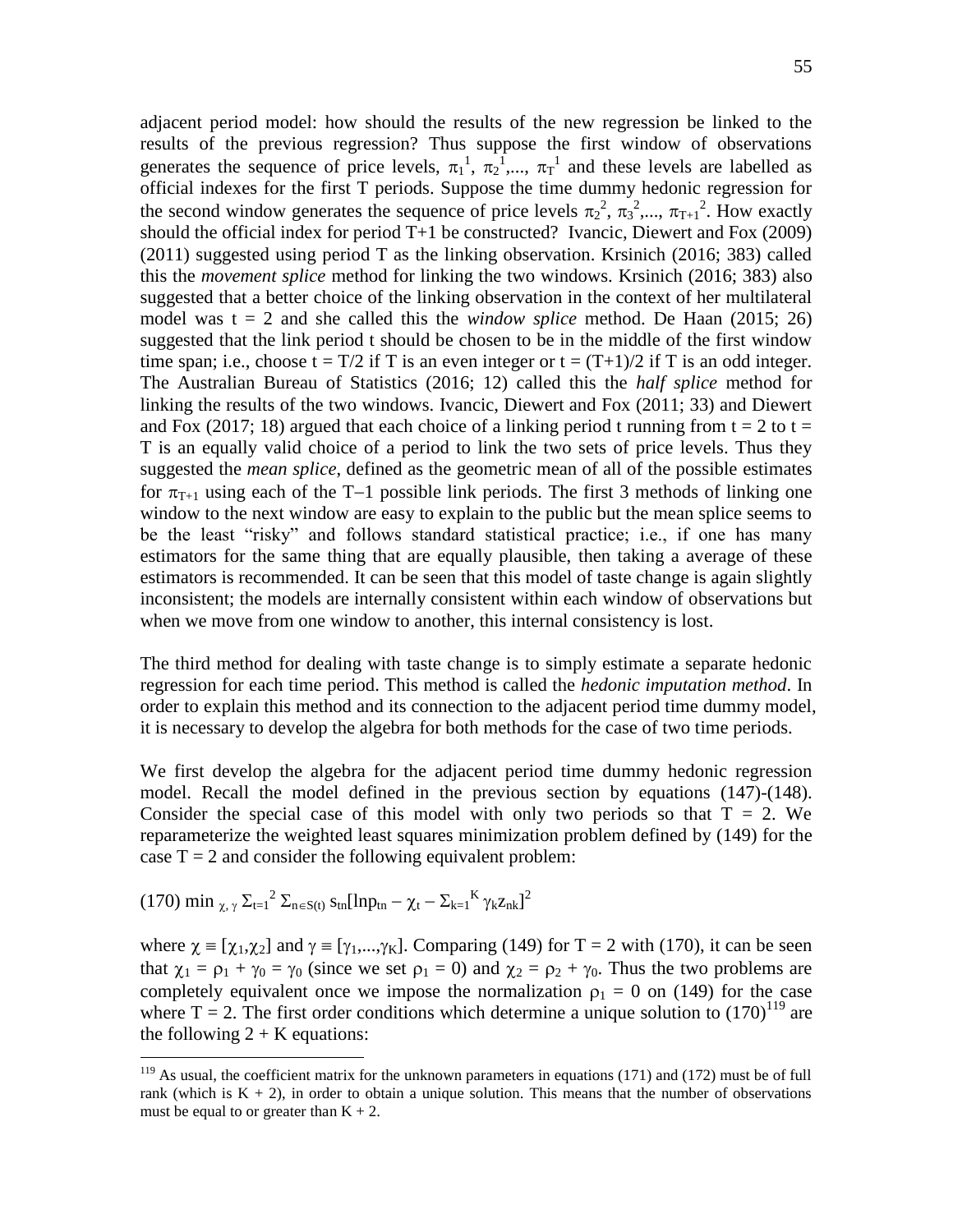(171) 
$$
\Sigma_{n \in S(t)} s_{tn} [\ln p_{tn} - \chi_t - \Sigma_{k=1}^K \gamma_k z_{nk}] = 0 ;
$$
   
\n $t = 1,2;$    
\n $(172) \Sigma_{t=1}^2 \Sigma_{n \in S(t)} s_{tn} [\ln p_{tn} - \chi_t - \Sigma_{k=1}^K \gamma_k z_{nk}] z_{nk} = 0 ;$    
\n $k = 1,...,K.$ 

Denote the solution to (171) and (172) by  $\chi^* = [\chi_1^*, \chi_2^*]$  and  $\gamma^* = [\gamma_1^*, ..., \gamma_K^*]$ . The parameters  $\gamma_0$  and  $\rho_2$  which were used in our initial parameterization of the model can be recovered from the solution to  $(171)$  and  $(172)$  as follows:<sup>120</sup>

(173) 
$$
\gamma_0^* = \chi_1^*
$$
;  $\rho_2^* = \chi_2^* - \chi_1^*$ .

It is convenient to redefine our hedonic valuation function  $f(z_1,z_2,...,z_k)$ : define the logarithm of this function as  $Inf(z_1, z_2,...,z_K) = \sum_{k=1}^K \gamma_k z_k$ . Note that the constant term  $\gamma_0$ has been dropped from this definition. Thus we redefine the *product quality adjustment factors*, the previous  $\alpha_n$ , and their logarithms, the previous  $\beta_n \equiv \ln \alpha_n$ , as follows:

(174) 
$$
\beta_n^* = \sum_{k=1}^K \gamma_k^* z_{nk} ; \alpha_n^* = \exp[\beta_n^*];
$$
   
  $n = 1,...,N.$ 

Thus the newly parameterized *exact model* is:

$$
(175) ptn = \pit \alphan ; \qquad \qquad t = 1, 2; n \in S(t)
$$

where  $\pi_t \equiv \exp[\chi_t]$  for t = 1,2. Once the solution to (171) and (172) has been determined, the errors  $e_{tn}$  in the exact equations defined by the logarithms of equations (175) are implicitly defined in the following equations:

$$
(176) \ln p_{\text{tn}} = \chi_t^* + \Sigma_{k=1}^K \gamma_k^* z_{\text{nk}} + e_{\text{tn}}^* ; \qquad t = 1, 2; \, n \in S(t)
$$

Using equations (171) and definitions (173) and (174), we obtain the following expressions for  $\rho_2^*$  which is the logarithm of the price index  $\pi_2^* / \pi_1^*$  generated by the time dummy adjacent period hedonic regression model: $^{121}$ 

$$
(177) : \rho_2^* = \chi_2^* - \chi_1^*
$$
  
=  $\Sigma_{n \in S(2)} s_{2n} ln(p_{2n}/\alpha_n^*) - \Sigma_{n \in S(1)} s_{1n} ln(p_{1n}/\alpha_n^*)$   
=  $\Sigma_{n \in S(2)} s_{2n} [lnp_{2n} - \Sigma_{k=1}^K \gamma_k^* z_{nk}] - \Sigma_{n \in S(1)} s_{1n} [lnp_{1n} - \Sigma_{k=1}^K \gamma_k^* z_{nk}].$ 

This completes the algebra for the reparameterization of the time dummy adjacent period hedonic regression model. In what follows, we will develop the algebra for entirely separate hedonic regression models for each period. In the above model, the hedonic surfaces for the two periods,  $\chi_1^* + \Sigma_{k=1}^K \gamma_k^* z_{nk}$  and  $\chi_2^* + \Sigma_{k=1}^K \gamma_k^* z_{nk}$ , differed only in

<sup>&</sup>lt;sup>120</sup> The new  $\gamma_k^*$  are equal to the old  $\gamma_k^*$  for k = 1,...,K.

<sup>&</sup>lt;sup>121</sup> If the model defined by (175) held exactly, then  $p_{1n} = \pi_1^* \alpha_n^*$  for  $n \in S(1)$  and  $p_{2n} = \pi_2^* \alpha_n^*$  for  $n \in S(2)$ . Thus  $p_{1n}/\alpha_n^* = \pi_1^*$  for  $n \in S(1)$  and  $p_{2n}/\alpha_n^* = \pi_2^*$  for  $n \in S(2)$ . Thus each quality adjusted period t price,  $p_{tn}/\alpha_n^*$  for  $n \in S(t)$ , is an estimator for  $\pi_t^*$  and a weighted geometric mean of these quality adjusted prices (where the weights sum to 1) will also be an estimator for  $\pi_t^*$ .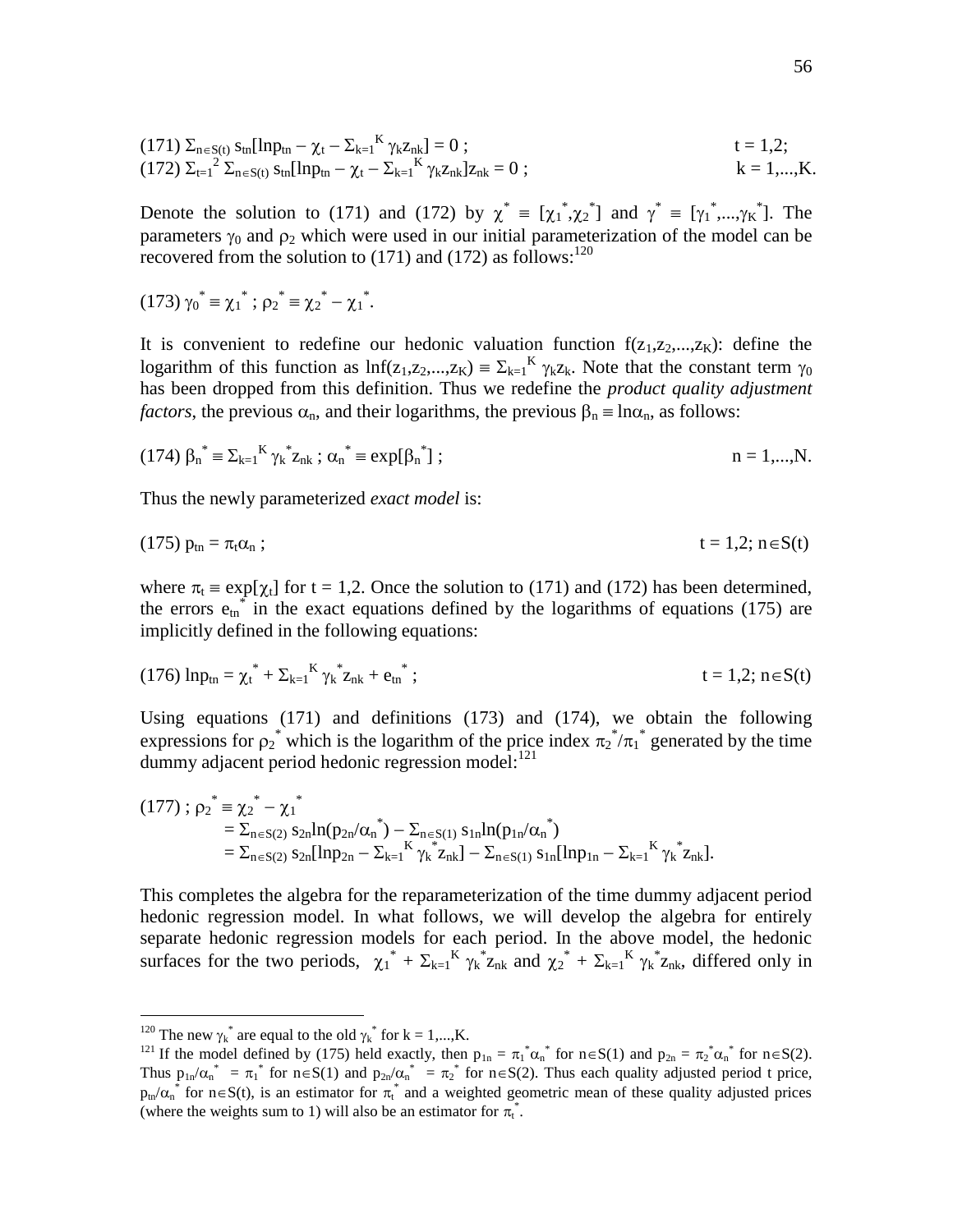their constant terms. In the following model, the hedonic surfaces can shift in a nonparallel fashion.

Consider the following two weighted least squares minimization problems:

$$
\begin{array}{l} (178) \ \min_{\ \chi,\ \gamma} \ \Sigma_{n \in S(1)} \ s_{1n} [\ln p_{1n} - \chi^1 - \Sigma_{k=1}^{\ \ K} \ \gamma_k^{-1} z_{nk}]^2 \ ; \\ (179) \ \min_{\ \chi,\ \gamma} \ \Sigma_{n \in S(2)} \ s_{2n} [\ln p_{2n} - \chi^2 - \Sigma_{k=1}^{\ \ K} \ \gamma_k^{-2} z_{nk}]^2 \end{array}
$$

where the unknown parameters in (178) are  $\chi^1$ ,  $\gamma^1 = [\gamma_1^1, ..., \gamma_K^1]$  and the unknown parameters in (179) are  $\chi^2$ ,  $\gamma^2 = [\gamma_1^2, ..., \gamma_K^2]$ . In the previous model defined by (170), there was only one vector of  $\gamma$  parameters to model prices in both periods while the new models defined by  $(178)$  and  $(179)$  have separate  $\gamma$  parameter vectors.

The first order conditions for (178) are equations (180) and (181) below while the first order conditions for (179) are equations (182) and (183) below:

(180) 
$$
\Sigma_{n \in S(1)} s_{1n}[\ln p_{1n} - \chi^1 - \Sigma_{k=1}^K \gamma_k^1 z_{nk}] = 0 ;
$$
  
\n(181)  $\Sigma_{n \in S(1)} s_{1n}[\ln p_{1n} - \chi^1 - \Sigma_{k=1}^K \gamma_k^1 z_{nk}] z_{nk} = 0 ;$   
\n(182)  $\Sigma_{n \in S(2)} s_{2n}[\ln p_{2n} - \chi^2 - \Sigma_{k=1}^K \gamma_k^2 z_{nk}] = 0 ;$   
\n(183)  $\Sigma_{n \in S(2)} s_{2n}[\ln p_{2n} - \chi^2 - \Sigma_{k=1}^K \gamma_k^2 z_{nk}] z_{nk} = 0 ;$   
\n $k = 1,...,K.$ 

Let  $\chi^{1^*}, \gamma_1^{1^*}, ..., \gamma_K^{1^*}$  solve (180) and (181) and let  $\chi^{2^*}, \gamma_1^{2^*}, ..., \gamma_K^{2^*}$  solve (182) and (183). There are now *two sets of quality adjustment factors*,  $\alpha_1^{1*},...,\alpha_N^{1*}$  for period 1 and  $\alpha_1^{2*},...$ ,  $\alpha_N^2$  for period 2. The logarithms of these parameters are defined as follows:

(184) 
$$
\ln \alpha_n^{1*} = \sum_{k=1}^K \gamma_k^{1*} z_{nk}
$$
;  $\ln \alpha_n^{2*} = \sum_{k=1}^K \gamma_k^{2*} z_{nk}$ ;   
  $n = 1,...,N.$ 

Using (180), (182) and definitions (184), we obtain the following expressions for  $\chi^{1*}$  and  $\chi^{2*}$  as *quality adjusted log prices* for periods 1 and 2:

$$
(185)\ \chi^{1^*} = \Sigma_{n \in S(1)} \ s_{1n} ln(p_{1n}/\alpha_n^{1^*}) = \Sigma_{n \in S(1)} \ s_{1n} [ln p_{1n} - \Sigma_{k=1}^K \gamma_k^{1^*} z_{nk}] \ ; \newline (186)\ \chi^{2^*} = \Sigma_{n \in S(2)} \ s_{2n} ln(p_{2n}/\alpha_n^{2^*}) = \Sigma_{n \in S(2)} \ s_{2n} [ln p_{2n} - \Sigma_{k=1}^K \gamma_k^{2^*} z_{nk}] \ .
$$

The average measure of log price change going from period 1 to 2 using the adjacent period time dummy hedonic model was  $p^* = \chi_2^* - \chi_1^*$ ; see (177) above. Note that the same quality adjustment factors, the  $\alpha_n^*$ , were used to quality adjust prices in both periods. At first glance, we might think that an analogous measure of average constant quality log price in our new model could be defined as  $\chi^{2^*} - \chi^{1^*}$ . However, looking at (185) and (186), we see that the quality adjustment factors are not held constant in constructing this measure. The underlying exact models are now  $p_{1n} = \pi_1^* \alpha_n^{1*}$  for  $n \in S(1)$ and  $p_{2n} = \pi_2^* \alpha_n^{2*}$  for  $n \in S(2)$  where  $\pi_1^* \equiv \exp[\chi^{1*}]$  and  $\pi_2^* \equiv \exp[\chi^{2*}]$ . Thus the period 1 quality adjusted prices,  $p_{1n}/\alpha_n^{1*}$ , are not comparable to their period 2 counterparts,  $p_{2n}/\alpha_n^{2^*}$ , unless  $\alpha_n^{1*} = \alpha_n^{2^*}$ . Thus  $\pi_2^*/\pi_1^*$  is not a useful price index that compares like with like.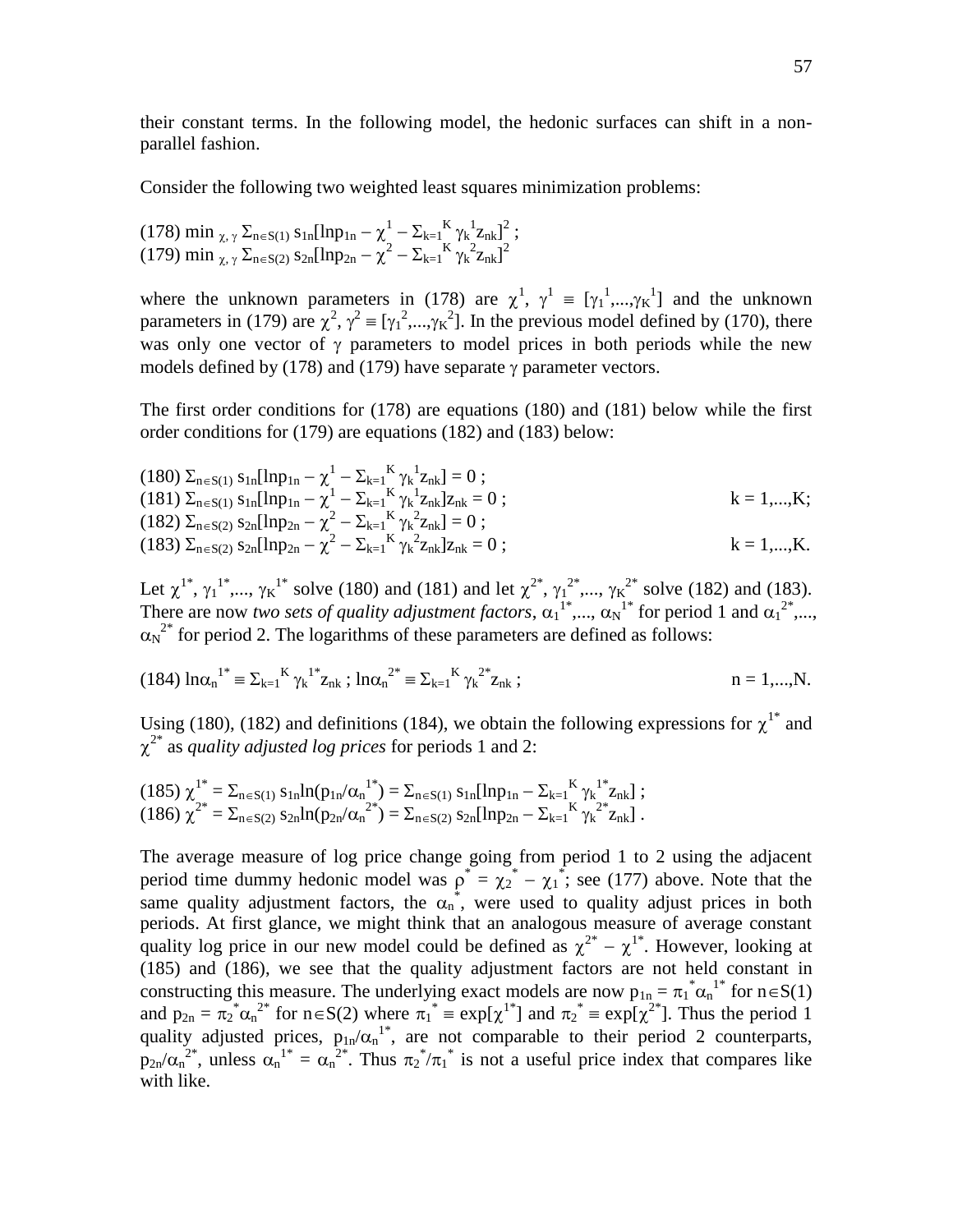At this point, the analysis could go in at least 3 different directions:

- Use the two hedonic regressions to fill in the missing prices; i.e., if  $n \in S(1)$ but n  $\notin S(2)$ , define  $p_{2n} = \pi_2^* \alpha_n^{2*}$  and  $q_{2n} = 0$ . If  $n \in S(2)$  but  $n \notin S(1)$ , define  $p_{1n}$  $\equiv \pi_1^* \alpha_n^{1*}$  and  $q_{1n} = 0$ . Thus we have complete overlapping price and quantity data for the two periods. Use the actual data along with the imputed data to calculate a favourite price index and define the companion quantity index residually by deflating the value ratio by the price index.
- A product or model with characteristics vector  $z^* = [z_1^*,...,z_K^*]$  should have a log price which is approximately equal to  $\chi^{1*} + \Sigma_{k=1}^K \gamma_k^{1*} z_k^* = \ln p^{1*}$  in period 1 and a log price which is approximately equal to  $\chi^{2^*} + \Sigma_{k=1}^K \gamma_k^{2^*} z_k^* \equiv \ln p^{2^*}$  in period 2. Choose z\* to be a characteristics vector that is *representative* for the set of products that exist in periods 1 and 2. Then the exponential of  $\ln(p^{2^*}/p^{1^*}) = \chi^{2^*} - \chi^{1^*} + \Sigma_{k=1}^K (\gamma_k^{2^*} - \gamma_k^{1^*})z_k^*$  can serve as a measure of average inflation over the period. The problem with this method is that there are many possible choices for the reference vector  $z^*$ <sup>122</sup>
- Use each set of quality adjustment factors to generate two consistent measures of inflation over the two periods and then take the average of the two measures.

In what follows, we will work out the algebra for the third alternative.<sup>123</sup> Let  $\delta^{1*}$  be the share weighted average of the quality adjusted log prices for period 1,  $p_{1n}/\alpha_n^{2*}$ , using the period 2 quality adjustment factors  $\alpha_n^{2^*}$  defined by (184) and let  $\delta^{2^*}$  be the share weighted average of the quality adjusted log prices for period 2,  $p_{2n}/\alpha_n^{1*}$ , using the period 1 quality adjustment factors  $\alpha_n^{1*}$  defined by (184):

$$
(187) \delta^{1*} \equiv \Sigma_{n \in S(1)} s_{1n} ln(p_{1n} / \alpha_n^{2*}) ; \delta^{2*} \equiv \Sigma_{n \in S(2)} s_{2n} ln(p_{2n} / \alpha_n^{1*}) .
$$

 $\overline{a}$ 

It can be seen that  $\chi^{2^*} - \delta^{1^*}$  is a *constant quality measure* of overall log price change which uses the quality adjustment factors  $\alpha_n^{2*}$  for period 2 to deflate prices in both periods. Similarly,  $\delta^{2^*} - \chi^{1^*}$  is a *constant quality measure* of overall log price change which uses the quality adjustment factors  $\alpha_n^{1*}$  for period 1 to deflate prices in both periods. It is natural to take the arithmetic mean of these two measures of constant quality log price change in order to obtain the following counterpart,  $\rho_2^{**}$ , to the adjacent period time dummy measure of constant quality log price change,  $\rho_2^*$  defined by (177) above.

$$
(188) \rho_2^{**} = \frac{1}{2} [\chi^2^* - \delta^{1*}] + \frac{1}{2} [\delta^{2*} - \chi^{1*}]
$$
  
\n
$$
= \frac{1}{2} [\Sigma_{n \in S(2)} s_{2n} \ln(p_{2n}/\alpha_n^{2*}) - \Sigma_{n \in S(1)} s_{1n} \ln(p_{1n}/\alpha_n^{2*})]
$$
  
\n
$$
+ \frac{1}{2} [\Sigma_{n \in S(2)} s_{2n} \ln(p_{2n}/\alpha_n^{1*}) - \Sigma_{n \in S(1)} s_{1n} \ln(p_{1n}/\alpha_n^{1*})]
$$
  
\n
$$
= \Sigma_{n \in S(2)} s_{2n} [\ln p_{2n} - \frac{1}{2} (\ln \alpha_n^{1*} + \ln \alpha_n^{2*})]
$$
 using (185)-(187)

<sup>&</sup>lt;sup>122</sup> Note that if  $\gamma^{1*}$  turns out to equal  $\gamma^{2*}$ , then  $\ln(p^{2*}/p^{1*}) = \chi^{2*} - \chi^{1*}$  and  $\alpha^{1*} = \alpha^{2*}$  and  $\chi^{2*} - \chi^{1*}$  turns out to equal  $\rho_2^*$  defined by (177).

 $12\overline{3}$  The analysis which follows is due to Silver and Heravi (2007), Diewert, Heravi and Silver (2009) and de Haan (2009).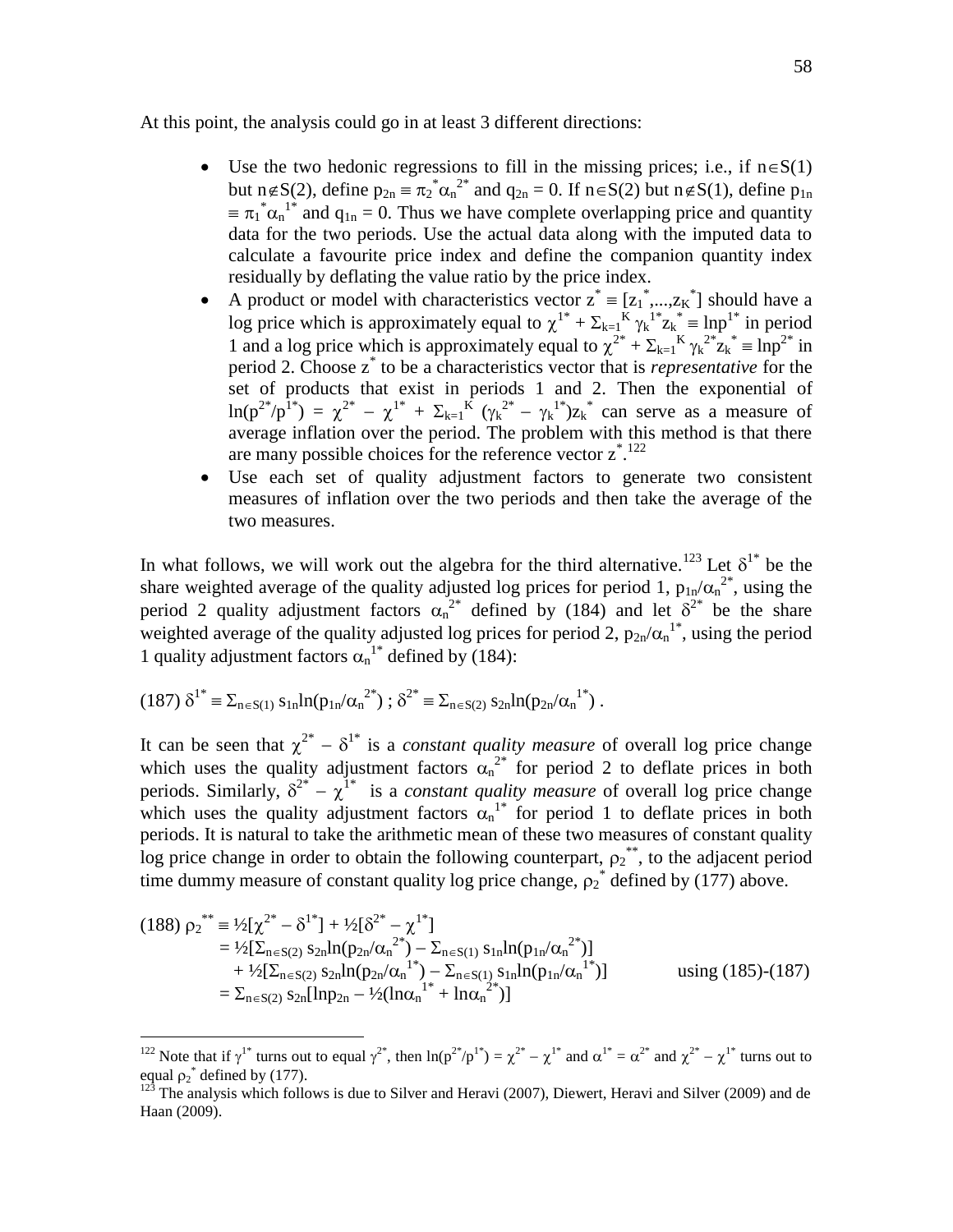$$
-\Sigma_{n\in S(1)} s_{1n}[\ln p_{1n} - \frac{1}{2}(\ln \alpha_n^{1*} + \ln \alpha_n^{2*})]
$$
  
=  $\Sigma_{n\in S(2)} s_{2n}[\ln p_{2n} - \Sigma_{k=1}^{K} (\frac{1}{2}\gamma_k^{1*} + \frac{1}{2}\gamma_k^{2*})z_{nk}]$   
 $- \Sigma_{n\in S(1)} s_{1n}[\ln p_{1n} - \Sigma_{k=1}^{K} (\frac{1}{2}\gamma_k^{1*} + \frac{1}{2}\gamma_k^{2*})z_{nk}]$  using (184).

Using (174), (177) can be written as follows:

 $\overline{a}$ 

$$
(189)\ {\rho_2}^* = \Sigma_{n \in S(2)}\ s_{2n}[\text{ln}p_{2n} - \Sigma_{k=1}^K\ {\gamma_k}^*z_{nk}]-\Sigma_{n \in S(1)}\ s_{1n}[\text{ln}p_{1n} - \Sigma_{k=1}^K\ {\gamma_k}^*z_{nk}].
$$

The time dummy hedonic regression model defined by the minimization problem (170) uses the hedonic coefficients,  $\gamma_k^*$  for k = 1,..,K to form the quality adjustment factors  $\alpha_n^*$ for  $n = 1,...,N$ . The single period hedonic regressions are defined by the minimization problems defined by (178) and (179), which in turn generate the two sets of hedonic coefficients, the  $\gamma_k^{1*}$  and the  $\gamma_k^{2*}$  for k = 1,..,K. But in the end, these two sets of hedonic coefficients are averaged when the overall measure of log price change defined by  $\rho_2^{**}$  is calculated. Thus the only difference between  $\rho_2^*$  defined by (189) and  $\rho_2^{**}$  defined by (188) is that the average hedonic coefficients  $\frac{1}{2}\gamma_k^{1*} + \frac{1}{2}\gamma_k^{2*}$  are used in (188) while  $\rho_2^{*}$ uses the single set of coefficients  $\gamma_k^*$ . Thus (189) lets the single regression do the job of constructing a set of hedonic coefficients that covers both periods (an internal aggregation) while (188) averages the results of the single period regressions (an external aggregation).

Which approach is "better"? The hedonic imputation approach requires the estimation of  $2 + 2K$  parameters while the adjacent period time dummy hedonic approach requires only 2 + K parameters. Thus if the number of price observations in the two periods is plentiful, then the hedonic imputation approach will fit the data better and thus will generally be the preferred approach. However, as the above algebra shows, in the end, the indexes which are generated by the two approaches may not be all that different. If the number of observations is small and K is relatively large, then the adjacent period time dummy approach will probably generate less volatile measures of price change and hence is probably the preferred approach.<sup>124</sup>

A problem with all of the hedonic regression models that we have considered thus far is that the underlying economic model is quite restrictive; i.e., the underlying exact model is  $p_{tn} = \pi_t \alpha_n$  which implies that purchasers of the products have linear preferences over the N products under consideration.<sup>125</sup> Linear preferences mean that the quality adjusted

 $124$  "In practice, while one may want to use the most recent cross section to derive the relevant price weights, such estimates may fluctuate too much for comfort as the result of multicollinearity and sampling fluctuations. They should be smoothed in some way, either by choosing  $w_i = (1/2)[w_i(t) + w_i(t+1)]$ , or by using .adjacent year. regressions in estimating these weights." Zvi Griliches (1971; 7). Thus Griliches suggested the time dummy approach if the separate hedonic regressions led to substantial fluctuation in the parameter estimates.

 $^{125}$  This criticism of hedonic regression models is similar to that of Hausman (2003; 32): "In the presence of the introduction of new goods and quality improvement of existing goods, both prices and quantities (or alternatively, prices and expenditures) must be used to calculate a correct cost of living index. Using only prices and ignoring information in quantity data will never allow for a correct estimate of a cost of living index in the presence of new goods and improvements in existing goods." However, if the fit of a hedonic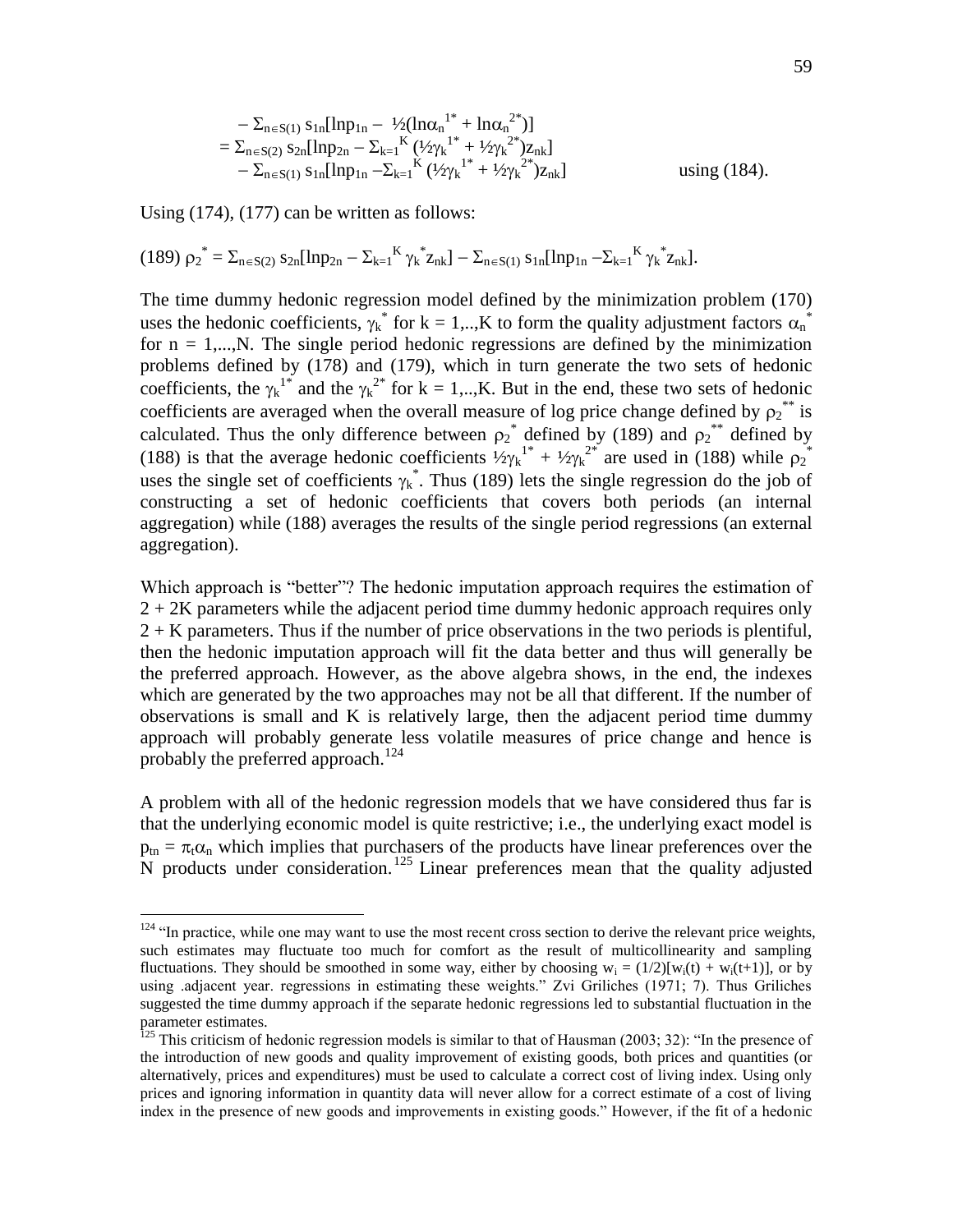products are perfect substitutes for each other. In the following two sections, we will consider economic models which relax this assumption of perfect substitutes.

## **13. Estimating Reservation Prices: The Case of CES Preferences**

In this section, we will explain Feenstra's (1994) Constant Elasticity of Substitution (CES) methodology that he proposed to measure the benefits and costs to consumers due to the appearance of new products and the disappearance of existing products.<sup>126</sup>

The Feenstra methodology starts out by making the same assumptions as were made in section 2; i.e., it is assumed that purchasers of a group of N products collectively maximize the linearly homogeneous, concave and nondecreasing aggregator or utility function  $F(q)$  subject to a budget constraint. Given that purchasers face the positive vector of prices  $p = (p_1,...,p_N)$ , the *unit cost function* c(p) that is dual to the utility function f is defined as the minimum cost of attaining the utility level that is equal to one:

(190) 
$$
c(p) \equiv \min_{q} \{ F(q) \ge 1; q \ge 0_N \}.
$$

 $\overline{a}$ 

If the unit cost function  $c(p)$  is known, then using duality theory, it is possible to recover the underlying utility function  $f(q)$ .<sup>127</sup> Feenstra assumed that the unit cost function has the following *CES functional form*:

(191) 
$$
c(p) \equiv \alpha_0 \left[ \sum_{n=1}^{N} \alpha_n p_n \right]^{1-\sigma} \left]^{1/(1-\sigma)} \quad \text{if } \sigma \neq 1; \\ \equiv \alpha_0 \prod_{n=1}^{N} p_n^{\alpha_n} \quad \text{if } \sigma = 1 \right]
$$

where the  $\alpha_i$  and  $\sigma$  are nonnegative parameters with  $\sum_{i=1}^{N} \alpha_i = 1$ . The unit cost function defined by (191) is a *Constant Elasticity of Substitution (CES) utility function* which was introduced into the economics literature by Arrow, Chenery, Minhas and Solow  $(1961)^{128}$ .

The parameter  $\sigma$  is the *elasticity of substitution*;<sup>129</sup> when  $\sigma = 0$ , the unit cost function defined by (191) becomes linear in prices and hence corresponds to a fixed coefficients aggregator function which exhibits 0 substitutability between all commodities. When  $\sigma$  = 1, the corresponding aggregator or utility function is a Cobb-Douglas function. When  $\sigma$ 

regression model is good, then the hedonic regression model is justified and there is no need to move to a more complicated consumer demand framework.

 $126$  The exposition in this section follows that of Diewert and Feenstra (2017).

<sup>&</sup>lt;sup>127</sup> It can be shown that for  $q \gg 0_N$ ,  $F(q) = 1/max_p {c(p): \sum_{n=1}^N p_n q_n \le 1 ; p \ge 0_N}$ ; see Diewert (1974; 110-

<sup>112)</sup> on the duality between linearly homogeneous aggregator functions  $\vec{F}(q)$  and unit cost functions  $c(p)$ .

<sup>&</sup>lt;sup>128</sup> In the mathematics literature, this aggregator function or utility function is known as a mean of order  $r \equiv$  $1 - \sigma$ ; see Hardy, Littlewood and Polyá (1934; 12-13).

 $129$  Let c(p) be an arbitrary unit cost function that is twice continuously differentiable. The Allen (1938; 504) Uzawa (1962) *elasticity of substitution*  $\sigma_{nk}(p)$  between products n and k is defined as  $c(p)c_{nk}(p)c_{k}(p)c_{k}(p)$  for  $n \neq k$  where the first and second order partial derivatives of  $c(p)$  are defined as  $c_n(p) \equiv \partial c(p)/\partial p_n$  and  $c_{nk}(p) \equiv \partial^2 c(p)/\partial p_n \partial p_k$ . For the CES unit cost function defined by (2),  $\sigma_{nk}(p) = \sigma$  for all pairs of products; i.e., the elasticity of substitution between all pairs of products is a constant for the CES unit cost function.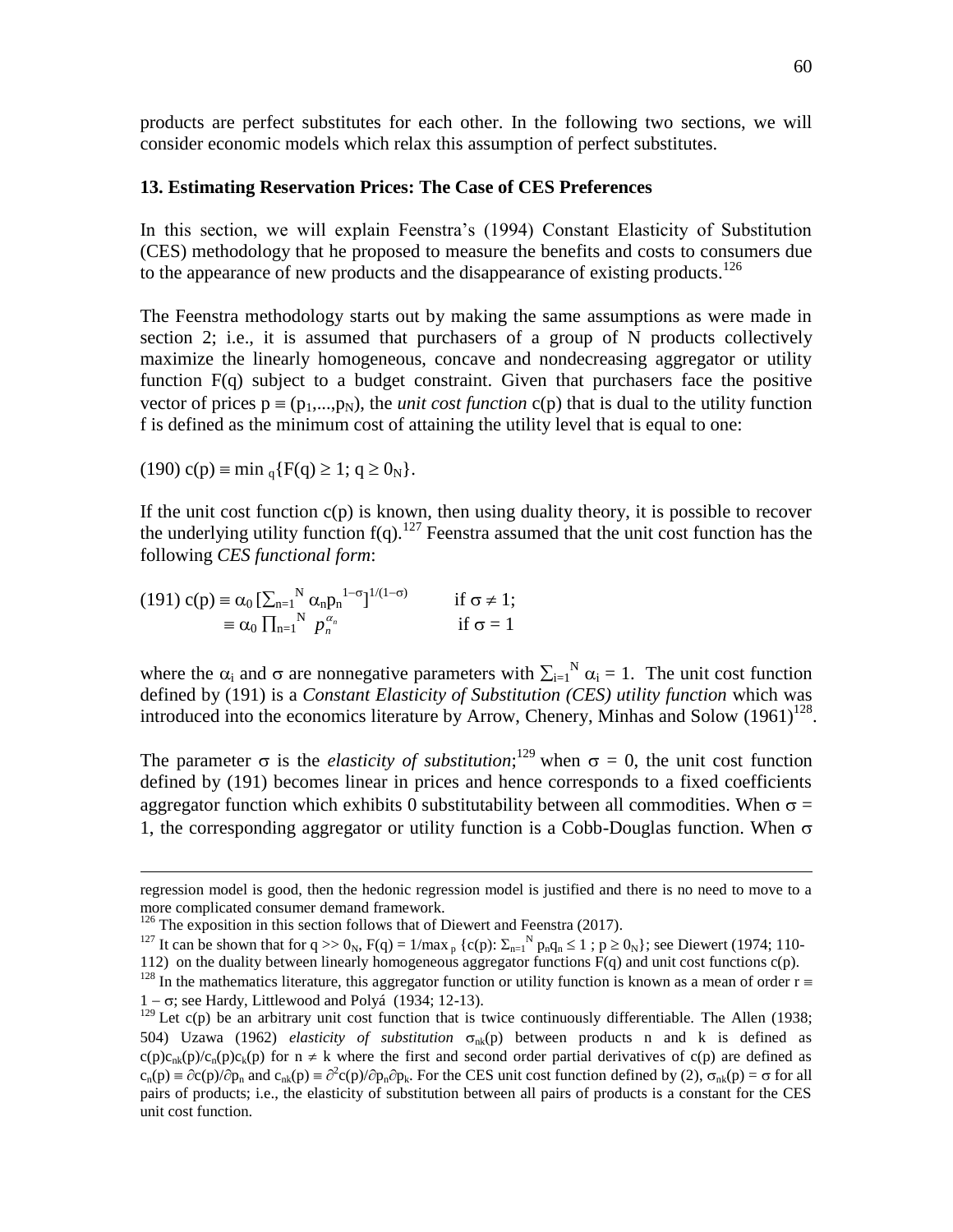approaches  $+\infty$ , the corresponding aggregator function f approaches a linear aggregator function which exhibits infinite substitutability between each pair of inputs. The CES unit cost function defined by (191) is of course *not* a fully flexible functional form (unless the number of commodities being aggregated is  $N = 2$ ) but it is considerably more flexible than the zero substitutability aggregator function (this is the special case of (191) where  $\sigma$ is set equal to zero) or the linear aggregator function (which corresponds to  $\sigma = +\infty$ ).

In order to simplify the notation, we set  $r = 1 - \sigma$ . Under the assumption of cost minimizing behavior on the part of purchasers of the N products for periods  $t = 1,...,T$ , Shephard's (1953; 11) Lemma tells us that the observed period t consumption of commodity i,  $q_i^t$ , will be equal to  $u^t \partial c(p^t)/\partial p_i$  where  $\partial c(p^t)/\partial p_i$  is the first order partial derivative of the unit cost function with respect to the ith commodity price evaluated at the period t prices and  $u^t = f(q^t)$  is the aggregate (unobservable) level of period t utility. As usual, denote the share of product i in total sales of the N products during period t as  $s_{ti} \equiv p_{ti}q_{ti}/p^t \cdot q^t$  for  $i = 1,...,N$  and  $t = 1,...,T$  where  $p^t \cdot q^t \equiv \sum_{n=1}^N p_{tn}q_{tn}$ . We initially assume that there are no missing products. Note that the assumption of cost minimizing behavior during each period implies that the following equations will hold:

$$
(192) pt \cdot qt = ut c(pt) ; \qquad \qquad t = 1,...,T
$$

where c is the CES unit cost function defined by (191).

 $\overline{a}$ 

Using the CES functional form defined by (191) and assuming that  $\sigma \neq 1$  (or  $r \neq 0$ ), <sup>130</sup> the following equations are obtained using Shephard's Lemma:

(193) 
$$
q_{ti} = u^t \alpha_0 \left[ \sum_{n=1}^N \alpha_n (p_{tn})^r \right]^{(1/r)-1} \alpha_i (p_{ti})^{r-1};
$$
  
\t\t\t
$$
= u^t c(p^t) \alpha_i (p_{ti})^{r-1} / \sum_{n=1}^N \alpha_n (p_{tn})^r.
$$
  
\t\t\t $i = 1,..., N; t = 1,..., T$ 

Premultiply equation i for period t in (193) by  $p_{ti}/p^t \cdot q^t$ . Using (191) and (192), the resulting equations can be rewritten as follows:

(194) 
$$
s_{ti} = \alpha_i (p_{ti})^r / \sum_{n=1}^N \alpha_n (p_{tn})^r
$$
;  $i = 1,...,N; t = 1,...,T$ .

The NT share equations defined by (194) can be used as estimating equations using a nonlinear regression approach. Note that the positive scale parameter  $\alpha_0$  cannot be identified using equations (194), which of course is normal: utility can only be estimated up to an arbitrary scaling factor. Henceforth, we will assume  $\alpha_0 = 1$ . The share equations (194) are homogeneous of degree one in the parameters  $\alpha_1, \dots, \alpha_N$  and thus the identifying restriction on these parameters,  $\sum_{i=1}^{N} \alpha_i = 1$ , can be replaced with an equivalent restriction such as  $\alpha_N = 1$ .

The sequence of *period t CES price indexes* (relative to the level of prices for period 1),  $P_{\text{CES}}^t$ , can be defined as the following ratios of unit costs in period t relative to period 1:

<sup>&</sup>lt;sup>130</sup> When  $\sigma = 1$ , we have the case of Cobb-Douglas preferences. In the remainder of this paper, we will assume that  $\sigma > 1$  (or equivalently, that  $r < 0$ ).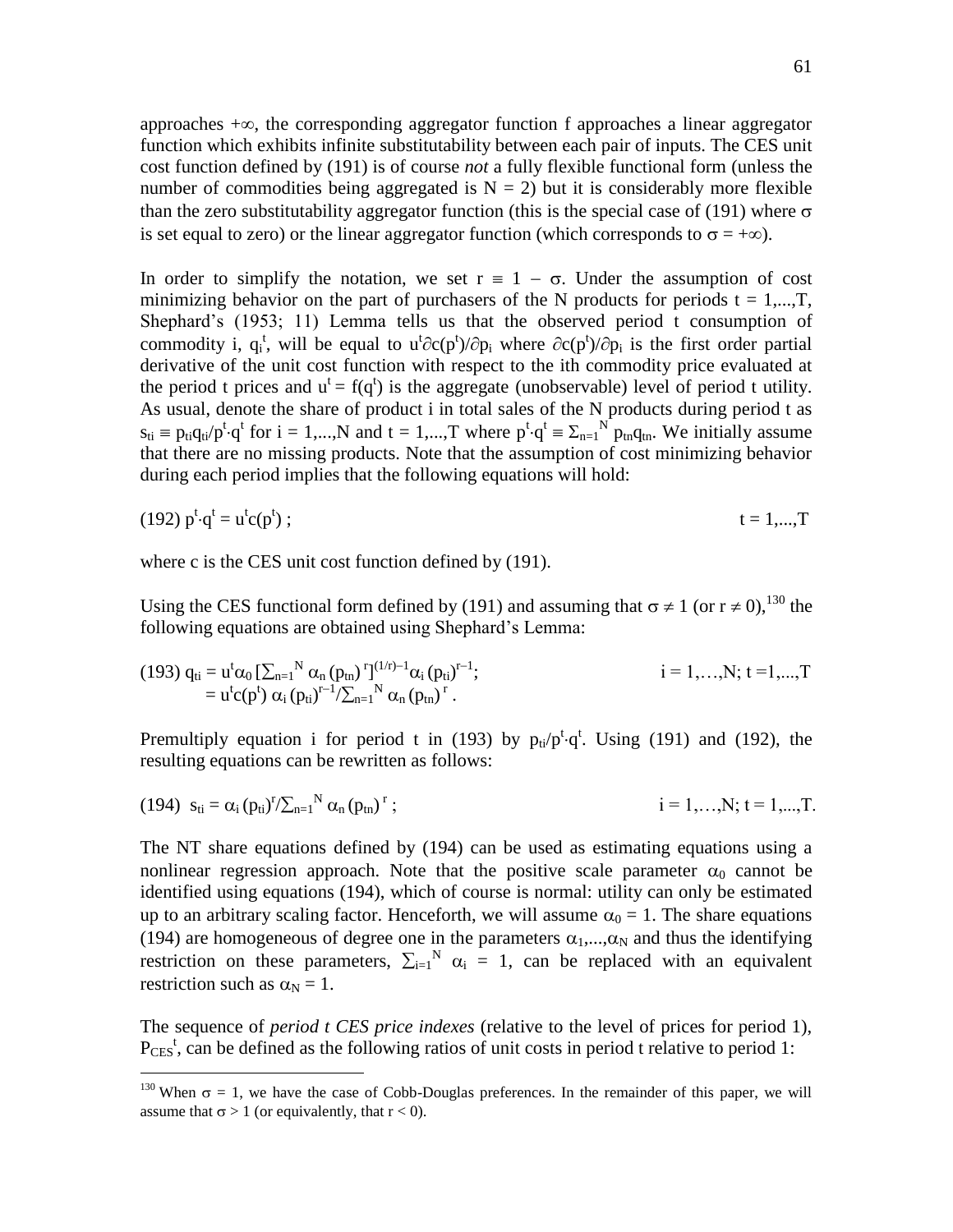(195) 
$$
P_{\text{CES}}^t \equiv \left[\sum_{n=1}^N \alpha_n (p_{tn})^r\right]^{(1/r)} / \left[\sum_{n=1}^N \alpha_n (p_{1n})^r\right]^{(1/r)};
$$
  $t = 1,...,T.$ 

Suppose further that the observed price and quantity data vectors,  $p^t$  and  $q^t$  for  $t = 1,...,T$ , satisfy equations (192) where c(p) is defined by (191) and the quantity data vectors  $q<sup>t</sup>$ satisfy the Shephard's Lemma equations (193). This means that the observed price and quantity data are consistent with cost minimizing behavior on the part of purchasers where all purchasers have CES preferences that are dual to the CES unit cost function defined by (191). Then Sato (1976) and Vartia (1976) showed that the sequence of CES price indexes defined by (195) *could be numerically calculated just using the observed price and quantity data*; i.e., it is not necessary to estimate the unknown  $\alpha_n$  and  $\sigma$  (or r) parameters in equations (195). The logarithm of the period t fixed base *Sato-Vartia Index*  $P_{SV}$ <sup>t</sup> is defined by the following equation:

(196) 
$$
\ln P_{SV}^t \equiv \sum_{n=1}^N w_n^t \ln(p_{tn}/p_{1n})
$$
;  $t = 1,...,T$ .

The weights  $w_n^t$  that appear in equations (196) are calculated in two stages. The first stage set of weights is defined as  $w_n^{t*} \equiv (s_{tn} - s_{1n})/(ln s_{tn} - ln s_{1n})$  for  $n = 1,...,N$  and  $t =$ 1,...,T provided that  $s_{tn} \neq s_{1n}$ . If  $s_{tn} = s_{1n}$ , then define  $w_n^{t*} = s_n^t = s_n^1$ . The second stage weights are defined as  $w_n^t \equiv w_n^{t*}/\Sigma_{i=1}^N w_i^{t*}$  for  $n = 1,...,N$  and  $t = 1,...,T$ . Note that in order for  $ln P_{SV}$ <sup>t</sup> to be well defined, we require that  $s_{tn} > 0$ ,  $s_{1n} > 0$ ,  $p_{tn} > 0$  and  $p_{1n} > 0$  for all  $n = 1,...,N$  and  $t = 1,...,T$ ; i.e., all prices and quantities must be positive for all products and for all periods.

With this background information in hand, we can explain Feenstra's (1994) model where "new" commodities can appear and "old" commodities can disappear from period to period.

Feenstra (1994) assumed CES preferences with  $\sigma > 1$  (or equivalently,  $r < 0$ ). He applied the reservation price methodology first introduced by Hicks (1940); i.e., as mentioned earlier, Hicks assumed that the consumer had preferences over all goods, but for the goods which had not yet appeared, there was a reservation price that would be just high enough that consumers would not want to purchase the good in the period under consideration. <sup>131</sup> This assumption works rather well with CES preferences, *because we do not have to estimate these reservation prices*; they will all be equal to  $+\infty$  when  $\sigma > 1$ .

Feenstra allowed for new products to appear and for existing products to disappear from period to period.<sup>132</sup> Feenstra assumed that the set of commodities that are available in period t is  $S(t)$  for  $t = 1,...,T$ . The (imputed) prices for the unavailable commodities in each period are set equal to  $+\infty$  and thus if  $r < 0$ , an infinite price  $p_{tn}$  raised to a negative

 $131$  The same logic is applied to disappearing products.

<sup>&</sup>lt;sup>132</sup> In many cases, a "new" product is not a genuinely new product; it is just a product that was not in stock in the previous period. Similarly, in many cases, a disappearing product is not necessarily a truly disappearing product; it is simple a product that was not in stock for the period under consideration. Many retail chains rotate products, temporarily discontinuing some products in favour of competing products in order to take advantage of manufacturer discounted prices for selected products.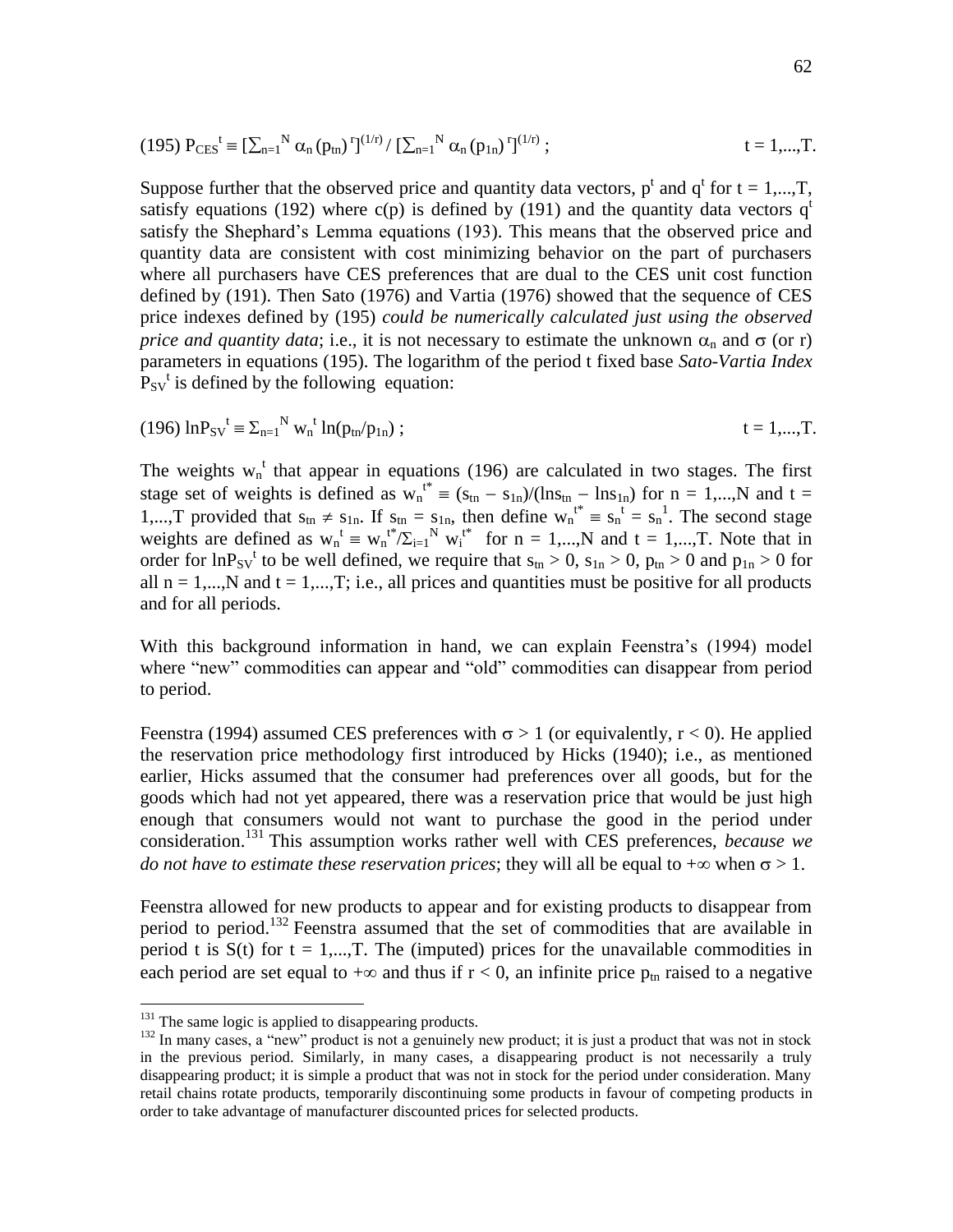power generates a 0; i.e., if product n is unavailable in period t, then  $(p_{tn})^r = (\infty)^r = 0$  if r is negative.

The CES period t true price level under these conditions when  $r < 0$  turns out to be the following CES unit cost function that is defined over only products that are available during period t:

$$
(197) \; c(p^t) \equiv \left[\sum_{n=1}^N \alpha_n (p_{tn})^r\right]^{(1/r)} = \left[\sum_{n \in S(t)} \alpha_n (p_{1n})^r\right]^{1/r}.
$$

Using equations (193) for this new model and multiplying the period t demand  $q_i^t$  by the corresponding price  $p_i^t$  for the items that are actually available leads to the following equations which describe the purchasers' nonzero expenditures on product i in period t:

(198) 
$$
p_{ti}q_{ti} = u^t \left[\sum_{n \in S(t)} \alpha_n (p_{tn})^r\right]^{(1/r)-1} \alpha_i (p_{ti})^r
$$
;  
\t\t\t\t
$$
= u^t c(p^t) \alpha_i (p_{ti})^r / \sum_{n \in S(t)} \alpha_n (p_{tn})^r
$$
.  
\t\t\t\t
$$
t = 1,...,T; i \in S(t)
$$

In each period t, the sum of observed expenditures,  $\Sigma_{n\in S(t)}$  p<sub>tn</sub>q<sub>tn</sub>, equals the period t utility level,  $u^t$ , times the CES unit cost  $c(p^t)$  defined by (197):

(199) 
$$
\Sigma_{n \in S(t)}
$$
  $p_{tn} q_{tn} = u^t c(p^t) = u^t [\Sigma_{i \in S(t)} \alpha_i (p_{1i})^r]^{1/r}$ ;  $t = 1,...,T$ .

Recall that the ith sales share of product i in period t was defined as  $s_{ti} \equiv p_{ti}q_i^{\ t}/\Sigma_{n \in S(t)} p_{tn}q_{tn}$ for  $t = 1,...,T$  and  $i \in S(t)$ . Using these share definitions and equations (199), we can rewrite equations (198) in the following form:

(200) 
$$
s_{ti} = \alpha_i (p_{ti})^r / \sum_{n \in S(t)} \alpha_n (p_{tn})^r
$$
;  
\t\t\t\t $t = 1,...,T; i \in S(t)$   
\t\t\t\t $= \alpha_i (p_{ti})^r / c(p^t)^r$ 

where the second set of equations follows using definitions (197).

Now we can work out Feenstra's (1994) model for measuring the benefits and costs of new and disappearing commodities. Start out with the period t CES exact price level defined by (197) and define the CES fixed base price index for period t,  $P_{\text{CES}}^t$ , as the ratio of the period t CES price level to the corresponding period 1 price level: $^{133}$ 

(201) 
$$
P_{CES}^t \equiv c(p^t)/c(p^1)
$$
;  
\n
$$
= [\sum_{i \in S(t)} \alpha_i (p_{ti})^r]^{1/r} / [\sum_{i \in S(1)} \alpha_i (p_{1i})^r]^{1/r}
$$
\n
$$
= [\text{ Index } 1] \times [\text{Index } 2] \times [\text{Index } 3]
$$

where the three indexes in equations (201) are defined as follows:

(202) Index 
$$
1 \equiv [\sum_{i \in S(t) \cap S(1)} \alpha_i (p_{ti})^r]^{1/r} / [\sum_{i \in S(1) \cap S(t)} \alpha_i (p_{1i})^r]^{1/r}
$$
;  $(203)$  Index  $2 \equiv [\sum_{i \in S(t)} \alpha_i (p_{ti})^r]^{1/r} / [\sum_{i \in S(1) \cap S(t)} \alpha_i (p_{ti})^r]^{1/r}$ ;

<sup>&</sup>lt;sup>133</sup> In the algebra which follows, the prices and quantities of period 1 can be replaced with the prices and quantities of any period. Feenstra (1994) developed his algebra for  $c(p^t)/c(p^{t-1})$ .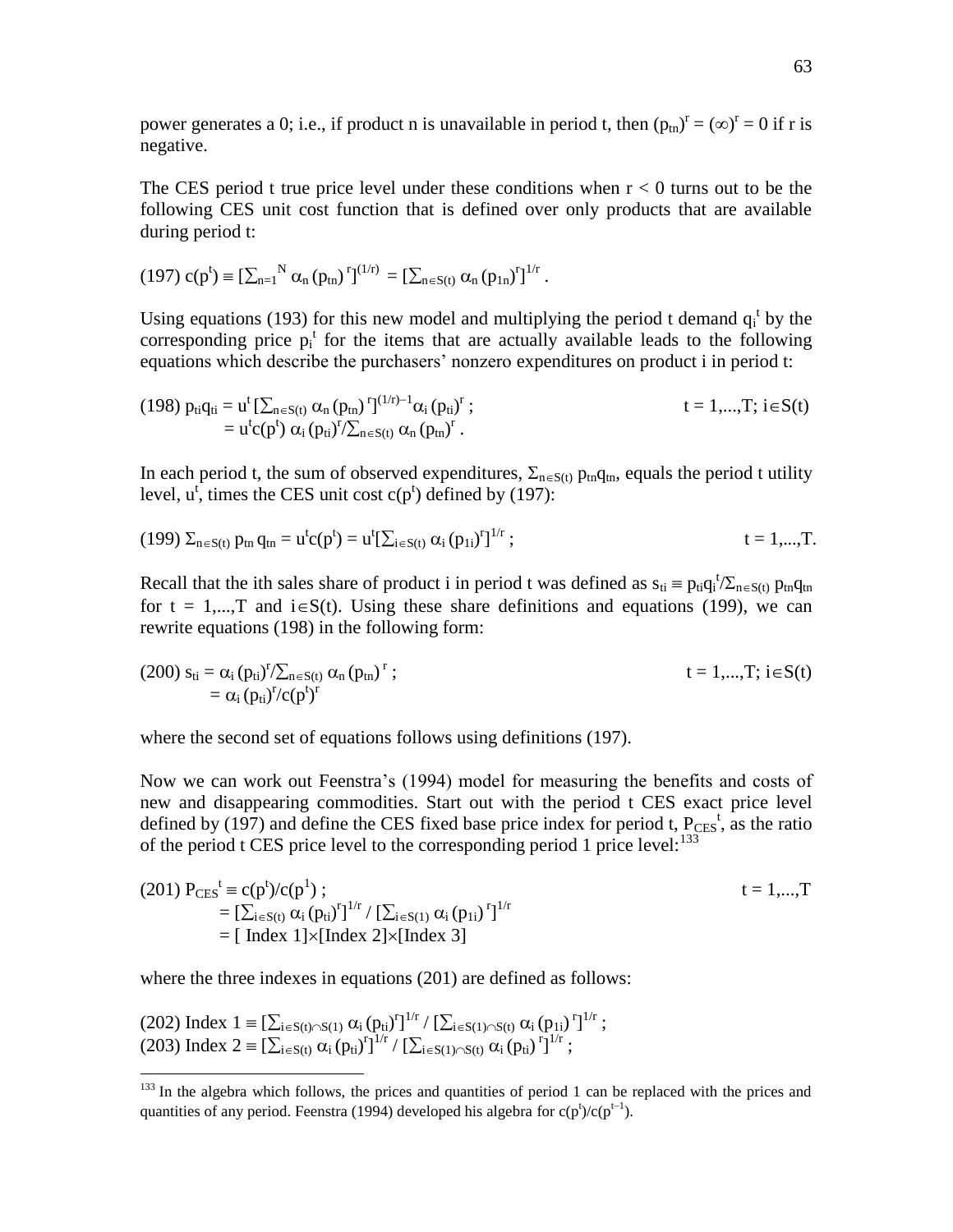(204) Index  $3 \equiv \left[ \sum_{i \in S(1) \cap S(t)} \alpha_i (p_{1i})^r \right]^{1/r} / \left[ \sum_{i \in S(1)} \alpha_i (p_{1i})^r \right]^{1/r}$ .

Note that Index 1 defines a CES price index over the set of commodities that are available in both periods t and 1. Denote the CES cost function  $c^{t^*}$  that has the same  $\alpha_n$ parameters as before but is now defined over only products that are available in periods 1 and t:

$$
(205) c^{t*}(p) = [\sum_{i \in S(t) \cap S(1)} \alpha_i (p_i)^r]^{1/r}; \qquad t = 1, 2, ..., T.
$$

The period t expenditure share equations that correspond to equations (200) using the unit cost functions defined by (205) are the following ones:

(206) 
$$
s_i^{t^*} \equiv p_{ti}q_{ti}/\sum_{n \in S(t) \cap S(1)} p_{tn}q_{tn}
$$
  
\n
$$
= \alpha_i (p_{ti})^r / \sum_{n \in S(t) \cap S(1)} \alpha_n (p_{tn})^r
$$
\n
$$
= \alpha_i (p_{ti})^r / c^{t^*} (p^t)^r
$$
\n
$$
= \alpha_i (p_{ti})^r / c^{t^*} (p^t)^r
$$

where the third equality follows using definitions (205).

Note that Index 1 is equal to  $c^{t*}(p^t)/c^{t*}(p^1)$  and the Sato-Vartia formula (196) (restricted to commodities n that are present in periods 1 and t) can be used to calculate this index using the observed price and quantity data for the products that are available in both periods 1 and t.

We turn now to the evaluation of Indexes 2 and 3. It turns out that we will need an estimate for the elasticity of substitution  $\sigma$  (or equivalently of r) in order to find empirical expressions for these indexes. <sup>134</sup> It is convenient to define the following *observable expenditure or sales ratios*:

(207) 
$$
\lambda^t \equiv \sum_{n \in S(t)} p_{tn} q_{tn} / \sum_{n \in S(1) \cap S(t)} p_{tn} q_{tn} ;
$$
   
\n(208)  $\mu^t \equiv \sum_{n \in S(1) \cap S(t)} p_{1n} q_{1n} / \sum_{n \in S(1)} p_{1n} q_{1n} ;$    
\n $t = 1,...,T;$    
\n $t = 1,...,T;$ 

We assume that there is at least one product that is present in periods 1 and t for each t. Let product i be any one of these common products for a given t. Then the share equations (200) and (206) hold for this product. These share equations can be rearranged to give us the following two equations:

$$
\begin{array}{l} (209) \ \alpha_i(p_{ti})^r = [\sum_{n \in S(t)} \alpha_n (p_{tn})^r] \ p_{ti} q_{ti}/[\sum_{n \in S(t)} p_{tn} q_{tn}] \ ; \\ (210) \ \alpha_i (p_{ti})^r = [\sum_{n \in S(1) \cap S(t)} \alpha_n (p_{tn})^r] \ p_{ti} q_{ti}/[\sum_{n \in S(1) \cap S(t)} p_{tn} q_{tn}] . \end{array}
$$

Equating (209) to (210) leads to the following equations:

$$
\begin{array}{l} (211)\ \sum_{n\in S(t)}\alpha_{n}\left(p_{tn}\right)^{r}\!/\!\sum_{n\in S(1)\cap S(t)}\alpha_{n}\left(p_{tn}\right)^{r}=\sum_{n\in S(t)}p_{tn}q_{tn}\!/\!\sum_{n\in S(1)\cap S(t)}p_{tn}q_{tn} \\ \hspace{2cm}=\lambda^{t} \end{array}
$$

 $134$  See Diewert and Feenstra (2017) for a variety of methods for estimating the elasticity of substitution.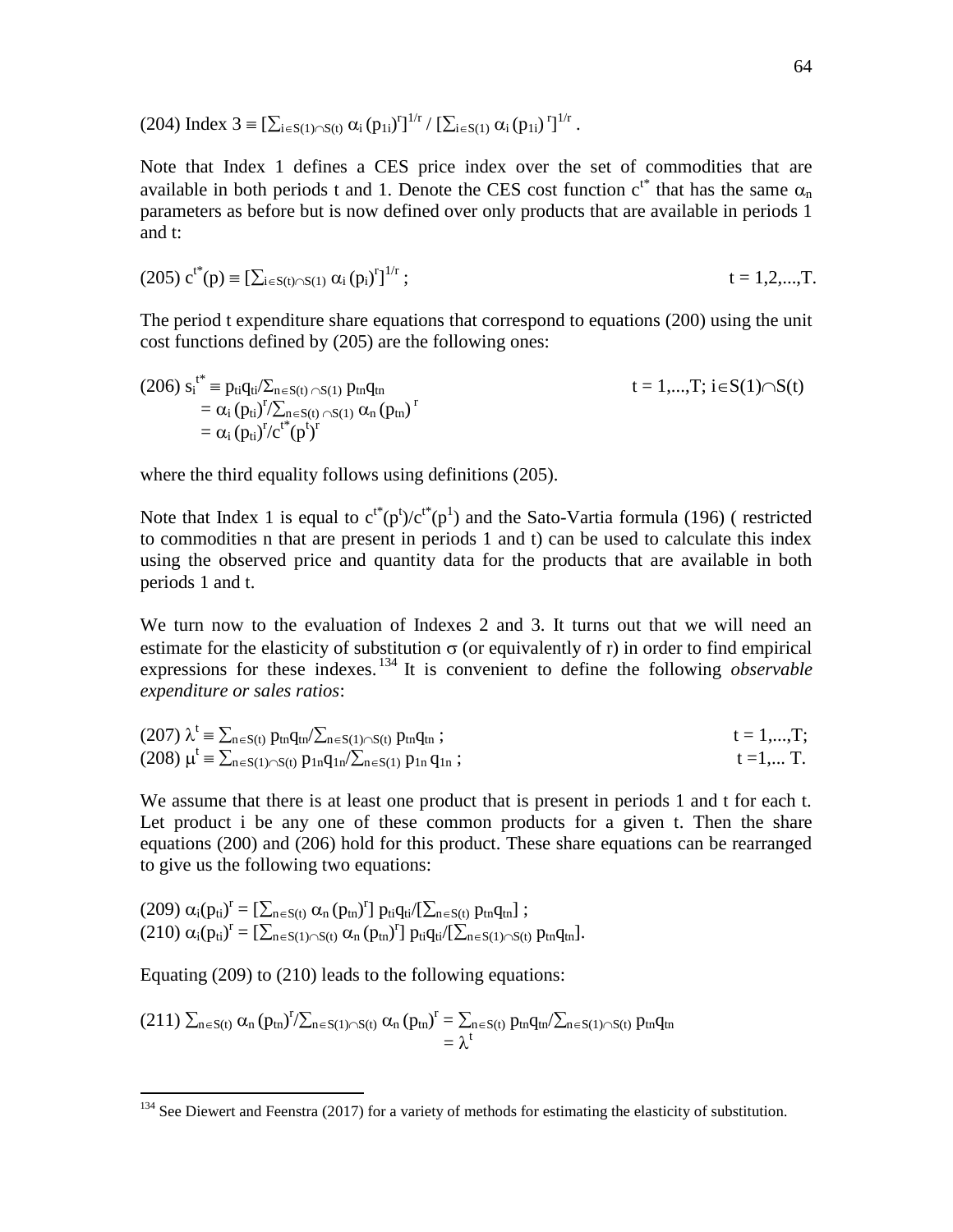where the last equality follows using definition  $(207)$ . Now take the  $1/r$  root of both sides of (211) and use definition (203) in order to obtain the following equality:

$$
(212)~Index~2=[\lambda^t]^{1/r}=[\textstyle\sum_{i\in S(t)}p_{ti}\,q_{ti}/\textstyle\sum_{i\in S(1)\cap S(t)}p_{ti}q_{ti}]^{1/r}~^{135}
$$

Again assume that product i is available in periods 1 and t. Rearrange the share equations  $(200)$  and  $(206)$  for  $t = 1$  and product i and we obtain the following two equations:

$$
(213) \alpha_i(p_{1i})^r = [\sum_{n \in S(1)} \alpha_n (p_{1n})^r] p_{1i} q_{1i}/[\sum_{n \in S(1)} p_{1n} q_{1n}] ;(214) \alpha_i(p_{1i})^r = [\sum_{n \in S(1) \cap S(t)} \alpha_n (p_{1n})^r] p_{1i} q_{1i}/[\sum_{n \in S(1) \cap S(t)} p_{1n} q_{1n}].
$$

Equating (213) to (214) leads to the following equations:

$$
(215)\ \sum_{n\in S(1)\cap S(t)}\alpha_{n}\,(p_{1n})^{r}/\sum_{n\in S(1)}\alpha_{n}\,(p_{1n})^{r}=\sum_{n\in S(1)\cap S(t)}p_{1n}q_{1n}/\sum_{n\in S(1)}p_{1n}q_{1n}\\=\mu^t
$$

where the last equality follows using definition (208). Now take the 1/r root of both sides of (215) and use definition (201) in order to obtain the following equality:  $136$ 

(216) Index 
$$
3 = [\mu^t]^{1/r} = [\sum_{n \in S(1) \cap S(t)} p_{1n}q_{1n}/\sum_{n \in S(1)} p_{1n}q_{1n}]^{1/r}
$$
.

 $\overline{a}$ 

Thus if r is known or has been estimated, then Index 2 and Index 3 can readily be calculated as simple ratios of sums of observable expenditures raised to the power 1/r. Note that  $[\sum_{i\in S(t)} p_{ti}q_{ti}/\sum_{i\in S(1)\cap S(t)} p_{ti}q_{ti}] \ge 1$ . If period t has products that were not available in period 1, then the strict inequality will hold and since  $1/r < 0$ , it can be seen that Index 2 will be less than unity. Thus Index 2 is a measure of how much the true cost of living index is *reduced* in period t due to the introduction of products that were not available in period 1. Similarly,  $[\sum_{i \in S(1) \cap S(t)} p_i^1 q_i^1 / \sum_{i \in S(1)} p_i^1 q_i^1] \le 1$ . If period 1 has products that are not available in period t, then the strict inequality will hold and since  $1/r < 0$ , it can be seen that Index 3 will be greater than unity, Thus Index 3 is a measure of how much the true cost of living index has *increased* in period t due to the disappearance of products that were available in period 1 but are not available in period t.

<sup>&</sup>lt;sup>135</sup> If new products become available in period t that were not available in period 1, then  $\lambda^t > 1$ . Recall that  $r = 1 - \sigma$  and  $r < 0$ . Index 2 evaluated at period t prices equals  $(\lambda^t)^{1/r} = (\lambda^t)^{1/(1-\sigma)}$  and thus is an increasing function of  $\sigma$  for  $1 < \sigma < +\infty$ . With  $\lambda^t > 1$ , the limit of  $(\lambda^t)^{1/(1-\sigma)}$  as  $\sigma$  approaches 1 is 0 and the limit of  $(\lambda^{t})^{1/(1-\sigma)}$  as  $\sigma$  approaches  $+\infty$  is 1. Thus the gains in utility from increased product variety are huge if  $\sigma$  is slightly greater than 1 and diminish to no gains at all as  $\sigma$  becomes very large. Suppose that  $\lambda^t = 1.05$  and  $\sigma$  $= 1.01, 1.1, 1.5, 2, 3, 5, 10$  and 100. Then Index 2 will equal 0.0076, 0.614, 0.907, 0.952, 0.976, 0.988, 0.995 and 0.9995 respectively. Thus the gains from increased product variety are very sensitive to the estimate for the elasticity of substitution. The gains are gigantic if  $\sigma$  is close to 1.

<sup>&</sup>lt;sup>136</sup> If some products that were available in period 1 become unavailable in period t, then  $\mu^t$  < 1. Index 3 evaluated at period 1 prices equals  $(\mu^t)^{1/r} = (\mu^t)^{1/(1-\sigma)}$  and is a decreasing function of  $\sigma$  for  $1 < \sigma < +\infty$ . With  $\mu^t$  < 1, the limit of  $(\mu^t)^{1/(1-\sigma)}$  as  $\sigma$  approaches 1 is  $+\infty$  and the limit of  $(\mu^t)^{1/(1-\sigma)}$  as  $\sigma$  approaches  $+\infty$  is 1. Thus the losses in utility from decreased product variety are huge if  $\sigma$  is slightly greater than 1 and diminish to no gains at all as  $\sigma$  becomes very large. Suppose that  $\mu^t = 0.95$  and  $\sigma$  takes on the same values as in the previous footnote. Then Index 3 will equal 168.9, 1.670, 1.108, 1.053, 1.026, 1.013, 1.0057 and 1.00052 respectively. Thus the losses are gigantic if  $\sigma$  is close to 1 and negligible if  $\sigma$  is very large.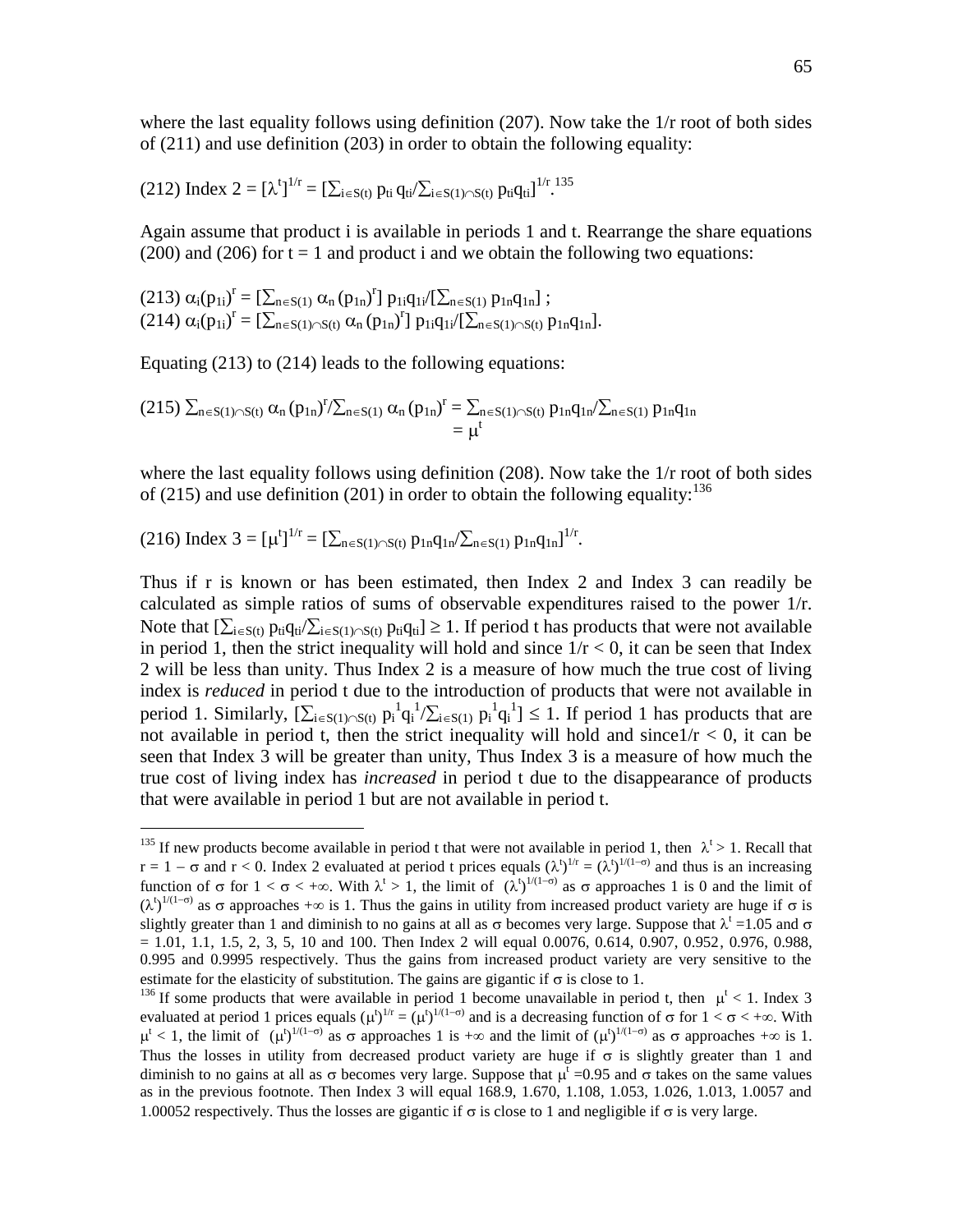Turning briefly to the problems associated with estimating r (and the  $\alpha_n$ ) when not all products are available in all periods, it can be seen that the initial estimating share equations (194) are replaced by the following estimating equations:

(217) 
$$
s_{tn} = \alpha_n (p_{tn})^r / \sum_{k \in S(t)} \alpha_k (p_{tk})^r
$$
 ;  $t = 1,...,T; n \in S(t)$ .

However, there are many methods that have been suggested in the literature to estimate r (or the elasticity of substitution  $\sigma$ ) when there are missing products; see for example Diewert and Feenstra (2017).

The Feenstra methodology is easy to implement once an estimate for  $\sigma$  is available and so it has been widely used in the macroeconomic literature. However, if the elasticity of substitution is low and new products outnumber disappearing products, then this methodology will lead to quality adjusted price indexes which will decrease by amounts that are not plausible and this point should be kept in mind.<sup>137</sup> The Feenstra methodology will tend to be biased for elasticities of substitution which are close to one and should not be used in this case.<sup>138</sup> Thus in the next section, we will study a model which is similar to Feenstra's model but the reservation prices generated by the model are finite and a flexible functional form for  $Q(q)$  is used in place of the CES functional form.

## **14. Estimating Reservation Prices: The Case of KBF Preferences**

 $\overline{a}$ 

The functional form for the aggregator function  $F(q)$  that we will use in this section is the *KBF function form*,  $Q_{KBF}(q) \equiv [q \cdot Aq]^{1/2}$  defined by (17) in section 4.<sup>139</sup> The system of *inverse demand functions* for this functional form for our data set with no missing observations is given by the following system of equations:

(218) 
$$
p^t = P^t \nabla_q Q_{KBF}(q^t) = P^t [q^t \cdot Aq^t]^{-1/2} Aq^t
$$
;  $t = 1,...,T$ 

where the N by N matrix  $A = [a_{nk}]$  is symmetric (so that  $A<sup>T</sup> = A$ ) and thus has  $N(N+1)/2$ unknown  $a_{nk}$  elements. As in section 4, we also assume that A has one positive eigenvalue with a corresponding strictly positive eigenvector and the remaining  $N-1$  eigenvalues are negative or zero. These conditions will ensure that the aggregator function has indifference surfaces with the correct curvature.

 $137$  Also keep in mind that the Feenstra methodology does not work at all if the elasticity of substitution is equal to or less than one.

 $13<sup>8</sup>$  Another feature of the Feenstra methodology is that the reservation prices are infinite. Typically it does not take an infinitely high price to deter consumers from buying the product under consideration.

<sup>&</sup>lt;sup>139</sup> The analysis in this section follows that of Diewert and Feenstra (2017). The same theoretical framework was suggested by Diewert (1980; 498-503) but a different flexible functional form was used to illustrate the methodology. The Diewert and Feenstra functional form is a better choice since the correct curvature conditions can be imposed on the KBF functional form without destroying its flexibility.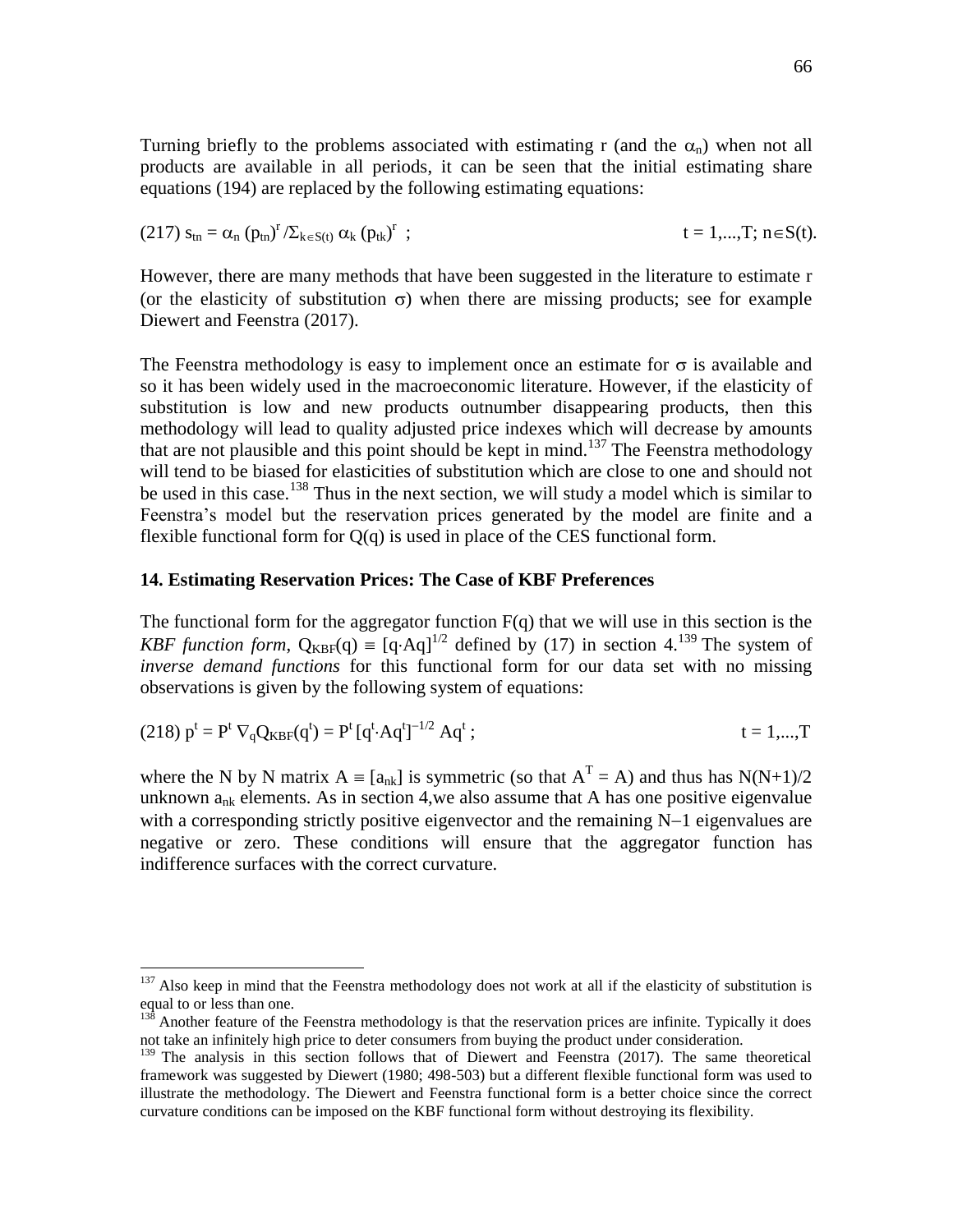The period t aggregate quantity is  $Q^t = [q^t \cdot Aq^t]^{1/2}$  for  $t = 1,...,T$ . Multiply the right hand side of equation t in (218) by  $1 = Q^{t}/[q^{t} \cdot Aq^{t}]^{1/2}$  for  $t = 1,...,T$  and we obtain the following system of estimating equations:

$$
(219) pt = PtQtAqt/qt \cdot Aqt = vtAqt/qt \cdot Aqt ; \t\t t = 1,...,T
$$

where we have used equations (9),  $P^tQ^t = p^t \cdot q^t = v_t$  for  $t = 1,...,T$ , to derive the second set of equations in (219). Now convert equations (219) into a set of share equations by taking component n in the vector  $p^t$ ,  $p_{tn}$ , and multiplying both sides of this equation by  $q_{tn}$  and dividing by  $v_t = p^t \cdot q^t$ . We obtain the following system of estimating equations:

$$
(220) s_{tn} = \Sigma_{m=1}^{N} q_{tn} a_{nm} q_{tm} / \Sigma_{n=1}^{N} \Sigma_{m=1}^{N} q_{tm} a_{nm} q_{tm} ; \qquad t = 1,...,T; n = 1,...,N.
$$

Now introduce missing products into the model. Let  $S(t)$  be the set of products n that are present in period t for t = 1,..., T. If product n is missing in period t, define  $q_{tn} \equiv 0$  and  $s_{tn} =$ 0. Define  $q^t$  and  $s^t$  as the period t vectors of quantities and shares where  $q_{tn} \equiv 0$  and  $s_{tn} \equiv 0$ if product n is missing in period t. It can be seen that equations (220) are still valid when there are missing products except that instead of  $t = 1,...,T$ ;  $n = 1,...,N$ , we have  $t = 1,...,T$ and  $n \in S(t)$ . Thus we use equation t,n in (220) as an estimating equation only if the corresponding product n is present in period t.

The  $N(N+1)/2$  unknown parameters  $a_{nm}$  in the A matrix can be determined by solving the following nonlinear least squares minimization problem: $140$ 

$$
(221) \ \text{min}\ _{A} \ \Sigma_{t=1}{}^{T} \ \Sigma_{n \in S(t)} \ [s_{tn}-\{\Sigma_{m=1}{}^{N} \ q_{tn}a_{nm}q_{tm}\!\!/\Sigma_{i=1}{}^{N} \ \Sigma_{j=1}{}^{N} \ q_{ti}a_{ij}q_{tj}\}]^{2}.
$$

Note that the minimization problem defined by (221) is run as a single nonlinear regression rather than as a system of N share equations, which is a more traditional approach when estimating systems of consumer demand functions. The unusual specification is due to the fact that there are missing products in the T time periods and so the traditional systems approach cannot be applied. A second point to note is that not all of the parameters  $a_{nm}$  can be identified: if  $a_{nm}^*$  solves (221), then so does  $\lambda a_{nm}^*$  for  $1 \le n \le n$  $m \leq N$  for all  $\lambda \neq 0$ . Thus a normalization on the matrix of parameters is required for a unique solution to  $(221)$ . A final point to note is that the error terms in  $(221)$  are not weighted by their economic importance. There is no need to do this because the dependent variables in (221), the shares, are already weighted by their economic importance and so there is no need for further weighting. Put another way, each share is equally important (and is measured in comparable units) and hence it makes sense to fit the observed shares by model predicted shares using a least squares approach.

Once the parameters  $a_{nm}$ <sup>\*</sup> have been determined, we can use the price equations defined by (219) above to determine the *Hicksian reservation prices*  $p_{tn}^*$  for the missing products for  $t = 1,...,T$  and n does not belong to  $S(t)$ :

<sup>&</sup>lt;sup>140</sup> Alternative estimating equations are considered in Diewert and Feenstra (2017).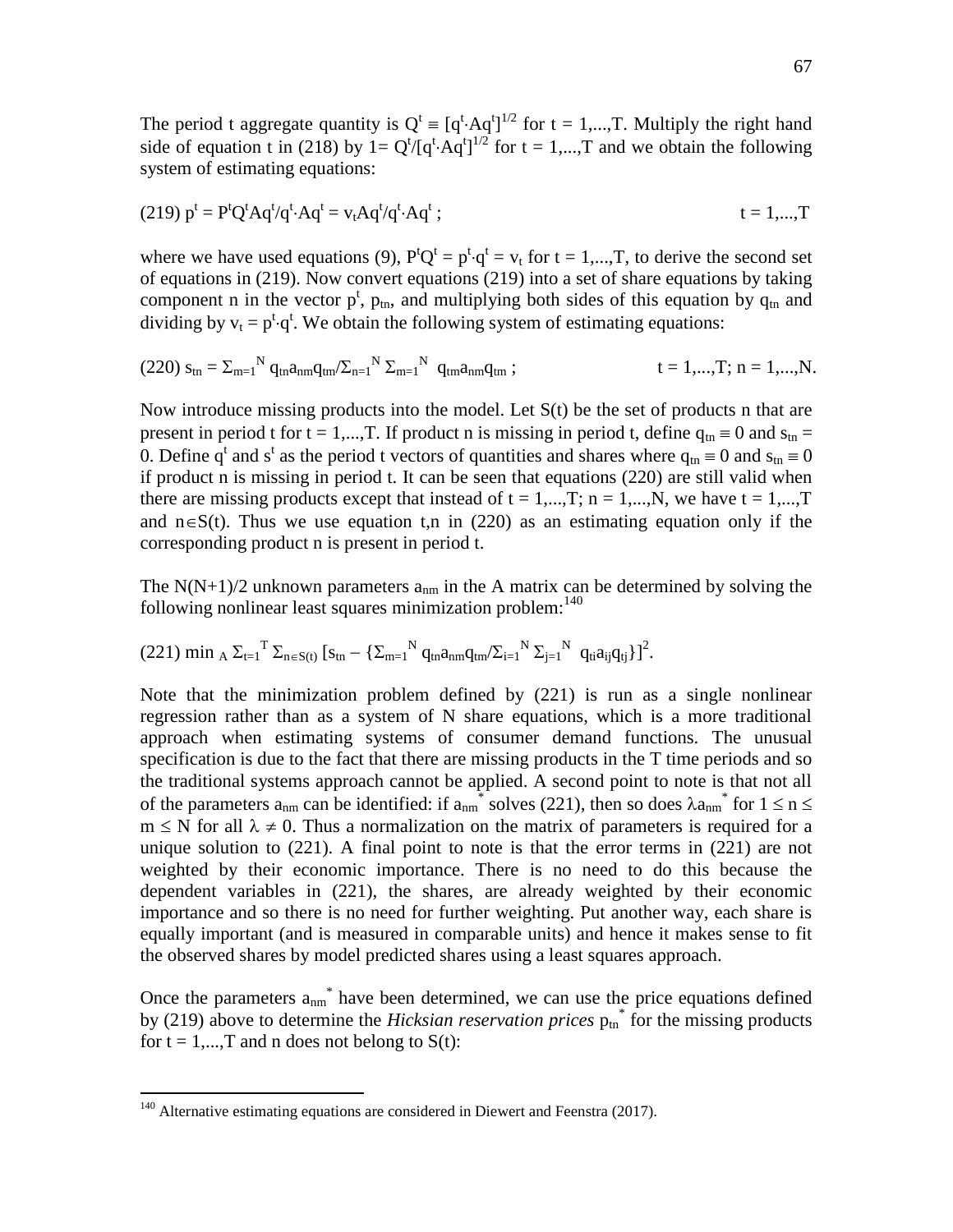$$
(222) p_{tn}^{*} = v_t \left\{ \Sigma_{m=1}^{N} a_{nm}^{*} q_{tm} / \Sigma_{i=1}^{N} \Sigma_{j=1}^{N} q_{ti} a_{ij}^{*} q_{tj} \right\};
$$
 t = 1,...,T; n \notin S(t).

Note that the reservation prices defined by (222) will be finite. Using the observed prices and quantities for each period t along with the imputed prices  $p_{\text{tn}}^*$ , complete price and quantity vectors for each period can be formed. These complete price and quantity vectors can be used to form price and quantity levels for each period using a preferred index number formula. Alternatively, the estimated parameters  $a_{nm}$ <sup>\*</sup> can be used to form the matrix of parameters,  $A^* = [a_{nm}^*]$ . Use the estimated  $A^*$  matrix to form the period t quantity levels,  $Q^{t*} \equiv [q^t \cdot A^* q^t]^{1/2}$  for  $t = 1,...,T$  and the corresponding period t price levels,  $P^{t^*} \equiv v_t / Q^{t^*}$  for  $t = 1,...,T$ .

There are two problems with the above methodology that need to be addressed: (i) how can we be sure that the estimated A matrix satisfies the eigenvalue restrictions listed above and (ii) how can we estimate the parameters of the A matrix when N is large?

The number of unknown parameters in the A matrix is  $N(N+1)/2$  if there are N products in the window of observations. If  $N = 10$ ,  $N(N+1)/2 = 55$ ; if  $N = 100$ ,  $N(N+1)/2 = 5050$ . Thus it will be impossible to estimate all of the parameters in the A matrix if N is large.

The above two difficulties with this methodology can be addressed if we make use of the following reparameterization of the A matrix. Thus we set A equal to the following expression: $^{141}$ 

(223)  $A = bb^{T} + B$ ;  $b >> 0_{N}$ ;  $B = B^{T}$ ; B is negative semidefinite;  $Bq^* = 0_{N}$ .

The vector  $b^T = [b_1,...,b_N]$  is a row vector of positive constants and so  $bb^T$  is a rank one positive semidefinite N by N matrix. The symmetric matrix B has  $N(N+1)/2$  independent elements  $b_{nk}$  but the N constraints  $Bq^* = 0_N$  reduce this number by N. Thus there are N independent parameters in the b vector and  $N(N-1)/2$  independent parameters in the B matrix so that  $bb<sup>T</sup> + B$  has the same number of independent parameters as the A matrix.

The reparameterization of A by  $bb<sup>T</sup> + B$  is useful in the present context because this reparameterization can be used to estimate the unknown parameters in stages. Thus initially set  $B = O_{N \times N}$ , a matrix of 0's. The resulting aggregator function becomes  $F(q) =$  $(q^{\text{T}}bb^{\text{T}}q)^{1/2} = (b^{\text{T}}qb^{\text{T}}q)^{1/2} = b^{\text{T}}q$ , a *linear utility function*. Thus this special case of (223) boils down to the linear utility function model that has been used repeatedly in this paper.

The matrix B is required to be negative semidefinite. The procedure used by Wiley, Schmidt and Bramble (1973) and Diewert and Wales (1987) can be used to impose negative semidefiniteness on B by setting B equal to  $-CC^T$  where C is a lower triangular matrix.<sup>142</sup> Write C as  $[c^1, c^2, ..., c^N]$  where  $c^k$  is a column vector for  $k = 1,...,K$ . If C is lower

<sup>&</sup>lt;sup>141</sup> Notation: b is regarded as a column vector and  $b<sup>T</sup>$  is its transpose, which is a row vector.

<sup>&</sup>lt;sup>142</sup> C = [c<sub>nk</sub>] is a lower triangular matrix if c<sub>nk</sub> = 0 for k > n; i.e., there are 0's in the upper triangle. Wiley, Schmidt and Bramble showed that setting  $B = -CC^T$  where C was lower triangular was sufficient to impose negative semidefiniteness while Diewert and Wales showed that any negative semidefinite matrix could be represented in this fashion.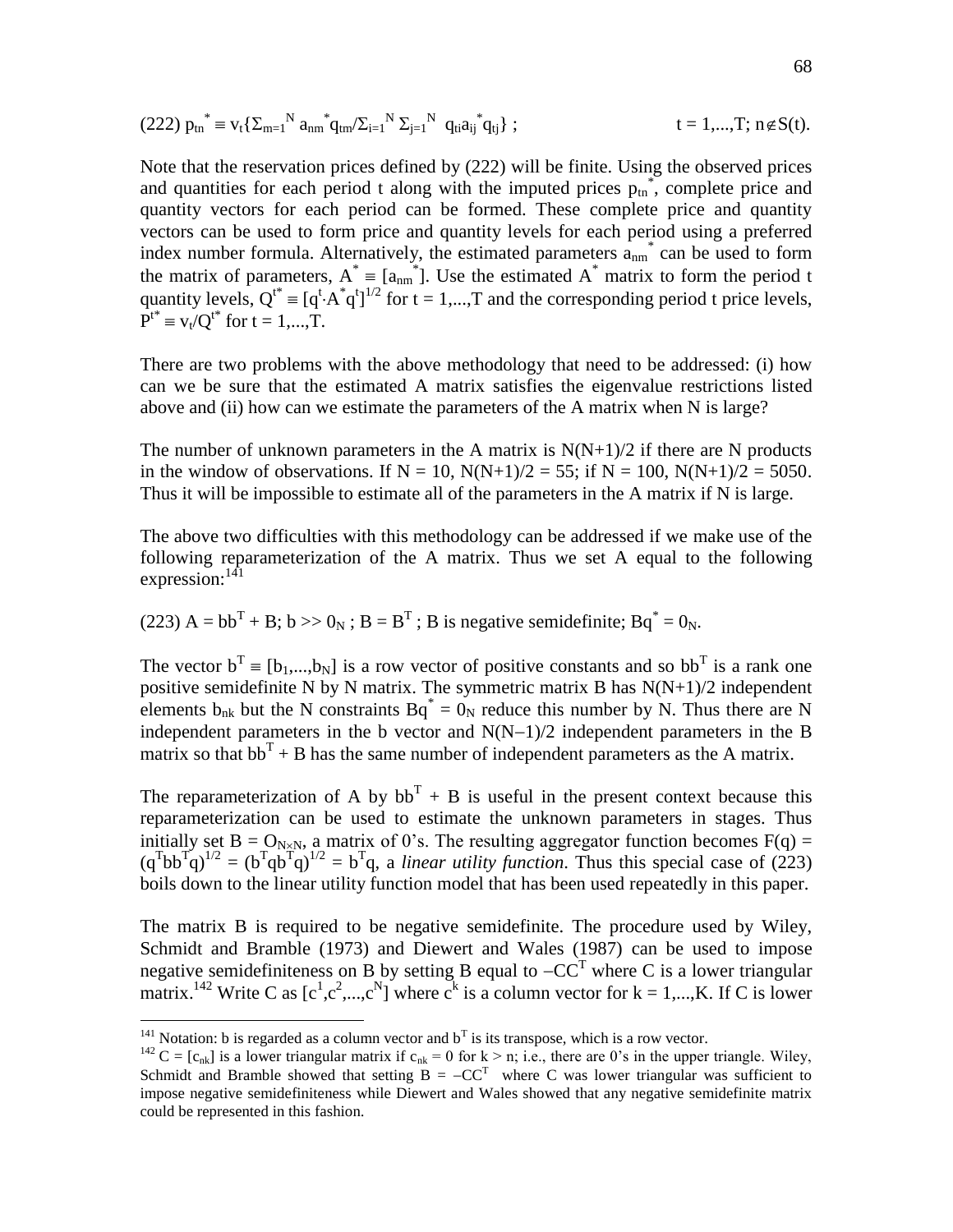triangular, then the first k–1 elements of  $c^k$  are equal to 0 for k = 2,3,...,N. The following representation for B will hold:

$$
(224) \mathbf{B} = -\mathbf{C}\mathbf{C}^{\mathrm{T}} = -\sum_{n=1}^{N} c^{n} c^{n\mathrm{T}}
$$

 $\overline{a}$ 

where the following restrictions on the vectors  $c^n$  are imposed in order to impose the restrictions  $Bq^* = 0_N$  on  $B:^{143}$ 

 $(225) c<sup>n</sup>·q<sup>*</sup>$  $n = 1, \ldots, N.$ 

As mentioned above, if N is not small, then typically, it will not be possible to estimate all of the parameters in the C matrix. Furthermore, typically nonlinear estimation is not successful if one attempts to estimate all of the parameters at once. Thus it is necessary to estimate the parameters in the utility function  $F(q) = (q^T A q)^{1/2}$  in stages. In the first stage, estimate the linear utility function  $F(q) = b^Tq$ . <sup>144</sup> In the second stage, estimate  $F(q) =$  $(q^T [bb^T - c^1 c^{1T}]q)^{1/2}$  where  $c^{1T} = [c_1^1, c_2^1, ..., c_N^T]$  and  $c^{1T}q^* = 0$ . For starting coefficient values in the second nonlinear regression, use the final estimates for b from the first nonlinear regression and set the starting  $c^1 \equiv 0_N$ .<sup>145</sup> In the third stage, estimate F(q) =  $(q^{T}[bb^{T} - c^{1}c^{1T} - c^{2}c^{2T}]q)^{1/2}$  where  $c^{1T} \equiv [c_1^{1}, c_2^{1}, ..., c_N^{1}], c^{1T}q^{*} = 0, c^{2T} \equiv [0, c_2^{2}, ..., c_N^{2}]$  and  $c^{2T}q^* = 0$ . The starting coefficient values are the final values from the second stage with  $c^2 \equiv 0_N$ . At each stage, the log likelihood will generally increase.<sup>146</sup> Stop adding columns to the C matrix when the increase in the log likelihood becomes small (or the number of degrees of freedom becomes small). At stage k of this procedure, it turns out that a substitution matrix of rank  $k-1$  is estimated that is the most negative semidefinite that the data will support.<sup>147</sup> This is the same type of procedure that Diewert and Wales (1988) used in order to estimate normalized quadratic preferences and they termed the final functional form a *semiflexible functional form*. The above treatment of the KBF functional form also generates a semiflexible functional form.

The above functional form for the aggregator function is more general than the linear utility function that has been used throughout most of this paper and it is more general than the CES aggregator function that was used in the previous section. Moreover, the reservation prices that the method generates are finite. Finally, the present model can deal with situations where a new product has a low elasticity of substitution with all existing products; i.e., it provides a more satisfactory solution to the new good problem. However,

<sup>&</sup>lt;sup>143</sup> The restriction that C be upper triangular means that  $c^N$  will have at most one nonzero element, namely  $c_N^N$ . However, the positivity of q<sup>\*</sup> and the restriction  $c^{NT}q^* = 0$  will imply that  $c^N = 0_N$ . Thus the maximal rank of  $B$  is  $N-1$ .

<sup>&</sup>lt;sup>144</sup> In order to identify all of the parameters, set one component of the b vector to equal 1.

<sup>&</sup>lt;sup>145</sup> We also use the constraint  $c^{1T}q^* = 0$  to eliminate one of the  $c_n^1$  from the nonlinear regression.

<sup>&</sup>lt;sup>146</sup> If it does not increase, then the data do not support the estimation of a higher rank substitution matrix and we stop adding columns to the C matrix. The log likelihood cannot decrease since the successive models are nested.

 $147$  For a worked example of this methodology, see Diewert and Feenstra (2017).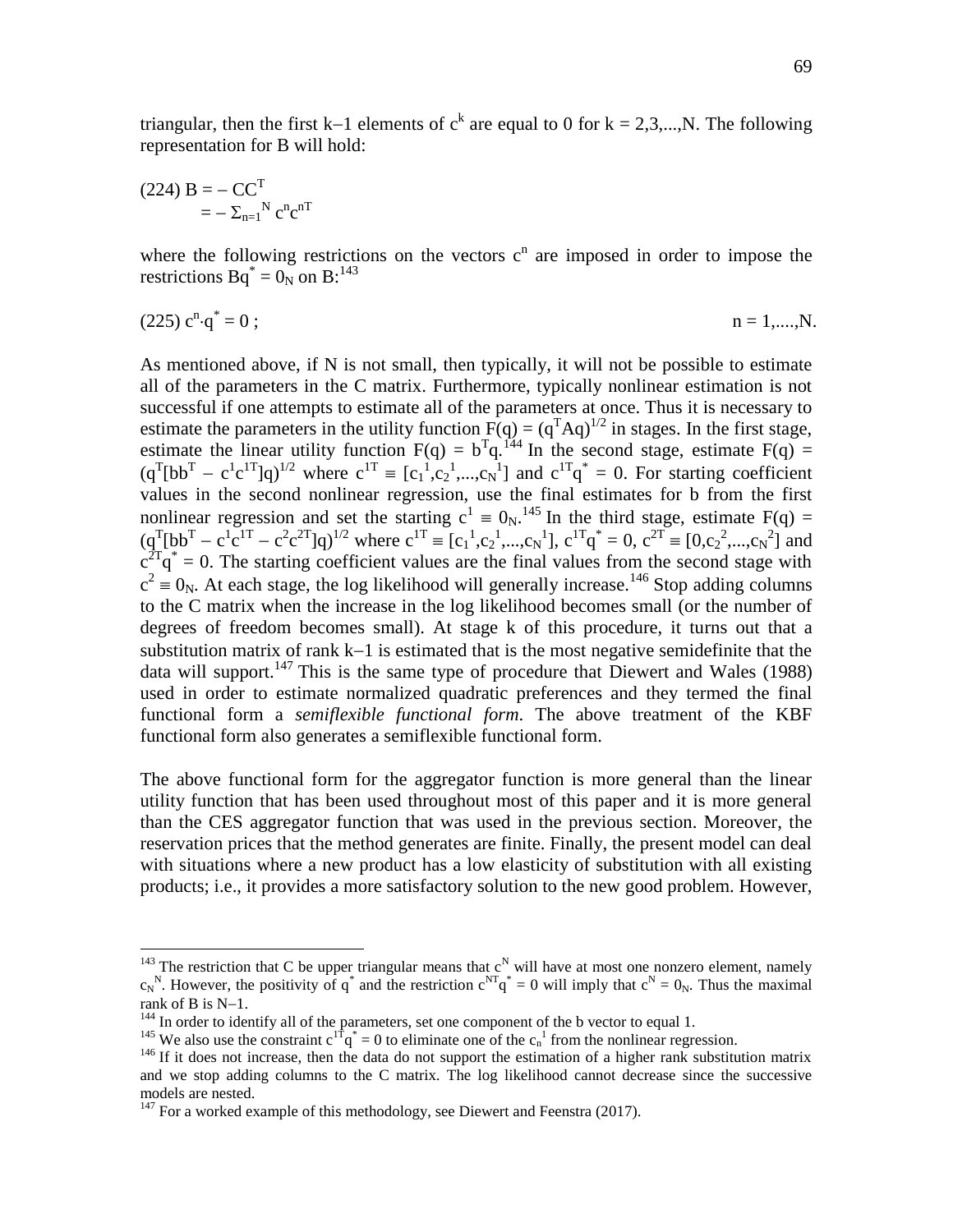it has the drawback of being rather complex and hence it may be resistant to large scale applications of the method.

This completes our selective review of quality adjustment methods that are based on economic approach to index numbers applied to purchasers of consumer goods and services.

# **15. Conclusion**

 $\overline{a}$ 

The paper has taken a consumer demand perspective to addressing the problem of adjusting price and quantity indexes to take into account the benefits and costs of the introduction of new goods and services and the disappearance of existing commodities. This perspective allows all of the major methods that address the new and disappearing goods problem to be compared in a common framework.

There are three main methods that have been suggested in the literature to address the new goods problem: (i) the use of inflation adjusted carry forward and backward prices; (ii) hedonic regression methods and (iii) the estimation of consumer preferences and Hicksian reservation prices using both price and quantity data. The first two methods will work well if the new and disappearing products are highly substitutable with continuing products. However, if substitution is low, then the use of the first two methods will lead to substantial biases in price and quantity indexes for the class of products under consideration. In the low elasticity of substitution case, the third class of methods should be used; i.e., one should use either the cost or expenditure function methods suggested by Hausman<sup>148</sup> or the direct utility function estimation methods suggested by Diewert and Feenstra in section 14 above. Unfortunately, these methods are not easy to implement. Thus more research on these methods is required before statistical agencies can implement these methods on large scale.

Some of the more important points made in the paper are summarized below.

 Using the theoretical framework explained in section 2 and applying it to hedonic regressions in section 5 (when price and quantity data are available) shows that

<sup>&</sup>lt;sup>148</sup> "Ultimately, data on price and product attributes alone will not allow correct estimation of the compensating variation adjustment to a cost of living index. Quantity data are also needed, so that estimates of the demand functions (or equivalently, the expenditure or utility functions) can occur. For this reason, I disagree with the panel's conclusion that hedonic methods are 'probably the best hope' for improving quality adjustments (Schultze and Mackie (2002; 64 and 122)) since hedonic methods do not use quantity data to estimate consumer valuation of a product, and consumer demand must be the basis of a cost of living index." Jerry Hausman (2003; 37). We agree with Hausman's criticisms of hedonic regression techniques to deal with the quality change problem except that we note that hedonic regressions can work well if the class of products under consideration are close substitutes for each other. Also in some situations, we have no choice but to work with hedonic regressions rather than estimate consumer demand systems. For example, when constructing property price indexes, each property is a *unique good*, both over time and space. A property has a unique location and over time the structure on the property changes due to renovations and depreciation. Thus hedonic regressions must be used in this situation.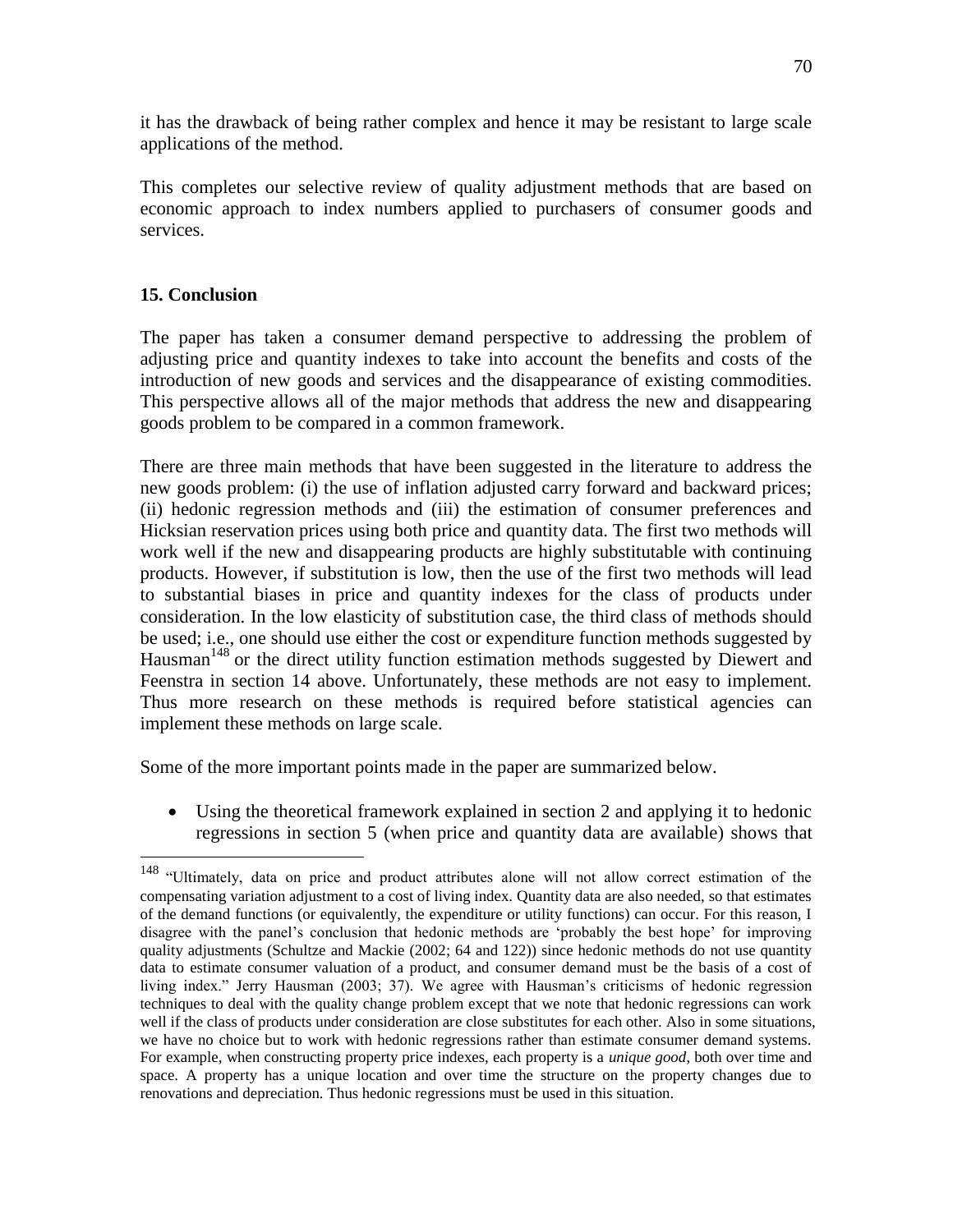the hedonic regression approach generates two distinct estimates for the resulting price and quantity levels generated by the regression (unless the regression fits the data perfectly, in which case the two methods generate identical estimates). Thus statistical agencies will have to choose between these two alternative index number estimates.

- The use of weights that reflect economic importance is recommended when running hedonic regressions; see the summary of the work of de Haan and Krsinich (2018) in section 11.
- In the two period context, section 7 shows how the use of weights can transform the problematic price index that results from an unweighted time product dummy hedonic regression into a superlative bilateral price index.
- The usefulness of the adjacent period weighted time product dummy hedonic regressions studied in section 8 is questionable; i.e., it may be preferable to use the carry forward and backward technique explained in section 4 in the bilateral case.
- Section 12 deals with hedonic regressions in the context of taste change. The results in this section indicate that the apparent increased flexibility offered by running separate hedonic regressions for each period is tempered by the need to average the results of the separate regressions in order to obtain proper price indexes. In the end, the use of a time dummy approach is recommended if the number of parameters is large relative to the number of observed prices.
- Hedonic regression models viewed from the Hicksian approach to the treatment of new products have a fundamental problem: the underlying economic model assumes that the products are perfect substitutes after the implied quality adjustment. This is not a problem if in fact, the quality adjusted products are close to being perfect substitutes but it can be a problem if this is not the case.
- The CES methodology for accounting for the benefits of new products due to Feenstra explained in section 13 can work well if the elasticity of substitution between the products under consideration is high. If it is not high, the method will tend to lead to price indexes which have a downward bias.
- The econometric method for dealing with new and disappearing products in the context of the Hicksian reservation price methodology avoids the problems associated with the Feenstra methodology but at the cost of a great deal of econometric complexity. A robust simplified version of this methodology is required before it can be applied by statistical agencies on a routine basis.

This paper has taken an economic approach to the problem of quality adjustment that is based on the basic model of household behavior explained in section 2. This economic model is not without its problems but it does lead to a unified approach to the treatment of quality change from an economic perspective.

# **References**

Aizcorbe, A., C. Corrado and M. Doms (2000), "Constructing Price and Quantity Indexes for High Technology Goods", Industrial Output Section, Division of Research and Statistics, Board of Governors of the Federal Reserve System, Washington DC.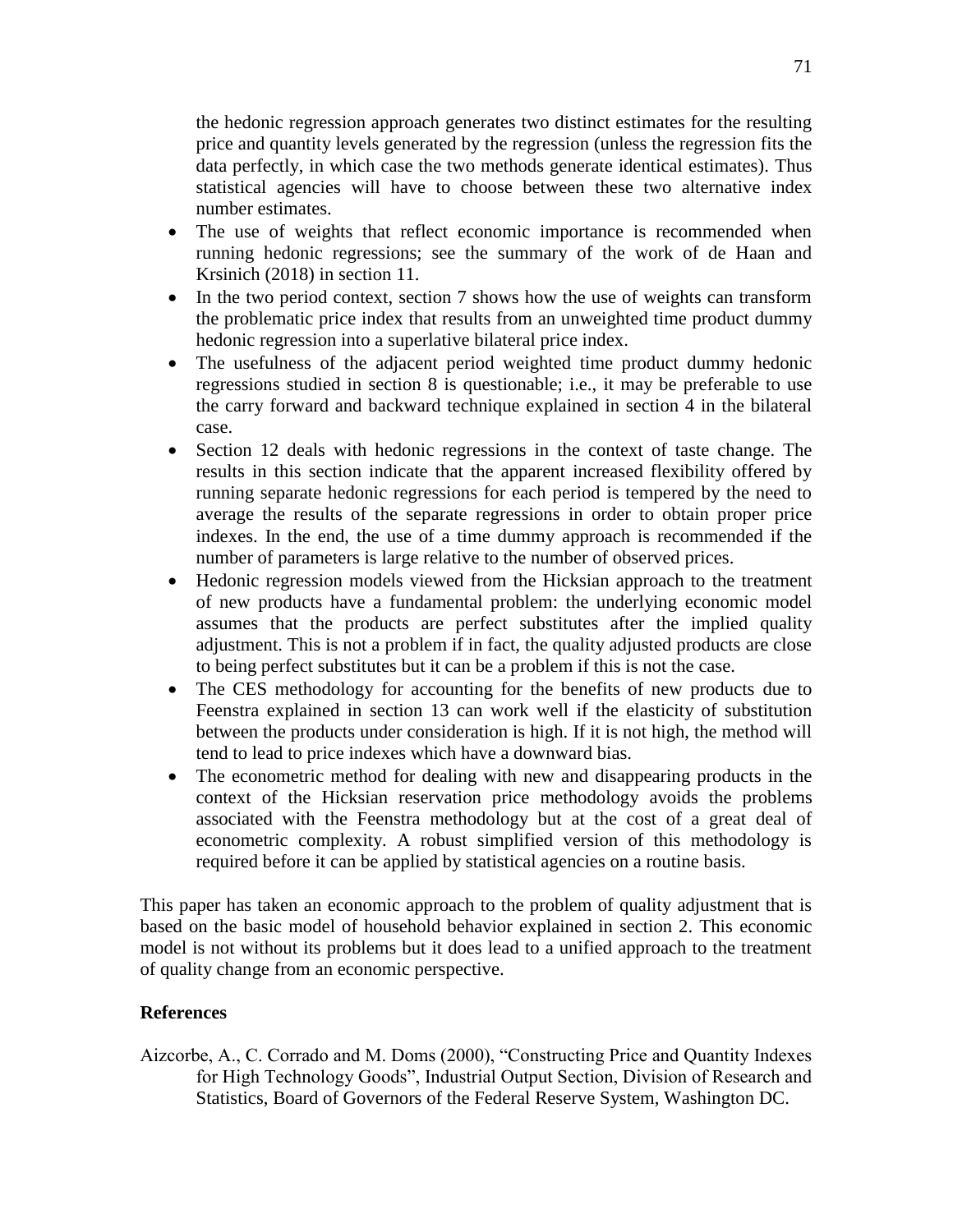- Aizcorbe, A. (2014), *A Practical Guide to Price Index and Hedonic Techniques*, Oxford, UK: Oxford University Press.
- Allen, R.G.C. (1938), Mathematical Analysis for Economists, London: Macmillan.
- Arrow, K.J., H.B. Chenery, B.S. Minhas and R.M. Solow (1961), "Capital-Labor Substitution and Economic Efficiency", *Review of Economics and Statistics* 63, 225-250.
- Australian Bureau of Statistics (2016), "Making Greater Use of Transactions Data to Compile the Consumer Price Index", Information Paper 6401.0.60.003, November 29, Canberra: ABS.
- Balk, B.M. (1980), "A Method for Constructing Price Indices for Seasonal Commodities", *Journal of the Royal Statistical Society, Series A* 143, 68-75).
- Court, A.T. (1939), "Hedonic Price Indexes with Automotive Examples", pp. 99-117 in *The Dynamics of Automobile Demand*, New York: General Motors Corporation.
- Dalén, J. (2001), "Statistical Targets for Price Indexes in Dynamic Universes," Paper presented at the sixth meeting of the Ottawa Group, April 2-6, Canberra, 2001.
- Diewert, W.E., (1974), "Applications of Duality Theory," pp. 106-171 in M.D. Intriligator and D.A. Kendrick (ed.), *Frontiers of Quantitative Economics*, Vol. II, Amsterdam: North-Holland.
- Diewert, W.E. (1976), "Exact and Superlative Index Numbers", *Journal of Econometrics* 4, 114-145.
- Diewert, W.E. (1978), "Superlative Index Numbers and Consistency in Aggregation", *Econometrica* 46, 883-900.
- Diewert, W.E. (1980), "Aggregation Problems in the Measurement of Capital", pp. 433- 528 in *The Measurement of Capital*, D. Usher (ed.), Chicago: The University of Chicago Press.
- Diewert, W.E. (1992), "Fisher Ideal Output, Input and Productivity Indexes Revisited", *Journal of Productivity Analysis* 3, 211-248.
- Diewert, W.E. (1993), "The Early History of Price Index Research", pp. 33-65 in *Essays in Index Number Theory*, Volume 1, W.E. Diewert and A.O. Nakamura (eds.), Amsterdam: North-Holland.
- Diewert, W.E. (2002), "Weighted Country Product Dummy Variable Regressions and Index Number Formulae", Department of Economics, Discussion Paper 02-15, University of British Columbia, Vancouver, B.C., Canada, V6T 1Z1.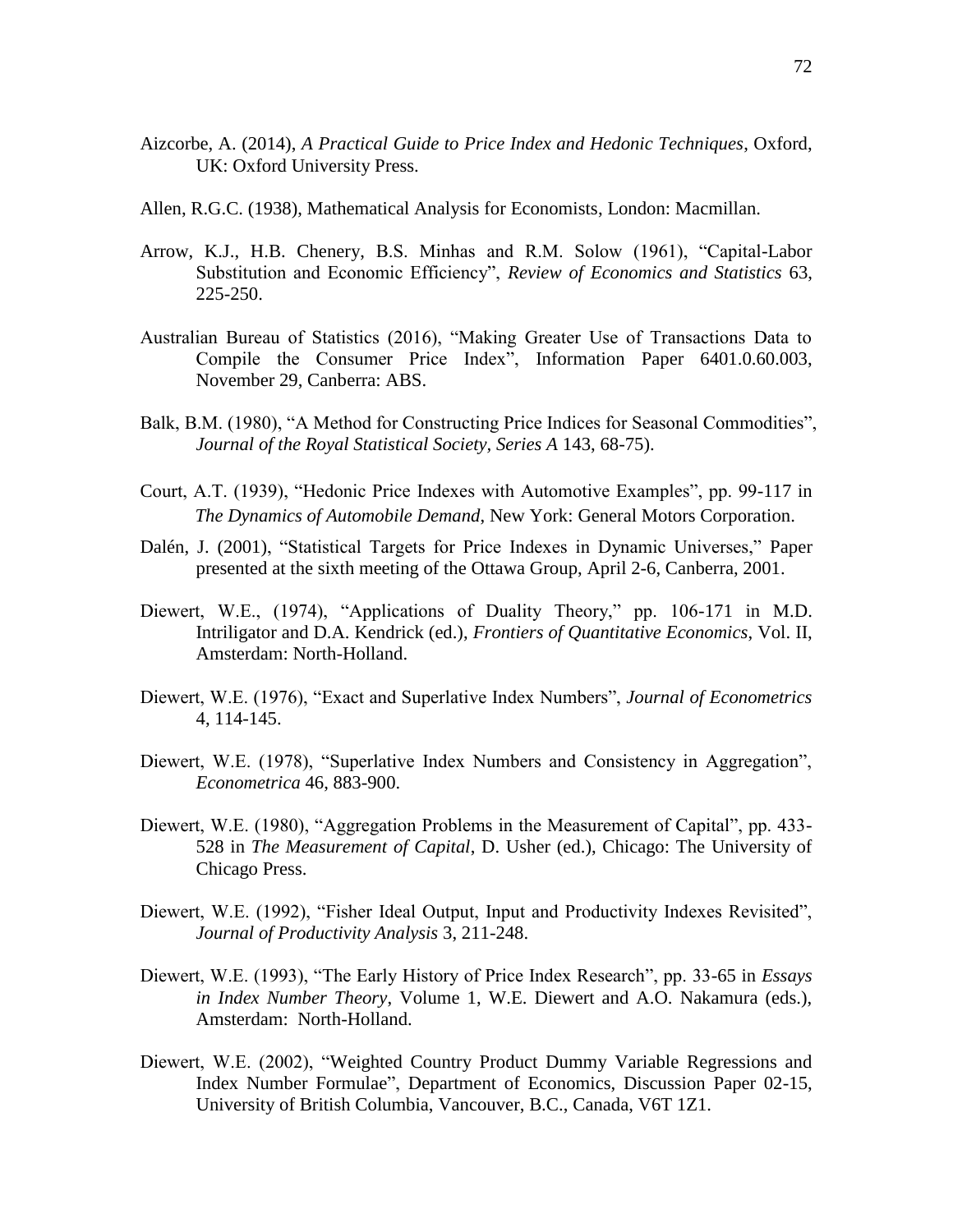- Diewert, W.E. (2003a), "Hedonic Regressions: A Consumer Theory Approach", in Scanner Data and Price Indexes, Studies in Income and Wealth (Vol. 61), eds. R.C. Feenstra and M.D. Shapiro, Chicago: University of Chicago Press, pp. 317- 348.
- Diewert, W.E. (2003b), "Hedonic Regressions: A Review of Some Unresolved Issues", Paper presented at the Seventh Meeting of the Ottawa Group, Paris, 27–29 May.
- Diewert, W.E. (2004), "On the Stochastic Approach to Linking the Regions in the ICP", Discussion Paper no. 04-16, Department of Economics, The University of British Columbia, Vancouver, Canada.
- Diewert, W.E. (2005a), "Weighted Country Product Dummy Variable Regressions and Index Number Formulae", *Review of Income and Wealth* 51, 561-570.
- Diewert, W.E. (2005b), "Adjacent Period Dummy Variable Hedonic Regressions and Bilateral Index Number Theory", *Annales D'Économie et de Statistique*, No. 79/80, 759-786.
- Diewert, W.E. (2018), "Scanner Data, Elementary Price Indexes and the Chain Drift Problem", Discussion Paper 18-06, Vancouver School of Economics, University of British Columbia, Vancouver, B.C., Canada, V6T 1L4.
- Diewert, W.E. and R. Feenstra (2017), "Estimating the Benefits and Costs of New and Disappearing Products", Vancouver School of Economics, Discussion Paper 17- 10, University of British Columbia, Vancouver, B.C., Canada, V6T 1L4.
- Diewert, W.E. and K.J. Fox (2017), "Substitution Bias in Multilateral Methods for CPI Construction using Scanner Data", Discussion Paper 17-02, Vancouver School of Economics, University of British Columbia, Vancouver, B.C., Canada, V6T 1L4.
- Diewert, W.E., K.J. Fox and P. Schreyer (2017), "The Digital Economy, New Products and Consumer Welfare", Vancouver School of Economics Discussion Paper 17- 09, University of British Columbia, Vancouver, B.C., Canada, V6T 1L4.
- Diewert, W.E., J. de Haan and R. Hendriks (2015), "Hedonic Regressions and the Decomposition of a House Price index into Land and Structure Components", *Econometric Reviews* 34, 106-126.
- Diewert, W.E., S. Heravi and M. Silver (2009), "Hedonic Imputation versus Time Dummy Hedonic Indexes", pp. 87-116 in W.E. Diewert, J. Greenlees and C. Hulten (eds.), *Price Index Concepts and Measurement*, Studies in Income and Wealth, Vol. 70. Chicago: University of Chicago Press.
- Diewert, W.E. and R.J. Hill (2010), "Alternative Approaches to Index Number Theory", pp. 263-278 in *Price and Productivity Measurement*, W.E. Diewert, Bert M. Balk,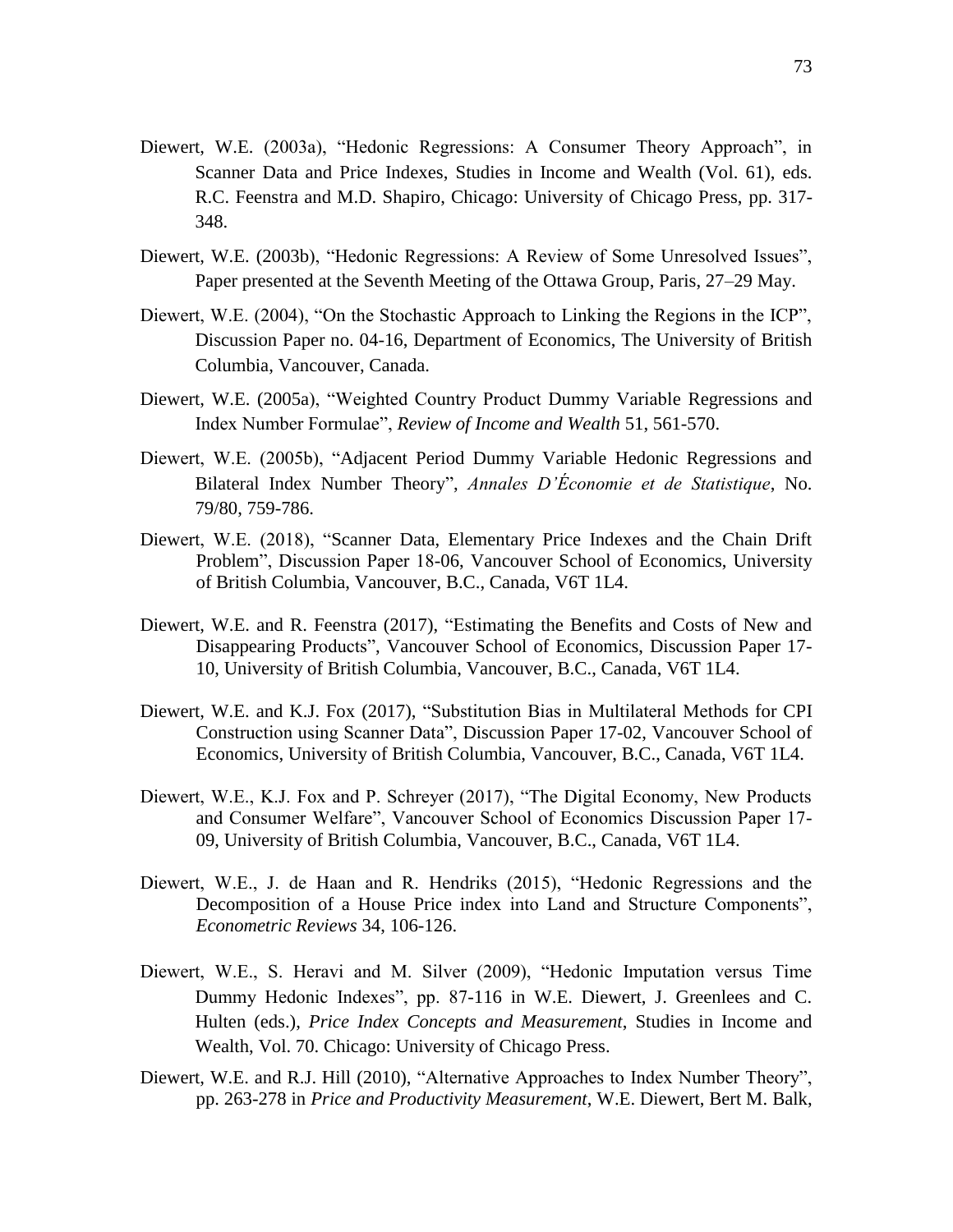Dennis Fixler, Kevin J. Fox and Alice O. Nakamura (eds.), Victoria Canada: Trafford Press.

- Diewert, W.E., N. Huang and K. Burnett-Issacs (2017), "Alternative Approaches for Resale Housing Price Indexes", Discussion Paper 17-05,Vancouver School of Economics, The University of British Columbia, Vancouver, Canada, V6T 1L4.
- Diewert, W. E. and C. Shimizu (2016), "Hedonic Regression Models for Tokyo Condominium Sales," *Regional Science and Urban Economics* 60, 300-315.
- Diewert, W. E. and C. Shimizu (2017), "Alternative Approaches to Commercial Property Price Indexes for Tokyo," *Review of Income and Wealth* 63:3, 492-519.
- Diewert, W.E. and T.J. Wales (1987), "Flexible Functional Forms and Global Curvature Conditions", *Econometrica* 55, 43-68.
- Diewert, W.E. and T.J. Wales (1988), "A Normalized Quadratic Semiflexible Functional Form", *Journal of Econometrics* 37, 327-42.
- Eurostat (2013), *Handbook on Residential Property Prices Indices (RPPIs)*, Luxembourg: Publications Office of the European Union.
- Feenstra, R.C. (1994), "New Product Varieties and the Measurement of International Prices", *American Economic Review* 84:1, 157-177.
- Fisher, I. (1922), *The Making of Index Numbers*, Houghton-Mifflin, Boston.
- Griliches, Z. (1971), "Introduction: Hedonic Price Indexes Revisited", pp. 3-15 in *Price Indexes and Quality Change*, Z. Griliches (ed.), Cambridge MA: Harvard University Press.
- Gorajek, A. (2018), "Econometric Perspectives on Economic Measurement", Research Discussion Paper 2018-08, Reserve Bank of Australia, 65 Martin Pl, Sydney NSW 2000.
- de Haan, J. (2004a), "The Time Dummy Index as a Special Case of the Imputation Törnqvist Index," paper presented at The Eighth Meeting of the International Working Group on Price Indices (the Ottawa Group), Helsinki, Finland.
- de Haan, J. (2004b), "Estimating Quality-Adjusted Unit Value Indices: Evidence from Scanner Data," Paper presented at the Seventh EMG Workshop, Sydney, Australia, December 12–14.
- de Haan, J. (2009), "Comment on "Hedonic Imputation Versus Time Dummy Hedonic Indexes", pp 196-200 in W.E. Diewert, J. Greenlees, and C. Hulten (eds.), *Price Index Concepts and Measurements*, Chicago: University of Chicago Press.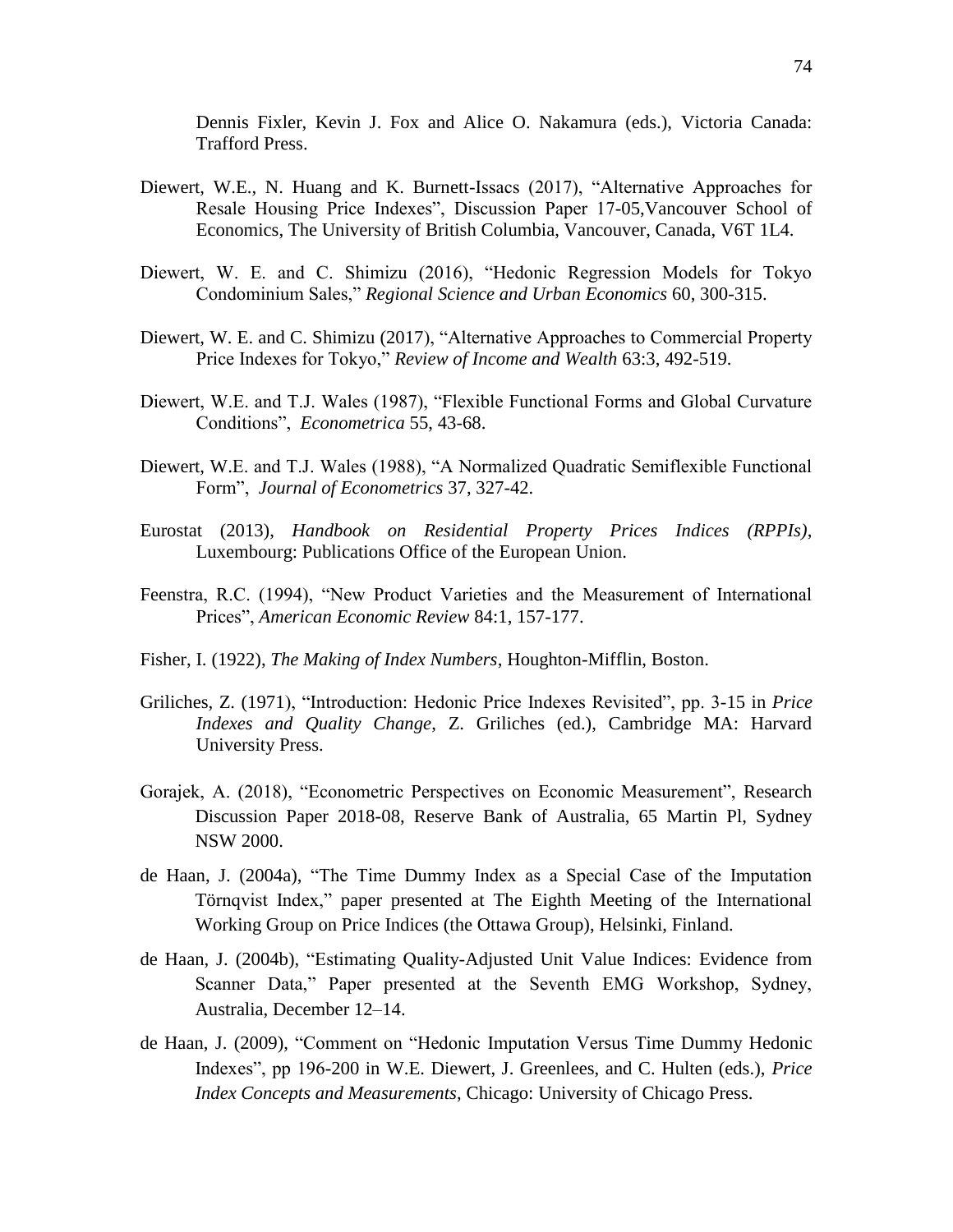- de Haan, J. (2010), "Hedonic Price Indexes: A Comparison of Imputation, Time Dummy and Re-pricing Methods", *Jahrbücher für Nationökonomie und Statistik* 230, 772- 791.
- de Haan, J. (2015), "A Framework for Large Scale Use of Scanner Data in the Dutch CPI", Paper presented at the 14th meeting of the Ottawa Group, May 22, Tokyo.
- de Haan, J. and F. Krsinich (2012), "The Treatment of Unmatched Items in Rolling Year GEKS Price Indexes: Evidence from New Zealand Scanner Data", paper presented at the Economic Measurement Group Workshop 2012, Australian School of Business, University of New South Wales, November 23.
- de Haan, J. and F. Krsinich (2014), "Scanner Data and the Treatment of Quality Change in Nonrevisable Price Indexes", *Journal of Business and Economic Statistics* 32:3, 341-358.
- de Haan, J. and F. Krsinich (2018), "Time Dummy Hedonic and Quality Adjusted Unit Value Indexes: Do They Really Differ?", *Review of Income and Wealth* 64:4, 757-776.
- Hardy, G.H., J.E. Littlewood and G. Polyá (1934), *Inequalities*, Cambridge: Cambridge University Press.
- Hausman, J.A. (1981), "Exact Consumer's Surplus and Deadweight Loss", *American Economic Review* 71:4, 662-676.
- Hausman, J.A. (1996), "Valuation of New Goods under Perfect and Imperfect Competition", pp. 20 -236 in *The Economics of New Goods*, T.F. Bresnahan and R.J. Gordon (eds.), Chicago: University of Chicago Press.
- Hausman, J.A. (1999), "Cellular Telephone, New Products and the CPI", *Journal of Business and Economic Statistics* 17:2, 188-194.
- Hausman, J. (2003), "Sources of Bias and Solutions to Bias in the Consumer Price Index", *Journal of Economic Perspectives* 17:1, 23-44.
- Hicks, J.R. (1940), "The Valuation of the Social Income", *Economica* 7, 105–124.
- Hill, R.J. (2013), "Hedonic Price Indexes for Residential Housing: A Survey, Evaluation and Taxonomy", *Journal of Economic Surveys* 27, 879-914.
- ILO, Eurostat, IMF, OECD, UNECE and the World Bank (2004), *Consumer Price Index Manual: Theory and Practice*, Peter Hill (ed.), Geneva: International Labour Office.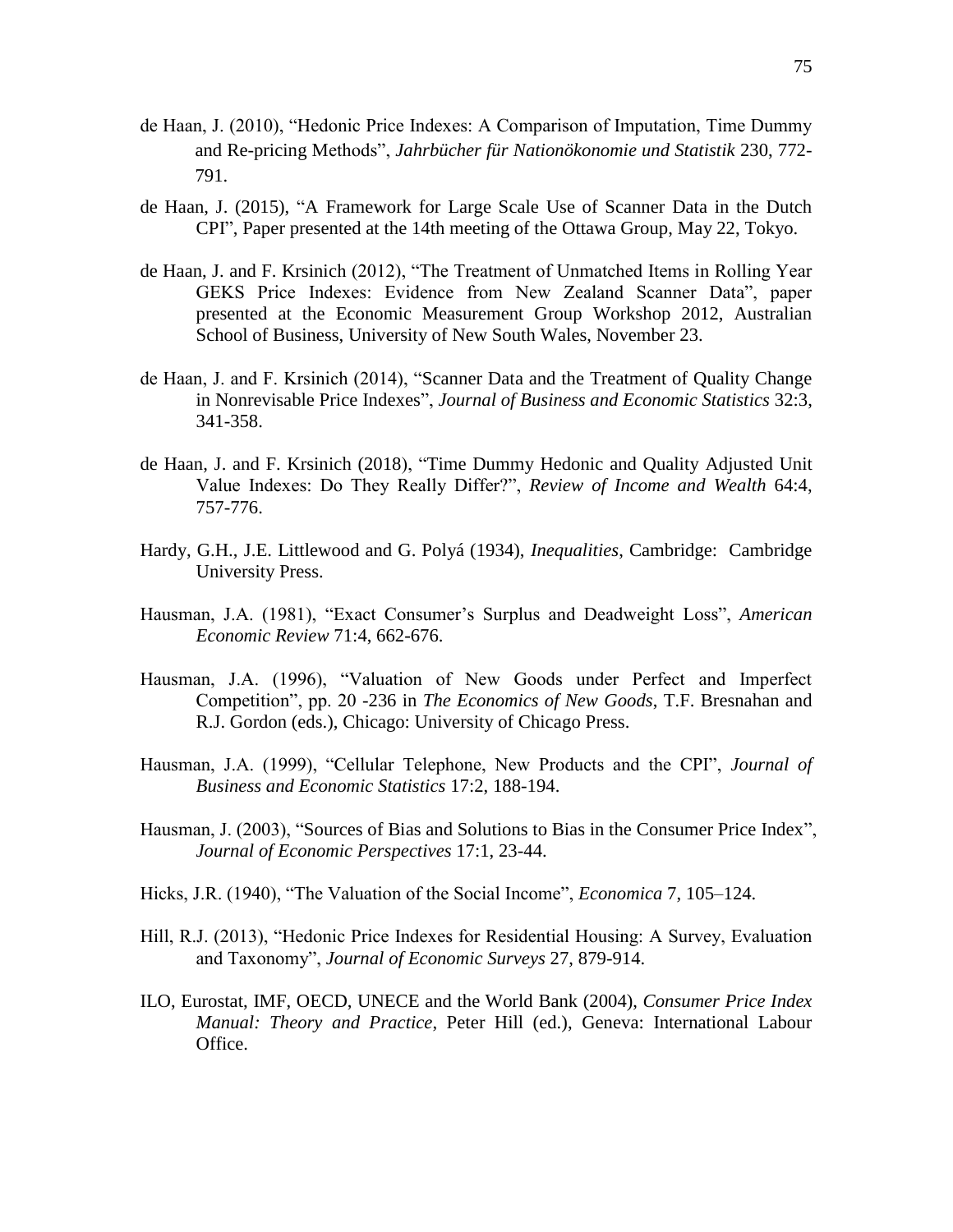- Ivancic, L., W.E. Diewert and K.J. Fox (2009), "Scanner Data, Time Aggregation and the Construction of Price Indexes", Discussion Paper 09-09, Department of Economics, University of British Columbia, Vancouver, Canada.
- Ivancic, L., W.E. Diewert and K.J. Fox (2011), "Scanner Data, Time Aggregation and the Construction of Price Indexes", *Journal of Econometrics* 161, 24-35.
- Jevons, W.S., (1863), "A Serious Fall in the Value of Gold Ascertained and its Social Effects Set Forth (1863)", reprinted as pp. 13-118 in *Investigations in Currency and Finance* (1884), London: Macmillan and Co.
- Jevons, W.S., (1865), "The Variation of Prices and the Value of the Currency since 1782", *Journal of the Statistical Society of London* 28, 294-320.
- Keynes, J.M. (1909), "The Method of Index Numbers with Special Reference to the Measurement of General Exchange Value", reprinted as pp. 49-156 in *The Collected Writings of John Maynard Keynes* (1983), Volume 11, D. Moggridge (ed.), Cambridge: Cambridge University Press.
- Keynes, J.M. (1930), *Treatise on Money*, Vol. 1. London: Macmillan.
- Konüs, A.A. (1924), "The Problem of the True Index of the Cost of Living", translated in *Econometrica* 7, (1939), 10-29.
- Konüs, A.A. and S.S. Byushgens (1926), "K Probleme Pokupatelnoi Cili Deneg", *Voprosi Konyunkturi* 2, 151-172.
- Krsinich, F. (2016), "The FEWS Index: Fixed Effects with a Window Splice', *Journal of Official Statistics* 32, 375-404.
- Lehr, J. (1885), *Beiträge zur Statistik der Preise*, Frankfurt: J.D. Sauerländer.
- Marshall, A. (1887), "Remedies for Fluctuations of General Prices', *Contemporary Review* 51, 355-375.
- Muellbauer, J. (1974), "Household Production Theory, Quality and the .Hedonic Technique", *American Economic Review* 64:6, 977-994.
- Pakes, A. (2001), "A Reconsideration of Hedonic Price Indices with and Application to PCs", NBER Working Paper 8715, Cambridge MA..
- Rao, D.S. Prasada (1995), "On the Equivalence of the Generalized Country-Product-Dummy (CPD) Method and the Rao-System for Multilateral Comparisons", Working Paper No. 5, Centre for International Comparisons, University of Pennsylvania, Philadelphia.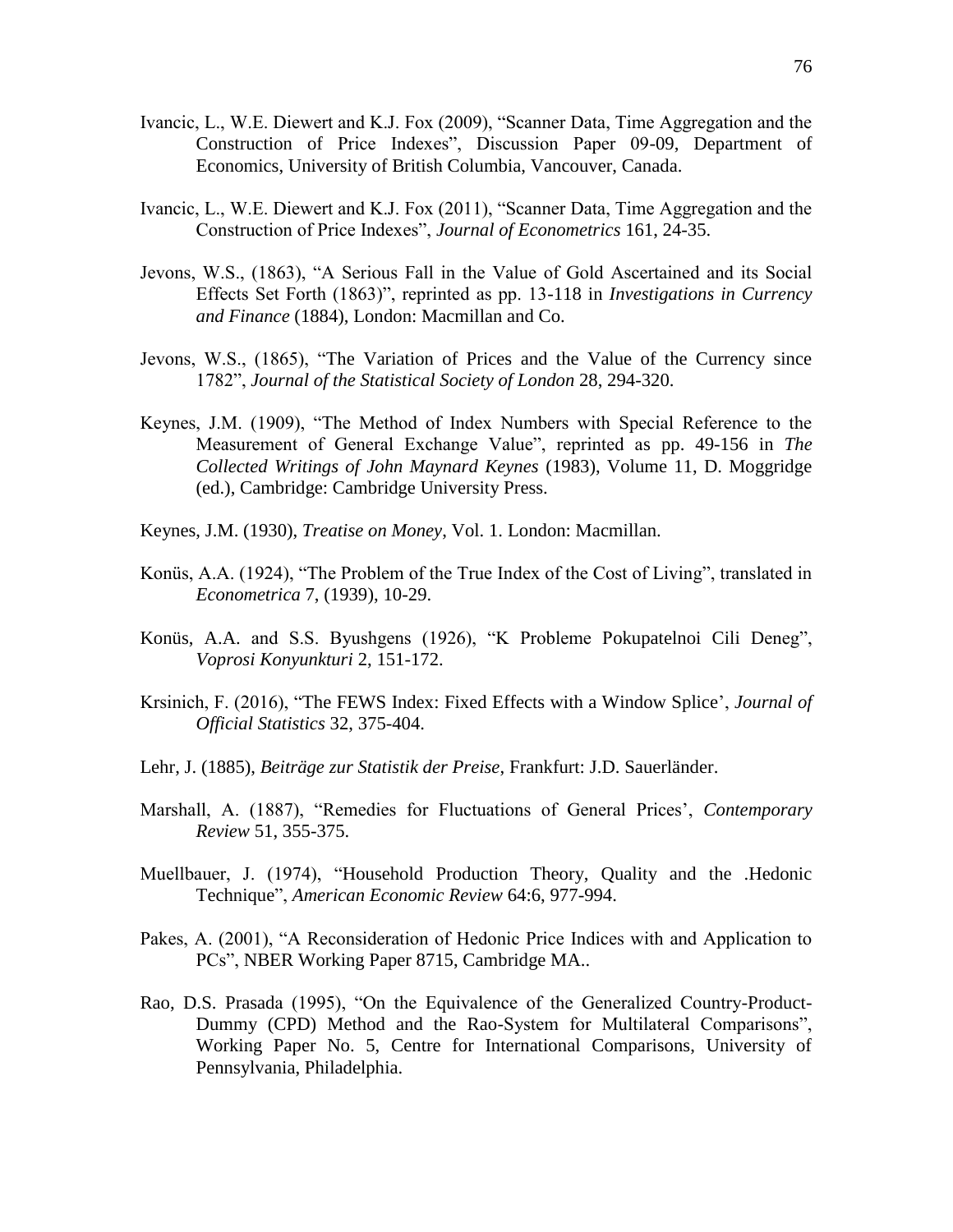- Rao, D.S. Prasada (2004), "The Country-Product-Dummy Method: A Stochastic Approach to the Computation of Purchasing Power parities in the ICP", paper presented at the SSHRC Conference on Index Numbers and Productivity Measurement, June 30-July 3, 2004, Vancouver, Canada.
- Rao, D.S. Prasada (2005), "On the Equivalence of the Weighted Country Product Dummy (CPD) Method and the Rao System for Multilateral Price Comparisons", Review of Income and Wealth 51:4, 571-580.
- Rao, D.S. Prasada and G. Hajargasht (2016), "Stochastic Approach to Computation of Purchasing Power Parities in the International Comparison Program", *Journal of Econometrics* 191:2, 414-425.
- Rosen, S. (1974), "Hedonic Prices and Implicit Markets: Product Differentiation in Pure Competition", *Journal of Political Economy* 82, 34–55.
- Samuelson, P.A. and S. Swamy (1974), "Invariant Economic Index Numbers and Canonical Duality: Survey and Synthesis", *American Economic Review* 64, 566- 593.
- Sato, K. (1976), "The Ideal Log-Change Index Number", *Review of Economics and Statistics* 58, 223-228.
- Schultze, C. and C. Mackie (eds.), *At What Price?*, Washington DC: National Academy Press.
- Shephard, R.W. (1953), *Cost and Production Functions*, Princeton: Princeton University Press.
- Shimizu, C., K. Nishimura and T. Watanabe (2010), "Housing Prices in Tokyo: A Comparison of Hedonic and Repeat Sales Measures", *Journal of Economics and Statistics* 230, 792-813.
- Silver, M. (2010), "The Wrong and Rights of Unit Value Indices", *Review of Income and Wealth* 56:S1, 206-206.
- Silver, M. (2011), "An Index Number Formula Problem: the Aggregation of Broadly Comparable Items, *Journal of Official Statistics* 27:4, 1–17.
- Silver, M.S. (2018), "How to Measure Hedonic Property Price Indexes Better", *EURONA* 1/2018, 35-66.
- Silver, M. and S. Heravi (2005), "A Failure in the Measurement of Inflation: Results from a Hedonic and Matched Experiment using Scanner Data", *Journal of Business and Economic Statistics* 23, 269-281.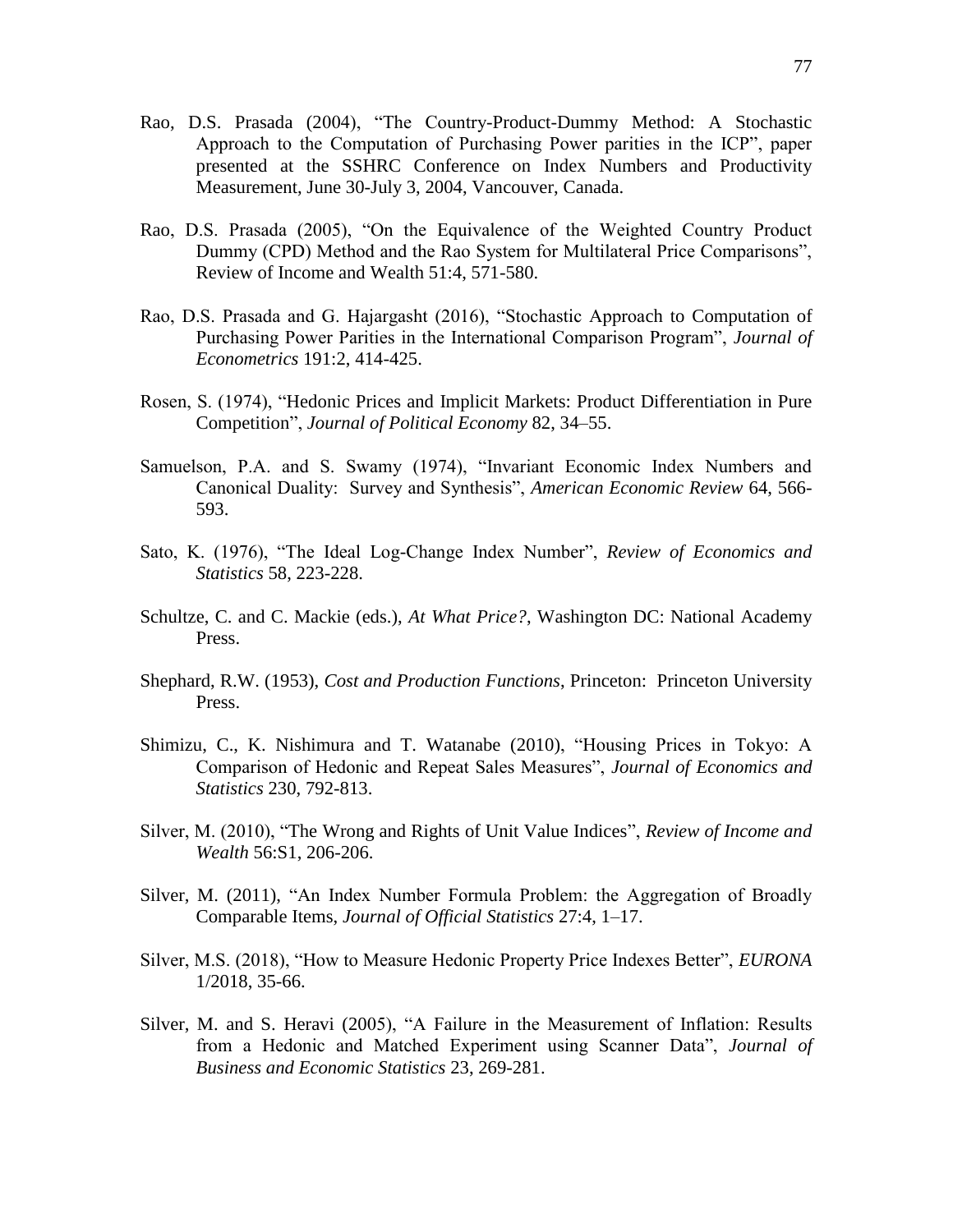- Silver, M. and S. Heravi (2007), "The Difference Between Hedonic Imputation Indexes and Time Dummy Hedonic Indexes", *Journal of Business and Economic Statistics* 25, 239-246.
- Summers, R. (1973), "International Price Comparisons Based Upon Incomplete Data", Review of Income and Wealth 19, 1-16.
- Theil, H. (1967), *Economics and Information Theory*, Amsterdam: North-Holland.
- Törnqvist, L. (1936), "The Bank of Finland's Consumption Price Index", *Bank of Finland Monthly Bulletin* 10, 1-8.
- Törnqvist, L. and E. Törnqvist (1937), Vilket är förhällandet mellan finska markens och svenska kronans köpkraft?", *Ekonomiska Samfundets Tidskrift* 39, 1-39 reprinted as pp. 121-160 in *Collected Scientific Papers of Leo Törnqvist*, Helsinki: The Research Institute of the Finnish Economy, 1981.
- Triplett, J. (1987), "Hedonic Functions and Hedonic Indexes", pp. 630-634 in: John Eatwell, Murray Milgate, and Peter Newman (eds.), *The New Palgrave: A Dictionary of Economics*, Volume 2. New York, NY: Stockton Press.
- Triplett, J. (2004), *Handbook on Hedonic Indexes and Quality Adjustments in Price Indexes*, Directorate for Science, Technology and Industry, DSTI/DOC(2004)9, Paris: OECD.
- Triplett, J. E. and R. J. McDonald (1977), "Assessing the Quality Error in Output Measures: The Case of Refrigerators", *The Review of Income and Wealth* 23:2, 137-156.
- Uzawa, H. (1962), "Production Functions with Constant Elasticities of Substitution", *Review of Economic Studies* 29, 291-299.
- Vartia, Y.O. (1976), "Ideal Log-Change Index Numbers", *Scandinavian Journal of Statistics* 3, 121-126.
- von Auer, L. (2014), "The Generalized Unit Value Index Family", *Review of Income and Wealth* 60, 843-861.
- von Hofsten, E. (1952), *Price Indexes and Quality Change*, London: George Allen and Unwin.
- Walsh, C.M. (1901), *The Measurement of General Exchange Value*, New York: Macmillan and Co.
- Walsh, C.M. (1921a), *The Problem of Estimation*, London: P.S. King & Son.